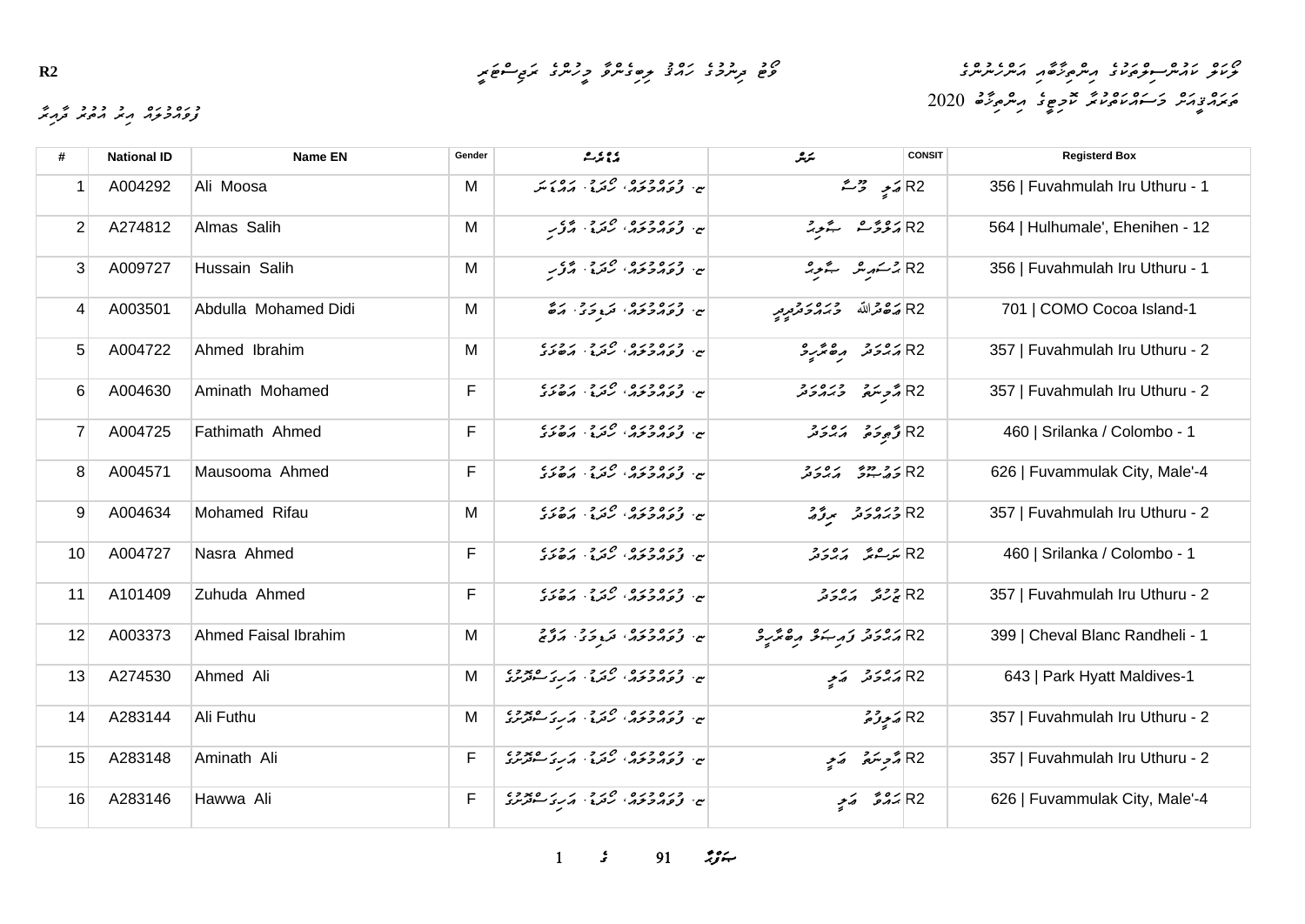*sCw7q7s5w7m< o<n9nOoAw7o< sCq;mAwBoEw7q<m; wBm;vB 2020<sup>, م</sup>وسوق المسجد التحقيق وسرمونية والم*جمع المسجد المسجد المسجد المسجد المسجد المسجد المسجد المسجد المسجد ال

| 17 | A283149 | Khadeeja Ali                   | $\mathsf F$ | ים י 3 מ 2 מ מ מ מ מ מ 2 מ 2 מ 2 מ<br>יש י 3 מ 2 <i>ש מ 2 מ - מ מ 2 ש <sup>3</sup> ש 2 מ</i>                                                                                                                                     | R2  تَرْمِيعٌ = مَرْمٍ                                   | 349   GDh. Rathafandhoo - 1          |
|----|---------|--------------------------------|-------------|----------------------------------------------------------------------------------------------------------------------------------------------------------------------------------------------------------------------------------|----------------------------------------------------------|--------------------------------------|
| 18 | A283147 | Mariyam Ali                    | $\mathsf F$ | ים ו פינים פינים ו מיידעים בין היידעים בין היידעים בין היידעים בין היידעים בין היידעים בין היידעים בין היידעים<br>היידעים לידעים לא היידעים בין היידעים בין היידעים בין היידעים בין היידעים בין היידעים בין היידעים בין היידעים  | R2 دېمگرو کمکم                                           | 357   Fuvahmulah Iru Uthuru - 2      |
| 19 | A283151 | Mohamed Ali                    | M           | ים: 2005 בינים יותר בינים בינים בינים בינים בינים בינים בינים בינים בינים בינים בינים בינים בינים בינים בינים<br>יום: 2015 בינים לינים בינים בינים בינים בינים בינים בינים בינים בינים בינים בינים בינים בינים בינים בינים ביני  | R2 ج <i>زه دي چې</i>                                     | 720   Soneva Jani Medhufaru Island-1 |
| 20 | A283150 | Sanfa Ali                      | $\mathsf F$ | ים ניס כים ים היב היה ביינים בים<br>ישי נפח ביבחי יהיב ביינים ביינים                                                                                                                                                             | R2 شمعدٌ صَعِ                                            | 357   Fuvahmulah Iru Uthuru - 2      |
| 21 | A283153 | Zulaikha Ali                   | $\mathsf F$ | ים יצים בינים יישוב בין האיניב ו-יידים בין<br>יים ייצים מיכורים איניב ו-ידי האיניב ו-ידיעות בין                                                                                                                                  | R2 يح <i>قرق مک</i> م                                    | 357   Fuvahmulah Iru Uthuru - 2      |
| 22 | A274504 | Aminath Fauza                  | F           | יזי צפח כלכם ישנה מתכל                                                                                                                                                                                                           | R2 أُمْرِسَمْ وَأَمْرَةً                                 | 626   Fuvammulak City, Male'-4       |
| 23 | A281615 | <b>Fathimath Mohamed Saeed</b> | F           | יזי צפח כדים יו מיד בי די היידי בי היידי בי היידי בי היידי בי היידי בי היידי בי היידי בי היידי בי היידי בי היי<br>היידי ביו בי היידי בי היידי היידי בי היידי בי היידי בי היידי בי היידי בי היידי בי היידי בי היידי בי היידי בי ה | R2 زُب <i>وِدَة وبرودو سَهِيدُ</i>                       | 626   Fuvammulak City, Male'-4       |
| 24 | A069372 | Mohamed Saeed Ahmed            | M           | ים בנסכנס לנדי הנבצ                                                                                                                                                                                                              | R2 ويرە دىر سەرىتى كەيرى قر                              | 626   Fuvammulak City, Male'-4       |
| 25 | A064457 | Aishath Ibrahim                | F           | שי נפגביבגי הנגדי הגב                                                                                                                                                                                                            | R2 مەم ئىقى مەھ ئىر بى                                   | 626   Fuvammulak City, Male'-4       |
| 26 | A007101 | Aminath Ahmed                  | F           | יזי נכתכ בתי הנגב התכ                                                                                                                                                                                                            | R2 گەج سىھ كەمدى تەر                                     | 356   Fuvahmulah Iru Uthuru - 1      |
| 27 | A005531 | Khadheeja Ibrahim              | F           | ים נפחדתם הנדי ההל                                                                                                                                                                                                               | R2 كَتَوِيعٌ - مِنْ مُحَرِيبٌ وَ                         | 356   Fuvahmulah Iru Uthuru - 1      |
| 28 | A274423 | Mohamed Aiwan Zahir            | M           | יזי צפחכיבתי הנגד החבר<br>יזי צפחכיבתי הנגד החב                                                                                                                                                                                  | R2 <i>وَيُ</i> مُحَمَّدَ مَهْرِهَ مَنْ يَجْرِبُرْ        | 626   Fuvammulak City, Male'-4       |
| 29 | A004321 | Zahir Ahmed                    | M           | ح دە درە مەد تەرىخ بەدە ئە                                                                                                                                                                                                       | R2 تج بر تمر مرد و تر                                    | 436   Kuramathi Maldives - 1         |
| 30 | A330986 | <b>Ahmed Akfah Saeed</b>       | M           | ים: 2015 באורד ביצ' הטיב<br>ים: 2015 באי באיבצ' הטיב                                                                                                                                                                             | R2 <i>גُرُوَنْدْ مُنْ تَوَرُّ</i> رْ سَمَ <i>دِيْر</i> ُ | 709   Dhigufaru Island Resort-1      |
| 31 | A281927 | Abdulla Nazeer                 | M           | ים נפחבלתי לעשי העינ                                                                                                                                                                                                             | R2 كەھەراللە سىرىپ                                       | 454   Asseyri Jail - 1               |
| 32 | A004805 | Ahmed Shujau                   | M           | שי צפתכיכתי לנגזי העינ                                                                                                                                                                                                           | R2 كەبرى ئىس ئىقتى كە                                    | 356   Fuvahmulah Iru Uthuru - 1      |
| 33 | A281929 | Aishath Nazeera                | F           | ים נפגבינה יכנד העיק                                                                                                                                                                                                             | R2 مُرمِّ شَمَعٍ مَسْرِمُّ                               | 388   Feydhoo Ehenihen - 1           |

*n8o<n@ q8qAq< q8o< w<mBq>w<m=q?*

*2 sC 91 nNw?mS*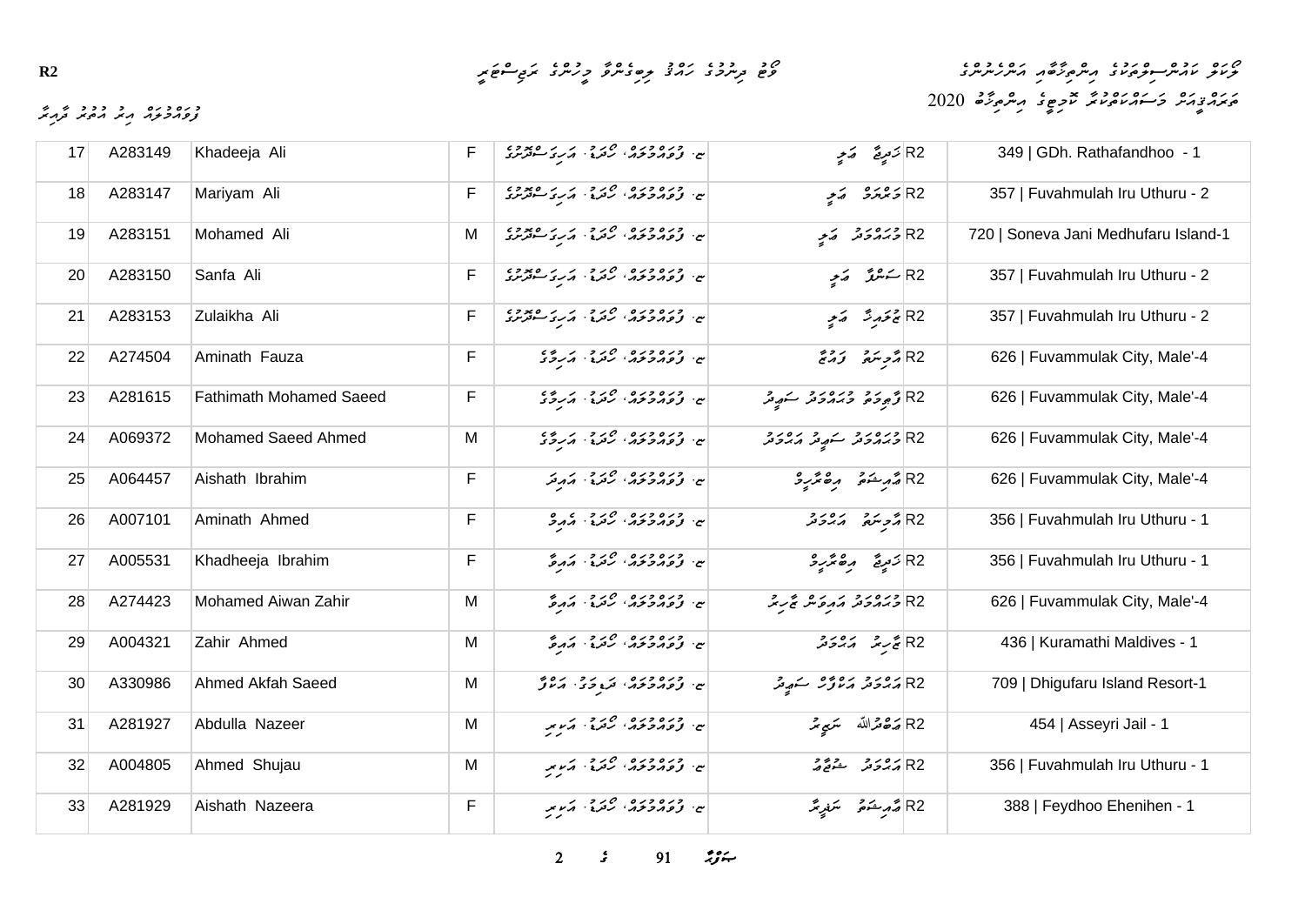*sCw7q7s5w7m< o<n9nOoAw7o< sCq;mAwBoEw7q<m; wBm;vB* م من المسجد المسجد المسجد المسجد المسجد العام 2020<br>مسجد المسجد المسجد المسجد المسجد المسجد المسجد المسجد المسجد ال

| 34 | A329946 | Aminath Shifa         | F           | $\begin{array}{cc} \mathcal{L}_{\mathcal{A}} & \mathcal{L}_{\mathcal{A}} & \mathcal{L}_{\mathcal{A}} & \mathcal{L}_{\mathcal{A}} & \mathcal{L}_{\mathcal{A}} \\ \mathcal{L}_{\mathcal{A}} & \mathcal{L}_{\mathcal{A}} & \mathcal{L}_{\mathcal{A}} & \mathcal{L}_{\mathcal{A}} & \mathcal{L}_{\mathcal{A}} & \mathcal{L}_{\mathcal{A}} & \mathcal{L}_{\mathcal{A}} \end{array}$ | R2 مُّحِ سَمَعُ مُصَوَّرٌ                    | 659   Mercure Maldives Kooddoo Resort-1 |
|----|---------|-----------------------|-------------|--------------------------------------------------------------------------------------------------------------------------------------------------------------------------------------------------------------------------------------------------------------------------------------------------------------------------------------------------------------------------------|----------------------------------------------|-----------------------------------------|
| 35 | A281925 | Fathimath Shimla      | F           | ים נפחבלחי לנגז העיק                                                                                                                                                                                                                                                                                                                                                           | R2 رَّجِ حَمَّ صَوَّرَ \$                    | 356   Fuvahmulah Iru Uthuru - 1         |
| 36 | A004767 | Hawwa Ibrahim         | F           | ים נפחביבה יכנשי העיק                                                                                                                                                                                                                                                                                                                                                          | R2 بَرْ <i>مَرَّة وَ هُرَّبِ</i> دَّ         | 356   Fuvahmulah Iru Uthuru - 1         |
| 37 | A274706 | Khadheeja Shamila     | $\mathsf F$ | ים יצפח כלכם יסקי בי העית                                                                                                                                                                                                                                                                                                                                                      | R2 زَمرِيحٌ     شَرْوِتْرُ                   | 378   Hithadhoo Ehenihen - 1            |
| 38 | A281930 | Mariyam Saeedha       | F           | ים יצפח כלכלי לעשי העינ                                                                                                                                                                                                                                                                                                                                                        | R2 كا ترترتر محمد ترتيز                      | 356   Fuvahmulah Iru Uthuru - 1         |
| 39 | A274705 | Masha Ali             | F           | ים יצפח כלכם יסקי כי העיק                                                                                                                                                                                                                                                                                                                                                      | R2 \$2 مَعِ                                  | 356   Fuvahmulah Iru Uthuru - 1         |
| 40 | A281926 | Mohamed Saeed         | M           | שי צפתכיכתי לנגזי העינ                                                                                                                                                                                                                                                                                                                                                         | R2 <i>322.3 سكون</i> تر                      | 356   Fuvahmulah Iru Uthuru - 1         |
| 41 | A007429 | Moosa Naeem           | M           | שי צפתכיכתי לנגדי העינ                                                                                                                                                                                                                                                                                                                                                         | R2 شَهِرْ \$                                 | 356   Fuvahmulah Iru Uthuru - 1         |
| 42 | A004279 | Aishath Ali           | F           | יזי צפחברמה ימנד ומנד<br>יזי צפחברמה מנגד הכל                                                                                                                                                                                                                                                                                                                                  | R2 مُجم <i>دِ شَمَعِ مَدَمِ</i>              | 357   Fuvahmulah Iru Uthuru - 2         |
| 43 | A274868 | Aminath Anfa Ahmed    | F           | יזי צפחביבה' מנדי הקים.<br>יזי צפחביבה' מנגד היביל                                                                                                                                                                                                                                                                                                                             | R2 مُجمِسَعْ مَسْرٌ مَ <sup>رور</sup> و      | 357   Fuvahmulah Iru Uthuru - 2         |
| 44 | A274869 | Fathimath Ashfa Ahmed | $\mathsf F$ | ים - 2000 סיניב - 200<br>ים - 30,290 ישיבה - 200                                                                                                                                                                                                                                                                                                                               | R2 وَجوحة مَشْرَقَ مَدَود                    | 357   Fuvahmulah Iru Uthuru - 2         |
| 45 | A004817 | Aminath Mohamed Didi  | F           | ر دره دره مرد و برود<br>س و <i>و مرح څ</i> ر کرده کر <i>خ</i>                                                                                                                                                                                                                                                                                                                  | R2 <i>مُّجِسَعُ وَبَرْمُ</i> حَقِّرِمِرِ     | 357   Fuvahmulah Iru Uthuru - 2         |
| 46 | A004770 | Khadeeja Didi         | F           | ים יצפת כבר סיביר ביולי ביולי ביולי ביולי ביולי ביולי ביולי ביולי ביולי ביולי ביולי ביולי ביולי ביולי ביולי בי<br>יולי ביולי ביולי ביולי ביולי ביולי ביולי ביולי ביולי ביולי ביולי ביולי ביולי ביולי ביולי ביולי ביולי ביולי ביו                                                                                                                                               | R2 زَمرِيَّ مرِمرِ                           | 357   Fuvahmulah Iru Uthuru - 2         |
| 47 | A003149 | Mohamed Ali Didi      | M           | יזי צפחברמה ימנד ומדי<br>יזי צפחברמה נעד הכז                                                                                                                                                                                                                                                                                                                                   | R2  <i>ورەرو كەبو</i> تىرىن                  | 357   Fuvahmulah Iru Uthuru - 2         |
| 48 | A331231 | Rifaya Ahmed Nazim    | F           | ים - 2005 ברים - 2007<br>ים - 2005 ברים - 2007                                                                                                                                                                                                                                                                                                                                 | R2 بر <i>ؤنڈ مک</i> ونر سگھوٹ                | 357   Fuvahmulah Iru Uthuru - 2         |
| 49 | A003358 | Fathimath Saeeda      | F           | سي وره وره ترويخ کرير ه                                                                                                                                                                                                                                                                                                                                                        | R2 وَّجِوَدَةٌ مَسَيِّرَةٌ                   | 356   Fuvahmulah Iru Uthuru - 1         |
| 50 | A274041 | Mohamed Nahil Nihan   | M           | سي وره وره تروري کريده                                                                                                                                                                                                                                                                                                                                                         | R2 <i>وَيُهُوَفُرْ مُرَّرِوْ مِرِدُّ</i> مْر | 356   Fuvahmulah Iru Uthuru - 1         |

*n8o<n@ q8qAq< q8o< w<mBq>w<m=q?*

**3** *3* **<b>91** *zji***<sub>n</sub>**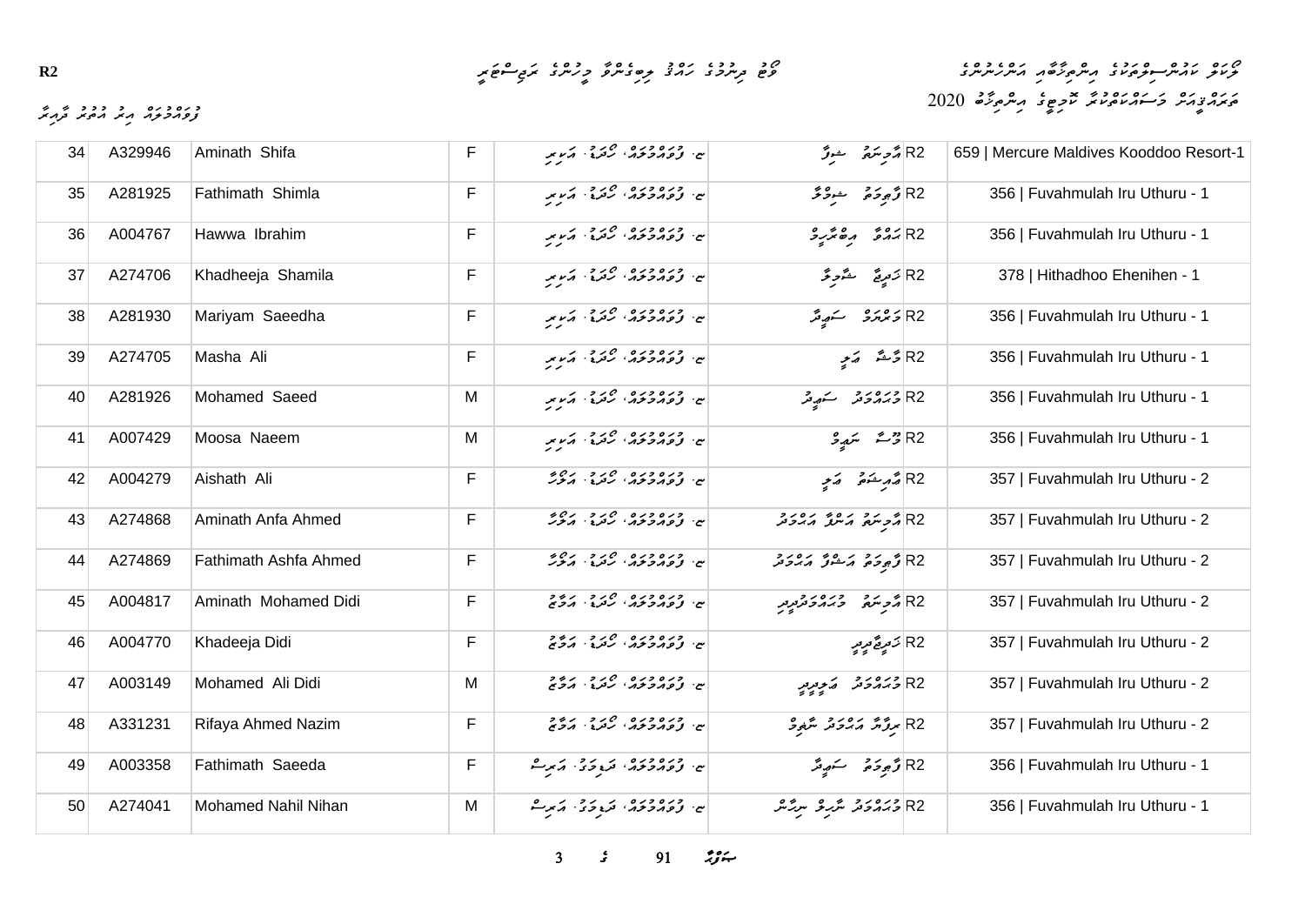*sCw7q7s5w7m< o<n9nOoAw7o< sCq;mAwBoEw7q<m; wBm;vB 2020<sup>, م</sup>وسر در مدد مدرج به مدرم مقرم قرار 2020*<br>موسر المستقرم المستقرم المستقرم المستقرم المستقرم المستقرم المستقرم المستقرم المستقرم المستقرم المستقرم المستقر

| 51 | A047224 | Ali Nizar Ahmed                 | M | سي وره وره در در در گرم                                                 | R2 كەبىي س <i>ېڭىڭ كەبگ</i> ونتر                                                         | 356   Fuvahmulah Iru Uthuru - 1   |
|----|---------|---------------------------------|---|-------------------------------------------------------------------------|------------------------------------------------------------------------------------------|-----------------------------------|
| 52 | A274076 | Fathimath Reem Saudulla Ibrahim | F |                                                                         | R2 وَجِودَةٌ بِرِوْ سَهْرْ رَاللّه مِرْهُ مَرْرِوْ   بِهِ وَوَوْدُو مَدِ وَدَ مُرْسُوْدِ | 356   Fuvahmulah Iru Uthuru - 1   |
| 53 | A005614 | Saudulla Ibrahim                | M | سي وره وره در دو د دره<br>سي وره دره تروی د شو                          | R2 خور قدالله م <i>ی شرح</i>                                                             | 712   Meeru Island Resort & Spa-1 |
| 54 | A281706 | Aishath Mohamed                 | F | כנס כנס ים ניכן נס שי ניסים<br>צפונפיכולי ניבגו והונ ביוניביינוגיפ      | R2 مەم ئىق ئەم ئەر ئەر ئىق                                                               | 357   Fuvahmulah Iru Uthuru - 2   |
| 55 | A009473 | Ali Mohamed                     | M | وره وره همدو ده عدد مره و<br>ژوبرونژبر کرنده به برگر مرد مربع ن         | R2   كەبىر بەرگە ئەرەتىر                                                                 | 626   Fuvammulak City, Male'-4    |
| 56 | A007074 | Aminath Mohamed                 | F |                                                                         | R2 يُرمس ويه دور                                                                         | 357   Fuvahmulah Iru Uthuru - 2   |
| 57 | A150148 | Hassan Saeed                    | M | وره وره صدو ده عهد کرده و                                               | R2  پرستربر سک <i>رم</i> تر                                                              | 357   Fuvahmulah Iru Uthuru - 2   |
| 58 | A004763 | Ibrahim Mohamed                 | M | وره وره هم د و ده عدد ده و<br>ژوبر <i>و ب</i> ربر کردن امریک میرو شرح ب | R2 رەئزىرى دىرەرد                                                                        | 357   Fuvahmulah Iru Uthuru - 2   |
| 59 | A004775 | Khadheeja Ahmed                 | F | وره وره همدو ده عدد مدور                                                | R2 كَتَرِيعٌ - مُدْوَمْرٌ                                                                | 357   Fuvahmulah Iru Uthuru - 2   |
| 60 | A004639 | Mohamed Ali                     | M | وره وره ه د و ده عدد ده و                                               | R2 جەمجەمىي كەمبە                                                                        | 357   Fuvahmulah Iru Uthuru - 2   |
| 61 | A378755 | Abdullah Mohamed                | M | م. وره وره صدو ده مه محمد گرد                                           | R2 مَەھمَراللە جەمجەمْر                                                                  | 703   Fihalhohi Island Resort-1   |
| 62 | A004776 | Ahmed Mohamed                   | M | سي وره وره صدو ده ده در در در                                           | R2 ג׳כנג בגמבנג                                                                          | 357   Fuvahmulah Iru Uthuru - 2   |
| 63 | A004773 | Aishath Ahmed                   | F | مع وره وره صدو دره على دهم.<br>مع وحمد حرم رفع محمد شمير در             | R2 مەم ئەرەبىرى كەندى ئىس                                                                | 357   Fuvahmulah Iru Uthuru - 2   |
| 64 | A147140 | Aminath Mohamed                 | F | سي وره وره صدو ده علم در من                                             | R2 مُجِسَعَ حَمَدَ مِعَ                                                                  | 304   L. Isdhoo - 1               |
| 65 | A281789 | Ibrahim Mohamed                 | M | م - وره وره مرد - ده عه ره م                                            | R2 رەئزىرو مەدرەرد                                                                       | 703   Fihalhohi Island Resort-1   |

*n8o<n@ q8qAq< q8o< w<mBq>w<m=q?*

*4 s* 91 *i*<sub>s</sub>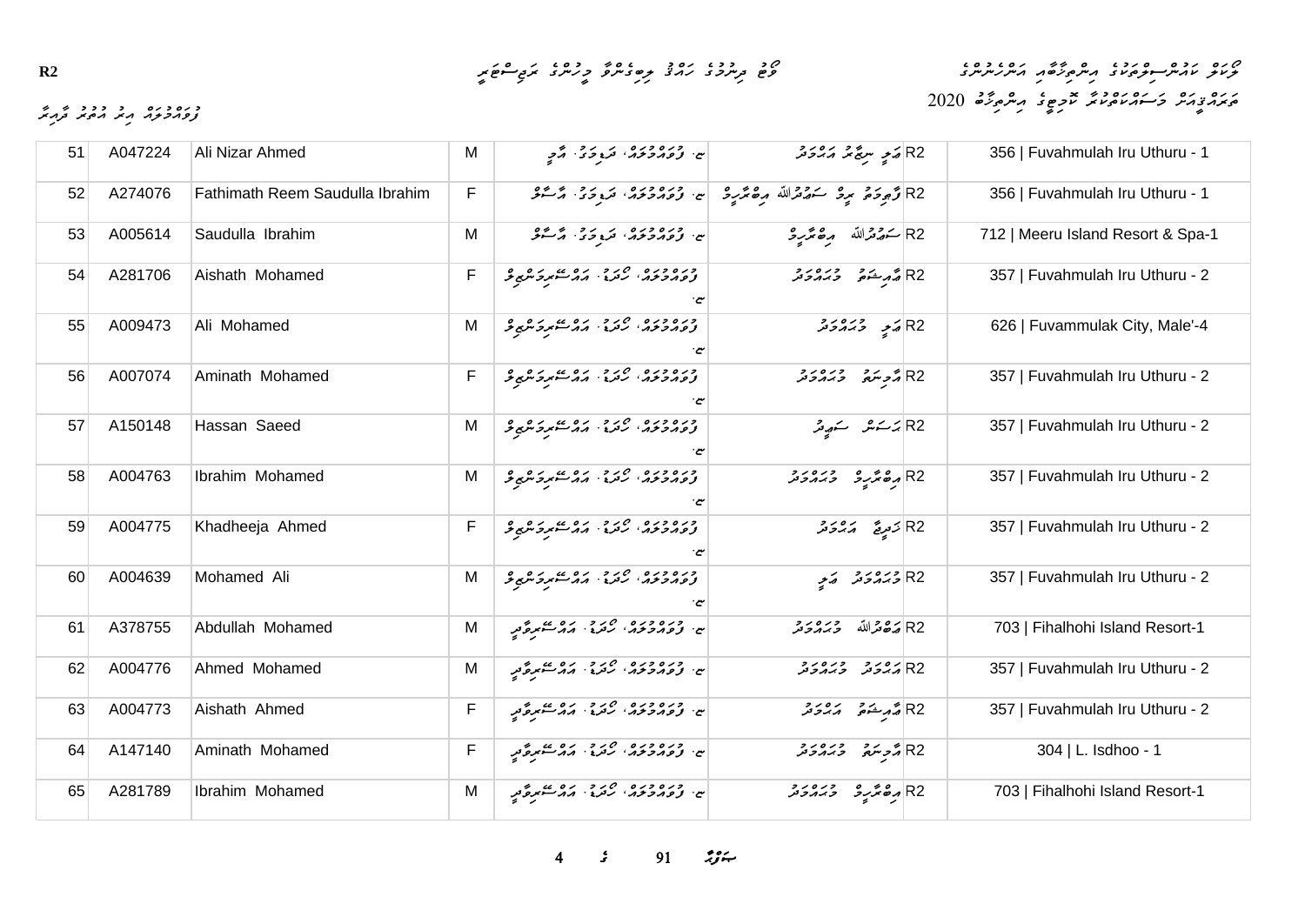*sCw7q7s5w7m< o<n9nOoAw7o< sCq;mAwBoEw7q<m; wBm;vB 2020<sup>, م</sup>وسر در مدد مدرج به مدرم مقرم قرار 2020*<br>موسر المستقرم المستقرم المستقرم المستقرم المستقرم المستقرم المستقرم المستقرم المستقرم المستقرم المستقرم المستقر

| A004811 | Mohamed Ahmed             | M           | שי צפח כנס יישובי החליי התלת                                                                                                                                                                                                    | R2 32,025 كروبرد                            | 357   Fuvahmulah Iru Uthuru - 2 |
|---------|---------------------------|-------------|---------------------------------------------------------------------------------------------------------------------------------------------------------------------------------------------------------------------------------|---------------------------------------------|---------------------------------|
| A004756 | Sariya Mohamed            | F           | س وره دره صدد بره در سورتر<br>س ژور <i>د برد اسر</i>                                                                                                                                                                            | R2 گىرى <i>گە 3،25 دى</i> ر                 | 357   Fuvahmulah Iru Uthuru - 2 |
| A004316 | Aishath Madheeha          | F           | $\begin{array}{cc} c & c & c \ c & c \end{array}$                                                                                                                                                                               | R2 مُەمِسْتَمْ كَ <sup>و</sup> ْرِيَّة      | 357   Fuvahmulah Iru Uthuru - 2 |
| A004315 | Ali Latheef               | M           | ه دره دره مرد ده برد.<br>س ژوبرونژن رور دبر شور                                                                                                                                                                                 | R2 کی تو تو تو تو تو 2                      | 564   Hulhumale', Ehenihen - 12 |
| A274520 | Ali Zaidaan Rameez        | M           | س وره وره هرد ده عدد .<br>س ژوم د ژمر شدن امام مسومرد                                                                                                                                                                           | R2  رَمِ بَرَمرتَشْ بَرَدٍ جَ               | 357   Fuvahmulah Iru Uthuru - 2 |
| A004459 | Ibrahim Rameez            | M           | ים יצפח כתם יסגב גם גם<br>ים צפח כיכה' הנגב החליי בינ                                                                                                                                                                           | R2 مەھەمگەر ئىس ئىمرىيەتى<br>R2             | 357   Fuvahmulah Iru Uthuru - 2 |
| A281319 | Fathimath Shizna          | F           | ے ۔ وہ ورہ میں دیکھیں ۔<br>سی تی جامعہ میں کھڑتا امیر میں                                                                                                                                                                       | R2 <i>وَّجِودَةْ</i> شِي <i>فَرْمَّدُ</i>   | 356   Fuvahmulah Iru Uthuru - 1 |
| A004291 | Mariyam Sameera           | $\mathsf F$ | ים - 2007 ביני 2007 ביני המיקודות היותר ביני היותר ביני היותר ביני היותר ביני היותר ביני היותר ביני היותר ביני<br>היותר ביני היותר ביני היותר ביני היותר ביני היותר ביני היותר ביני היותר ביני היותר ביני היותר ביני היותר ביני | R2 وَيُرْبَرُوْ سَوِيْرَ                    | 356   Fuvahmulah Iru Uthuru - 1 |
| A274428 | Aminath Naveen Nizar      | F           | ישי צפחברמה לינד המיד<br>ישי צפחברמה יינד הפיד                                                                                                                                                                                  | R2 أَمُّ حِسَنَةٌ سَمَّةٍ مَّرْ سِيُّ مَّرْ | 626   Fuvammulak City, Male'-4  |
| A006381 | Nawaza Ali                | F           | כנסכנס ימנכי המיני<br>ישי נפחכבתי מנגבי הפיב                                                                                                                                                                                    | R2 سَمَّةٌ مَرْمٍ                           | 356   Fuvahmulah Iru Uthuru - 1 |
| A001952 | Nizar Ahmed               | M           | כנסכנס ימנכח בעל<br>ישי צפונכיבותי מבנבי ומפיד                                                                                                                                                                                  | R2 سِيِّ پُر مَدْحَقَّرَ                    | 356   Fuvahmulah Iru Uthuru - 1 |
| A004214 | Aishath Mamdhooha Ibrahim | F           | ים - 2005 בים יישוב - 2006<br>ים - 2005 בית יאשוב - 2006                                                                                                                                                                        | R2 مەم شەھ بەرەت مەھەربە                    | 357   Fuvahmulah Iru Uthuru - 2 |
| A004322 | Ali Mohamed               | M           | כנסכנס הנבי שקת.<br>ישי צפונקיבו, נעשי שקתב                                                                                                                                                                                     | R2 <i>جُمْعٍ وَبَهُ</i> ومَ                 | 357   Fuvahmulah Iru Uthuru - 2 |
| A282244 | Aishath Nishvath          | F           | יז ניסנים יוני היים<br>יז ניבודים ישיבי היים                                                                                                                                                                                    | R2 مُ مِسْدَمْ مِنْ مِسْرَوْمُو             | 717   Amari Havodda Maldives-1  |
| A004367 | Aminath Ahmed             | F           | כנס כנס מנכה שיים<br>ישי <sub>ל</sub> פג <i>ב כ</i> ג' לינג' שיים                                                                                                                                                               | R2 مُجِسَمَة مَدَّدَمَّر                    | 356   Fuvahmulah Iru Uthuru - 1 |
| A328806 | Hassan Nimaah Mohamed     | M           | وره وره ه رو .<br>س· زود <i>و و</i> ر کرد . گاس                                                                                                                                                                                 | R2 كەسكەر س <i>رۇر دېم</i> مەدىر            | 356   Fuvahmulah Iru Uthuru - 1 |
| A088915 | Mohamed Hassan            | M           | دره دره ه در د.<br>س زود درد، ردر ن شرح                                                                                                                                                                                         | R2  <i>وبروبر برسكر</i>                     | 356   Fuvahmulah Iru Uthuru - 1 |
|         |                           |             |                                                                                                                                                                                                                                 |                                             |                                 |

*n8o<n@ q8qAq< q8o< w<mBq>w<m=q?*

 $5$   $5$   $91$   $25$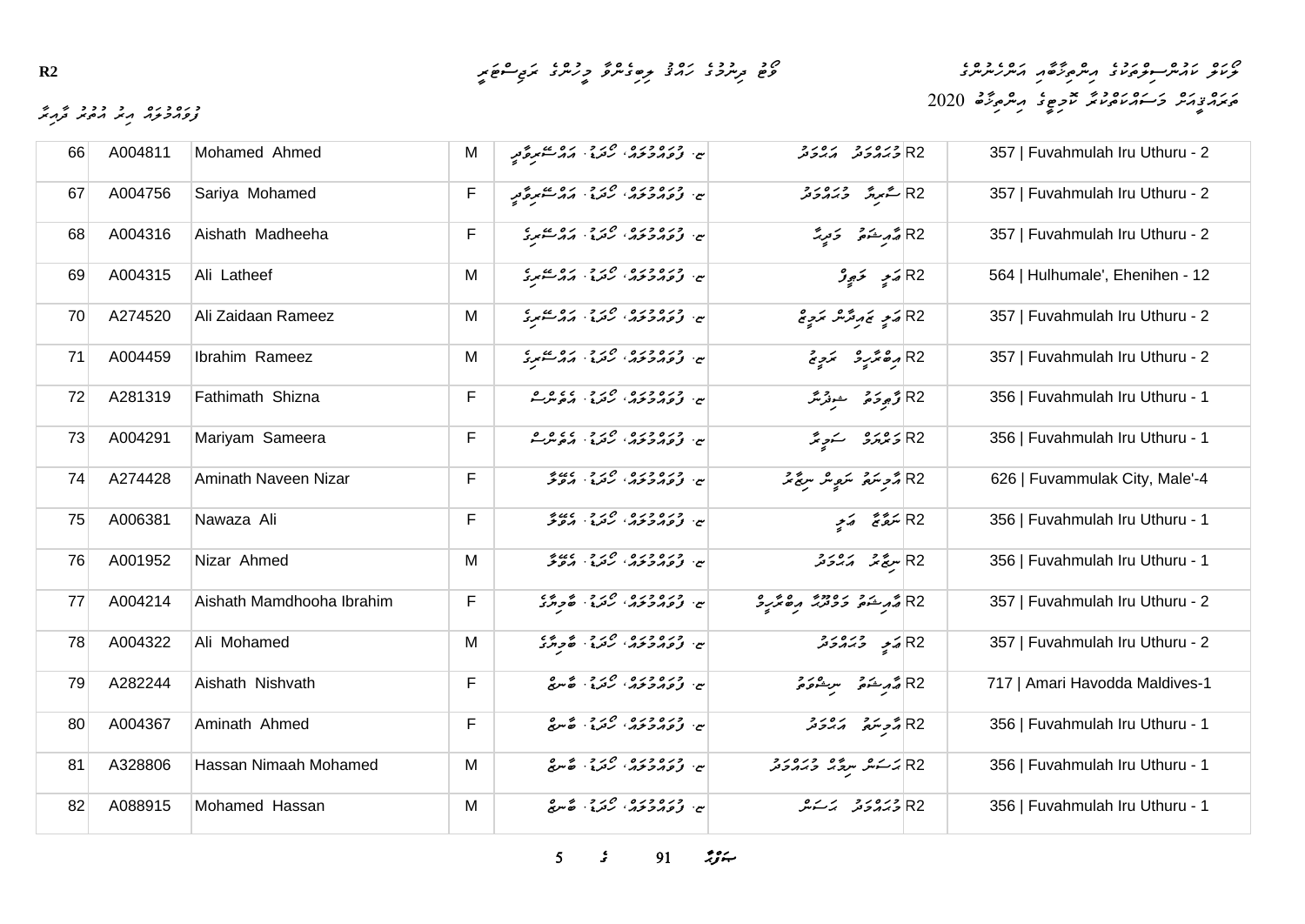*sCw7q7s5w7m< o<n9nOoAw7o< sCq;mAwBoEw7q<m; wBm;vB* م من المسجد المسجد المسجد المسجد المسجد العام 2020<br>مسجد المسجد المسجد المسجد المسجد المسجد المسجد المسجد المسجد ال

| 83 | A282245 | Nahiya Mohamed   | $\mathsf F$ | ים - כנס כנס - מני כ"<br>ישי <sub>ל</sub> פו <i>נכר</i> ול - מני כ"י של                                                                                                                                                                                                                 | R2 بَرْرِيْرٌ حَمَدُ وَحَدِ    | 564   Hulhumale', Ehenihen - 12 |
|----|---------|------------------|-------------|-----------------------------------------------------------------------------------------------------------------------------------------------------------------------------------------------------------------------------------------------------------------------------------------|--------------------------------|---------------------------------|
| 84 | A282243 | Nishaan Mohamed  | M           | دره دره مرد .<br>س زود درد، ردر . ځس                                                                                                                                                                                                                                                    | R2 سرشگىل قىر بر دىر           | 356   Fuvahmulah Iru Uthuru - 1 |
| 85 | A282242 | Niushad Mohamed  | M           | ح ده وره مرد .<br>س زود <i>ح</i> جه رمز . ځس                                                                                                                                                                                                                                            | R2 سەشقىر بەربەدىر             | 356   Fuvahmulah Iru Uthuru - 1 |
| 86 | A032410 | Ahmed Ali        | M           | م دره دره ه در دره در در د                                                                                                                                                                                                                                                              | R2 كەنزى كە كەر                | 356   Fuvahmulah Iru Uthuru - 1 |
| 87 | A032411 | Aminath Ali      | F           | م دره دره ۵ در در ۵۵ در د                                                                                                                                                                                                                                                               | R2 مُحرِسَمُ مَعٍ              | 356   Fuvahmulah Iru Uthuru - 1 |
| 88 | A004211 | Fareesha Ahmed   | F           | م دره دره ه درد ه ه ه د د .<br>م د ومدر د م . سرد ه که سره مره گر                                                                                                                                                                                                                       | R2 كوموستة مركز قرقر           | 356   Fuvahmulah Iru Uthuru - 1 |
| 89 | A004276 | Mohamed Ahmed    | M           | من تحره وره صدر و مره و در د                                                                                                                                                                                                                                                            | R2 وبرەبرو برەبرو              | 356   Fuvahmulah Iru Uthuru - 1 |
| 90 | A004140 | Saudullah Ahmed  | M           | م دره دره ه در دره در در د                                                                                                                                                                                                                                                              | R2 كەچمى ئاللە كەبرى تەر       | 356   Fuvahmulah Iru Uthuru - 1 |
| 91 | A123023 | Ahmed Mujthaba   | M           | م وره وره مرد و کرد.<br>م توجه وحها رفره صر س                                                                                                                                                                                                                                           | R2 كەرد دەرە                   | 357   Fuvahmulah Iru Uthuru - 2 |
| 92 | A004307 | Aminath Hafeeza  | F           | ים נכחבבתי הנגד יפהעל                                                                                                                                                                                                                                                                   | R2 مُتَرِسَعَةٍ مَرْبِغَّةٍ    | 357   Fuvahmulah Iru Uthuru - 2 |
| 93 | A004312 | Fathmath Ibrahim | F           | ים נפחבבתי לנגר פליינג                                                                                                                                                                                                                                                                  | R2 <i>وُجودَة وڤترَب</i> وْ    | 357   Fuvahmulah Iru Uthuru - 2 |
| 94 | A004456 | Mariyam Aneesa   | F           | $\tilde{c}$ , $\tilde{c}$ , $\tilde{c}$ , $\tilde{c}$ , $\tilde{c}$ , $\tilde{c}$ , $\tilde{c}$ , $\tilde{c}$ , $\tilde{c}$ , $\tilde{c}$ , $\tilde{c}$ , $\tilde{c}$ , $\tilde{c}$ , $\tilde{c}$ , $\tilde{c}$ , $\tilde{c}$ , $\tilde{c}$ , $\tilde{c}$ , $\tilde{c}$ , $\tilde{c}$ , | R2 وَتَحْدَّرُوْ كَمَ سِرْسَةُ | 357   Fuvahmulah Iru Uthuru - 2 |
| 95 | A004464 | Mohamed Musthafa | M           | י נכתכ כנס פני קיליים                                                                                                                                                                                                                                                                   | R2 37073 R2                    | 357   Fuvahmulah Iru Uthuru - 2 |
| 96 | A281508 | Nilma Musthafa   | F           | ים נפח כנסי לנדי פליינג                                                                                                                                                                                                                                                                 | R2 بروگ و جوگر                 | 357   Fuvahmulah Iru Uthuru - 2 |
| 97 | A158076 | Ahmed Mohamed    | M           | س وره وره صرح عاه ره عا<br>س ژوم د حرم رمز - صحرح مرح د                                                                                                                                                                                                                                 | R2 ג׳כנק 22,000                | 626   Fuvammulak City, Male'-4  |
| 98 | A004319 | Aishath Mohamed  | $\mathsf F$ | ים - 2000 ס - 2000 - 2000 - 2000 - 2000 - 2000 - 2000 - 2000 - 2000 - 2000 - 2000 - 2000 - 2000 - 20<br>שיי צפור ביצור י' העגל י' שייב בן היב ג                                                                                                                                         | R2 مەم ئىق ئەم ئەر ئەر ئىس     | 626   Fuvammulak City, Male'-4  |
| 99 | A283205 | Aminath Mohamed  | F           | س وره وره صرح عده ره و<br>س توحد حرم رمز صحي برحر                                                                                                                                                                                                                                       |                                | 357   Fuvahmulah Iru Uthuru - 2 |
|    |         |                  |             |                                                                                                                                                                                                                                                                                         |                                |                                 |

*n8o<n@ q8qAq< q8o< w<mBq>w<m=q?*

 $6$   $3$   $91$   $39$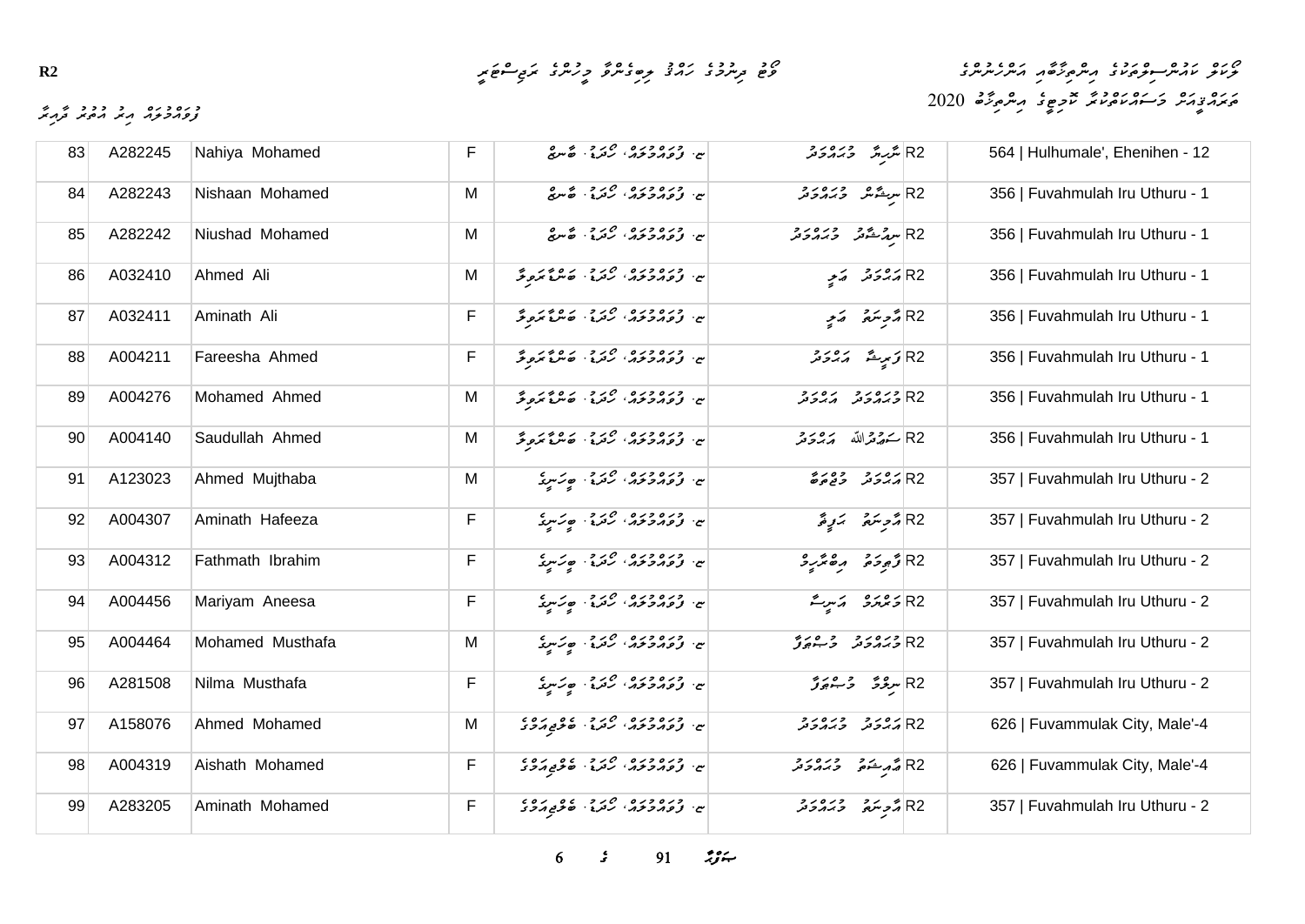*sCw7q7s5w7m< o<n9nOoAw7o< sCq;mAwBoEw7q<m; wBm;vB 2020<sup>, م</sup>وسوق المسجد التحقيق وسرمونية والم*جمع المسجد المسجد المسجد المسجد المسجد المسجد المسجد المسجد المسجد ال

| 100 | A004497 | Fathmath Mohamed                     | F           | م دره دره دره درد ده ده ده<br>س ژوبر ژوبر در د                                                                                                              | R2 وَجِعَة حَمَدَ مَعَ                                                                            | 357   Fuvahmulah Iru Uthuru - 2          |
|-----|---------|--------------------------------------|-------------|-------------------------------------------------------------------------------------------------------------------------------------------------------------|---------------------------------------------------------------------------------------------------|------------------------------------------|
| 101 | A120398 | Ibrahim Mohamed                      | M           | ים "רוס כנס" בני הים נסטים"<br>ישי "ך פו <i>נ כיכ</i> ול" ביש פייכה ביש וניכים                                                                              | R2 مەھەرىپى ئەمەدىر                                                                               | 357   Fuvahmulah Iru Uthuru - 2          |
| 102 | A158075 | Khadheeja Mohamed                    | F           | כנס כנס ימנד יש כנס נסט<br>ישי נפח כיכחי ניתג יש כנס בכנ                                                                                                    | R2 كَتْمِيعٌ - وْيَرْجُرْوَتْتْر                                                                  | 357   Fuvahmulah Iru Uthuru - 2          |
| 103 | A004512 | Mariyam Ibrahim                      | F           | יז "רוס דורס" הרג בי הס"ר ביטיק בי הריידי<br>המודע בי הרייד בי הרייד ביולידי בי הריידי בי הרייד בי הרייד בי הרייד בי הרייד בי הרייד בי הרייד בי הרייד בי הר | R2  <i>وبروج وهترب</i> و                                                                          | 357   Fuvahmulah Iru Uthuru - 2          |
| 104 | A004376 | Abdulla Habeeb Hassan                | м           | س وره وره صرح عده ه<br>س توحد حرم شرق کا من                                                                                                                 | R2 مَەھمَّدَاللَّهُ بَرَصٍ مَحَسَّرٌ مَثَّرٌ                                                      | 356   Fuvahmulah Iru Uthuru - 1          |
| 105 | A361201 | <b>Ahmed Manaaf Habeeb</b>           | M           | ימי ניסיכנים ימיקים בים.<br>ישי נפחי <i>כיב</i> ה יכות 1 יים שיים                                                                                           | R2 גُגُونَر وَسَّرٌ   رَصِّ                                                                       | 356   Fuvahmulah Iru Uthuru - 1          |
| 106 | A282249 | Aminath Ifsaal                       | F           | ימי ניסיכנים ימיקים בים.<br>ישי נפחי <i>כיב</i> ה יכות 1 יים שיים                                                                                           | R2 مُجِسَمَةُ مِنْ مُجْمَّر                                                                       | 694   The Sun Siyam Vilu Reef Maldives-1 |
| 107 | A367555 | Fathimath Ufga Habeeb                | F           | س وره وره ص د ع ده<br>س وحدد وحد کننده . ه شو                                                                                                               | R2 زُودَهُ مُرْتَزٌ مَهِ صُ                                                                       | 356   Fuvahmulah Iru Uthuru - 1          |
| 108 | A035610 | Ibrahim Imdhadh                      | M           | ימי ניסיכנים ימיקים בים.<br>ישי נפחי <i>כיב</i> ה יכות 1 יים שיים                                                                                           | R2 مەھەرىرى مەمەمە                                                                                | 626   Fuvammulak City, Male'-4           |
| 109 | A282248 | Imthaad Habeeb                       | M           | כנס כנס ימנד כי סיס<br>ישי נפח <i>ביב</i> חי נט <sub>ב</sub> יש <del>י</del> ש                                                                              | $\frac{2}{9}$ $\frac{2}{9}$ $\frac{2}{9}$ $\frac{2}{9}$ $\frac{2}{9}$ $\frac{2}{9}$ $\frac{2}{9}$ | 356   Fuvahmulah Iru Uthuru - 1          |
| 110 | A282250 | Mohamed Imhad                        | м           | ر وره وره به درون عن مرد و ده .<br>سي ورم د درم بر درون مرد م                                                                                               | R2 ويروبر برورتر                                                                                  | 356   Fuvahmulah Iru Uthuru - 1          |
| 111 | A003318 | Abdul Hakeem Mohamed Abdul<br>Rahman | M           | م دره دره<br>م زود دخه تروی صرف                                                                                                                             | R2 כנסגב גם כסגם בם<br>ړه ده رغ                                                                   | 356   Fuvahmulah Iru Uthuru - 1          |
| 112 | A274128 | Ali Basim Abdul Hakeem               | M           | س وره وره در دو ه شد                                                                                                                                        | R2 <i>مَرِّدٍ حُسِرةً مُ</i> ھت <i>ر دُب</i> رِ وُ                                                | 235   AA. Thoddoo - 2                    |
| 113 | A003954 | Aminath Shareefa                     | F           | س- ورەورە- ئروكى- ھ <sup>ىر</sup> ى                                                                                                                         | R2 أَمَّ حِ سَمَّ سَمَ سِرَدٌ                                                                     | 235   AA. Thoddoo - 2                    |
| 114 | A271683 | Juman Abdul Hakeem                   | $\mathsf F$ | س وره دره در در ده جنگ                                                                                                                                      | R2 يۇ ئەر مەھەر ئەر ئالى                                                                          | 564   Hulhumale', Ehenihen - 12          |
| 115 | A274122 | Mohamed Bassam Abdul Hakeem          | M           | سي وره وره در دو هندي.<br>سي وحدوجهها مرد وي هندي.                                                                                                          | R2 و ره ره ده ده ده ده ده ره وه د                                                                 | 235   AA. Thoddoo - 2                    |

*n8o<n@ q8qAq< q8o< w<mBq>w<m=q?*

*7 sC 91 nNw?mS*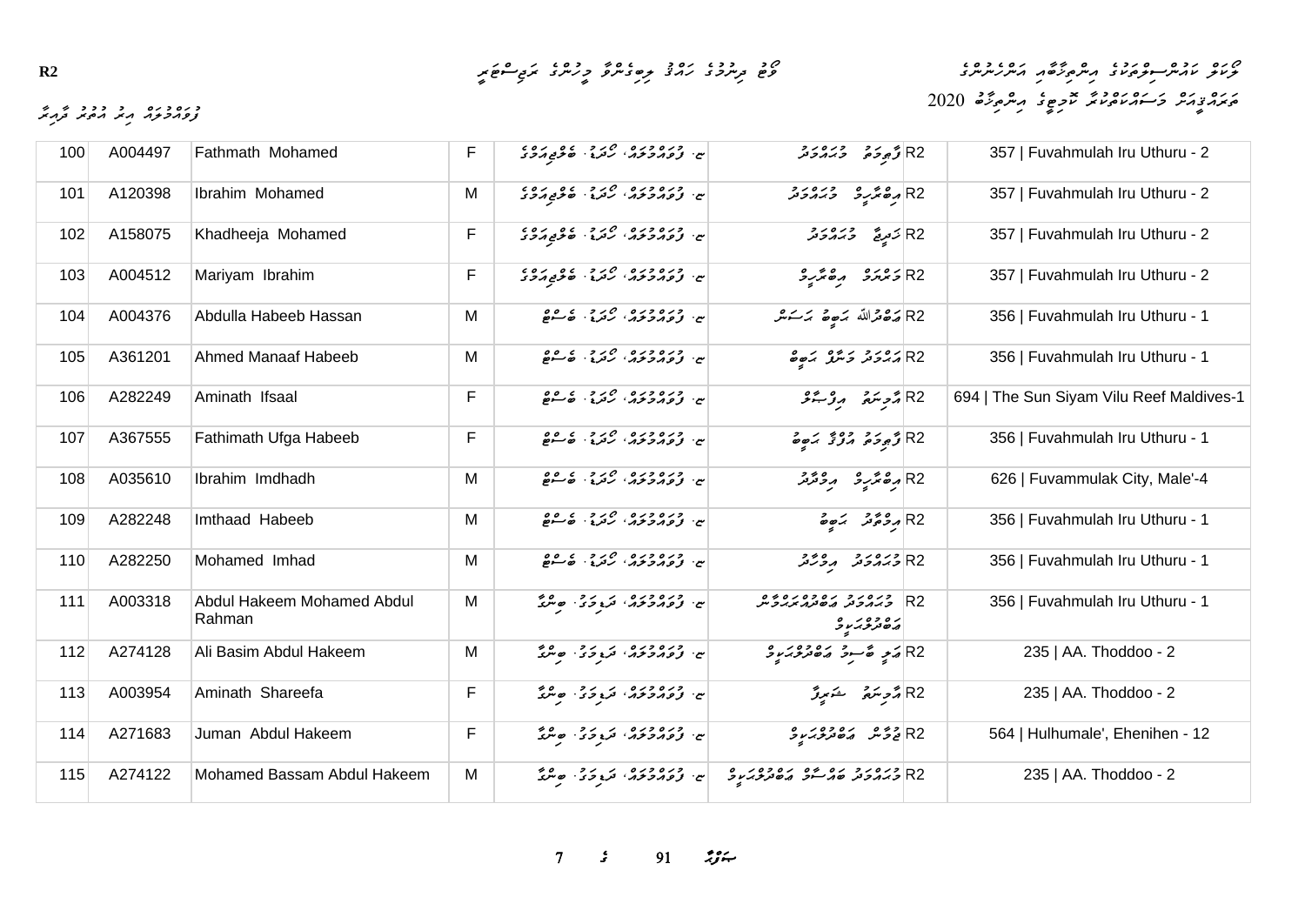*sCw7q7s5w7m< o<n9nOoAw7o< sCq;mAwBoEw7q<m; wBm;vB 2020<sup>, م</sup>وسوق المسجد التحقيق وسرمونية والم*جمع المسجد المسجد المسجد المسجد المسجد المسجد المسجد المسجد المسجد ال

| 116 | A004593 | Aishath Ahmed          | F | ים "כממכים" מיד - סייביב"<br>ים "פמכיבות" ייניגב" - סייביב                             | R2 مەم ئىقسى مەم <i>370 م</i>                     | 357   Fuvahmulah Iru Uthuru - 2 |
|-----|---------|------------------------|---|----------------------------------------------------------------------------------------|---------------------------------------------------|---------------------------------|
| 117 | A004519 | Aminath Ali            | F | יז צפח ברם יון כי יסיית ביב<br>יו צפח ביבחי הנגון יסיית ביב                            | R2 مُجرِسَعُ مَجرِ                                | 357   Fuvahmulah Iru Uthuru - 2 |
| 118 | A004537 | Hawwa Ahmed            | F | כנס כנס הנבר<br>יין נפח כבה' לינג' ים יינבצ                                            | R2 يَرْمُو مَ يَرْوَمُرْ                          | 357   Fuvahmulah Iru Uthuru - 2 |
| 119 | A003242 | Mohamed Ahmed          | M | כנס כנס הנבר<br>יין נפח כבה' לנגז' וסיינבצ                                             | R2 وبرەبرو برەبرو<br>R2 وبرورو مربرونر            | 357   Fuvahmulah Iru Uthuru - 2 |
| 120 | A271481 | Nafeeu Mohamed Saeed   | M | יזי צפחכלמי לנגר סיינבצ<br>יזי צפחכלמי לנגר סיינבצ                                     | R2 <i>سَوِرة - 3 مُدَوَّدة سَهِيد</i> ً           | 357   Fuvahmulah Iru Uthuru - 2 |
| 121 | A025399 | Ali Ahmed Didi         | M | ים " ניסריכתי " ביבי יסוד לפיק                                                         | R2 كەنچە كەنگە ئۇنى <sub>ي</sub> ىر               | 356   Fuvahmulah Iru Uthuru - 1 |
| 122 | A007098 | Fazna Ali              | F | س وره وره<br>س ژوبرونژبه ترون حه شونو                                                  | R2 توثرش ک <i>ی ی</i>                             | 356   Fuvahmulah Iru Uthuru - 1 |
| 123 | A114368 | Mohamed Faris          | M | ים: 2013 בים היו ביני ישות המוביק.                                                     | R2 <i>وُيَهُ وَيَوْ</i> وَ <sub>مَ</sub> رِ مُ    | 356   Fuvahmulah Iru Uthuru - 1 |
| 124 | A004641 | Fathimath Adeela       | F | ים - כנסכנס ים כבי סכבים ים<br>ישי <sub>ה</sub> כס <i>בכברי הכנ</i> צי ים <i>ב</i> ינו | R2 وَّجِ حَمَّ – مَ <sup>م</sup> تِرِ حَ          | 357   Fuvahmulah Iru Uthuru - 2 |
| 125 | A004740 | Aishath Mohamed        | F | س وره وره هرد و هره د                                                                  | R2 مەم ئىقتى ئەم ئەرىخىلىرى بىر ئىش               | 626   Fuvammulak City, Male'-4  |
| 126 | A251648 | Aminath Nuha           | F | دره دره دره ۲۵ و ۲۵ و مخ<br>س زورد دره کرد و صحیحه د                                   | R2 مُجِسَعَةٍ مِثْرَتَهُ                          | 626   Fuvammulak City, Male'-4  |
| 127 | A281768 | Hariyya Mohamed Maniku | F | س وره وره به رو به ره د<br>س ژومر <i>و و</i> ر رود به دره گر                           | R2 ג׳גרה כמרכנקבית                                | 357   Fuvahmulah Iru Uthuru - 2 |
| 128 | A251656 | Huna Hamyd             | F | ح دره دره صدر صده و علم در در د                                                        | R2 پُرنگ ټرونگر                                   | 626   Fuvammulak City, Male'-4  |
| 129 | A004771 | Ibrahim Moosa          | M | دره دره مرد مرد دره د<br>س زورد در ردد هزینی                                           | R2 مەمۇر ۋە ق                                     | 357   Fuvahmulah Iru Uthuru - 2 |
| 130 | A332553 | Saamy Abdul Hameed     | M | س وره وره صدو صرح چ                                                                    | R2  سَمَعِ الاھ <sup>2</sup> وتر <i>جو تر</i> وتر | 626   Fuvammulak City, Male'-4  |
| 131 | A281774 | Shuha Hameed           | F | دره دره دره ۲۵ ورو ۲۵ ورو د                                                            | R2 شترج كمتوفر                                    | 626   Fuvammulak City, Male'-4  |
| 132 | A004676 | Adam Mahir             | M | ים נפחד בחין הנגד ים יוד.<br>ים נפחד בחי הנגד ים יוד                                   | R2  مُحَمَّدُ - قُرِيمُ                           | 626   Fuvammulak City, Male'-4  |

*n8o<n@ q8qAq< q8o< w<mBq>w<m=q?*

**8** *s* **91** *n***<sub>y</sub> <b>***s*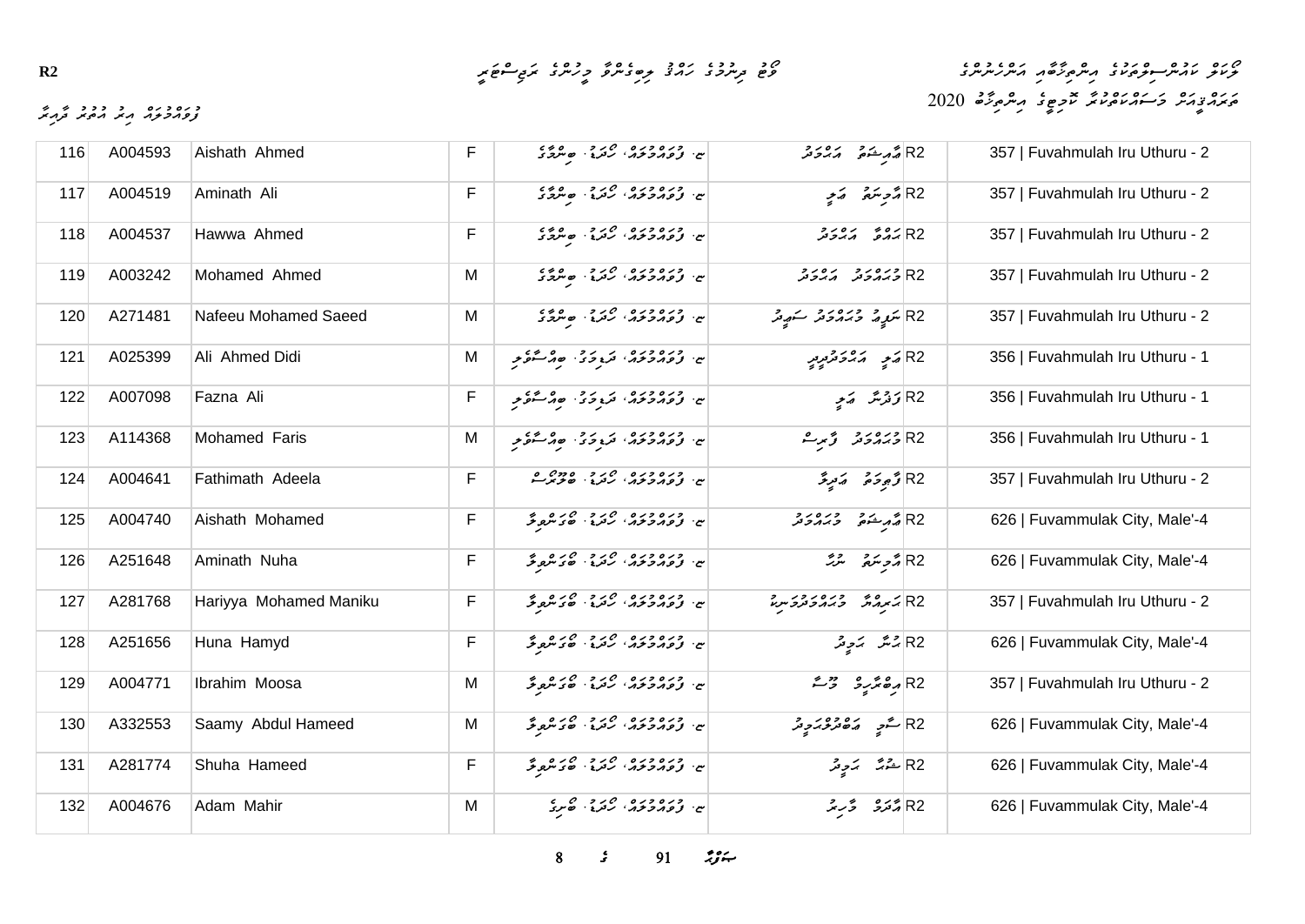*sCw7q7s5w7m< o<n9nOoAw7o< sCq;mAwBoEw7q<m; wBm;vB 2020<sup>, م</sup>وسر در مدد مدرج به مدرم مقرم قرار 2020*<br>موسر المستقرم المستقرم المستقرم المستقرم المستقرم المستقرم المستقرم المستقرم المستقرم المستقرم المستقرم المستقر

| 133 | A004627 | Fathimath Ali        | F           | כנסכנס בנכרים<br>ישי <sub>ה</sub> צפו <i>ביצורי ביצ</i> י פיינד                                                                                                                                                                  | R2 وَّجِوحَةً صَعِ                     | 357   Fuvahmulah Iru Uthuru - 2          |
|-----|---------|----------------------|-------------|----------------------------------------------------------------------------------------------------------------------------------------------------------------------------------------------------------------------------------|----------------------------------------|------------------------------------------|
| 134 | A283282 | Dhahaau Ismail       | F           | وره وره () دو برورون<br>س ژوبر <i>ورد</i> () رتره () در در                                                                                                                                                                       | R2  ترتر مر موسوح مربح                 | 626   Fuvammulak City, Male'-4           |
| 135 | A045779 | Ismail Moosa         | M           | - כנסכנס ימנד - הכנכי<br>ישי <sub>ב</sub> פו <i>נכת</i> י ינטצי יש בכצ                                                                                                                                                           | R2 پر شو <i>ڈ پ</i> وٹ تی ش            | 357   Fuvahmulah Iru Uthuru - 2          |
| 136 | A007089 | Ali Abdulla          | M           | ים - כנס כנס - מנד - כז<br>ישי נפחביבה' ניטג - פי                                                                                                                                                                                | R2 ضَعٍ ضَصْعَدَاللّه                  | 378   Hithadhoo Ehenihen - 1             |
| 137 | A004729 | Aminath Hussain      | F           | כנסכנס בנכיכים<br>ישי <sub>ה</sub> פתכיכת <sup>י</sup> לבג' יש                                                                                                                                                                   | R2 مُ <i>وِسَمَعُ بِرُسَمَ بِ</i> سُ   | 356   Fuvahmulah Iru Uthuru - 1          |
| 138 | A281702 | Khadheeja Abdulla    | $\mathsf F$ | ים ניסידום יונק בי<br>ישי נפחי <i>דיר</i> ה' מנגבי ים                                                                                                                                                                            | R2 تَرَمَّدِيَّةُ صَ6ْقَدَاللَّهُ      | 356   Fuvahmulah Iru Uthuru - 1          |
| 139 | A281701 | Mariyam Abdulla      | F           | ים ניסיכנס ימניק כא<br>ישי נפחי <i>כלה</i> ניט <sub>ב</sub> י פי                                                                                                                                                                 | R2 كربرد كركانية                       | 356   Fuvahmulah Iru Uthuru - 1          |
| 140 | A280885 | Abdulla Saeed        | M           | ים - 2005 בים - 2007 ב-20<br>יים - 2007 ב-20 יכול - 2000                                                                                                                                                                         | R2، مَدَّوَاللَّهُ سَمَّ مِرْتَمَرُ    | 356   Fuvahmulah Iru Uthuru - 1          |
| 141 | A274782 | Fathimath Nadha      | F           | כנסכנס ימנכ כככ<br>ייז' צפו <i>ב ב</i> וז' טבג ישיבי                                                                                                                                                                             | R2 وَج <i>وحَمْ سَ</i> تَرُ            | 356   Fuvahmulah Iru Uthuru - 1          |
| 142 | A011652 | Ahmed Abdulla        | M           | כנס כנס ימנד - 200<br>ישי <sub>2</sub> 01 <i>ביצ</i> ה' נעש                                                                                                                                                                      | R2 مَرْحَ مِنْ مَرْهُ مِنْ اللّه       | 698   Vilamendhoo Island Resort and Spa- |
| 143 | A281268 | Aishath Muna         | $\mathsf F$ | כנס כנס ימנים - 200<br>ישי נפגביבג'י נעשי שם ב                                                                                                                                                                                   | R2 مەم شىم قىگر                        | 356   Fuvahmulah Iru Uthuru - 1          |
| 144 | A282979 | Ali Mubeen Ahmed     | M           | ימי כנס כנס ימני בי שים<br>ישי צפח כי באי לא מים בי                                                                                                                                                                              | R2 <i>ړنو څو شمر پرو</i> تر            | 626   Fuvammulak City, Male'-4           |
| 145 | A281267 | Fathimath Milna      | F           | כנס כנס ימנד בים<br>ישי נפגביבג'י לבנשי שפי                                                                                                                                                                                      | R2 ۇ <sub>ج</sub> وڭ مۇمگر             | 356   Fuvahmulah Iru Uthuru - 1          |
| 146 | A004264 | Hawwa Mohamed        | F           | כנס כנס ימנד מספר<br>ישי צפו <i>נפיצ</i> ולי ענג <del>ו</del> ישם                                                                                                                                                                | R2 پُروژ ویروژو                        | 626   Fuvammulak City, Male'-4           |
| 147 | A281270 | Mohamed Muneeb Ahmed | M           | כנס כנס ימנד בסיס<br>ישי <sub>ב</sub> פג <i>ב בגי נ</i> יבי יו שם                                                                                                                                                                | R2 دبره دو و مره بروبرد                | 698   Vilamendhoo Island Resort and Spa- |
| 148 | A281718 | Aminath Abdulla      | F           | ה כנס כנס יותר.<br>הי נפונכיכולי לעלי הפיכולים                                                                                                                                                                                   | R2 مُرْحِ سَرَةَ      مَرْكَ قَدْاللّه | 356   Fuvahmulah Iru Uthuru - 1          |
| 149 | A004783 | Hawwa Abdulla        | F           | פי פרי פי פי בי היו ביני בי היו היו בי היו בי היו בי היו בי היו בי היו בי היו בי היו בי היו בי היו בי היו בי ה<br>היו היו בי היו בי היו בי היו בי היו בי היו בי היו בי היו בי היו בי היו בי היו בי היו בי היו בי היו בי היו בי ה | R2 بَرْمَرَّ بَرَصْحَراللَّه           | 356   Fuvahmulah Iru Uthuru - 1          |

*n8o<n@ q8qAq< q8o< w<mBq>w<m=q?*

*9 s* 91 *n*<sub>2</sub> *n*<sub>2</sub> *g*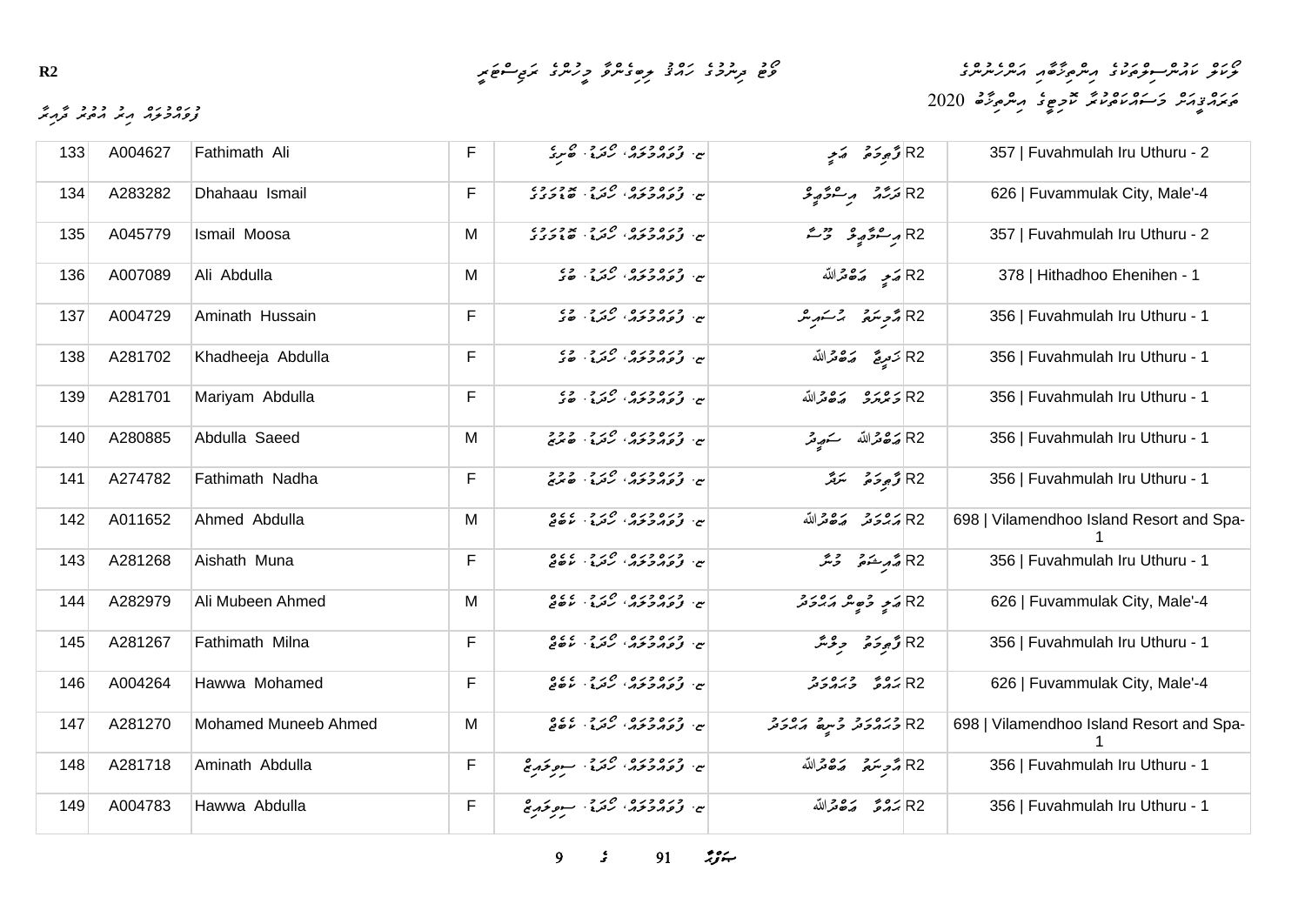*sCw7q7s5w7m< o<n9nOoAw7o< sCq;mAwBoEw7q<m; wBm;vB 2020<sup>, م</sup>وسوق المسجد التحقيق وسرمونية والم*جمع المسجد المسجد المسجد المسجد المسجد المسجد المسجد المسجد المسجد ال

| 150 | A281721 | Hussain Aslam         | M | سي وره وره مرد و .<br>سي وه د د ده رود .                                       | R2 يُرْسَمبر شَر مَرْسُوَتْرَ \$                               | 421   Velassaru Maldives - 1                  |
|-----|---------|-----------------------|---|--------------------------------------------------------------------------------|----------------------------------------------------------------|-----------------------------------------------|
| 151 | A281719 | Ibrahim Shareef       | M | ح وره وره حرج سوځه چ                                                           | R2 م <i>ەھترى</i> رو شەمرۇ                                     | 356   Fuvahmulah Iru Uthuru - 1               |
| 152 | A004755 | Mariyam Rasheeda      | F | ים בנסכנס לגב.<br>ים נפונכבו, לעלי הפבות                                       | R2 كەنگەنگە - ئەشبەنگە                                         | 356   Fuvahmulah Iru Uthuru - 1               |
| 153 | A281720 | Mohamed Shafeeu       | M | س وره وره صدر<br>س وحدوفه، رس سوفه                                             | R2 <i>252.2 منتوف</i>                                          | 356   Fuvahmulah Iru Uthuru - 1               |
| 154 | A274709 | Ahmed Hamdhan Mohamed | M | ים בנסכנס הנבי שליים                                                           | R2 גזכת גפתית כגופנק                                           | 737   Adaaran Prestige Vadoo-1                |
| 155 | A004768 | Fathimath Waheed      | F | יז נפחבבה <sup>,</sup> הנגר, בניים                                             | R2 وَّجِوحَمْ وَرِيْدَ                                         | 356   Fuvahmulah Iru Uthuru - 1               |
| 156 | A347444 | Hamdh Mohamed         | M | יז נפחבבה <sup>,</sup> גינג יבשם                                               | R2 پروټر وبرمړنو                                               | 417   Cocoon Maldives - 1                     |
| 157 | A283454 | Shiraz Shareef        | M |                                                                                | R2 شومگرمج شمعرو<br>                                           | 447   Pullman Maldives Maamutaa Resort<br>- 1 |
| 158 | A281554 | Ahmed Misbah          | M | س وره وره همرو. دربر پارو<br>سی تی <i>و ورونژو، رفر</i> ه تر <i>رتی و</i> ترین | R2 كەبروتر بەش <i>قە</i>                                       | 398   The Sun Siyam Iru Fushi Maldives -      |
| 159 | A007097 | Aishath Nasheeda      | F | وره وره همرون درز در د<br>س ژوه ژوهر شود کرد کرد ژوند                          | R2 مُ مِشَمَّر سَرَسُومُرَّ                                    | 357   Fuvahmulah Iru Uthuru - 2               |
| 160 | A281546 | Ali Rasheed           | M | - دره دره صدو - درر در د<br>س- ژوپروتوپر - درگروی تریمز                        | R2 كەمچە كەشىرىگە                                              | 564   Hulhumale', Ehenihen - 12               |
| 161 | A281551 | Fathmath Zidhuna      | F | - دره دره هرو - ررز در د<br>س- ژوه <i>دخه، ر</i> نره - تر <i>رژ د</i> نر       | R2 تُرجوحَ حَمَّ مِي تَرْسَّرُ                                 | 357   Fuvahmulah Iru Uthuru - 2               |
| 162 | A004426 | Ismail Hussain        | M | ر وره وره هم د و گرد درد.<br>س ژوه ژوه، گلا: ترگروی تریم                       | R2 م <i>ېشۇمۇ ئىمىشى</i> ر                                     | 357   Fuvahmulah Iru Uthuru - 2               |
| 163 | A274497 | Khadeeja Masha Ismail | F | س وره وره همرو دربر پارو<br>س توحه <i>وخه</i> شهره تر <i>س و ت</i> وس          | R2 دَمِيعٌ   وَّحْہُ   بِرِ حُوَّ بِرِ وَ                      | 357   Fuvahmulah Iru Uthuru - 2               |
| 164 | A281548 | Mohamed Nishad        | M | دره دره وره مهرد دربرد در<br>س ژوبرونژبر کردنی ترکرژوی                         | R2 <i>وُكەدى ئى سرىش</i> تىر                                   | 357   Fuvahmulah Iru Uthuru - 2               |
| 165 | A004505 | Aminath Hafsa         | F | ر وره وره هر د د در وي.<br>س وره د ده. رند و ترسي                              | R2 گەجەتتى ئەرقىگە                                             | 357   Fuvahmulah Iru Uthuru - 2               |
| 166 | A098293 | Aminath Naushaan      | F | س وره وره هر د د سره و.<br>س ومحدود کرده توسی <i>ه د</i>                       | R2 أَمُّ حِسَنَةً مِسْتَمَسْتَشْتَرْ الْمَرْكَبَةِ مِسْتَمَسْر | 357   Fuvahmulah Iru Uthuru - 2               |

*n8o<n@ q8qAq< q8o< w<mBq>w<m=q?*

*10 sC 91 nNw?mS*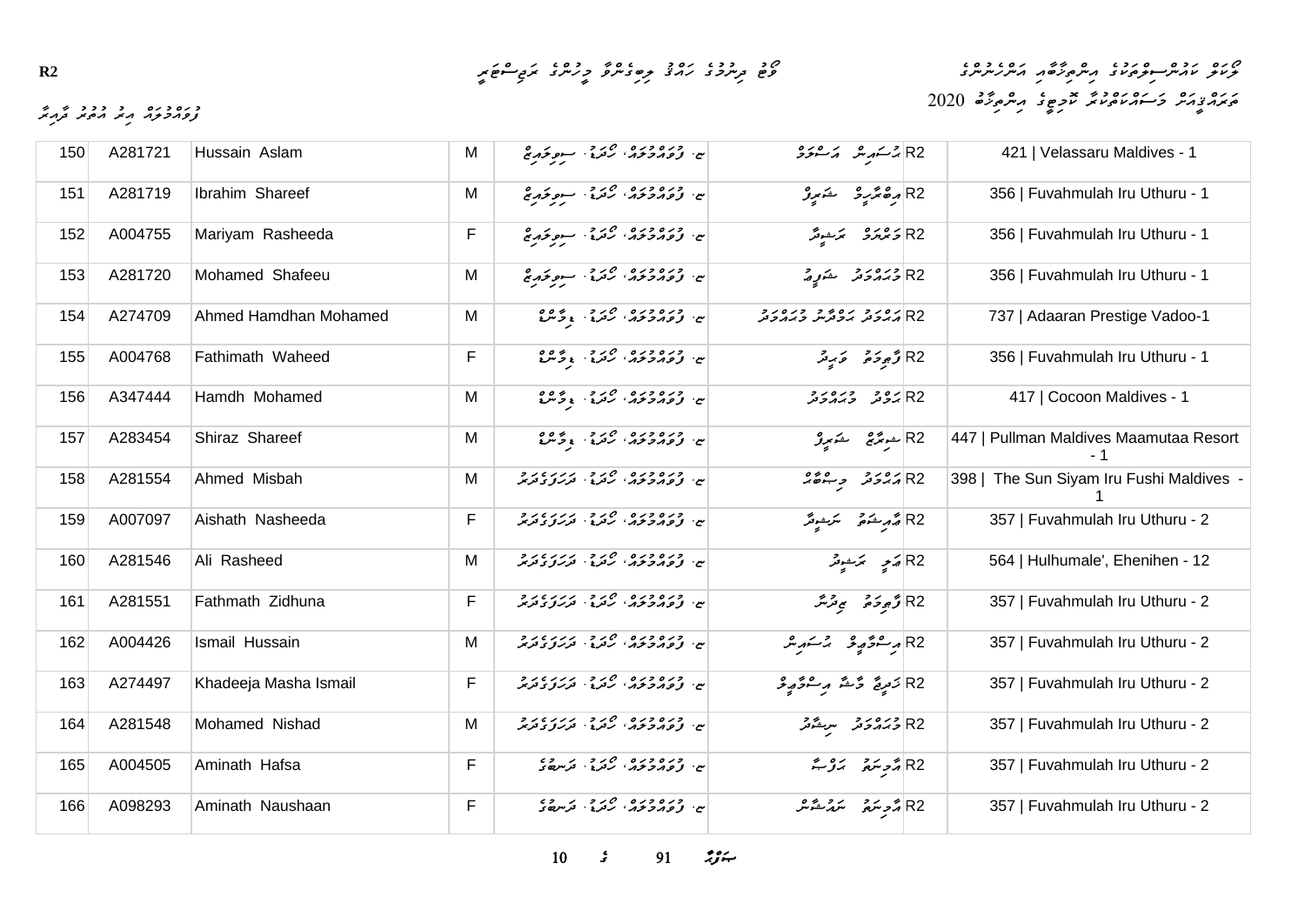*sCw7q7s5w7m< o<n9nOoAw7o< sCq;mAwBoEw7q<m; wBm;vB* م من المسجد المسجد المسجد المسجد المسجد العام 2020<br>مسجد المسجد المسجد المسجد المسجد المسجد المسجد المسجد المسجد ال

| A282934 | Haikal Wafir                | M           | ر وره وره صرح و در دره<br>سي وحدد وحرم رفعي ترسيفي                              | R2 كەرىمى ئۇرىمە                              | 454   Asseyri Jail - 1                                 |
|---------|-----------------------------|-------------|---------------------------------------------------------------------------------|-----------------------------------------------|--------------------------------------------------------|
| A283115 | <b>Mohamed Farhad Ahmed</b> | M           | م دره دره ه رو.<br>س وره دره، رس و برس                                          | R2 څره د و پر ده د ده د و                     | 707   Dreamland, The Unique Sea & Lake<br>Resort/Spa-1 |
| A274527 | Fathimath Raain Mohamed     | $\mathsf F$ | כנסכנס ימנכי נכנ<br>ישי צפו <i>בכברי ה</i> בנצי בנ <i>וב</i> כ                  | R2 زٌمودَهُ گُرمٌ مُرَ دَبَرَ دَور            | 626   Fuvammulak City, Male'-4                         |
| A004645 | Khadeeja Mohamed            | $\mathsf F$ | ים ו פרס פרס הריים ו פרט.<br>ים ו ציפוריבירו י הריה - נקידה                     | R2 كَتَمْرِيحٌ - وَيَرْدُونَدْ                | 626   Fuvammulak City, Male'-4                         |
| A004515 | Mohamed Ibrahim             | M           | כנס כנס - הני - ני בי<br>ישי צפו <i>ב כ</i> ול - ני ני בני בי                   | R2 دبرورو مره تربرو                           | 626   Fuvammulak City, Male'-4                         |
| A004359 | Aminath Shareefa Abdulla    | F           | سي وره وره صرح مريد.<br>سي و <i>ره در ده، ر</i> نده مريد ترو                    | R2 مَّرْسِتَمَعْ سَمَيْرَةٌ مَكَّمَّدَاللَّهُ | 313   L. Maavah - 2                                    |
| A281502 | Saaidha Abdulla             | F           | دره دره .<br>س- زود در دکار کلی از مرد مرد د                                    | R2 جُمِيعٌ صَرَّةَ مِنَاللَّه                 | 357   Fuvahmulah Iru Uthuru - 2                        |
| A156874 | Abdulla Mohamed             | M           |                                                                                 | R2 مَرْهُ مِّرْاللَّهُ حَمَدَ مِرْحَمَّدِ     | 357   Fuvahmulah Iru Uthuru - 2                        |
| A004285 | Ahmed Saeed                 | M           | ے ورہ ورہ صدو ۔<br>سی وی در حرد کردی تر مرحر حر                                 | R2 كەبرى بەر سىمبەتر                          | 626   Fuvammulak City, Male'-4                         |
| A004382 | Ali Mohamed                 | M           | ے ورہ ورہ صدو ۔<br>سی تی <i>ور حرمہ کر</i> تر ۔ تر <del>مرکز ت</del> ر          | R2 كەبىر بەردەتر                              | 626   Fuvammulak City, Male'-4                         |
| A004296 | Fathimath Mohamed           | F           | ے ورہ ورہ صدو ۔<br>سی تی <i>ور حرمہ کر</i> تر ۔ تر <del>مرکز ت</del> ر          | R2 تُجوحَمُ حَمَدُ مَعْ                       | 357   Fuvahmulah Iru Uthuru - 2                        |
| A281446 | Hassan Mohamed              | M           | ים - 2005 בנים יום בין המיבידים בין<br>יים - 2005 בנים יום בין בין המיבידים בין | R2 پرسش ويه دونر                              | 419   Paradise Island Resort and Spa - 1               |
| A004424 | Hawwa Ali                   | $\mathsf F$ | כנס כנס הנקים והוא בין<br>ישי נפח כיכה' לנגל והוא ביטיב                         | R2 حَجمٍ صَحِي                                | 357   Fuvahmulah Iru Uthuru - 2                        |
| A281442 | Ibrahim Mohamed             | M           | ے ورہ ورہ صدو ۔<br>سی وی در حرد کردی تر مرحر حر                                 | R2 رەڭرىرى ئەرەر د                            | 626   Fuvammulak City, Male'-4                         |
| A004387 | Khadeeja Hafeeza            | $\mathsf F$ | ے ورہ ورہ ممرد تریدوں<br>سی ووہ <i>و خ</i> ہ رہی تریر <del>و و</del> ی          | R2 زَمِرِجٌ     بَرَمٍ يُحْ                   | 626   Fuvammulak City, Male'-4                         |
| A004425 | Mariyam Mohamed             | F           |                                                                                 | R2 كەبەرە يەرەبەر                             | 357   Fuvahmulah Iru Uthuru - 2                        |
| A160710 | Aishath Shaheema            | F           | ے ورہ درہ گرد ۔ مریزی                                                           | R2 مُرمِشَمُ شَرِيَّ                          | 332   GA. Gemanafushi - 1                              |
|         |                             |             |                                                                                 |                                               |                                                        |

*n8o<n@ q8qAq< q8o< w<mBq>w<m=q?*

 $11$  *s* 91  $23$   $\div$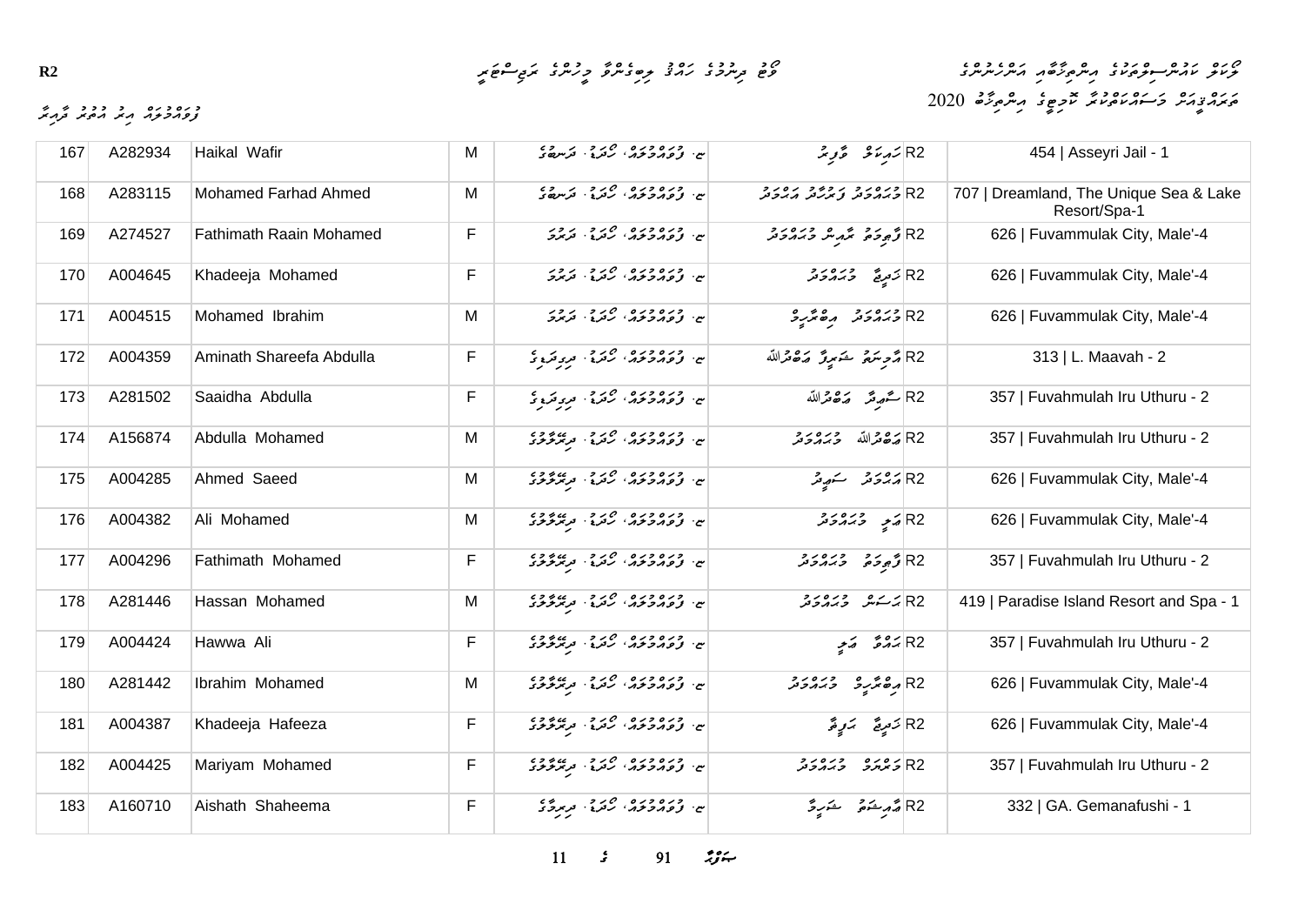*sCw7q7s5w7m< o<n9nOoAw7o< sCq;mAwBoEw7q<m; wBm;vB 2020<sup>, م</sup>وسر در مدد مدرج به مدرم مقرم قرار 2020*<br>موسر المستقرم المستقرم المستقرم المستقرم المستقرم المستقرم المستقرم المستقرم المستقرم المستقرم المستقرم المستقر

| 184 | A006221 | Aminath Ismail      | $\mathsf F$  | سي وره دره صرح مرديدگی<br>سي وحمد حرمي محمدي مريدگري                    | R2 أَمُّ حِبَّتُهُمْ مَتَّخْصُرِ مِنْ الْمُحْرَبِيْحْرِ                                               | 356   Fuvahmulah Iru Uthuru - 1 |
|-----|---------|---------------------|--------------|-------------------------------------------------------------------------|-------------------------------------------------------------------------------------------------------|---------------------------------|
| 185 | A004743 | Fathimath Saeeda    | F            | ەرەدىق 20مۇ.<br>س- ۋەمەدىمە، رىرە - ىرىردى                              | R2 وَّجوحَۃ کو سَوپش                                                                                  | 356   Fuvahmulah Iru Uthuru - 1 |
| 186 | A005466 | Ibrahim Ahmed       | M            | כנסכנס כנבר.<br>ישי נפחבבהי לנגז - נקינבצ                               | R2 مەھەرىپە ھەرەمە                                                                                    | 356   Fuvahmulah Iru Uthuru - 1 |
| 187 | A004632 | Khadeeja Ibrahim    | F            | כנסכנס הנבר<br>ים נפחבבה <sup>,</sup> לנגז <sub>ע</sub> תבצ             | R2 كَتَوِيعٌ مَنْ صَغَّرِينٌ مِنْ الْمَجَمَّةِ مِنْ الْمَجَمَّةِ مِنْ الْمَجْمَعَةِ مِنْ الْمَجْمَعَة | 356   Fuvahmulah Iru Uthuru - 1 |
| 188 | A160711 | Zuleykha Nasreena   | F            | مع وره وره مرد و.<br>مع وحمد وحمد کرد و مرمزدگ                          | R2 ىج تۇر <sub>ى</sub> گە سەر سەم <sub>ىي</sub> ىگە                                                   | 356   Fuvahmulah Iru Uthuru - 1 |
| 189 | A281612 | Ahmed Ali Didi      | M            | وره وره همر و هر د و.<br>س توجه د توهر، رقر و هر د و                    | R2  پرچريز    پرچوپور                                                                                 | 357   Fuvahmulah Iru Uthuru - 2 |
| 190 | A027168 | Aishath Ali Didi    | F            | ر وره وره هر ده بر د و.<br>س ژوپرونژي رنز و نورنونو                     | R2 مُجم <i>دِ شَمَعُ - مَ</i> حِمِيدِ                                                                 | 357   Fuvahmulah Iru Uthuru - 2 |
| 191 | A004543 | Aishath Shehena Ali | F            | ر وره وره همر و هر و ،<br>س ژوماو فرما گرفره کرده د                     | R2 مەم ئىكى ئىكەنگە كەم                                                                               | 357   Fuvahmulah Iru Uthuru - 2 |
| 192 | A004310 | Ali Ahmed Didi      | M            | ים - 2000 בים הרים הרים.<br>ישי - 30,400 בים - 2000 בים בים בים הרים בי | R2  رَمِ دَرْدَوْرُورِدِ                                                                              | 626   Fuvammulak City, Male'-4  |
| 193 | A295734 | Aminath Waheedha    | $\mathsf{F}$ | دره دره دره هرد هرده<br>س وومرونوم، رتوع توره د                         | R2 مُتَّحِسَّعَةُ - حَبِيقَّہ                                                                         | 626   Fuvammulak City, Male'-4  |
| 194 | A160706 | Fathimath Ali Didi  | F            | وره وره همر و هر د و.<br>س توجه د توهر، رقر و هر د و                    | R2 وَجوحَة صَمَّوِمِدِيرِ                                                                             | 357   Fuvahmulah Iru Uthuru - 2 |
| 195 | A281611 | Khadeeja Ali Didi   | F            | ر وره وره هر ده بر د و.<br>س ژوپرونژي رنز و نورنونو                     | R2 كَتَمَدِيعٌ = مَتَوَمِّدِيدٍ =                                                                     | 357   Fuvahmulah Iru Uthuru - 2 |
| 196 | A004311 | Mohamed Naseem      | M            | ر وره وره هم د و هر و و<br>س ژوماو وما گلاء گرده د                      | R2  <i>وُيَهُوَفَرْ سَرَ-وِدْ</i>                                                                     | 626   Fuvammulak City, Male'-4  |
| 197 | A053064 | Abdullah Mohamed    | M            |                                                                         | R2 مَەھمَّراللَّه حِمَدَ مَرَّدَ مَر                                                                  | 357   Fuvahmulah Iru Uthuru - 2 |
| 198 | A004265 | Ahmed Mohamed       | M            | ים נפחביבה' יכוב ציפוב ב<br>ים נפחביבה' יכוב עיתהבצ                     | R2 ג׳כנק 22,000                                                                                       | 357   Fuvahmulah Iru Uthuru - 2 |
| 199 | A281238 | Aishath Hussain     | F            |                                                                         | R2 مەم ئىشقى بىر شەم بىر                                                                              | 357   Fuvahmulah Iru Uthuru - 2 |
| 200 | A023680 | Ibrahim Mohamed     | M            | ים נפחביבה' יכוב ציפוב ב<br>ים נפחביבה' יכוב עיתהבצ                     | R2 مەھەرىرى بەر ئەردىر                                                                                | 357   Fuvahmulah Iru Uthuru - 2 |

*n8o<n@ q8qAq< q8o< w<mBq>w<m=q?*

*12 s* 91 *n*<sub>3</sub> *n*<sub>2</sub>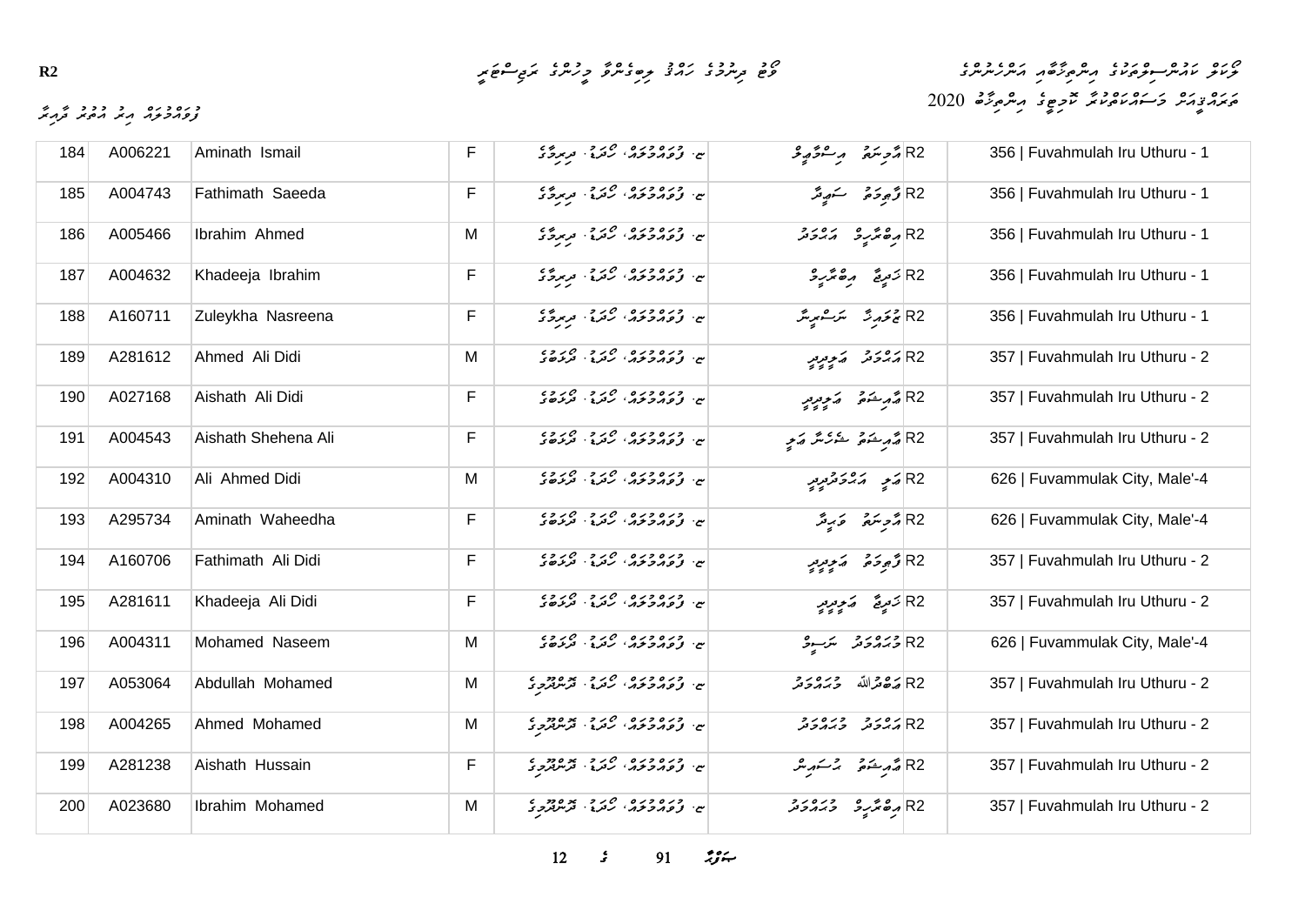*sCw7q7s5w7m< o<n9nOoAw7o< sCq;mAwBoEw7q<m; wBm;vB 2020<sup>, م</sup>وسر در مدد مدرج به مدرم مقرم قرار 2020*<br>موسر المستقرم المستقرم المستقرم المستقرم المستقرم المستقرم المستقرم المستقرم المستقرم المستقرم المستقرم المستقر

| 201 | A043696 | Nihad Rafeeq              | M | سي تح <i>وم وجره،</i> ترء وي ترسمبر د                                                                                                                                                                                           | R2 سربرٌ مَرَ مَرَ بِرَ تَرَ مِنْ الْمَرْكَبِيِّ فَيْ   | 356   Fuvahmulah Iru Uthuru - 1 |
|-----|---------|---------------------------|---|---------------------------------------------------------------------------------------------------------------------------------------------------------------------------------------------------------------------------------|---------------------------------------------------------|---------------------------------|
| 202 | A273987 | Zura Nihad Rafeeq         | F | ح. ووه دوره، مرورد محمده د                                                                                                                                                                                                      | R2  قَدَمَدٌ سِرْدَتْدٌ سَرَوٍ تَى                      | 356   Fuvahmulah Iru Uthuru - 1 |
| 203 | A274728 | Ahmed Saalim Hussain      | M | כנס כנס ימנים - חבר.<br>ישי "כבוב כבול " בנים - "בניב"                                                                                                                                                                          | R2 <i>مەدەنى سەرە بىستى</i> رىش                         | 626   Fuvammulak City, Male'-4  |
| 204 | A004806 | Aishath Sofoora           | F | وره وره<br>س- ژوپروتوپر، رتوپه- توتو                                                                                                                                                                                            | R2 مۇم شۇم سىزىرگ                                       | 626   Fuvammulak City, Male'-4  |
| 205 | A282006 | Ali Ilham                 | М | وره وره ه مرد  دور<br>س ژوپروتوپر، رتوپه  توتو                                                                                                                                                                                  | R2 <i>جَرِي م</i> ِ وَرُدَّةَ                           | 626   Fuvammulak City, Male'-4  |
| 206 | A160716 | Firushana Hussain         | F | ים - כנס כנס - 2 ניכן<br>ים - 3 פה כיכה - נינה - נקיב                                                                                                                                                                           | R2 <i>ویژگینگر پر شهر بگ</i> ر                          | 97   R. Un'goofaaru - 1         |
| 207 | A102357 | Hassana Hussain           | F | وره وره ه مرد ودر<br>س وه در ده. رتود تور                                                                                                                                                                                       | R2 ئەيم شىر بىر ئەسىر بىر                               | 626   Fuvammulak City, Male'-4  |
| 208 | A004786 | Hussain Ibrahim           | M | ים - כנס כנס - 2 ניכן<br>ים - 3 פה כיכה - נינה - נקיב                                                                                                                                                                           | R2  2سَمبرس مرگامریو                                    | 626   Fuvammulak City, Male'-4  |
| 209 | A274727 | Ibrahim Faarish           | M | ים ו פרוס בים הים בין הבין.<br>ישי את פרוכיברי יונים בין בין בין                                                                                                                                                                | R2 مەھەر بۇ تۇمرىشە                                     | 356   Fuvahmulah Iru Uthuru - 1 |
| 210 | A004807 | Mariyam Fareeda Ahmed     | F | ים ניסיכנס ימנים יחני<br>ים ניפחי <i>בי</i> תי לטני נק <i>יב</i>                                                                                                                                                                | R2 <i>وَجْهَدُوْ وَ<sub>مِرِيْزُ مَ</sub></i> بْرَوَنْز | 626   Fuvammulak City, Male'-4  |
| 211 | A282005 | Mohamed Migudad           | M | ים י ניס פינים יום בין בין.<br>ישי ניפו <i>ת כיכ</i> ולי יכוש יו נקיב                                                                                                                                                           | R2  2 <i>2,252, ج</i> \$قرقر                            | 356   Fuvahmulah Iru Uthuru - 1 |
| 212 | A367447 | Benyamin Hafeez           | M | ים - 2007 בים ישרא בים ישרא ביותר בים ישרא בים ישרא בים בים ישרא בים ישרא בים ישרא בים ישרא בים ישראל בים ישרא<br>ישרא בים בים בים ישראל בים ישראל ביותר ביותר ביותר ביותר ביותר ביותר ביותר ביותר בין השראל ביותר בין השראל בי | R2 ح <i>يثمو تحريثر بروج</i>                            | 357   Fuvahmulah Iru Uthuru - 2 |
| 213 | A120945 | Fathimath Haneesha Hafeez | F | ים - 2007 בים ישרא בייני ברייני בייני בייני בייני בייני בייני בייני בייני בייני בייני בייני בייני בי<br>מייני ברייני בייני בייני בייני בייני בייני בייני בייני בייני בייני בייני בייני בייני בייני בייני בייני בייני ב          | R2 <i>وَّجودَة بَ</i> سِيْةَ بَرَرٍ ثَرَ                | 357   Fuvahmulah Iru Uthuru - 2 |
| 214 | A004229 | Mariyam Saeeda            | F | س وره وره هرد وه وه.<br>س وهم دخمه رفره ترس                                                                                                                                                                                     | R2 كا ترترتز مسك <i>ر ب</i> رتر                         | 357   Fuvahmulah Iru Uthuru - 2 |
| 215 | A056885 | Mohamed Ali               | M | ים - 2007 בים ישרא בייני ברייני בייני בייני בייני בייני בייני בייני בייני בייני בייני בייני בייני בי<br>מייני ברייני בייני בייני בייני בייני בייני בייני בייני בייני בייני בייני בייני בייני בייני בייני בייני בייני ב          | R2  <i>وټه ډېر ډې</i>                                   | 357   Fuvahmulah Iru Uthuru - 2 |
| 216 | A283425 | Mohamed Haneesh Hafeez    | M | ים נפחביבה' לנגב בפינועט                                                                                                                                                                                                        | R2 <i>وَبَهُ وَوَبِّرٍ بَهْرِتْ بَرَوٍ وَ</i>           | 357   Fuvahmulah Iru Uthuru - 2 |
| 217 | A004683 | Moosa Hafeez              | M | ים - 2005 בנים ישרא בייטור ברייטור בייטור בייטור בייטור בייטור בייטור בייטור בייטור בייטור בייטור בי<br>בייטור ברייטור בייטור בייטור בייטור בייטור בייטור בייטור בייטור בייטור בייטור בייטור בייטור בייטור בייטור בייט          | R2 چريځ پر <i>پ</i> و                                   | 357   Fuvahmulah Iru Uthuru - 2 |

*n8o<n@ q8qAq< q8o< w<mBq>w<m=q?*

*13 s* 91 *n*<sub>y</sub>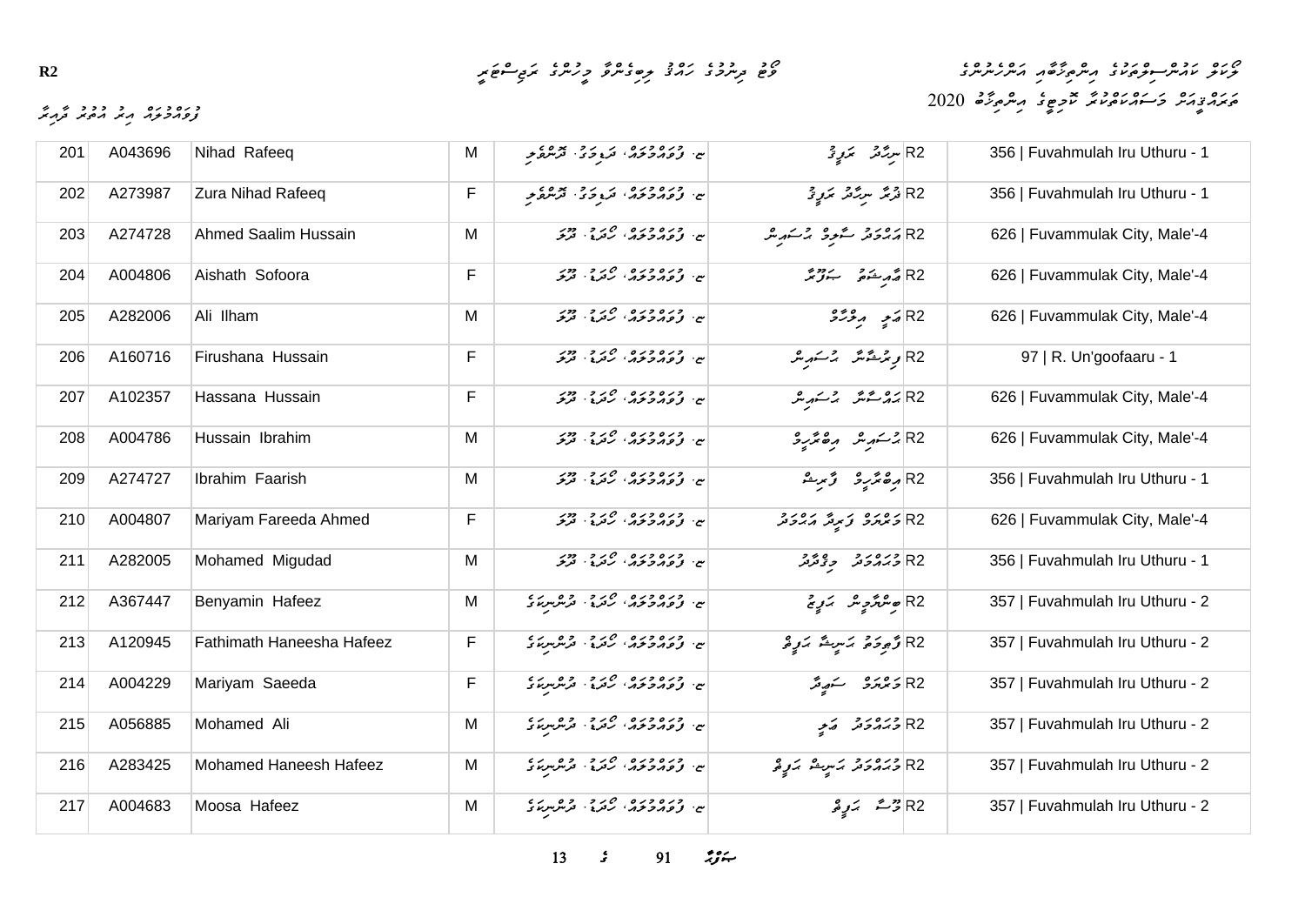*sCw7q7s5w7m< o<n9nOoAw7o< sCq;mAwBoEw7q<m; wBm;vB 2020<sup>, م</sup>وسر در مدد مدرج به مدرم مقرم قرار 2020*<br>موسر المستقرم المستقرم المستقرم المستقرم المستقرم المستقرم المستقرم المستقرم المستقرم المستقرم المستقرم المستقر

| 218 | A165518 | Yoonus Hafeez             | M           | ים - כנס כנס - מנגד - כס<br>ישי - צפחביבה י נינגד - נקייקייקט ב                                                                                                                                                                  | R2 پر ترميز ته کمبر پر ج                        | 357   Fuvahmulah Iru Uthuru - 2          |
|-----|---------|---------------------------|-------------|----------------------------------------------------------------------------------------------------------------------------------------------------------------------------------------------------------------------------------|-------------------------------------------------|------------------------------------------|
| 219 | A023063 | Abdulla Saeed Ahmed       | M           | ים: 2005 בים המיני 2007 בים בים<br>ישי 2007 ביבותי יהבת 2007 בים בי                                                                                                                                                              | R2 رَحْوَتْرَاللَّهُ سَمَّرِيْتَرَ رَحْدَدَتَرَ | 564   Hulhumale', Ehenihen - 12          |
| 220 | A004734 | Ali Waheed                | M           | ים: 1975 בים המיניה בים כדי הים<br>יש: 1975 בים, ישרא בים הזה ביבים בי                                                                                                                                                           | R2 <i>ڇَجِ وَب</i> ِعْرُ                        | 439   Sun Island Resort and Spa - 1      |
| 221 | A281779 | Aminath Riza              | $\mathsf F$ | ים: 2005 בים המיני 2007 בים בים<br>ישי 2007 ביבותי יהבת 2007 בים בי                                                                                                                                                              | R2 مُرْحِسَمُ مِنْ مِنْ                         | 357   Fuvahmulah Iru Uthuru - 2          |
| 222 | A004764 | Fathmath Saeeda           | F           |                                                                                                                                                                                                                                  | R2 وَجِوحَة مَ سَهِقَّ                          | 357   Fuvahmulah Iru Uthuru - 2          |
| 223 | A274686 | Hussain Riza              | M           | ים "רים בגם "ריב" בים ב" ב"ב".<br>ישי "רים מכיבות" ביטבי וממכיביבים.                                                                                                                                                             | R2  پرستمبریش موستہ                             | 357   Fuvahmulah Iru Uthuru - 2          |
| 224 | A004654 | Ibrahim Nafiz             | M           | ים: 1975 בים יודע בים די הודי המידע.<br>יש: 1975 ביאור אינג ביודע הודי המידע.                                                                                                                                                    | R2 م <i>وڭ تۇرۇ سىگى</i> رنى <i>گ</i>           | 564   Hulhumale', Ehenihen - 12          |
| 225 | A281778 | Ismail Riza               | M           | יז "רום כנס"ל נדי "זם כ"ל בי<br>ישי "ציפוריבית" נדיג "ההביביביב                                                                                                                                                                  | R2  <sub>م</sub> رشو <i>ڈ پو</i> ڈ برتڈ         | 357   Fuvahmulah Iru Uthuru - 2          |
| 226 | A160713 | Mariyam Ahmed             | $\mathsf F$ | יז צפח כתב היי המביביבים<br>ישי צפח כיכחי יינגי המביביבים                                                                                                                                                                        | R2 كەبىر بەر بەر بەر                            | 357   Fuvahmulah Iru Uthuru - 2          |
| 227 | A322078 | <b>Mohamed Ahmed Riza</b> | M           | ים: 2005 בנים יום בין 2005 בין<br>ים: 2005 בחי העשי ההבקבב                                                                                                                                                                       | R2 ورەرو رەرو پرت                               | 357   Fuvahmulah Iru Uthuru - 2          |
| 228 | A122579 | Ibrahim Rasheed           | M           | יזי צפו <i>בכברי יכיבי בפי</i><br>יזי צפו <i>בכברי י</i> כיבי ו <i>ב</i> כי                                                                                                                                                      | R2 ب <i>ر&amp;ټرُرٍ\$ بَرَحو</i> تر             | 626   Fuvammulak City, Male'-4           |
| 229 | A128535 | Abdulla Ali Didi          | M           | ים - כנסכנס - מנד - מס"ם - מיטים - מיטים - מיטים - מיטים - מיטים - מיטים - מיטים - מיטים - מיטים - מיטים - מיט<br>- מיטים - מיטים - מיטים - מיטים - מיטים - מיטים - מיטים - מיטים - מיטים - מיטים - מיטים - מיטים - מיטים - מיטי | R2 رَحْمَة اللّه - رَحِيْدِيرِ                  | 357   Fuvahmulah Iru Uthuru - 2          |
| 230 | A007212 | Ahmed Ali Didi            | M           | יז ניסינים יזני יוסי יזי<br>ישי נפחביבת' יינגו היינוקיובי                                                                                                                                                                        | R2  پرچريز کا کار موسیقی<br> پرچریز  پرچم       | 419   Paradise Island Resort and Spa - 1 |
| 231 | A004541 | Aishath Ahmed Didi        | F           | ים: 2005 בים יש היים בים שיש בים בים.<br>יש: 30,53,500 יש ביש: המיטוב משפילים בי                                                                                                                                                 | R2 مەم ئىكتى مەم كەن ئويولىر                    | 357   Fuvahmulah Iru Uthuru - 2          |
| 232 | A004546 | Ali Abdulla Didi          | M           | ים: 1975 בים יש היה בים שיש בים בים.<br>יש: 1975 ביבות: הנהג בי הניית בית ביבות בי                                                                                                                                               | R2 كەير كەھەقراللەمپەير                         | 357   Fuvahmulah Iru Uthuru - 2          |
| 233 | A274539 | Aminath Malaak Sobah      | F           | יז - 2007 היה היה היה היה בין<br>ישי "ציפוריפית" בנגון הייתנוקיופיב                                                                                                                                                              | R2 أُمُّ مِسْهُمْ وَقُرْمٌ سِنَعْمَدُ           | 626   Fuvammulak City, Male'-4           |
| 234 | A283271 | Ibrahim Ali Didi          | M           | ים - כנסכנס ים נכשי המטבעים.<br>ים - נפחביבה' נעשי הייטעינים.                                                                                                                                                                    | R2 م <i>ەھترى</i> ھەم مەمەمە                    | 626   Fuvammulak City, Male'-4           |

*n8o<n@ q8qAq< q8o< w<mBq>w<m=q?*

*14 s* 91 *n*<sub>s</sub>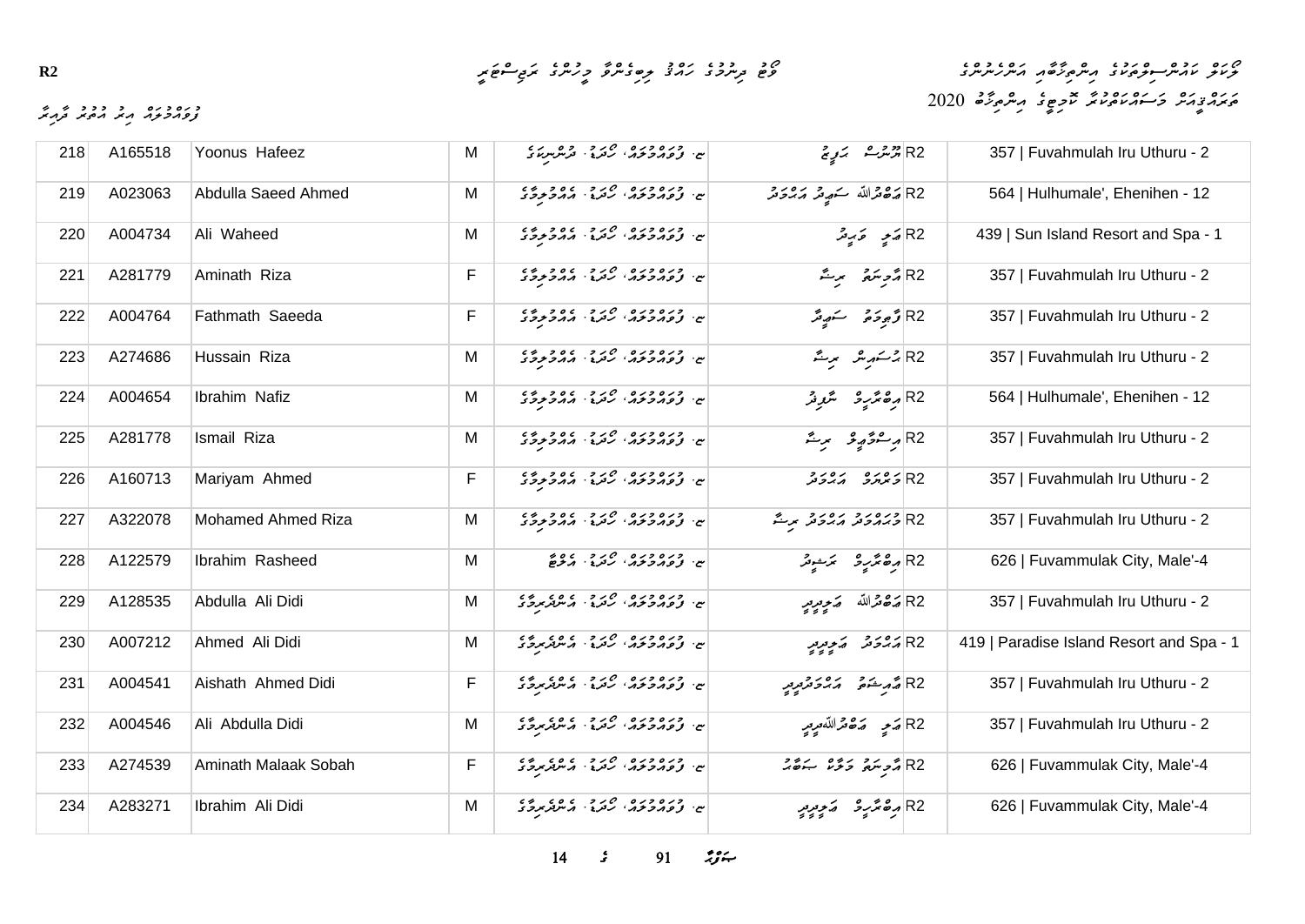*sCw7q7s5w7m< o<n9nOoAw7o< sCq;mAwBoEw7q<m; wBm;vB 2020<sup>, م</sup>وسر در مدد مدرج به مدرم مقرم قرار 2020*<br>موسر المستقرم المستقرم المستقرم المستقرم المستقرم المستقرم المستقرم المستقرم المستقرم المستقرم المستقرم المستقر

| 235 | A004596 | Khadeeja Ali Didi           | $\mathsf F$ | ים - כנס כנס - מנג כן מס מיטיק ביט<br>ישי - נפח כיכחי - מיטיק מיטיק ביטיק ביטיק | R2 كَتِرِيعٌ = صَحِيدٍ بِرِ                 | 626   Fuvammulak City, Male'-4   |
|-----|---------|-----------------------------|-------------|---------------------------------------------------------------------------------|---------------------------------------------|----------------------------------|
| 236 | A004601 | Mariyam Ali Didi            | $\mathsf F$ | ישי צפח כיכום ישיבים בים שישיבים בישי<br>ישי צפח כיכולי יהיה בי היית ביקובים בי | R2  <i>خ پڻ پڙ ۾ پي</i> پيرير               | 626   Fuvammulak City, Male'-4   |
| 237 | A058635 | Mohamed Ali Didi            | M           |                                                                                 | R2 <i>وبروبرة كمومرم</i> ر                  | 357   Fuvahmulah Iru Uthuru - 2  |
| 238 | A281181 | Ahmed Shifaaz               | M           |                                                                                 | R2 كەندۇقر شو <i>ۇ</i> نج                   | 717   Amari Havodda Maldives-1   |
| 239 | A367443 | Ali Shahud                  | M           | כנסכנס ימנכי מסיר<br>ישי נפחביבה' מעשי היינג                                    | R2 كەيچ ھەرقىر                              | 626   Fuvammulak City, Male'-4   |
| 240 | A281178 | Fathimath Shirufa           | F           | ים יצפת בכתו המניק המידיר.<br>ישי צפתכיכתי מינגבי היינג                         | R2 رَّجِوحَةُ مُ سُومَرُزَّ                 | 626   Fuvammulak City, Male'-4   |
| 241 | A274788 | Ibrahim Shaheer Moosa       | M           | س وره وره صرح مصري<br>س وحدوجهه، رس مس                                          | R2 پر <i>ەنگەر</i> ۇ شەرپر ۋىت              | 626   Fuvammulak City, Male'-4   |
| 242 | A281180 | Mohamed Shaz                | M           | יזי צפו <i>בכברי הבני ה</i> יינד.<br>יזי צפו <i>בכ</i> ברי הבני היינד           | R2  <i>وبروبوتر</i> حَدَّيْ                 | 356   Fuvahmulah Iru Uthuru - 1  |
| 243 | A004297 | Sanfa Adam                  | $\mathsf F$ | כנסכנס ימנכי מסיר<br>ישי נפחביבה' מעשי היינג                                    | R2 سەمبىر مەمرى                             | 626   Fuvammulak City, Male'-4   |
| 244 | A004513 | Ahmed Nizam Mohamed         | M           | ے ۔ وہ وورہ مصر و۔<br>سی توحدوفرہ کری کی مستق                                   | R2 בכביב יע <i>קביב בהח</i> כיב             | 569   Kulhudhuffushi, Ehenihen-1 |
| 245 | A282978 | Hawwa Muna Ahmed            | $\mathsf F$ | ים נפחביבה' הנגד הייטר.<br>ים נפחביבה' הנגד הייטר.                              | R2 يَهُمْ وَسَرَّ مَدَوْمَر                 | 626   Fuvammulak City, Male'-4   |
| 246 | A157858 | Mariyam Nima                | F           | ים נפחביבה' הנגד הייטר.<br>ים נפחביבה' הנגד הייטר.                              | R2 د بر پروگر مرگه                          | 626   Fuvammulak City, Male'-4   |
| 247 | A001443 | <b>Mohamed Nazim Naseem</b> | M           | ے ۔ وہ ووہ مرد ۔<br>س نوم دخہ کی کی جس ک                                        | R2 <i>وَيَهُوَدُ</i> مِّرْمُوِدُ مَرْسِرِدُ | 356   Fuvahmulah Iru Uthuru - 1  |
| 248 | A282100 | Ahmed Aflalu                | M           |                                                                                 | R2 كەبروتىر كەنى ئىكى 3                     | 356   Fuvahmulah Iru Uthuru - 1  |
| 249 | A003309 | Hassan Ibrahim Didi         | M           |                                                                                 | R2 ئەسەمىر ب <i>ەھ ئۇر</i> ۋىرىر            | 356   Fuvahmulah Iru Uthuru - 1  |
| 250 | A004417 | Saeeda Hassan               | $\mathsf F$ | י נים כים הרים ויני הרים הם<br>ישי נים מיכילים ויני הרים מיים                   | R2  سَموِقَر - بَرسَتَاشَ                   | 356   Fuvahmulah Iru Uthuru - 1  |
| 251 | A274454 | Zeeka Hassan                | F           | י כנס כנס יישוב ביני סיס<br>יישי גם <i>מכיכ</i> תי לעשי ו <i>מפיא</i> ל         | R2 پيءُ - بَرَسَهْر                         | 356   Fuvahmulah Iru Uthuru - 1  |

*n8o<n@ q8qAq< q8o< w<mBq>w<m=q?*

*15 s* 91 *if*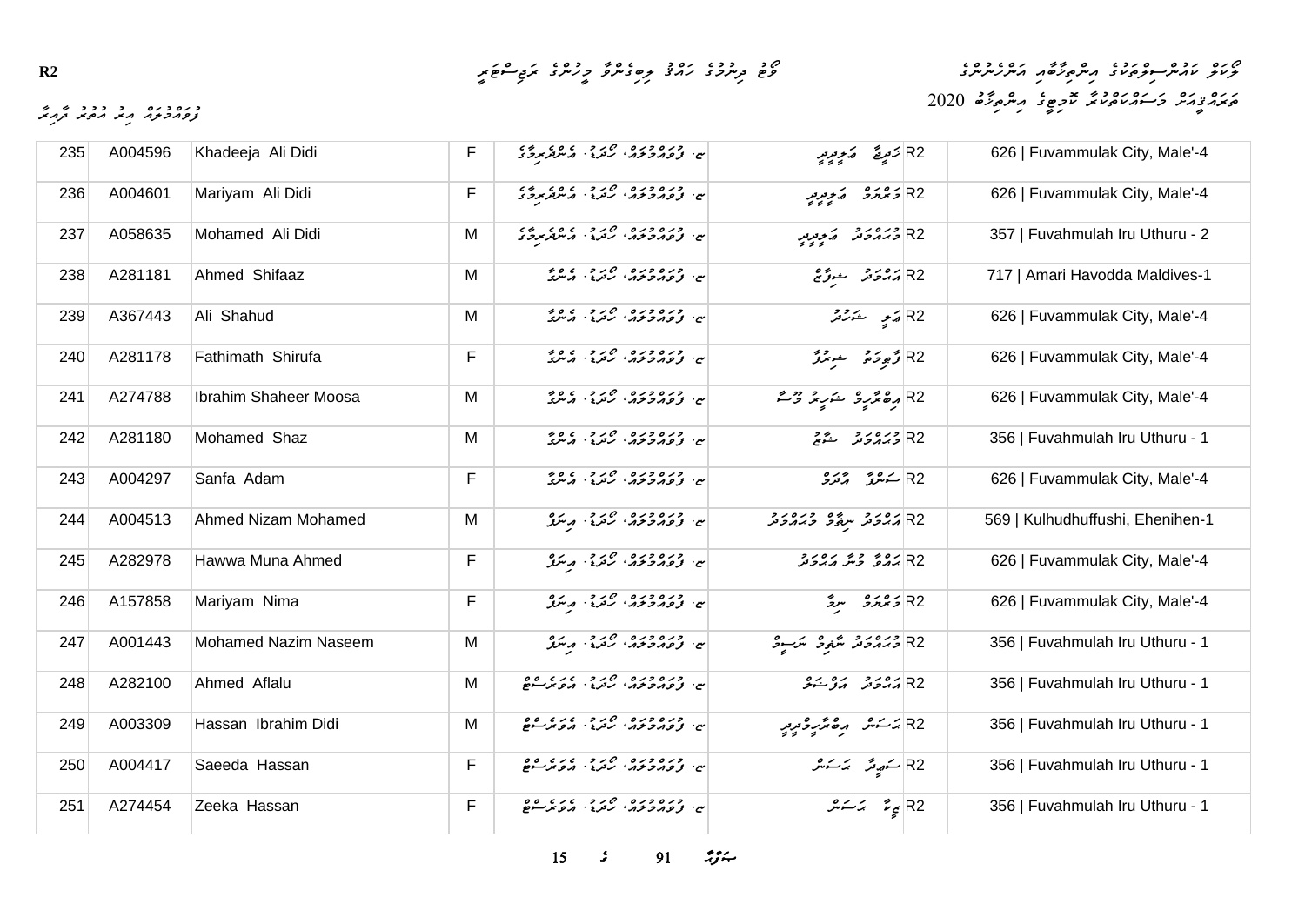*sCw7q7s5w7m< o<n9nOoAw7o< sCq;mAwBoEw7q<m; wBm;vB 2020<sup>, م</sup>وسر در مدد مدرج به مدرم مقرم قرار 2020*<br>موسر المستقرم المستقرم المستقرم المستقرم المستقرم المستقرم المستقرم المستقرم المستقرم المستقرم المستقرم المستقر

| 252 | A281146 | Aishath Shafaza              | F | - כנסכנס - הנכני הפינים יל                           | R2 مُرمِسْمَعُ شَوَّثَرُ                                | 356   Fuvahmulah Iru Uthuru - 1 |
|-----|---------|------------------------------|---|------------------------------------------------------|---------------------------------------------------------|---------------------------------|
| 253 | A004360 | Fathimath Hussain            | F | - دره دره صدر عدد عدد من                             | R2 ۇ <sub>ج</sub> وڭ بۇ سەرىكە                          | 356   Fuvahmulah Iru Uthuru - 1 |
| 254 | A281149 | Mohamed Humaidh              | M |                                                      | R2 32,023 R2                                            | 356   Fuvahmulah Iru Uthuru - 1 |
| 255 | A004611 | Abdulla Saeed                | M | ەرەدىدە، مەدەبەر ئەرەبىر<br>سەزى <i>مەدىن، ئىر</i> ى | R2 مَەھەراللە سەم <i>ب</i> ەتر                          | 155   K. Hinmafushi - 2         |
| 256 | A283309 | Aishath Saeeda               | F | سي- وده ودره مصر و در در د                           | R2 مۇم شەھ بە سىھرىتىگە                                 | 357   Fuvahmulah Iru Uthuru - 2 |
| 257 | A004669 | Ali Saeed                    | M | ر وره وره مرد ورزر<br>س وورونور، رس: ورزنو           | R2 ک <sup>ی</sup> پہ سکھی <sup>و</sup> ر                | 357   Fuvahmulah Iru Uthuru - 2 |
| 258 | A007152 | Fathimath Saeeda             | F | ەرەدىدە، مەدەبەر ئەرەبىر<br>سەزى <i>مەدىن، ئىر</i> ى | R2 وَّجِوحَة مَ سَهِيقَر                                | 357   Fuvahmulah Iru Uthuru - 2 |
| 259 | A283311 | Hawwa Saeeda                 | F | . دره دره هرد . زرد و                                | R2 كەبەبىر سەمپەتگ                                      | 564   Hulhumale', Ehenihen - 12 |
| 260 | A004548 | Ibrahim Saeed                | M | ים בנספנס הנפי לנביב                                 | R2 م <i>وھنگرد</i> و ڪمپيٽر                             | 357   Fuvahmulah Iru Uthuru - 2 |
| 261 | A004612 | Mohamed Ibrahim              | M | ى دوەددە ئەردىكەن                                    | R2 درورو مقتربة                                         | 357   Fuvahmulah Iru Uthuru - 2 |
| 262 | A273268 | Ali Aaidh Ibrahim            | M | ى ورەودە ئرود كەرگ                                   | R2 <i>مَرْمٍ مُ</i> مَر <i>ِّنْدُ م</i> ِنْ مُحَمَّدِيْ | 626   Fuvammulak City, Male'-4  |
| 263 | A061017 | Ibrahim Mohamed Abdul Rahman | M | ى درە دىرە، ئىدىكى ئىرگ                              | وە ئۆرۈ                                                 | 626   Fuvammulak City, Male'-4  |
| 264 | A273266 | Mohamed Anaan                | M | ى دوەددە ئروزى دىكى                                  | R2 دېږونو په ترش                                        | 626   Fuvammulak City, Male'-4  |
| 265 | A003861 | Nazima Hassan Didi           | F | ى ورەدىرە ئروزى ورۇ                                  | R2 سَّنِيرة – بَرَسَسْتِرْمِرِيرِ                       | 356   Fuvahmulah Iru Uthuru - 1 |
| 266 | A271656 | Ahmed Abdulla                | M | ים נפחבבתי בגבי נבנ                                  | R2 مَرْدَوْرٌ مَرْهُ مِّرَاللَّه                        | 356   Fuvahmulah Iru Uthuru - 1 |
| 267 | A006746 | Fathimath Hassan             | F | سي ورە دوھ، تروڭ ترى                                 | R2 <i>وَّېوچوڭ برخى</i> گر                              | 356   Fuvahmulah Iru Uthuru - 1 |

*n8o<n@ q8qAq< q8o< w<mBq>w<m=q?*

 $16$  *s* 91  $29$   $\div$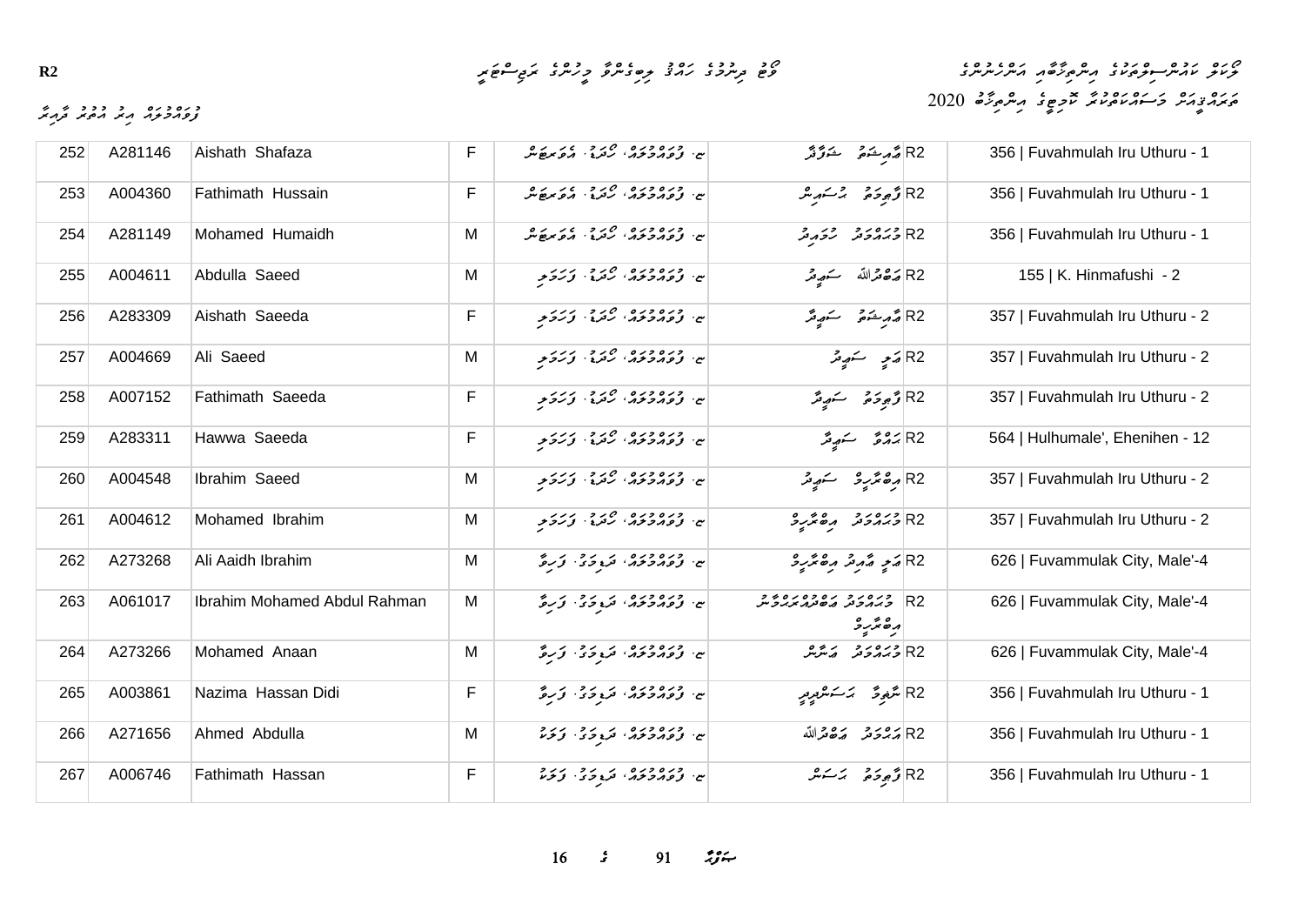*sCw7q7s5w7m< o<n9nOoAw7o< sCq;mAwBoEw7q<m; wBm;vB* م من المسجد المسجد المسجد المسجد المسجد العام 2020<br>مسجد المسجد المسجد المسجد المسجد المسجد المسجد المسجد المسجد ال

| 268 | A362089 | Ikraam Ahmed             | M | שי צפחככמי בגיביב ציבי                          | R2 مرعمر محمد حدد الم                     | 356   Fuvahmulah Iru Uthuru - 1 |
|-----|---------|--------------------------|---|-------------------------------------------------|-------------------------------------------|---------------------------------|
| 269 | A362600 | Karam Ahmed              | M | سي وره وره، تروتري وترة                         | R2 كالاترو كالدونر                        | 356   Fuvahmulah Iru Uthuru - 1 |
| 270 | A274945 | Kiram Ahmed              | M | سي توم <i>2009 مربو</i> حي ترتوم                | R2 بايمَرْدْ كَمْ يُرْدَفِرْ              | 356   Fuvahmulah Iru Uthuru - 1 |
| 271 | A027480 | Ali Shameem Hassan       | M | ح وره وره در دو.<br>ح وحدوفه، مروف ومهم         | R2  رَمِ حَرَدٍ \$ بَرَسَة \$             | 356   Fuvahmulah Iru Uthuru - 1 |
| 272 | A274114 | Aminath Juvaina Shameem  | F | ى ورەددە ئروكۇ ئەس                              | R2 أَمُّ حِسَرَةَ فَمَوَ تَرْسُ حَدَجٍ حَ | 356   Fuvahmulah Iru Uthuru - 1 |
| 273 | A004695 | Khadeeja Salma           | F | سي وره وره در دو.<br>سي وره دو در ترد وي و شرح  | R2 زَمَرِيحٌ سَکُوتٌ                      | 356   Fuvahmulah Iru Uthuru - 1 |
| 274 | A301674 | Aishath Nahula           | F | ים נפחבבהי לעשי נציב                            | R2 مُمْ مِسْتَمْ مِنْ مَرْكَزَ            | 626   Fuvammulak City, Male'-4  |
| 275 | A004663 | Ibrahim Anees            | M | ے ووروورو مرد و کرتے<br>سی وورو کرما کرتی کرترگ | R2 مەھمگرىدى مەسرىسى                      | 356   Fuvahmulah Iru Uthuru - 1 |
| 276 | A004562 | Mariyam Ali              | F | יזי צפחכלמי לנגלי צינגל                         | R2 كا <i>كەنگەن</i> چە                    | 626   Fuvammulak City, Male'-4  |
| 277 | A004813 | Mohamed Riza             | M | ים נפחבבהי לעשי נציב                            | R2  2 <i>2,252 برتگ</i>                   | 388   Feydhoo Ehenihen - 1      |
| 278 | A273286 | Zaid Ibrahim             | M | ى درە درە ئەدىر ئەر                             |                                           | 356   Fuvahmulah Iru Uthuru - 1 |
| 279 | A330579 | Asim Ahmed               | M | ر وره وره همرو .<br>سي توحد ورحد المركزي توسر   | R2 مُسبوڤ مَ <sup>ر</sup> ْدَوْرٌ         | 626   Fuvammulak City, Male'-4  |
| 280 | A282143 | Mohamed Ahmed            | M | יזי צפחבבמי לינדי ציבל<br>יזי צפחבבמי לטגר ציבל | R2 وبرەرو برەرو                           | 356   Fuvahmulah Iru Uthuru - 1 |
| 281 | A274028 | Fathimath Raniya Ibrahim | F | سي وره وره، ترورو، وره                          | R2 زُوِدَهُ بُرْسِرٌ رِهْبُرِ دِ          | 356   Fuvahmulah Iru Uthuru - 1 |
| 282 | A003692 | Ibrahim Naseer           | M | سي وره وره، ترورو، وترش                         | R2 ب <i>رھ بُرُرِ \$سرب ب</i> ر           | 356   Fuvahmulah Iru Uthuru - 1 |
| 283 | A003747 | Zoona Ibrahim            | F | ى دوەددە ئەرىمى ئەرە                            | R2 تۆشر مەھەردى                           | 356   Fuvahmulah Iru Uthuru - 1 |
| 284 | A161062 | Fathimath Hassan         | F | س وره دره صدر و عده.<br>س ومدروره شده وشکش      | R2 ۇ <sub>جۇ</sub> رۇ ئەسەمىر             | 626   Fuvammulak City, Male'-4  |

*n8o<n@ q8qAq< q8o< w<mBq>w<m=q?*

*17 sC 91 nNw?mS*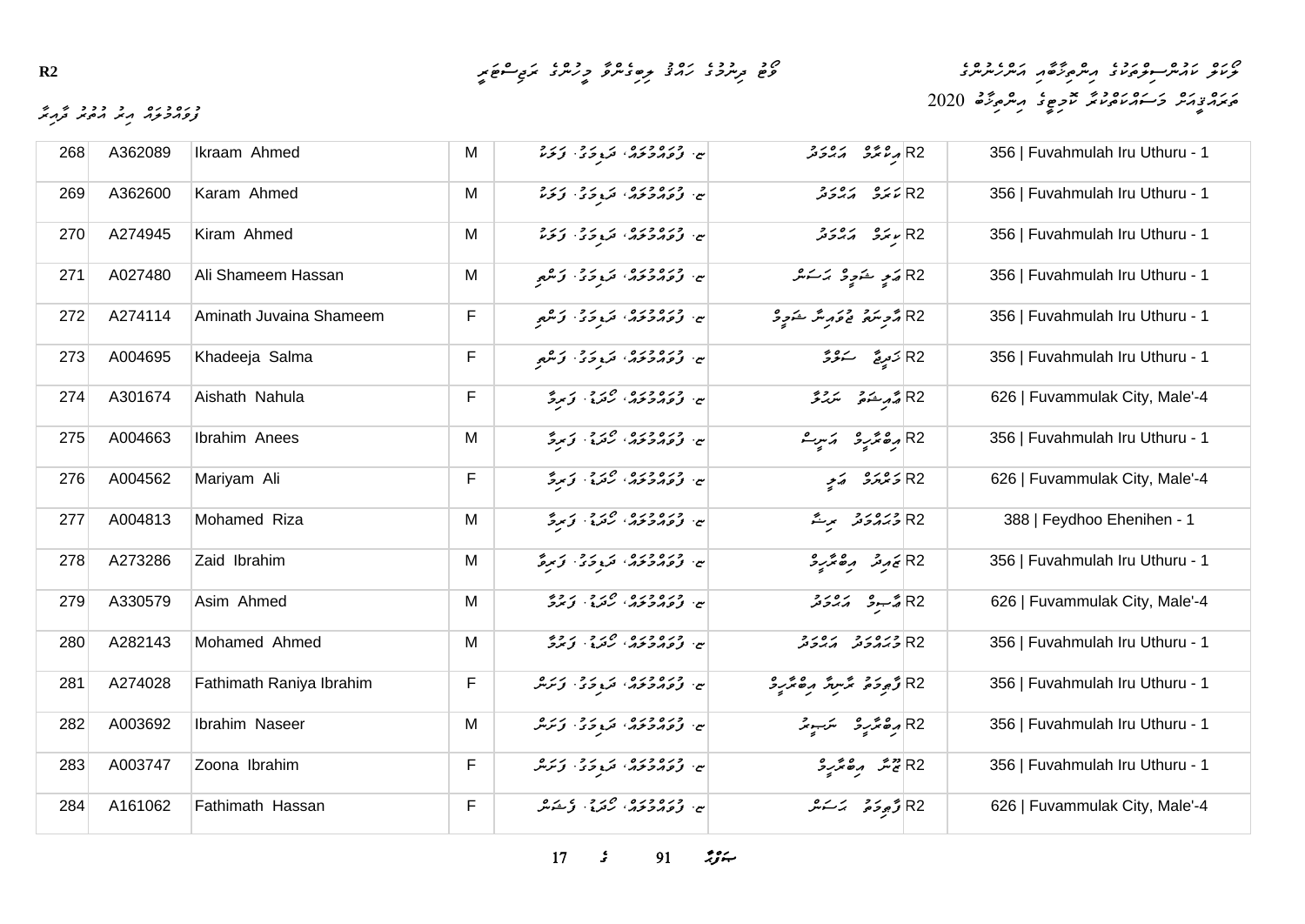*sCw7q7s5w7m< o<n9nOoAw7o< sCq;mAwBoEw7q<m; wBm;vB 2020<sup>, م</sup>وسر در مدد مدرج به مدرم مقرم قرار 2020*<br>موسر المستقرم المستقرم المستقرم المستقرم المستقرم المستقرم المستقرم المستقرم المستقرم المستقرم المستقرم المستقر

| 285 | A281269 | Hawwa Moosa                     | F | س وره وره صرح عديمه<br>سي وحدو وره شعر و غير         | 23 32 R2                                              | 356   Fuvahmulah Iru Uthuru - 1 |
|-----|---------|---------------------------------|---|------------------------------------------------------|-------------------------------------------------------|---------------------------------|
| 286 | A004379 | Khadeeja Mohamed                | F | بع. وره وره صروع شهر<br>بع. توح مرحوم، رفرع. توشهر   |                                                       | 356   Fuvahmulah Iru Uthuru - 1 |
| 287 | A332034 | Mariyam Hassan Ibrahim          | F | س وره وره صدو علمان.<br>سي وحدو وحد الرحمة المخاطر   | R2 <i>وَيُرْمُرُوْ بْرَحْبَرْ وِهْيُرْبِ</i> وْ       | 103   R. Maakurathu - 1         |
| 288 | A274457 | Mohamed Moosa                   | M | ى درەدرە مەد ئاسىمى<br>سى ئ <i>ۆمەمەمەد ئاسىمى</i> ئ | $23.5923$ R2                                          | 356   Fuvahmulah Iru Uthuru - 1 |
| 289 | A005314 | Moosa                           | м | ى درە درە بېرد ، ئىشەش                               | 2.3R2                                                 | 356   Fuvahmulah Iru Uthuru - 1 |
| 290 | A367262 | Haid Mohamed                    | M | שי צפורכבוי נגיב בצי צול ייול                        | R2 جُمعٍ حَمَدَ الله عنه الس                          | 626   Fuvammulak City, Male'-4  |
| 291 | A004590 | Ahmed Salih                     | M | سي- وده وده مصروح عدد و                              | R2، جُمْعَة مُسْتَعْرَبُّ                             | 404   You & Me By Cocoon - 1    |
| 292 | A157321 | Aishath Mohamed Ibrahim         | F | ى دوەددە ئەردىكەر                                    | R2 أَيُّ مِ شَوْءٍ وَبِرْ مِرْحَمْدٍ مِنْ مَرْبِرَى   | 626   Fuvammulak City, Male'-4  |
| 293 | A004739 | Ali Naseer Hussain              | M | ه دره دره مرد و عدد در در د                          | R2 كەبچە شەيبولىر 2-ئەكەرلىر                          | 757   Coco Palm Dhunikolhu-1    |
| 294 | A281870 | <b>Fathimath Rishfa Mohamed</b> | F | ے ۔ وہ وہ دورہ ۔ وہ وہ وہ دیکھ                       | R2 زُب <i>ودَه برِحْنُ دي</i> رورو                    | 626   Fuvammulak City, Male'-4  |
| 295 | A004577 | Ibrahim Fikury Hussain          | M | ح ده دوده مرد و کرد.<br>۳- وورونور، رس: کردنی        | R2 رەڭرىرى رى <sup>م</sup> ىي ق <i>ى</i> شىرىش        | 626   Fuvammulak City, Male'-4  |
| 296 | A004655 | Mariyam Hussain Didi            | F | س وره وره مرد و و رکن                                | R2 كەمەر بىر ئەسەر شەيرىيە<br>جاڭ ئىرىنىڭ ئاسىر ئىسىر | 357   Fuvahmulah Iru Uthuru - 2 |
| 297 | A274693 | <b>Mohamed Nooh Fikry</b>       | M | יזי גבו בגם בי הבי הבי הבית בי                       | R2  <i>ورورو ميرو ويتمب</i>                           | 626   Fuvammulak City, Male'-4  |
| 298 | A277332 | Ahmed Shimaz                    | M | יזי צפחכלסי לנדי ציטרת                               | R2 <i>جُهُدُو تَرَ</i> مُسْرِدٌ حَمَّ                 | 356   Fuvahmulah Iru Uthuru - 1 |
| 299 | A274803 | Fathimath Shuznee               | F | ים נפח כבים יותר ים בבי<br>ים נפח כבה יענגב ניטל     | R2 تُرجوحَ حَمَّ شَمَّ سِ                             | 356   Fuvahmulah Iru Uthuru - 1 |
| 300 | A359645 | Ibrahim Shifaz                  | M | יזי גבוה בגם ישנה יש בבי                             | R2 بر <i>ەڭرى</i> رو ھورتىر                           | 454   Asseyri Jail - 1          |
| 301 | A004323 | Mariyam Ahmed                   | F | س وره وره مرد و دور<br>س ژوبرونوبر، رندو، ژرندنو     | R2 كوجرير مدر كروبر                                   | 356   Fuvahmulah Iru Uthuru - 1 |

*n8o<n@ q8qAq< q8o< w<mBq>w<m=q?*

**18** *s* **91** *n***<sub>s</sub>**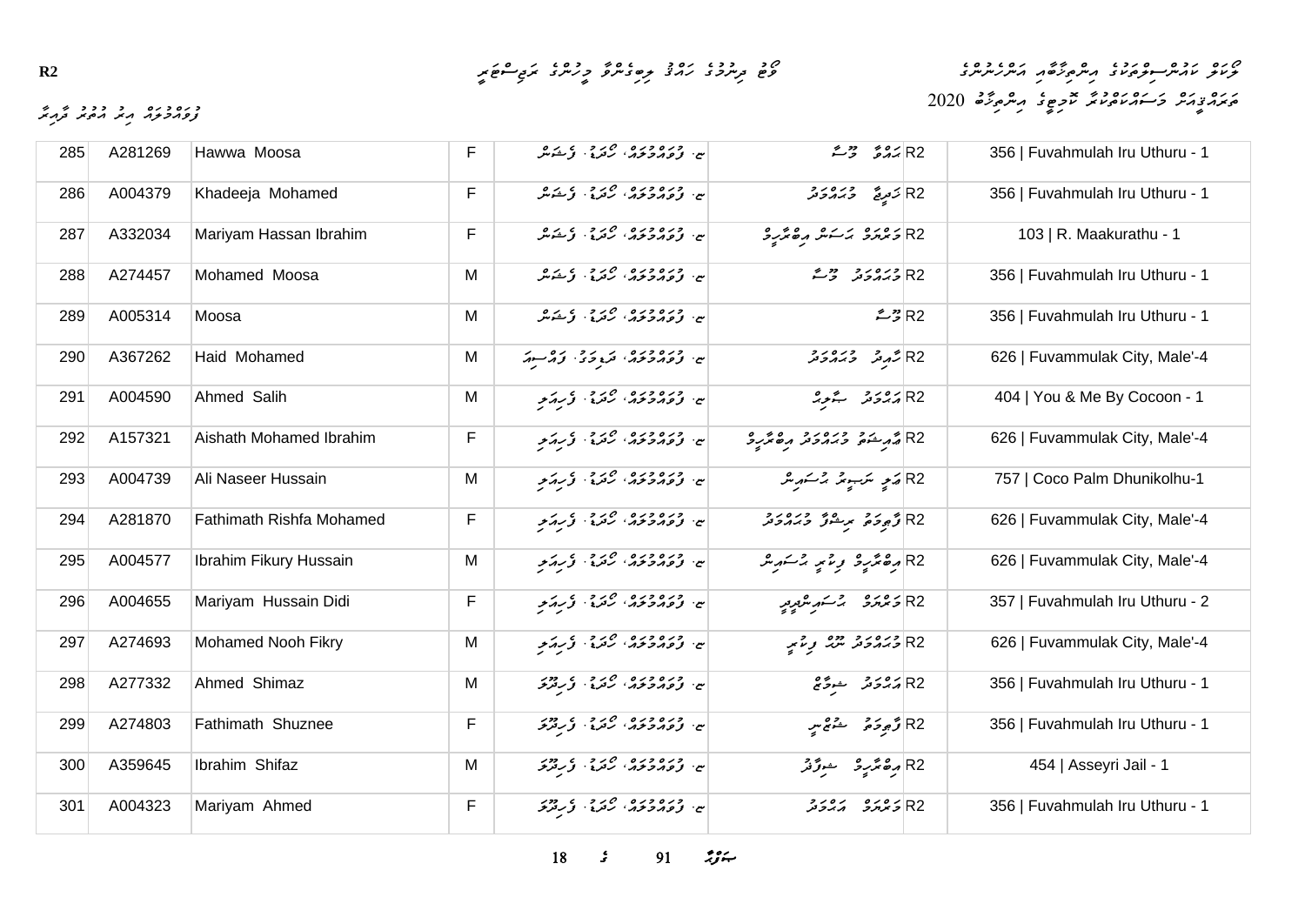*sCw7q7s5w7m< o<n9nOoAw7o< sCq;mAwBoEw7q<m; wBm;vB 2020<sup>, م</sup>وسر در مدد مدرج به مدرم مقرم قرار 2020*<br>موسر المستقرم المستقرم المستقرم المستقرم المستقرم المستقرم المستقرم المستقرم المستقرم المستقرم المستقرم المستقر

| 302 | A274801 | Shahumath Mohamed Rasheed | M           | יזי צפח כדים יו כדי גם ברי<br>יזי צפח כיכה' הנגז צהנג                                                                                                                                                                            | R2 شەرىرە بەرەرە تەشبەتە                                                                                                                                                        | 356   Fuvahmulah Iru Uthuru - 1                         |
|-----|---------|---------------------------|-------------|----------------------------------------------------------------------------------------------------------------------------------------------------------------------------------------------------------------------------------|---------------------------------------------------------------------------------------------------------------------------------------------------------------------------------|---------------------------------------------------------|
| 303 | A004568 | Ibrahim Hussain           | M           | س وره وره صدح و عربي در وره ع<br>سي وحاد و محادث مستونة و و و مرتوع                                                                                                                                                              | R2 مەھەردى بىر شەمبەش                                                                                                                                                           | 357   Fuvahmulah Iru Uthuru - 2                         |
| 304 | A274584 | Luayyu Musthafa Ibrahim   | M           | س وره وره صدر و د رود .<br>س وه د د د د .                                                                                                                                                                                        | R2 دره د و ورد و وه دره                                                                                                                                                         | 357   Fuvahmulah Iru Uthuru - 2                         |
| 305 | A003673 | Aishath Ibrahim           | F           | יז וכנס כנס הגבצי להיות<br>ישי לפחביבה' הגבצי צהיות                                                                                                                                                                              | R2 مُدِيسَة مِنْ مِرْرِدْ                                                                                                                                                       | 356   Fuvahmulah Iru Uthuru - 1                         |
| 306 | A283111 | Ahmed Ibrahim             | M           | ccc 10c 310 013013<br>ש' 320330' נטג' ציטג 2423                                                                                                                                                                                  | R2 <i>בֿ.כ</i> وتر م <i>ەھترى</i> دۇ                                                                                                                                            | 626   Fuvammulak City, Male'-4                          |
| 307 | A004510 | Aminath Mufeeda Ibrahim   | $\mathsf F$ | ימי פיט ביט פי פי פי פי פי ביט בי היו בי בי היו בי היו בי היו בי היו בי היו בי היו בי היו בי היו בי היו בי היו<br>בי היו בי היו היו היו היו היו היו בי היו בי היו בי היו בי היו בי היו בי היו בי היו בי היו בי היו בי היו היו בי | R2 أَمُّ مِسَمَّدٍ وَرٍ مَّدَ رِهْ مُرْرِدْ                                                                                                                                     | 564   Hulhumale', Ehenihen - 12                         |
| 308 | A367448 | Axmeela Ibrahim           | F           | ccc 10c 310 013013<br>שי צפורכיבורי "ניתר" ציינג ציע צב                                                                                                                                                                          | R2  رَجْوِيوٌ مِرْهُ مَّرْرِدْ                                                                                                                                                  | 308   L. Gan - 1                                        |
| 309 | A012687 | Hussain Ahmed             | M           | ים - 2007 בינים - 2007 בינים בינים בינים בינים בינים בינים בינים בינים בינים בינים בינים בינים בינים בינים בינ<br>בינים בינים בינים בינים בינים בינים בינים בינים בינים בינים בינים בינים בינים בינים בינים בינים בינים בינים בי | R2 يُرْسَمْ بِهِ مَدْوَمْرَ                                                                                                                                                     | 357   Fuvahmulah Iru Uthuru - 2                         |
| 310 | A041098 | Ibrahim Hussain           | M           | ים - 2007 בינים - 2007 בינים בינים בינים בינים בינים בינים בינים בינים בינים בינים בינים בינים בינים בינים בינ<br>בינים בינים בינים בינים בינים בינים בינים בינים בינים בינים בינים בינים בינים בינים בינים בינים בינים בינים בי | R2 مەھەر بۇ جۇ سەمبەتلەر                                                                                                                                                        | 357   Fuvahmulah Iru Uthuru - 2                         |
| 311 | A004522 | Khadeeja Hussain          | $\mathsf F$ | ימי פיט ביט פי פי פי פי פי ביט בי היו בי בי היו בי היו בי היו בי היו בי היו בי היו בי היו בי היו בי היו בי היו<br>בי היו בי היו היו היו היו היו היו בי היו בי היו בי היו בי היו בי היו בי היו בי היו בי היו בי היו בי היו היו בי | R2 كەنبەم كەسكەر بىر                                                                                                                                                            | 357   Fuvahmulah Iru Uthuru - 2                         |
| 312 | A027537 | Abdul Gayyoom Ahmed       | M           | ى دوەددە ترەت دېگ                                                                                                                                                                                                                | R2 ره وه ده ده د بر د د                                                                                                                                                         | 626   Fuvammulak City, Male'-4                          |
| 313 | A003792 | Ahmed Riyaz               | M           | س ورەودە، ترەت دېر                                                                                                                                                                                                               | R2  كەبرى كە ئەبەر ئىسىگە                                                                                                                                                       | 626   Fuvammulak City, Male'-4                          |
| 314 | A128617 | Hassan Samau              | M           | س ورەودە، ترەت دېر                                                                                                                                                                                                               | R2 پرسته سر برديز                                                                                                                                                               | 665   InterContinental Maldives<br>Maamunagau Resort -1 |
| 315 | A336684 | Hussain Suaid             | M           | ح وده دره مروكز وت                                                                                                                                                                                                               | R2 پر <i>شهر شهر مق</i> هر متر                                                                                                                                                  | 626   Fuvammulak City, Male'-4                          |
| 316 | A272997 | Mariyam Saaima            | $\mathsf F$ | ے ووروورہ تروتری ور                                                                                                                                                                                                              | $\mathcal{Z}_{\mathcal{A}} \mathcal{Z}_{\mathcal{A}}^{\mathcal{A}} = \mathcal{Z}_{\mathcal{A}} \mathcal{Z}_{\mathcal{A}}^{\mathcal{A}} \mathcal{Z}_{\mathcal{A}}^{\mathcal{A}}$ | 626   Fuvammulak City, Male'-4                          |
| 317 | A128615 | Mohamed Suwad             | M           | ے ووروورہ تروتری ور                                                                                                                                                                                                              | R2 32,023 مؤثر                                                                                                                                                                  | 626   Fuvammulak City, Male'-4                          |
| 318 | A138056 | Hassan Atheeq             | M           | سي توک <i>وه ويره</i> تروکوي تو پر پر گ                                                                                                                                                                                          | R2   پرسکور کا کاپوتی                                                                                                                                                           | 445   The St. Regis Vommuli Resort,<br>Maldives - 1     |

*n8o<n@ q8qAq< q8o< w<mBq>w<m=q?*

*19 s* 91 *n*<sub>2</sub> *n*<sub>2</sub> *n*<sub>2</sub> *n*<sub>2</sub> *n*<sub>2</sub> *n*<sub>2</sub> *n*<sub>2</sub> *n*<sub>2</sub> *n*<sub>2</sub> *n*<sub>2</sub> *n*<sub>2</sub> *n*<sub>2</sub> *n*<sub>2</sub> *n*<sub>2</sub> *n*<sub>2</sub> *n*<sub>2</sub> *n*<sub>2</sub> *n*<sub>2</sub> *n*<sub>2</sub> *n*<sub>2</sub> *n*<sub>2</sub> *n*<sub>2</sub> *n*<sub>2</sub> *n*<sub>2</sub> *n*<sub>2</sub> *n*<sub>2</sub> *n*<sub>2</sub> *n*<sub>2</sub> *n*<sub>2</sub> *n*<sub>2</sub>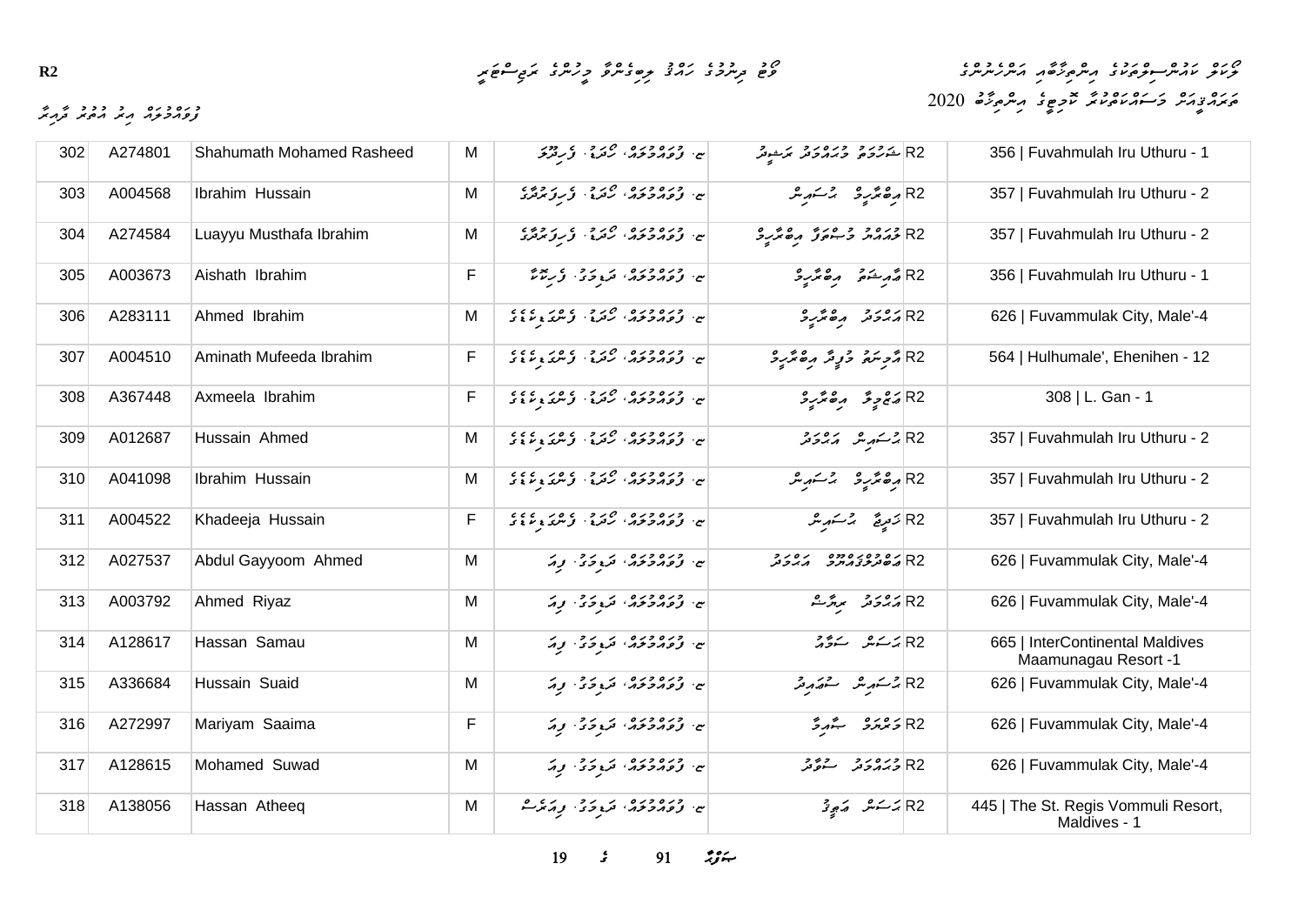*sCw7q7s5w7m< o<n9nOoAw7o< sCq;mAwBoEw7q<m; wBm;vB* م من المسجد المسجد المسجد المسجد المسجد العام 2020<br>مسجد المسجد المسجد المسجد المسجد المسجد المسجد المسجد المسجد ال

| 319 | A349619 | Ibrahim Raeef         | M           | سي وره وره. ترورو. در در د                  | R2 مەھەر بەر ئىمبرو                          | 425   One & Only Reethi Rah, Maldives - 1 |
|-----|---------|-----------------------|-------------|---------------------------------------------|----------------------------------------------|-------------------------------------------|
| 320 | A273985 | Humaid Hussain Rafeeq | M           | ح وره وره .<br>س وعلاح کله الگردگان و سره م | R2 برْدَىرِ بْرْ سَىرِ بْرُ بْرَبِيْتْ E2    | 356   Fuvahmulah Iru Uthuru - 1           |
| 321 | A001533 | Hussain Rafeeq        | M           | ج· ووه دوده، تروترو وسره و                  | R2 پر کمبر مگر ترک <sub>ی</sub> تح           | 356   Fuvahmulah Iru Uthuru - 1           |
| 322 | A274136 | Minu Hussain Rafeeq   | F           | ى دوە دىرە ئىدى ئ                           | R2 <sub>ج</sub> نتر برڪ <i>مب</i> ش برَوِيْر | 356   Fuvahmulah Iru Uthuru - 1           |
| 323 | A003585 | Shaneez Abdul Ghafoor | F           | خ دوه دره .<br>سي دوم د دم کرد د د او سوم   | R2 څسرچ مصر ده د د                           | 356   Fuvahmulah Iru Uthuru - 1           |
| 324 | A388085 | Aiman Ali             | M           | כנסכנס גדוד.<br>ישי צפונביבולי נקבבלי ציובב | R2  مَەدَسْ مَعٍ                             | 108   R. In'guraidhoo - 1                 |
| 325 | A336695 | Aminath Mufliha       | $\mathsf F$ | ے ورہ درہ گردی کے بھرت                      | R2 مُتَّحِسَمُ حَوْجِيَّ                     | 356   Fuvahmulah Iru Uthuru - 1           |
| 326 | A376513 | Asma Ali              | $\mathsf F$ | ים "כנים כנים" ומודע ביותר היותר ב          | R2 تەشىق كەيج                                | 356   Fuvahmulah Iru Uthuru - 1           |
| 327 | A294254 | Fathimath Afaaf       | F           | שי צפחככים ומגבבי צייבי                     | R2 وَّجِعَةَ صَوَّرٌ                         | 356   Fuvahmulah Iru Uthuru - 1           |
| 328 | A003619 | Hafsa Ali             | $\mathsf F$ | ים "ציפוריכים" והודבר "ציוריכי              | R2 پُرُوُ پُہ پرَ پِرِ                       | 356   Fuvahmulah Iru Uthuru - 1           |
| 329 | A367263 | Hussain Ali           | M           | שי צפחככים ומי כבי ציופים                   | R2 پرڪ <i>مبرنگھ پرکمبر</i>                  | 108   R. In'guraidhoo - 1                 |
| 330 | A363816 | Jannath Ali           | F           | ים "ציפוריכום" בגובר " צובבים"              | R2 فَ <i>يَ مُرْسَمَّةً مَدَّمِ</i>          | 356   Fuvahmulah Iru Uthuru - 1           |
| 331 | A336697 | Mohamed Aneeg Ali     | M           | ים "כנים כנים" ומודע ביותר היותר ב          | R2  <i>3-20-3 הَسِرِةٌ</i> صَعِ              | 356   Fuvahmulah Iru Uthuru - 1           |
| 332 | A273293 | Abdulla Azeem         | M           | س وره دره .<br>س وره دره، تروی وی ش         | R2 مَەھىراللە مَەيى2                         | 626   Fuvammulak City, Male'-4            |
| 333 | A101277 | Ahmed Farish          | M           | س وره دره .<br>س وره دره، تروی وی ش         | R2 كەبروگى ئى سىر شى                         | 356   Fuvahmulah Iru Uthuru - 1           |
| 334 | A003866 | Aishath Sadig         | F           | س وره دره .<br>س وره دره تروت ومن ه         |                                              | 356   Fuvahmulah Iru Uthuru - 1           |
| 335 | A160265 | Fathimath Risha       | F           | س وره دره .<br>س وره دره، ترء در وی ه       | R2 <i>وَّجودَة بِرِ</i> حَة                  | 356   Fuvahmulah Iru Uthuru - 1           |

*n8o<n@ q8qAq< q8o< w<mBq>w<m=q?*

 $20$  *s* 91  $29$   $\div$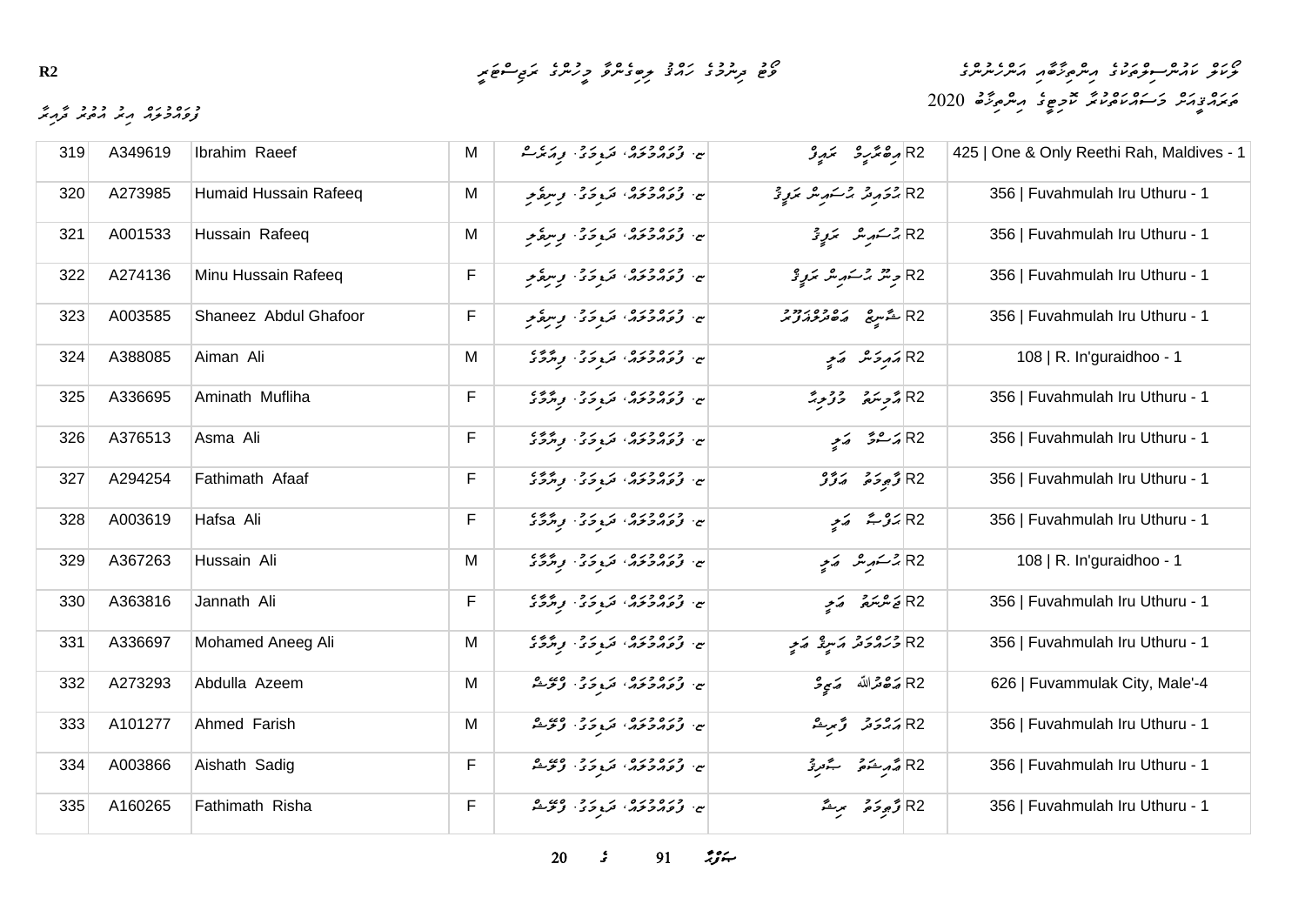*sCw7q7s5w7m< o<n9nOoAw7o< sCq;mAwBoEw7q<m; wBm;vB 2020<sup>, م</sup>وسر در مدد مدرج به مدرم مقرم قرار 2020*<br>موسر المستقرم المستقرم المستقرم المستقرم المستقرم المستقرم المستقرم المستقرم المستقرم المستقرم المستقرم المستقر

| 336 | A004394 | Adam Abdulla            | M           | ەرە دىرە بەر دەرە<br>س ۋەمەدىمە، رىر ئۇناس                                                                                                                                                                                      | R2 مُرْمَرْ مَرْهُ مِّرَاللَّه               | 626   Fuvammulak City, Male'-4  |
|-----|---------|-------------------------|-------------|---------------------------------------------------------------------------------------------------------------------------------------------------------------------------------------------------------------------------------|----------------------------------------------|---------------------------------|
| 337 | A281538 | Aminath Moohath         | F           | س وره دره ص د چره می<br>س وحدوده، رس و چرگ                                                                                                                                                                                      | R2 أُمُّ <i>جِسْهُ حَرْبُهُ</i>              | 357   Fuvahmulah Iru Uthuru - 2 |
| 338 | A004053 | Fathmath Saeeda         | F           | س وره وره ص د و ص ه<br>س وحدد وحد کرد و س                                                                                                                                                                                       | R2 وَجوحَة مَ سَهوتَد                        | 357   Fuvahmulah Iru Uthuru - 2 |
| 339 | A329779 | Mariyam Wishan          | F           | س وره وره ص د و ص ه<br>س توحد د د در کنده . تو ما ک                                                                                                                                                                             | R2 كوتر <i>وژ و</i> شگ <i>ر</i>              | 357   Fuvahmulah Iru Uthuru - 2 |
| 340 | A368143 | Mohamed Visaam          | M           | ים - כים כיכם - כיכם - כיכם - כי<br>ישי - <i>ב</i> פו <i>ב כיכ</i> ול - כיכם - כיכם - כ                                                                                                                                         | R2  <i>ويەم</i> ۇتر ب <i>وس<sup>ت</sup>ۇ</i> | 357   Fuvahmulah Iru Uthuru - 2 |
| 341 | A281623 | Ahmed Saeed             | M           | دره دره ۵۶۶۵ ورو پر ۵۶<br>۳- زوم د ترم کرده کرس                                                                                                                                                                                 | R2 كەبرىقر سى <i>مبە</i> تر                  | 357   Fuvahmulah Iru Uthuru - 2 |
| 342 | A004301 | Aishath Saeeda          | F           | כנסכנס הנכנית ולי<br>ישי נפחבבהי לעשי ניינבצ                                                                                                                                                                                    | R2 مۇم شەمۇر سىمبرىتىگە                      | 460   Srilanka / Colombo - 1    |
| 343 | A122817 | Hussain Saeed           | M           | כנס כנס יונק יונק ביונקים.<br>ישי נפח כבה' לינג לינדי ב                                                                                                                                                                         | R2 پرسکور شکھیے تھا۔<br>R2                   | 357   Fuvahmulah Iru Uthuru - 2 |
| 344 | A007884 | Mohamed Saeed           | M           | دره دره ۵۶۶۵ ورو پر ۵۶<br>۳- زوم د ترم کرده کرس                                                                                                                                                                                 | R2 <i>35223 سكوپى</i> تر                     | 357   Fuvahmulah Iru Uthuru - 2 |
| 345 | A281624 | Saeeda Mohamed Saeed    | F           | כנס כנס יונק יונק ביונקים.<br>ישי נפח כבה' לינג לינדי ב                                                                                                                                                                         | R2  سَموِسٌ وَبَرُودَوْ سَموتُ               | 357   Fuvahmulah Iru Uthuru - 2 |
| 346 | A281625 | Shamsiyya Mohamed Saeed | F           | יז נינונים לנדי ודי ויו                                                                                                                                                                                                         | R2 شۇھ مەمەد 2500 مىي                        | 626   Fuvammulak City, Male'-4  |
| 347 | A005004 | Ahmed Ali               | M           | ים נפחביבה <sup>,</sup> הבני יציינפיבי                                                                                                                                                                                          | R2 پُرتر تو په کو                            | 357   Fuvahmulah Iru Uthuru - 2 |
| 348 | A005008 | Fathimath Ahmed Didi    | $\mathsf F$ | כנסכנס הנכנס היי ביים<br>יי נפחביבה <sup>,</sup> לנג נייט <sub>ב</sub> לב                                                                                                                                                       | R2 وَّجِ رَحْمَ مَدَ دَوْمِرِ مِرِ           | 357   Fuvahmulah Iru Uthuru - 2 |
| 349 | A004390 | Mariyam Didi            | F           | ים נפחביבה' הניב יביי ביים.<br>ים נפחביבה' הנגז' נייטביבי                                                                                                                                                                       | R2 كەچرىر <i>8 يوپى</i> ر                    | 357   Fuvahmulah Iru Uthuru - 2 |
| 350 | A004476 | Mohamed Ahmed Didi      | М           | ים נפחביבה' הבני יציינפיה<br>ים נפחביבה' הבני ניינפינ                                                                                                                                                                           | R2 <i>32650 مرور وتربر</i> بر                | 357   Fuvahmulah Iru Uthuru - 2 |
| 351 | A004815 | Abdulla Ahmed           | M           | ים יציפת ביברי היים וביברי היים וביברי היים וביברי היים ביברי היים ביברי היים ביברי היים ביברי היים ביברי היים<br>מודעים היים ביברי היים היים היים ביברי היים ביברי היים ביברי היים ביברי היים ביברי היים ביברי היים ביברי היים | R2 مَەڤراللە مَەرقىر                         | 356   Fuvahmulah Iru Uthuru - 1 |
| 352 | A282234 | Ahmed Abdullah          | M           | س وره دره هرد هره<br>س وه محمد کرد و محمد                                                                                                                                                                                       | R2 مَرْكِرْتِرْ مَرْكَةِ اللَّه              | 356   Fuvahmulah Iru Uthuru - 1 |

*n8o<n@ q8qAq< q8o< w<mBq>w<m=q?*

 $21$  *s* 91  $29$   $\div$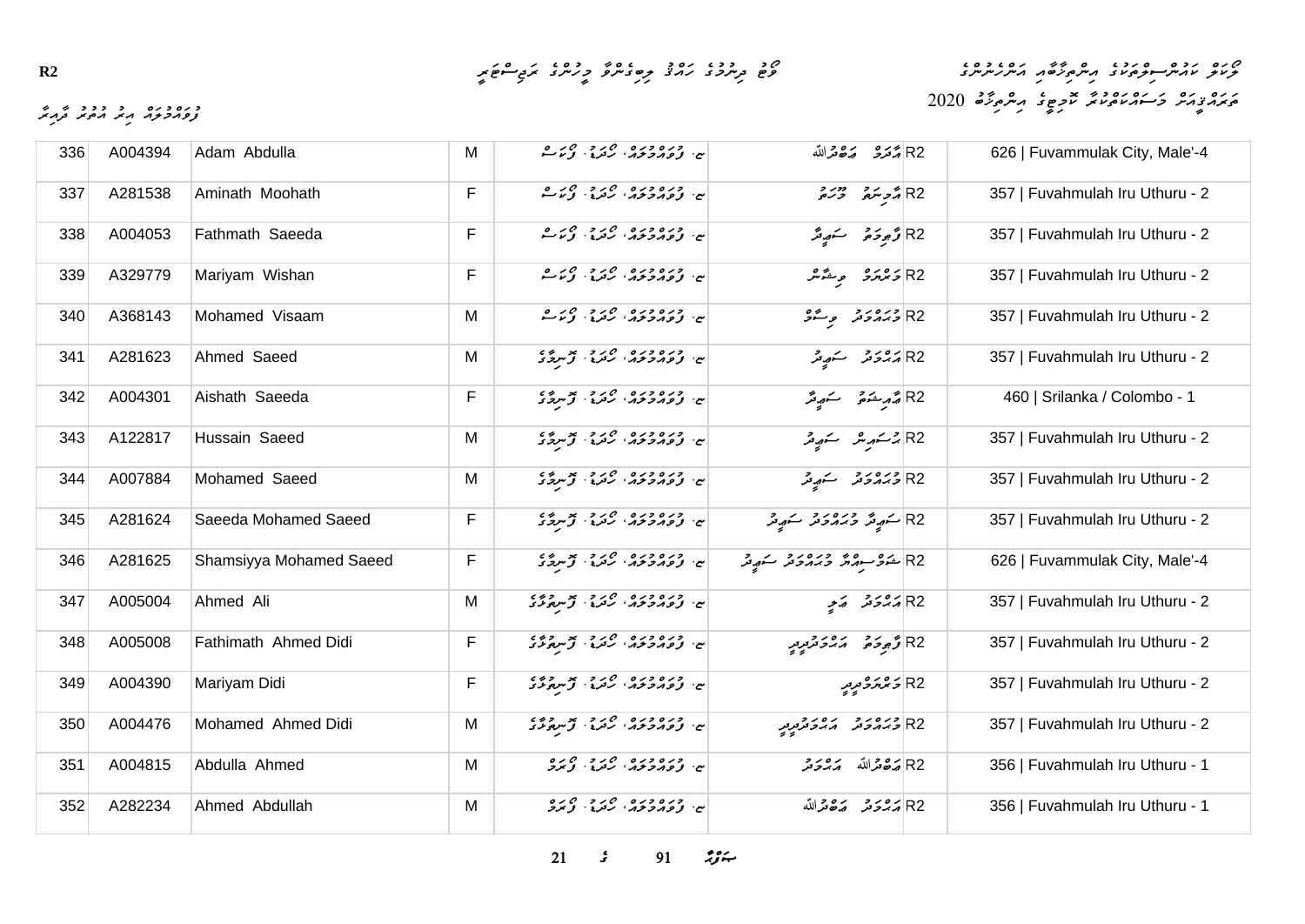*sCw7q7s5w7m< o<n9nOoAw7o< sCq;mAwBoEw7q<m; wBm;vB* م من المسجد المسجد المسجد المسجد المسجد العام 2020<br>مسجد المسجد المسجد المسجد المسجد المسجد المسجد المسجد المسجد ال

| 353 | A282235 | Ali Abdulla                    | M | ים - כים כים - מים - מים<br>ישי <sub>ל</sub> פח <i>ב כ</i> אי - ניינג - <sub>ל</sub> יינב | R2  تەمچە   تەھەتمەاللە                                   | 421   Velassaru Maldives - 1              |
|-----|---------|--------------------------------|---|-------------------------------------------------------------------------------------------|-----------------------------------------------------------|-------------------------------------------|
| 354 | A004715 | Hawwa Ali                      | F | כנסכנס מנכחים<br>ישי נפגביבג'י לעשי ניבב                                                  | R2 كەبۇ كەي                                               | 356   Fuvahmulah Iru Uthuru - 1           |
| 355 | A282233 | Mohamed Abdulla                | M | ے ورہ ورہ صدوح صدہ<br>سے وحد مرحد مرحد و سرح                                              | R2 وبره ديم وره ورالله                                    | 626   Fuvammulak City, Male'-4            |
| 356 | A282232 | Rihula Abdulla                 | F | ימי בגם בגם המגברי המים.<br>ישי צפו <i>בבריו</i> מבגברי ציבב                              | R2 برترنز كم محدث الله                                    | 356   Fuvahmulah Iru Uthuru - 1           |
| 357 | A282231 | Shazna Abdulla                 | F | כנסכנס ימנכ ימנס<br>ישי נפחכבהי לטגב צעב                                                  | R2 خَوَيْمَ شَرَّ صَرْحَ قَرْاللَّه                       | 356   Fuvahmulah Iru Uthuru - 1           |
| 358 | A003660 | Ahmed Ramiz Mohamed            | M | ى دوەددە ئرود. ئۇيدى                                                                      |                                                           | 626   Fuvammulak City, Male'-4            |
| 359 | A348964 | <b>Mohamed Evan Ramiz</b>      | M | سي وره وره در در در ومړي                                                                  | R2 <i>وُبُهُ دُوَنَّر <sub>م</sub>ِوَنَّرْ بَرُّدِ</i> جُ | 356   Fuvahmulah Iru Uthuru - 1           |
| 360 | A004608 | Ahmed Naseem                   | M | ر وره وره ص د و ه د و<br>س ژوه د ده، رتر د تر سویر                                        | R2 كەبرى كىلى ئىرسونى                                     | 357   Fuvahmulah Iru Uthuru - 2           |
| 361 | A281123 | Fathimath Nuha                 | F | ים - 2005 בנים - 2005 ב-2006.<br>ישי - 2005 בנים - 2005 ב-2006.                           | R2 وَج <i>وح</i> و هُمْ مَرْتَهُ                          | 357   Fuvahmulah Iru Uthuru - 2           |
| 362 | A004517 | <b>Abdul Hameed</b>            | M | دره دره دره<br>س وومرونوم، رس در د برو                                                    | R2 كەھ ترىۋىر ب <sub>و</sub> تر                           | 357   Fuvahmulah Iru Uthuru - 2           |
| 363 | A004500 | Aishath Fareen Hameed          | F | دره دره ۵ روم دره<br>س ووه د ده، رس دره سر                                                | R2 مَّەمِسْتَمْ تَرَمْرِسْ بَرْدِيْر                      | 357   Fuvahmulah Iru Uthuru - 2           |
| 364 | A283215 | Farhaan Abdul Hameed           | M | دره دره ده مرد در د<br>س وومرونوما گرفره کانگروی                                          | R2 زىرتىش مەھىر <i>وبى</i> دىر                            | 642   R.Maamigili-1                       |
| 365 | A147937 | <b>Fathimath Fazeen Hameed</b> | F | دره دره ده.<br>س- ژومان دره ۱۳۷۰ کامل و برای                                              | R2 وَّجِ يَرَمَّ وَيَ يَشْ بَرَجِ مَّرْ                   | 357   Fuvahmulah Iru Uthuru - 2           |
| 366 | A283214 | Khadeeja Fazna Hameed          | F | دره دره دره مرد در دره با<br>س <sup>.</sup> ژوبرونژن رتره کانگرو                          | R2  كَتَمِيعٌ - تَوَجَّسٌ - يَرْحِيشُ                     | 626   Fuvammulak City, Male'-4            |
| 367 | A007092 | Mohamed Hameed                 | M | دره دره دره<br>س وومرونوم، رس در د برو                                                    | R2  23,25%   برَوِيْرُ                                    | 425   One & Only Reethi Rah, Maldives - 1 |
| 368 | A336686 | Ahmed Hannaad Ibrahim          | M | ور ہ ور ہ<br>س کی ت <i>حدہ ح</i> رم کرنے <del>ور کا مرب</del> ع سری ہے                    | R2 رور و رومو روم گردی                                    | 356   Fuvahmulah Iru Uthuru - 1           |
| 369 | A274090 | Ali Hunaidh Ibrahim            | M | 2000 - 2000 - 2000 EXT<br>שי נפח ביבחי " בגוב ב 2 - 2 דיגו יינג ש                         | R2 <i>مَرْمٍ رُسَمُ بِهُ م</i> ِ مُحَمَّدٍ وَ             | 709   Dhigufaru Island Resort-1           |

*n8o<n@ q8qAq< q8o< w<mBq>w<m=q?*

 $22$  *s* 91  $23$   $\div$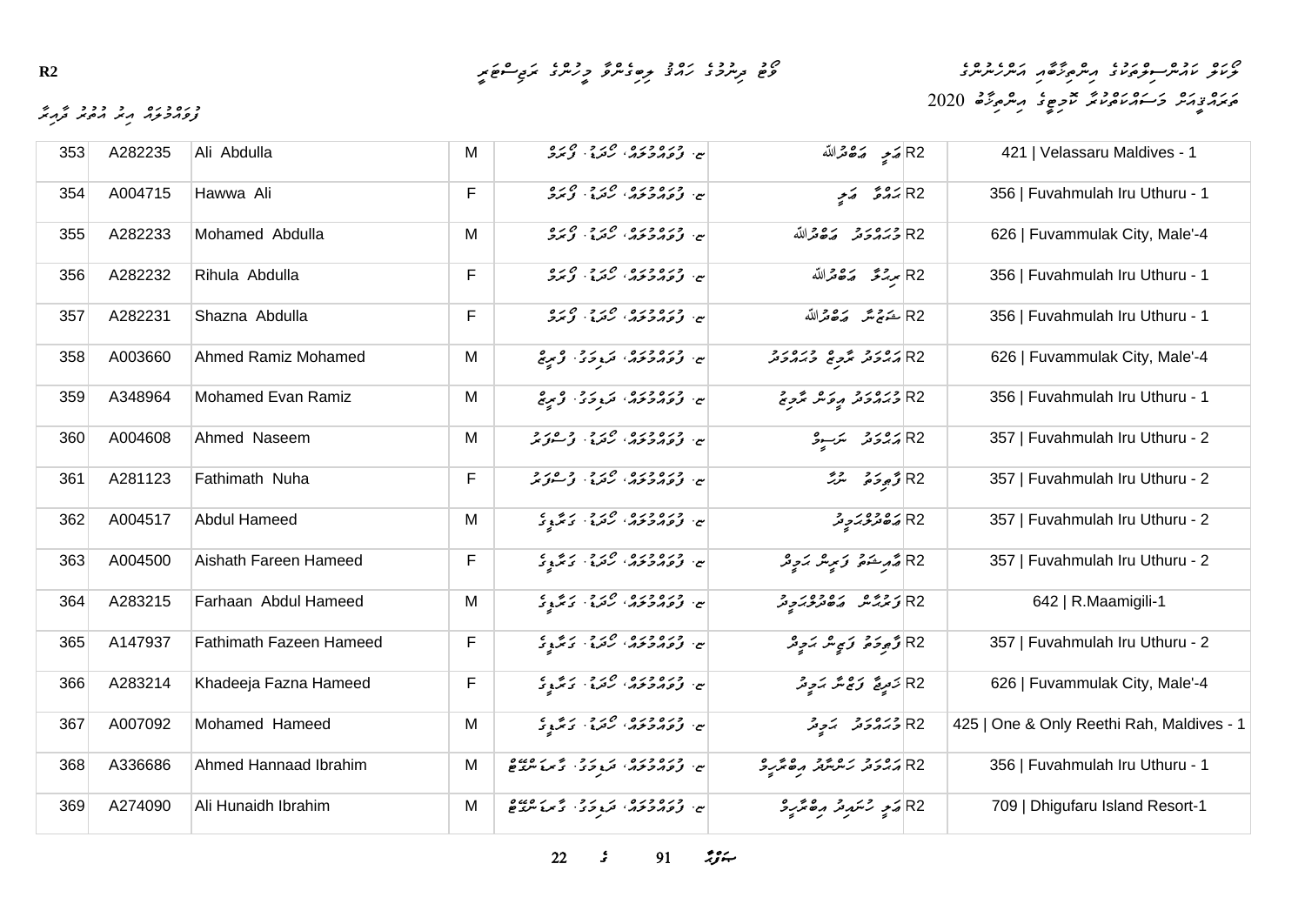*sCw7q7s5w7m< o<n9nOoAw7o< sCq;mAwBoEw7q<m; wBm;vB 2020*<br>*په پوهر وسوډيرونو لومو د موجو د مرمونه* 2020

| 370 | A273172 | Aminath Shamla     | $\mathsf{F}$ | ים - 2007 בין 2007 ומשיר בין 2007 ומשיר של<br>ישיר 2019 בין 2017 ומשיר בין המשיר של | R2 مُجِسَمَة شَكَرْتَرُ                                                                              | 356   Fuvahmulah Iru Uthuru - 1 |
|-----|---------|--------------------|--------------|-------------------------------------------------------------------------------------|------------------------------------------------------------------------------------------------------|---------------------------------|
| 371 | A273171 | Fathimath Shiuna   | F            | - 2007-070 كر يوم 2007-070<br>سي: فى 20, 2007-071 لرغ 20% لرغ سرغ سرغ               | R2 <i>وَّجوحَةْ</i> سِبْرَتْتَر                                                                      | 356   Fuvahmulah Iru Uthuru - 1 |
| 372 | A003859 | Hawwa Habeeba      | $\mathsf F$  | - 2000 0000 مرد 2000 0000<br>سي: في 200 <i>0 كرما 2000 كي توجي</i> ع سمك            | $602$ $52$ $R2$                                                                                      | 356   Fuvahmulah Iru Uthuru - 1 |
| 373 | A003834 | Ibrahim Didi       | M            | ور و د ر د د ر د .<br>س : ژوبر <i>و چ</i> ر کرد و کار کار کار و عدد اسری            | R2 <sub>مر</sub> ڭ <i>مَدَّرِ دُ</i> ومِرِ م                                                         | 356   Fuvahmulah Iru Uthuru - 1 |
| 374 | A006888 | Aminath Hilmy      | F            | ى دورە دىرە، ترە دى ئى سائى                                                         | R2 مُجرِسَمُ مَنْ مِنْ الْمَحْرِ                                                                     | 356   Fuvahmulah Iru Uthuru - 1 |
| 375 | A252216 | Hanee Shakir       | F            | ى دورە دىرە، ترە دى ئى سائى                                                         | R2 كىير مىقىرىتى                                                                                     | 626   Fuvammulak City, Male'-4  |
| 376 | A272681 | Hassan Hassaam     | M            | ى دورە دىرە، ترە دى ئى سائى                                                         | R2 بَر <i>سَدْ بَدْرُ سُ</i> وْرُ                                                                    | 626   Fuvammulak City, Male'-4  |
| 377 | A148258 | Hussain Nabeeh     | M            | ى دورە دىرە، ترە دى ئى سائى                                                         | R2 بڑے پہ شریب میں مقدم کرنے کی محمد استعمام کرنے کے مقدم کے ان کے مقدم کے ان کے مقدم کے مقدم کے مقد | 356   Fuvahmulah Iru Uthuru - 1 |
| 378 | A003872 | Sana Abdulla Saeed | F            | دره دره دره کرد در در به سرگر<br>س و و ماد دره کرد در کامه سرگر                     | R2 فَوَسَّرَ وَكَ صَرَاللَّهُ كَمَ وَمِرْ                                                            | 626   Fuvammulak City, Male'-4  |
| 379 | A003875 | Shathira Saeed     | $\mathsf F$  | ى دوە دىرە ئروختى ئىركىس                                                            | R2 شَهرِمَّد سَهرِمْر                                                                                | 356   Fuvahmulah Iru Uthuru - 1 |
| 380 | A048628 | Aminath Adam       | $\mathsf F$  | ے ورہ درہ کرد ۔                                                                     | R2 مُج سَمَع مُحَمَّدة                                                                               | 356   Fuvahmulah Iru Uthuru - 1 |
| 381 | A004460 | Fathimath Abdulla  | F            | ים נפחבברים לקבוע קום                                                               | R2 تُرْجِعَةً صَدَّةَ مَدَاللَّه                                                                     | 356   Fuvahmulah Iru Uthuru - 1 |
| 382 | A004507 | Hafeeza Adam       | F            | ے ورہ درہ کرد ۔                                                                     | R2 بَرَمٍ تَمَرَّدُّ \$                                                                              | 626   Fuvammulak City, Male'-4  |
| 383 | A281176 | Khadheeja Adam     | F            | יז נפח כנסי לנדי ניינטי                                                             | R2  تَرْمِيعٌ = مُرْمَرْدً                                                                           | 356   Fuvahmulah Iru Uthuru - 1 |
| 384 | A160700 | Mariyam Ibrahim    | F            | יזי צפח כלים לגבן הניטים                                                            | R2 ويروره مره تربرد                                                                                  | 356   Fuvahmulah Iru Uthuru - 1 |
| 385 | A004293 | Mohamed Waheed     | M            | ے ۔ ورہ درہ ، روی ۔ روی                                                             | R2  2 <i>2,252 كەب</i> ىر                                                                            | 388   Feydhoo Ehenihen - 1      |
| 386 | A004361 | Waheeda Adam       | F            | ەرەدىدە 200 كەرە<br>سىن ئۆتۈرۈشى ئەترىق ئېشگەن                                      | R2 <i>ق ب</i> ِعَر مُرْمَرْد <i>ُ</i>                                                                | 356   Fuvahmulah Iru Uthuru - 1 |

*n8o<n@ q8qAq< q8o< w<mBq>w<m=q?*

 $23$  *s* 91  $23$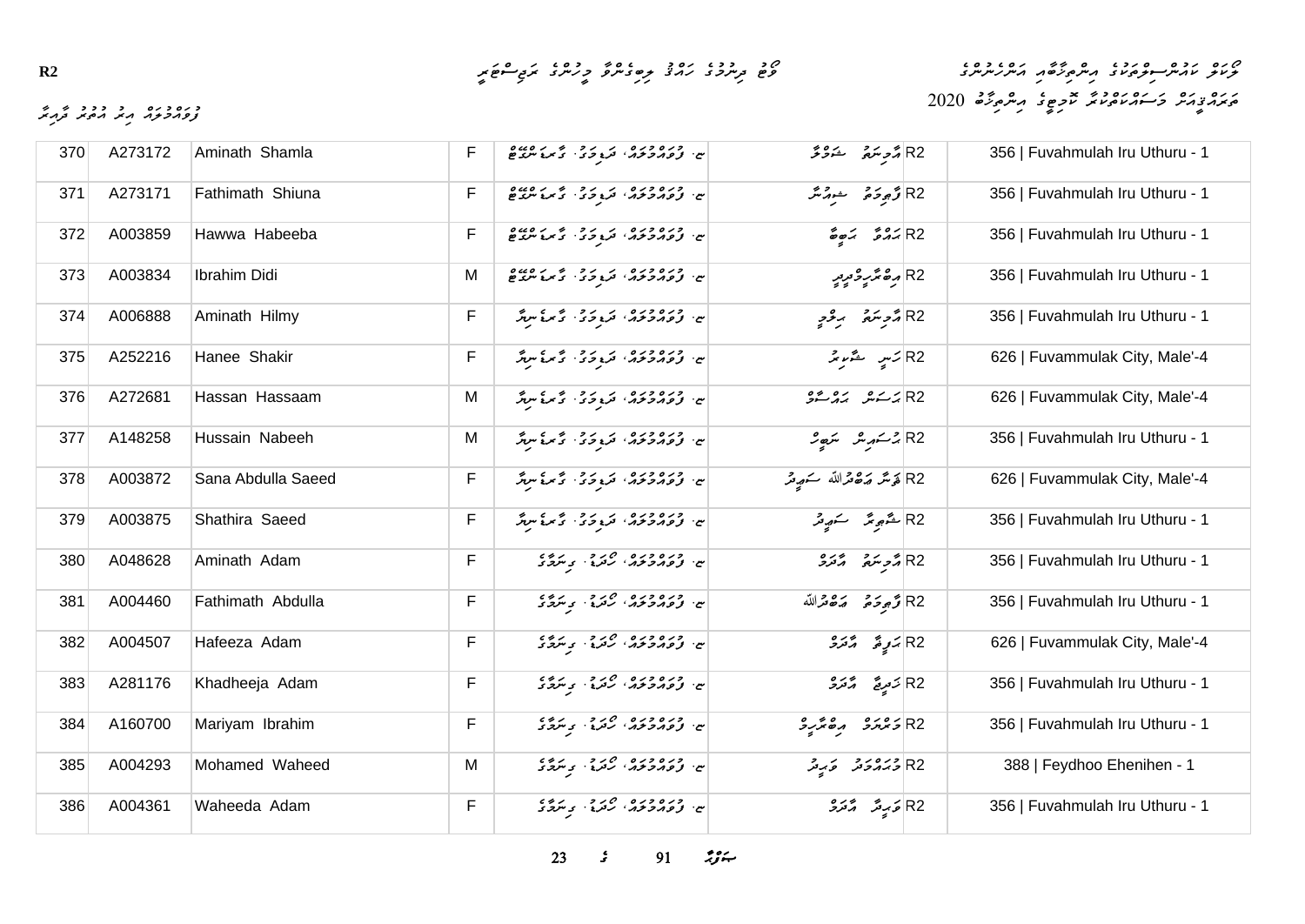*sCw7q7s5w7m< o<n9nOoAw7o< sCq;mAwBoEw7q<m; wBm;vB 2020<sup>, م</sup>وسر در مدد مدرج به مدرم مقرم قرار 2020*<br>موسر المستقرم المستقرم المستقرم المستقرم المستقرم المستقرم المستقرم المستقرم المستقرم المستقرم المستقرم المستقر

| 387 | A004210 | Khadeeja Ahmed       | F           | ים נפחבבתי לנפי ביינולנים                                                          | R2  زَمِرِيَّ      دَرُدُوَّرْ | 356   Fuvahmulah Iru Uthuru - 1 |
|-----|---------|----------------------|-------------|------------------------------------------------------------------------------------|--------------------------------|---------------------------------|
| 388 | A006863 | Mohamed Hussain      | M           | م دره دره مرد و سرگرد                                                              | R2 <i>32923</i> برسكه مر       | 626   Fuvammulak City, Male'-4  |
| 389 | A281697 | Adam Sameeu          | M           |                                                                                    | R2 \$بمقرقر ستهور              | 356   Fuvahmulah Iru Uthuru - 1 |
| 390 | A160712 | Ahmed Ibrahim        | M           |                                                                                    | R2 <i>ג׳.כ د م ه مُرْرٍ و</i>  | 626   Fuvammulak City, Male'-4  |
| 391 | A101258 | Aishath Ibrahim      | F           | יי ניסינים יוני ניסים<br>יי נפחביבה' לעי יישבייבי                                  | R2 مەم شىم مەھەر بەر           | 356   Fuvahmulah Iru Uthuru - 1 |
| 392 | A281698 | Aminath Sima         | F           | כנס כנס ימנדי נסנס.<br>ישי צפונדיכולי לבגו ישרישרב                                 | R2 مُرْحِبَتْهُ سِرْحٌ         | 626   Fuvammulak City, Male'-4  |
| 393 | A009684 | Ibrahim Didi         | M           | ים - כנסכנס - מנכה - נסנס<br>ישי <sub>ב</sub> פרנ <i>כלרי - נינ</i> שי - ישכישכצ   | R2  بر <i>ەڭ ئۆر يې</i> رىر    | 356   Fuvahmulah Iru Uthuru - 1 |
| 394 | A281696 | Mariyam Samaaha      | F           | ים - 2007 בים הריכון בין 2007.<br>ישי <sub>2</sub> 007 בי <i>ם הריכו</i> ן בין המש | R2 دېمه دي سکونه               | 626   Fuvammulak City, Male'-4  |
| 395 | A004635 | Mohamed Musthafa     | M           |                                                                                    | R2 ديره د د ه د و              | 356   Fuvahmulah Iru Uthuru - 1 |
| 396 | A283650 | Ahmed Imaad          | M           | ים "3 נים בים "סיב" ביסיבביב                                                       | R2 , جو جو مروگر               | 564   Hulhumale', Ehenihen - 12 |
| 397 | A004732 | Aishath Ahmed Didi   | F           | ים "כנס כנס" לנד לי הפידי ב"                                                       | R2 مەم خىم ھەركە ئىر تېرىپر    | 356   Fuvahmulah Iru Uthuru - 1 |
| 398 | A281734 | Aishath Mizna        | F           | ים "3 נים בים "סיב" ביסיבביב                                                       | R2 مُرمِسُومُ وِنْرَسَّ        | 356   Fuvahmulah Iru Uthuru - 1 |
| 399 | A274628 | Fathimath Aashy      | $\mathsf F$ | כנס כנס מנכח מיני<br>ישי נפח כיכה' ליטובי ביסיביב ב                                | R2 تُوحِمُ مُّشِ               | 626   Fuvammulak City, Male'-4  |
| 400 | A283644 | Fathimath Nasira     | F           | ים " צפחביבה " ביני ביסיבב" ב                                                      | R2 <i>وَّجوحَةْ مَدْسِعَةْ</i> | 356   Fuvahmulah Iru Uthuru - 1 |
| 401 | A274624 | Ibrahim Aanif Ali    | M           | כנס כנס קנביק פיני<br>ישי נפח ביבה' לעשי בסיבבצ                                    | R2 مەھم <i>گرى</i> ئەسرىم كەم  | 356   Fuvahmulah Iru Uthuru - 1 |
| 402 | A004746 | Mariyam Abdul Rahman | F           | ים - 2005 בים יינים ביסיבביבים ביינים ו                                            | R2 كەيرە بەھ دە دە دە ھ        | 356   Fuvahmulah Iru Uthuru - 1 |
| 403 | A283649 | Mohamed Alim         | M           |                                                                                    | $33.3.3$ R2                    | 356   Fuvahmulah Iru Uthuru - 1 |

*n8o<n@ q8qAq< q8o< w<mBq>w<m=q?*

 $24$  *s* 91  $29$   $\div$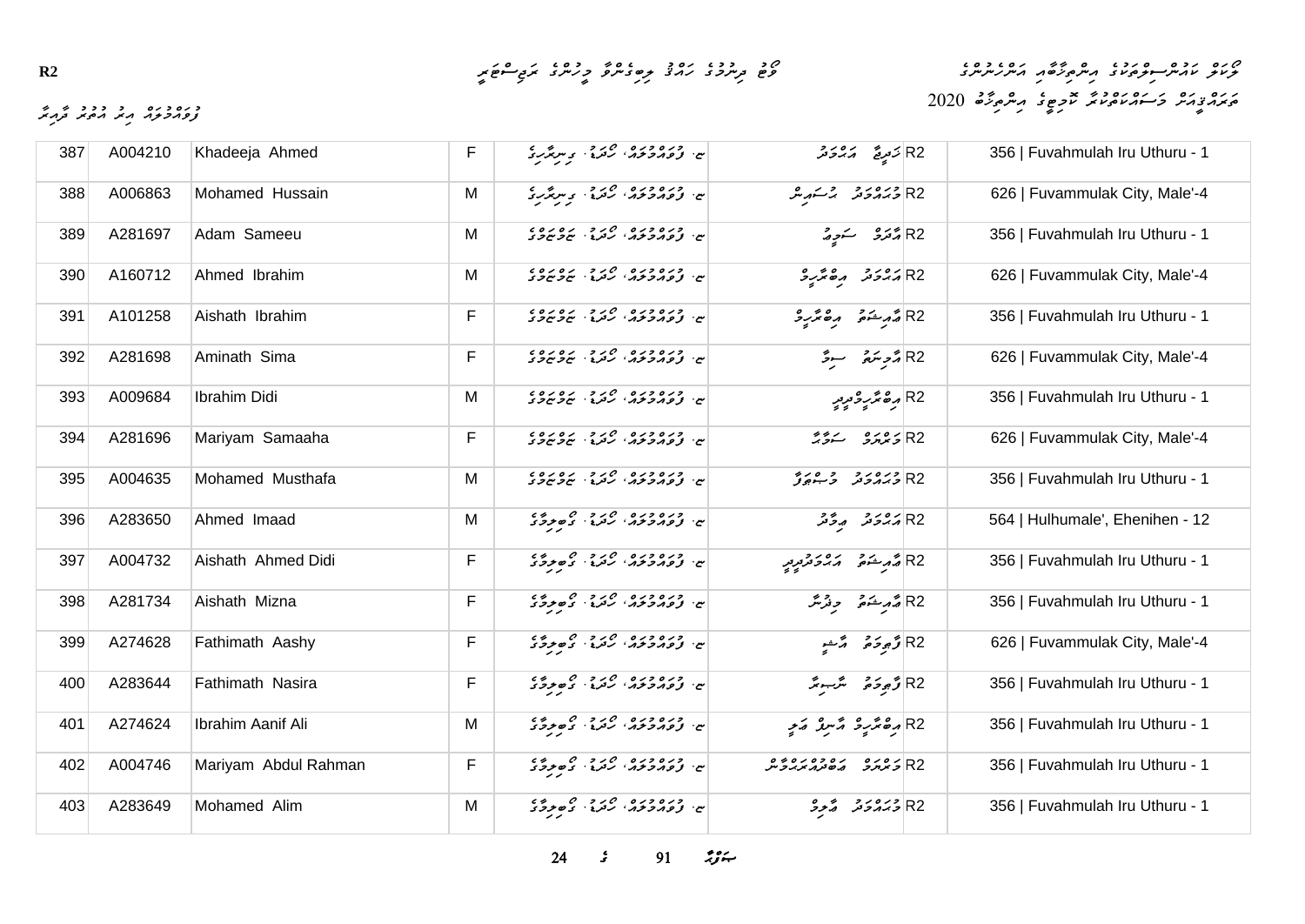*sCw7q7s5w7m< o<n9nOoAw7o< sCq;mAwBoEw7q<m; wBm;vB* م من المسجد المسجد المسجد المسجد المسجد العام 2020<br>مسجد المسجد المسجد المسجد المسجد المسجد المسجد المسجد المسجد ال

| 404 | A283647 | Rizfa Ali                    | F | ים "כנים כנים" לניב" ביסיבביב                                                                                                                                                                                                    | R2 بريج تھ گھ پر                  | 356   Fuvahmulah Iru Uthuru - 1 |
|-----|---------|------------------------------|---|----------------------------------------------------------------------------------------------------------------------------------------------------------------------------------------------------------------------------------|-----------------------------------|---------------------------------|
| 405 | A331699 | Aishath Naiha Ali            | F | ہے۔ ورہ ورہ مرد و۔ ہو<br>سے وومرونوما رفرہ ت                                                                                                                                                                                     | R2 مُەمِسْمَة سَمِدٌ مَعِ         | 357   Fuvahmulah Iru Uthuru - 2 |
| 406 | A010597 | Ali Ibrahim                  | M | وره وره به رو بد<br>س ژوبرونژن رتره ک                                                                                                                                                                                            | R2 <i>جَجِهِ م</i> ِنْ مَحْرِكَةِ | 357   Fuvahmulah Iru Uthuru - 2 |
| 407 | A274767 | Lamha Ali                    | F | כנסכנס מנכיא.<br>ישי נפגביבגי לנגדי צינ                                                                                                                                                                                          | R2 تورُ مَم <i>وٍ</i>             | 626   Fuvammulak City, Male'-4  |
| 408 | A282125 | Malaha Ali                   | F | כנסכנס מנכים.<br>ישי נפחביבהי לנגז - צינ                                                                                                                                                                                         | R2 \$رَمَج حَ <i>مَ</i> حٍ        | 626   Fuvammulak City, Male'-4  |
| 409 | A274765 | Malaz Ali                    | M | ים נפח כנס יסנים וב<br>ישי נפח כיכה' לטש ובנ                                                                                                                                                                                     | R2 ك <sup>3</sup> محقر كمكمي      | 357   Fuvahmulah Iru Uthuru - 2 |
| 410 | A282124 | Mulha Ali                    | F | י ניסנים יוני אי<br>י' נפגביבג' לעש' צי                                                                                                                                                                                          | R2 \$3 مَعِ                       | 357   Fuvahmulah Iru Uthuru - 2 |
| 411 | A044368 | Ahmed Solih                  | M |                                                                                                                                                                                                                                  | R2 كەبرىق بەئىرىر                 | 564   Hulhumale', Ehenihen - 12 |
| 412 | A004741 | Aminath Baheeja              | F | - כנסכנס - מנכ"ד בנגנט<br>ישי <sub>ה</sub> פח <i>בבחי לט</i> צי - בכפי <i>טב</i>                                                                                                                                                 | R2 مُتصِبَعَةً صَبِيَّةً          | 357   Fuvahmulah Iru Uthuru - 2 |
| 413 | A274617 | <b>Fathmath Amath Saeed</b>  | F |                                                                                                                                                                                                                                  | R2 وَج <i>وحو مَحوم سَهِيمْ</i>   | 456   India / Trivandrum - 1    |
| 414 | A010698 | <b>Ibrahim Saeed Mohamed</b> | M | ים - 2007 ביני הייני הייני הייני הייני הייני הייני הייני הייני הייני הייני הייני הייני הייני הייני הייני הייני<br>הייני הייני הייני הייני הייני הייני הייני הייני הייני הייני הייני הייני הייני הייני הייני הייני הייני הייני הי | R2 رەڭرىرى سەرىر <i>دىمەدى</i> ر  | 357   Fuvahmulah Iru Uthuru - 2 |
| 415 | A004631 | Mariyam Zuhaira              | F |                                                                                                                                                                                                                                  | R2 كا <i>ترمرد مح ترم ب</i> گر    | 357   Fuvahmulah Iru Uthuru - 2 |
| 416 | A281501 | Saaduna Abdulla              | F | - כנס כנס - ימנד - סגם סגם סיס<br>ישי - تو <i>ס</i> ו <i>נ כלמי - ימ</i> נד - מיד בימנד - מיד בימנד                                                                                                                              | R2 جُوْسٌ صَرْهُ قَدَاللَّه       | 378   Hithadhoo Ehenihen - 1    |
| 417 | A282254 | Abdulla Waafi                | M | כנס כנס הנכנס ביתיית המיידים                                                                                                                                                                                                     | R2 صَرَصْدَاللّه مَّ مِ           | 356   Fuvahmulah Iru Uthuru - 1 |
| 418 | A274796 | Ali Wisaam Mohamed           | M | כנס כנס הנכנס היו הייתיות ש<br>ישי נפח כיכחי לנגז - צינייתיות ש                                                                                                                                                                  | R2  روپه وسنه وره دو              | 356   Fuvahmulah Iru Uthuru - 1 |
| 419 | A282252 | Hussain Sham                 | M | سي وره وره مرد و و پرسمهاي                                                                                                                                                                                                       | R2 پر <i>کمبر پر سنگ</i> و        | 454   Asseyri Jail - 1          |
| 420 | A282255 | Mohamed Firushan             | M | س وره وره هرد و و ره شده                                                                                                                                                                                                         | R2 <i>528 ديگر وير مش</i> هر      | 626   Fuvammulak City, Male'-4  |

 $25$  *s* 91  $25$ 

*n8o<n@ q8qAq< q8o< w<mBq>w<m=q?*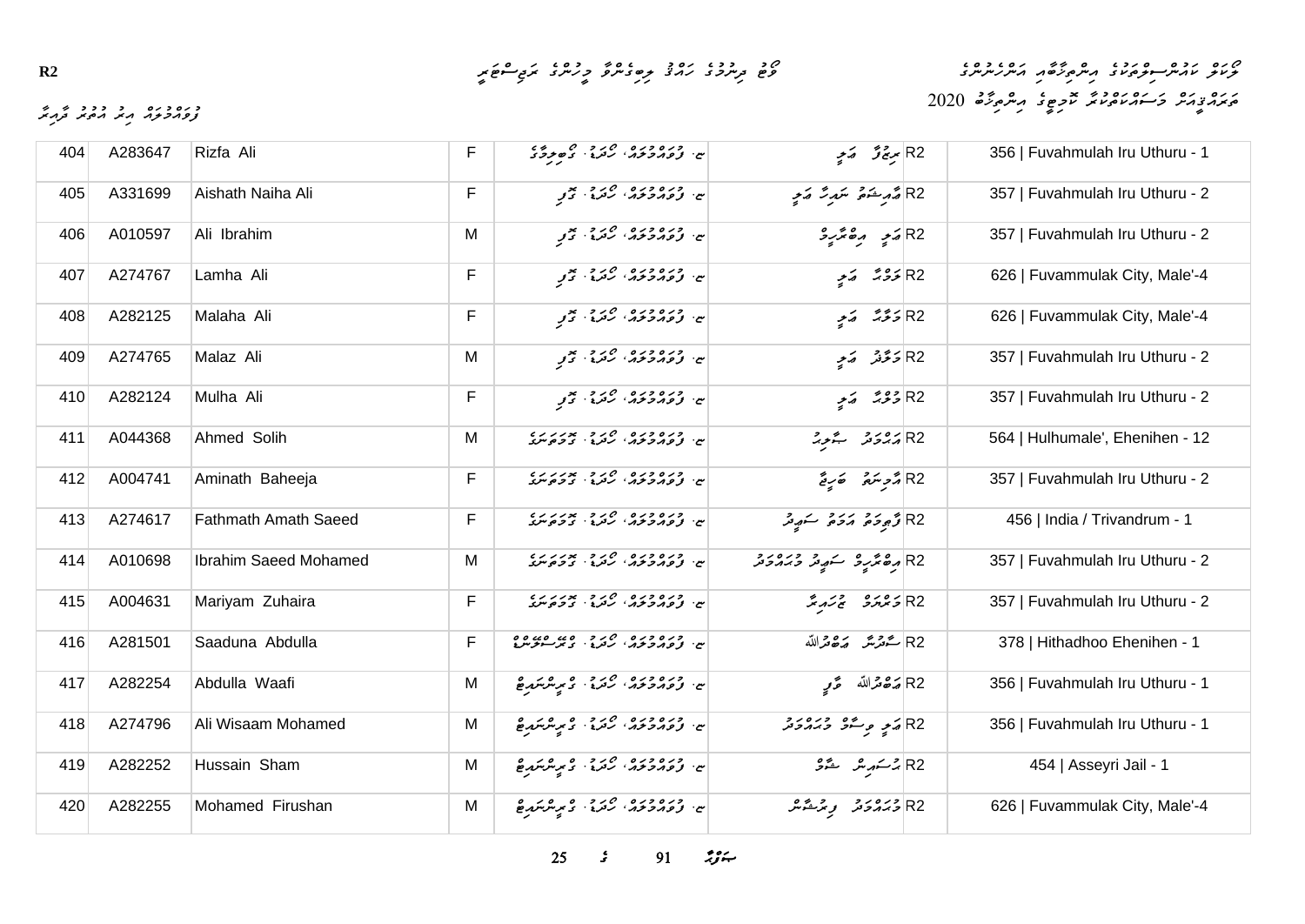*sCw7q7s5w7m< o<n9nOoAw7o< sCq;mAwBoEw7q<m; wBm;vB 2020<sup>, م</sup>وسر در مدد مدرج به مدرم مقرم قرار 2020*<br>موسر المستقرم المستقرم المستقرم المستقرم المستقرم المستقرم المستقرم المستقرم المستقرم المستقرم المستقرم المستقر

| 421 | A004478 | Mohamed Hussain          | M | سي وره وره صدر و و پرسرس                                                                                                                                                                                                        | R2 <i>32023 جـــَمب</i> ـسر           | 356   Fuvahmulah Iru Uthuru - 1 |
|-----|---------|--------------------------|---|---------------------------------------------------------------------------------------------------------------------------------------------------------------------------------------------------------------------------------|---------------------------------------|---------------------------------|
| 422 | A282253 | Nuhad Mohamed            | M |                                                                                                                                                                                                                                 | R2 برْرُتْرْ بِ 25,25 كَرْ            | 146   K. Gaafaru - 1            |
| 423 | A004421 | Shahida Hussain          | F | כנס כנס הנכנס היו הייתור.<br>ישי נפח כיכחי ניטובי בינייתורים                                                                                                                                                                    | R2  متَّمرِيْر كَمْ سَنَهْرِيْشْ      | 356   Fuvahmulah Iru Uthuru - 1 |
| 424 | A274797 | Shamha Mohamed           | F | س وره دره ه در ده و ره شم                                                                                                                                                                                                       | R2 شەخ دىمەدىر                        | 356   Fuvahmulah Iru Uthuru - 1 |
| 425 | A026532 | Ahmed Shiyam             | M | כנס כנס יוני כי ס<br>ישי <sub>ב</sub> פו <i>נכיבוי ה</i> עשי ציינים                                                                                                                                                             |                                       | 626   Fuvammulak City, Male'-4  |
| 426 | A004617 | Aishath Hassan           | F | ح ده وړه ه ده وه وه وه وه د                                                                                                                                                                                                     | R2 مەم ئەيم كە يەسكەنلەر              | 357   Fuvahmulah Iru Uthuru - 2 |
| 427 | A160722 | Aminath Faruhana         | F | ים ונוס בנים ומנים יום ים הם ביתים                                                                                                                                                                                              | R2 مُ <i>جِسَمْهُ وَ بَدْنَ</i> مَّرَ | 357   Fuvahmulah Iru Uthuru - 2 |
| 428 | A283474 | Ibrahim Ushaam           | M | م وره وره مرد و ه<br>م زوارونوار کرد کام د                                                                                                                                                                                      | R2 مەھم <i>گىرى م</i> ىشك             | 452   Maafushi Jail - 1         |
| 429 | A082094 | Shiyama Hilmy            | F | ح ده وړه ه ده وه وه وه وه د                                                                                                                                                                                                     | R2  سەنزى بوقويە                      | 357   Fuvahmulah Iru Uthuru - 2 |
| 430 | A283563 | Zulaikha Zahna Mohamed   | F |                                                                                                                                                                                                                                 | R2 بِحَمْدِرَ بِحَرْسٌ وَبَرْدُونَدِ  | 357   Fuvahmulah Iru Uthuru - 2 |
| 431 | A281055 | Ahmed Hunaif             | м | כנס כנס יותר כסילים<br>ישי נפח כיכה' תבני ביביו שב                                                                                                                                                                              | R2 كەبرى بىر بەشكىر تى                | 356   Fuvahmulah Iru Uthuru - 1 |
| 432 | A004369 | Aishath Ibrahim          | F | ים - 2005 בנים יום בין 2005 בין<br>ישי - 30,45 בינואי - 2005 בין שי                                                                                                                                                             | R2 مُرِيشَمُ مِنْ مُرَكِّبِ وَ        | 356   Fuvahmulah Iru Uthuru - 1 |
| 433 | A011847 | Ali Ibrahim              | M | ים - 2005 בנים יום בין 2005 בין<br>ישי - 2005 בנים יום בין הבינו שיב                                                                                                                                                            | R2 <i>ڇَڄِ رِهُ پُرِچ</i> ُ           | 681   Ayada Maldives-1          |
| 434 | A281056 | Hassan Humaam Mohamed    | M | ים - כנס כנס - 2000 כם<br>ישי - 300 כי 100 יונג - 200 שיב                                                                                                                                                                       | R2 بزر دور وبرورو در در د             | 356   Fuvahmulah Iru Uthuru - 1 |
| 435 | A274433 | Hussain Hindhaam Mohamed | M | ים - 2005 שם - 2005 ביטוח ביטוח ביטוח ביטוח ביטוח ביטוח ביטוח ביטוח ביטוח ביטוח ביטוח ביטוח ביטוח ביטוח ביטוח<br>ביטוח ביטוח ביטוח ביטוח ביטוח ביטוח ביטוח ביטוח ביטוח ביטוח ביטוח ביטוח ביטוח ביטוח ביטוח ביטוח ביטוח ביטוח בי | R2 پر کمبر شر بر مربوط و بر مرد تر    | 356   Fuvahmulah Iru Uthuru - 1 |
| 436 | A274432 | Ibrahim Hanaf Mohamed    | M | ים - 2005 בנים יום בין 2005 בין<br>ישי - 2005 בנים יום בין הבינו שיב                                                                                                                                                            | R2 مەھمەر 2 مەسمى 27مەد 3             | 356   Fuvahmulah Iru Uthuru - 1 |

 $26$  *s* 91  $29$   $\div$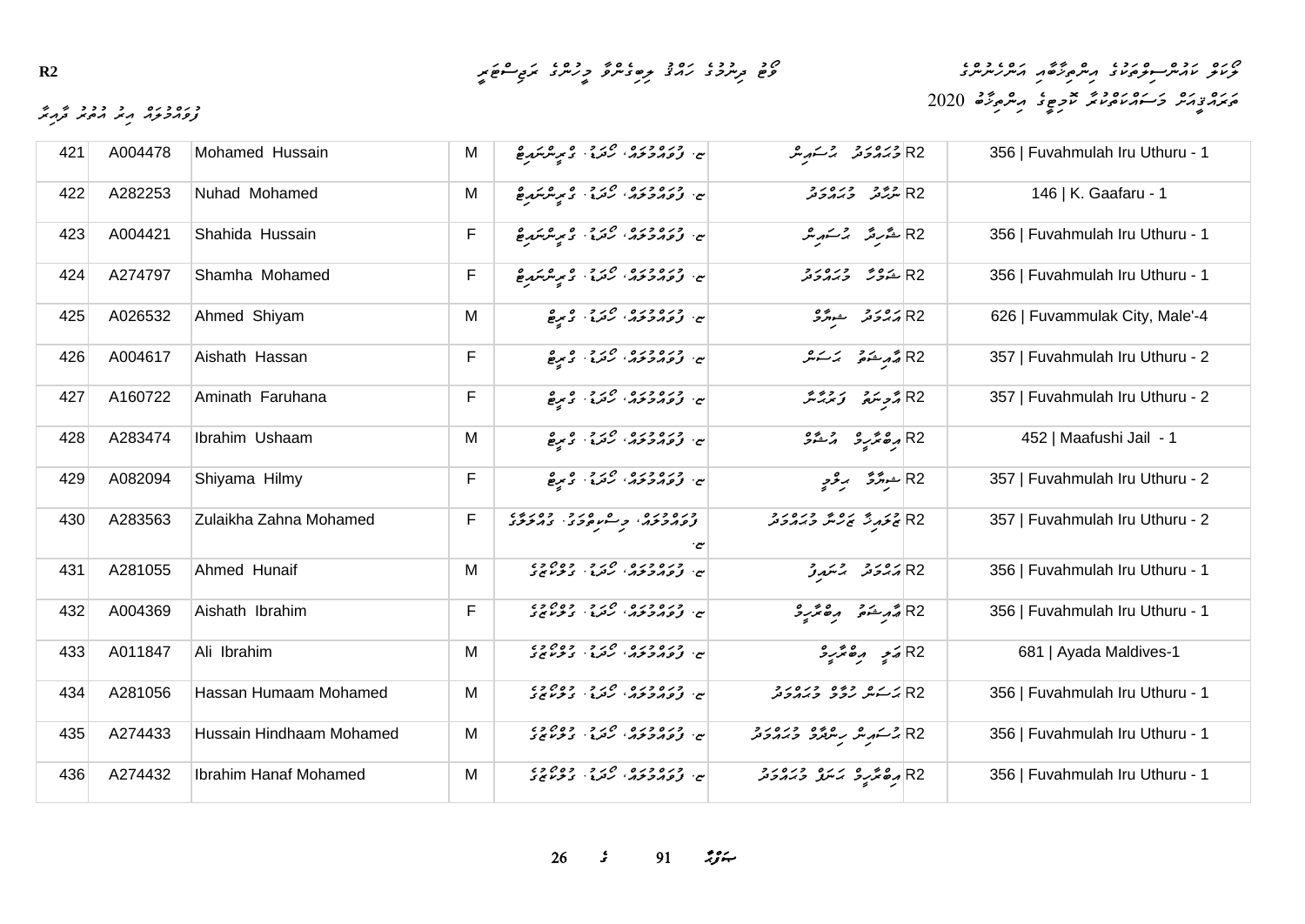*sCw7q7s5w7m< o<n9nOoAw7o< sCq;mAwBoEw7q<m; wBm;vB 2020<sup>, م</sup>وسر در مدد مدرج به مدرم مقرم قرار 2020*<br>موسر المستقرم المستقرم المستقرم المستقرم المستقرم المستقرم المستقرم المستقرم المستقرم المستقرم المستقرم المستقر

| 437 | A011846 | Mohamed Ibrahim       | M | ים - 2005 בנים יותר בים בים בים<br>ישי - 2005 בנים יותר ביביע ביב                                                                                                                                                                | R2 دُبَرْدُونْ مِنْ مَرْرِدْ              | 356   Fuvahmulah Iru Uthuru - 1                         |
|-----|---------|-----------------------|---|----------------------------------------------------------------------------------------------------------------------------------------------------------------------------------------------------------------------------------|-------------------------------------------|---------------------------------------------------------|
| 438 | A281910 | Ahmed Ibrahim         | M |                                                                                                                                                                                                                                  | R2 <i>הُגُכ</i> تر مِنْ مُرْرِدْ          | 626   Fuvammulak City, Male'-4                          |
| 439 | A004564 | Aishath Mohamed       | F | م دره دره به رد دره ۵۵۵۰<br>س ژوبرونژبه رتره دنژنگونون                                                                                                                                                                           | R2 مەم ئىقتى ھەر دىر                      | 356   Fuvahmulah Iru Uthuru - 1                         |
| 440 | A004803 | Aminath Ibrahim       | F | כנס כנס ימנד בסמס בי<br>ישי נפח כבחי נכנד בבטמפי                                                                                                                                                                                 | R2 أُمُّ جِسَمُهُ مِنْ مُحَمَّدِ فِي      | 356   Fuvahmulah Iru Uthuru - 1                         |
| 441 | A004759 | Hussain Ibrahim       | M |                                                                                                                                                                                                                                  | R2 جُسَمبر شهر مرکار پر دیگر پر د         | 356   Fuvahmulah Iru Uthuru - 1                         |
| 442 | A004649 | Siyama Ibrahim        | F | م - دره دره مرد - ده ۵۵۵ و د<br>س - زه در دره استرو - د نرمانوه د                                                                                                                                                                | R2 سورمج مقدم محمد من                     | 356   Fuvahmulah Iru Uthuru - 1                         |
| 443 | A012141 | Abdul Latheef Ahmed   | M |                                                                                                                                                                                                                                  | R2 בטריק 1976 ביניק ביניק R2              | 356   Fuvahmulah Iru Uthuru - 1                         |
| 444 | A011895 | Ahmed Haneef Ibrahim  | M | - כנס כנס - הנכ"ר בטני כל<br>ישי "ציפומביבומי" בני הציבור ביבוא                                                                                                                                                                  | R2 كەندى كە ئەرەك مەھەر يەنج              | 356   Fuvahmulah Iru Uthuru - 1                         |
| 445 | A004342 | Aishath Fariyad       | F | - כנסכנס - סנכ- כסנדבים<br>ישי <sub>ב</sub> פח <i>בבה</i> י נכנש- בי <i>בנישיב</i>                                                                                                                                               | R2 مُرمِسْدَمْ وَمِرمَّرْتَرْ             | 356   Fuvahmulah Iru Uthuru - 1                         |
| 446 | A004535 | Ali Gasim             | М | ים: 1975 ביני 2016 ביני 2016<br>ים: 1975 ביני ייני 1975 ביני 2016                                                                                                                                                                | R2 <i>ړنې تخ</i> سو د                     | 420   Huvafenfushi Resort and Spa - 1                   |
| 447 | A004277 | Aminath Samiya        | F | ים - 2007 הם כנים - 2007 הם בין בין<br>ישי - 300 בירוח - 2007 הם ישרא בין השייתים                                                                                                                                                | R2 مُ <i>جِسَمُ</i> مُ مُ مُحَمَّدِ مُرَّ | 626   Fuvammulak City, Male'-4                          |
| 448 | A160696 | Fathimath Sheereen    | F | - כנס כנס - הניכן - כסנט כז<br>ישי - تو פו <i>ניכיט - ליניכו ליניי</i> ביניק                                                                                                                                                     | R2 ۇ <sub>جو</sub> رَمْ مىسمىرىتىر        | 626   Fuvammulak City, Male'-4                          |
| 449 | A281099 | Hussain Shafeeg       | M | יז "רו ס כו ס"ר בין "כי היה כי היו"<br>ישי "רו ס היכו ביה "היה היה ביבוד היה היה בי                                                                                                                                              | R2  پرستمبر شروی <sub>د</sub> تح          | 429   Kurumba Maldives - 1                              |
| 450 | A006860 | Ibrahim Shameem Ahmed | M | ישי "ציפורים" ביטורים ו"דישיים וביטורים ו"דישיים וביטורים וביטורים וביטורים וביטורים וביטורים וביטורים וביטורי<br>די המודע לא המודע המודע המודע המודע ביטורים וביטורים וביטורים וביטורים וביטורים וביטורים וביטורים וביטורים ובי | R2 <sub>م</sub> ەنگەپى خەرچ كەرجى         | 756   Centara grand island resort and spa<br>Maldives-1 |
| 451 | A004341 | Khadeeja Ibrahim      | F | ים - 2007 הם כנים - 2007 הם בין<br>ישי - 3007 היה יונד - 2007 הם                                                                                                                                                                 | R2 زَمرِيَّ مِنْ حَمَّرِيْتَ              | 356   Fuvahmulah Iru Uthuru - 1                         |
| 452 | A004174 | Mariyam Shaneez       | F | י דנים דנים ומניד ודסיניבים.<br>ישי "ציפומידימים ומניד ודימידים מני                                                                                                                                                              | R2 كەنگەر ئۇسىيىتى R2                     | 626   Fuvammulak City, Male'-4                          |
| 453 | A281102 | Vidhaadh Ahmed        | F | - כנס כנס - הנכ"ר בסנט כז<br>ישי "ציפומביבומי" בניי ביביני ביבי                                                                                                                                                                  | R2  مومَّزْتْزِ    مَدْوَتْر              | 626   Fuvammulak City, Male'-4                          |

*n8o<n@ q8qAq< q8o< w<mBq>w<m=q?*

*27 sC 91 nNw?mS*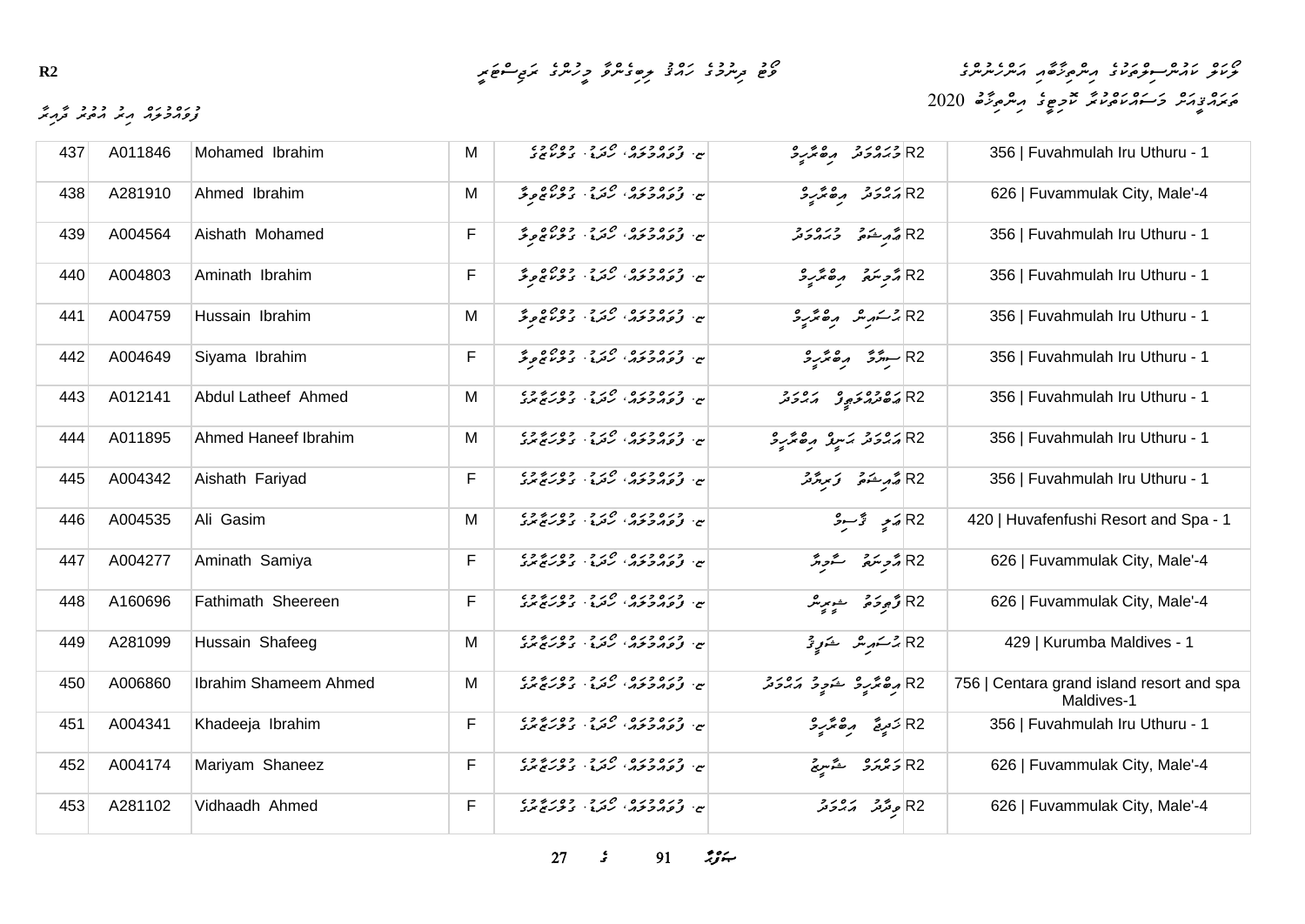*sCw7q7s5w7m< o<n9nOoAw7o< sCq;mAwBoEw7q<m; wBm;vB 2020<sup>, م</sup>وسر در مدد مدرج به مدرم مقرم قرار 2020*<br>موسر المستقرم المستقرم المستقرم المستقرم المستقرم المستقرم المستقرم المستقرم المستقرم المستقرم المستقرم المستقر

| 454 | A274602 | Abdhulla Mubaarik Mohamed | M | من وره وره همرد و وه روه<br>سي توحاد حرد کرد و ده مرمور              | R2 رَحْمَتْرَاللَّهُ وَصَّمَرْ وَبَرْدُونَرْ   | 357   Fuvahmulah Iru Uthuru - 2          |
|-----|---------|---------------------------|---|----------------------------------------------------------------------|------------------------------------------------|------------------------------------------|
| 455 | A166991 | Ahmed Anshooz             | M | من وره وره همرد و وه روه<br>سي توحمد حرم كردي و روحر                 | R2 كەبروتىر كەنگرىشى <i>غ</i>                  | 357   Fuvahmulah Iru Uthuru - 2          |
| 456 | A283556 | Aishath Zaha              | F | ر وره وره همرد و وه روه<br>سي توجه وحرم كرمره كه وحر                 | R2 مەم شىم تىم تىم                             | 626   Fuvammulak City, Male'-4           |
| 457 | A282777 | Ali Anshad                | M | ر وره وره همرد و وه روه<br>سي توجه وحرم کردني ورحر                   | R2 كەير كەشرىشىتىر                             | 357   Fuvahmulah Iru Uthuru - 2          |
| 458 | A327331 | Amlih Ahmed               | M | ים: 1975 בנים יום בינים 2016.<br>יש: 1985 בנים יום בינים בונים בינים | R2ج و محرور مدوند                              | 698   Vilamendhoo Island Resort and Spa- |
| 459 | A331773 | Khadheeja Zahna Mohamed   | F |                                                                      | R2  دَمِرِيحُ نَج دُنْرٌ وَبَرَ رَوَ وَ        | 357   Fuvahmulah Iru Uthuru - 2          |
| 460 | A004638 | Mariyam Ahmed             | F | - دره دره مرد - ده رور<br>س- ژوبرونوبر، رس - دبرنونو                 | R2 <i>ذبرہو مہدونہ</i>                         | 357   Fuvahmulah Iru Uthuru - 2          |
| 461 | A274600 | Zuleykha Zahfa Mohamed    | F | ر وره وره همرد و وه روه<br>سي توجه وحره، رکن و رحومی                 | R2 نَرْحَهِ رَبَّ مَ رَبَّ وَبَرَ رَحَمَ وَ دَ | 357   Fuvahmulah Iru Uthuru - 2          |
| 462 | A382750 | Ibrahim Aksam Mohamed     | M | دره دره در درد. دگو                                                  | R2 رەش دەرە دىرەرد                             | 626   Fuvammulak City, Male'-4           |
| 463 | A133047 | Aishath Nahida            | F | س وره دره صدد بر د<br>س ومدونوه، رس بر د                             | R2 مُرمِسْمَعْ مُرْسِعٌر                       | 626   Fuvammulak City, Male'-4           |
| 464 | A274793 | Aminath Suma Mohamed      | F | ى دىرە دىرە بىردىكە بەلىدۇ                                           | R2 أَرُوسَمَ مَسْرٌ وَرَمَّدُونَر              | 460   Srilanka / Colombo - 1             |
| 465 | A274792 | Fathimath Minha           | F | ى تەرەبەرە بەربەي ئەسورى<br>سى توجەملىرىمە ئىسىرى                    | R2 وَجوحَة وِ عِرْبٌ                           | 746   Sun Siyam Iru Veli Maldives-1      |
| 466 | A282226 | Ibrahim Mohamed           | M | ەرە دىرە بەرد گەردى<br>س ۋەمەدىمە، رىرى گەسوگى                       | R2 مەھەر بول 25 مەدر بول                       | 626   Fuvammulak City, Male'-4           |
| 467 | A282228 | Maanih Mohamed            | M | ے ۔ ورہ درہ ۔ مرد ۔ مجہوری                                           | R2 دُسِرَ 255.5 د                              | 399   Cheval Blanc Randheli - 1          |
| 468 | A004658 | Mohamed Ahmed             | M | ەرەدرە 200 كەردىكى بەر<br>سى ئەھەد <i>و</i> مەدىمە كىلىدۇ            | R2 37073 R2                                    | 357   Fuvahmulah Iru Uthuru - 2          |
| 469 | A282230 | Mushrif Mohamed           | M | ى درەدرە مەدد شەر                                                    | R2 ۇشمېر <i>دىمەدىر</i>                        | 626   Fuvammulak City, Male'-4           |
| 470 | A004561 | Ahmed Ashfaq              | M | ے ۔ وہ ورہ مرد ۔ زروی<br>ے ۔ وہ مرحوم ، رمزہ ۔ زروی                  | R2 كەبروتىر كەش <i>ەۋ</i> تى                   | 564   Hulhumale', Ehenihen - 12          |

*n8o<n@ q8qAq< q8o< w<mBq>w<m=q?*

 $28$  *s* 91  $29$   $\div$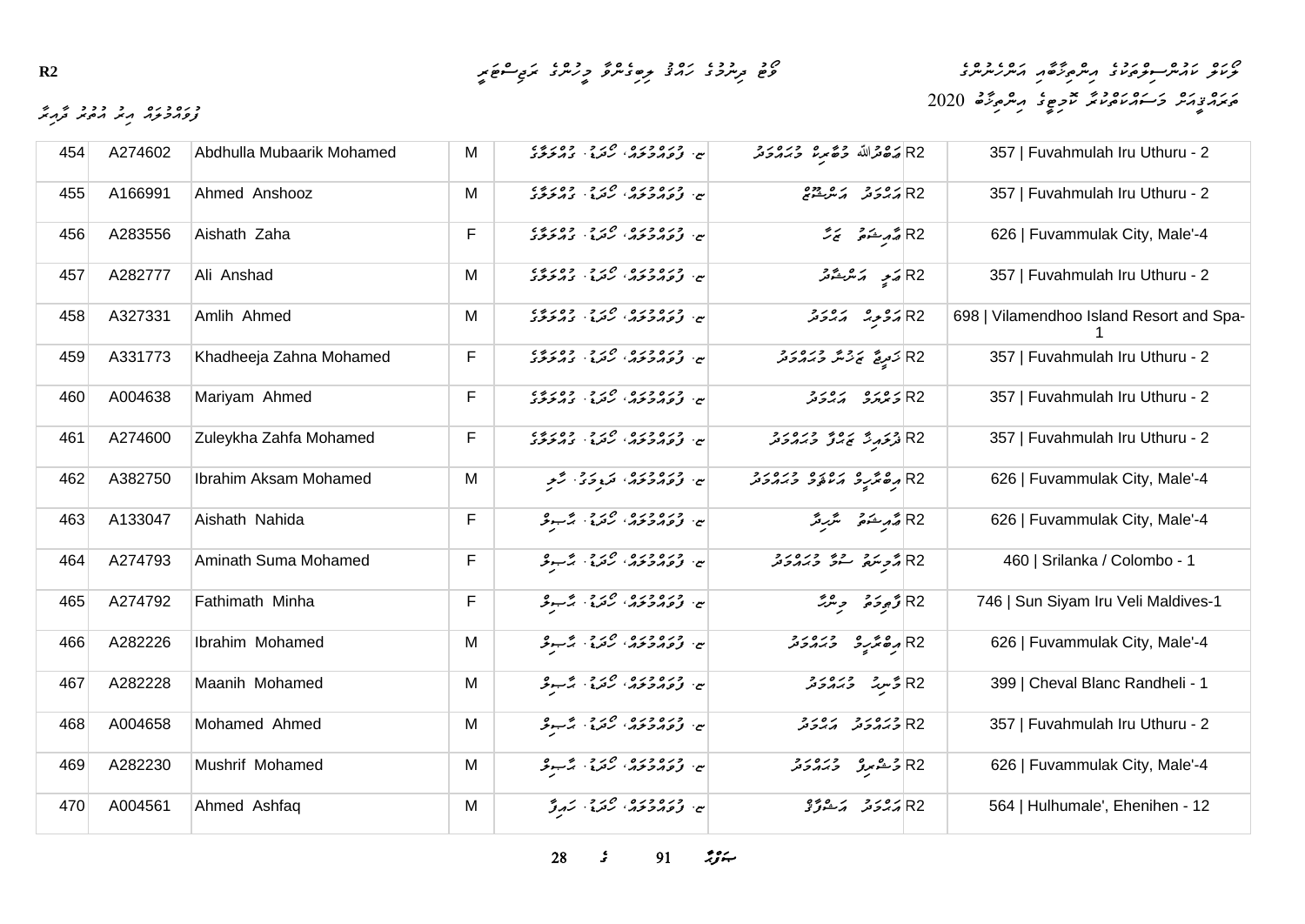*sCw7q7s5w7m< o<n9nOoAw7o< sCq;mAwBoEw7q<m; wBm;vB 2020<sup>, م</sup>وسر در مدد مدرج به مدرم مقرم قرار 2020*<br>موسر المستقرم المستقرم المستقرم المستقرم المستقرم المستقرم المستقرم المستقرم المستقرم المستقرم المستقرم المستقر

| 471 | A282113 | Aishath Nisha        | F | ے ۔ وہ وورہ مصرور کہ تھ<br>س توحدونوں کی تھا۔ کہ ت                                                             | R2 مُذہب مُحدِّد سِرِحَہُ        | 626   Fuvammulak City, Male'-4           |
|-----|---------|----------------------|---|----------------------------------------------------------------------------------------------------------------|----------------------------------|------------------------------------------|
| 472 | A282114 | Ali Viam             | M | ے وہ دورہ مرد بھرتی ہے۔                                                                                        | R2 پَرمٍ وِرَّدَّ                | 357   Fuvahmulah Iru Uthuru - 2          |
| 473 | A282117 | Hassan Waiz          | м | ے ۔ وہ ووہ صدور کہ تھا۔<br>س توحدونوں کی تھا۔ کہاتی                                                            | R2 بَر <i>َــدَ شَهدة وَ</i>     | 438   Conrad Maldives Rangali Island - 1 |
| 474 | A282111 | Hussain Wifaq        | M | ەرەدىرە 200 كەرد.<br>س ۋەمەدىمە، رىرى رىمەتى                                                                   | R2 پرڪيريش <sub>جو</sub> ري      | 460   Srilanka / Colombo - 1             |
| 475 | A004792 | Ibrahim Rifaz        | M | ے وہ دورہ مرد بھرتی ہے۔                                                                                        | R2 مەھەمگەر ئەسىردىنى R2         | 626   Fuvammulak City, Male'-4           |
| 476 | A004819 | Mohamed Ibrahim      | M | ے وہ ورہ صرح کرنے<br>س وہ وی کری کری کہ و                                                                      | R2 323.5 مۇمۇرى                  | 357   Fuvahmulah Iru Uthuru - 2          |
| 477 | A004793 | Nafeesa Mohamed      | F | ים נכחבבתי היה הודר<br>ים נכחבבתי היה הודר                                                                     | R2 بتربر شمی وزیر دیگر           | 357   Fuvahmulah Iru Uthuru - 2          |
| 478 | A253509 | Nishath Mohamed      | F | ے وہ ورہ صرح کرنے<br>س وہ وی کری کری کہ و                                                                      | R2 سرشگه و در در در              | 626   Fuvammulak City, Male'-4           |
| 479 | A004529 | Abdulla Didi         | M | ح د و د و د و اړه د سربره.<br>س و و مرحوم ار روي کس                                                            | R2 كەڭداللەمپرىيە                | 357   Fuvahmulah Iru Uthuru - 2          |
| 480 | A004591 | Aminath Abdulla      | F | دره دره ۵٫۰۵ ورو.<br>س- ژومرونور، رکوري- رکسهری                                                                | R2 مُرْحِسَمُ مَصْحَدِ اللّه     | 357   Fuvahmulah Iru Uthuru - 2          |
| 481 | A274532 | Mohamed Kavin Shaugy | M | دره دره ۵٫۰۵ م.<br>۳- زوم <i>دخم</i> ، کنده کسیری                                                              | R2 <i>ويُهوفو مَوِسْ حُمَّةٍ</i> | 626   Fuvammulak City, Male'-4           |
| 482 | A166400 | Eeman Moosa          | M | ه دره دره صرح عربي<br>۳- زودونود، رتزي- ربي                                                                    | R2 پروگنر وحت                    | 419   Paradise Island Resort and Spa - 1 |
| 483 | A004801 | Fathimath Ahmed      | F | ے وہ دورہ صدر عربی                                                                                             | R2 وَّجِوَدَ حَمَدَ حَمَد        | 357   Fuvahmulah Iru Uthuru - 2          |
| 484 | A281928 | Maahil Moosa         | M | ے وہ دورہ صدر عربی                                                                                             | R2 وُرِوْ وَسَةَ                 | 357   Fuvahmulah Iru Uthuru - 2          |
| 485 | A149860 | Ibrahim Fahumee      | M | ے ورہ درہ گردی کے محمد کے محمد اللہ کا اللہ کا اللہ کا اللہ کا اللہ کا اللہ کا اللہ کا اللہ کا اللہ کا اللہ کا | R2 مەھمەر تۇرىي E2               | 114   B. Kudarikilu - 1                  |
| 486 | A004765 | Mohamed Shafiu       | M | ح ده وره مرد د عرم محمد د شود.<br>سي توجه فرقه مرکز د الرابع مرکز مرکز                                         | R2 <i>2222 متَّوَمَّ</i>         | 626   Fuvammulak City, Male'-4           |
| 487 | A004484 | Abdulla Ahmed Didi   | M | ى ورەورە مەدىب ئوسمە                                                                                           |                                  | 357   Fuvahmulah Iru Uthuru - 2          |

*29 sC 91 nNw?mS*

*n8o<n@ q8qAq< q8o< w<mBq>w<m=q?*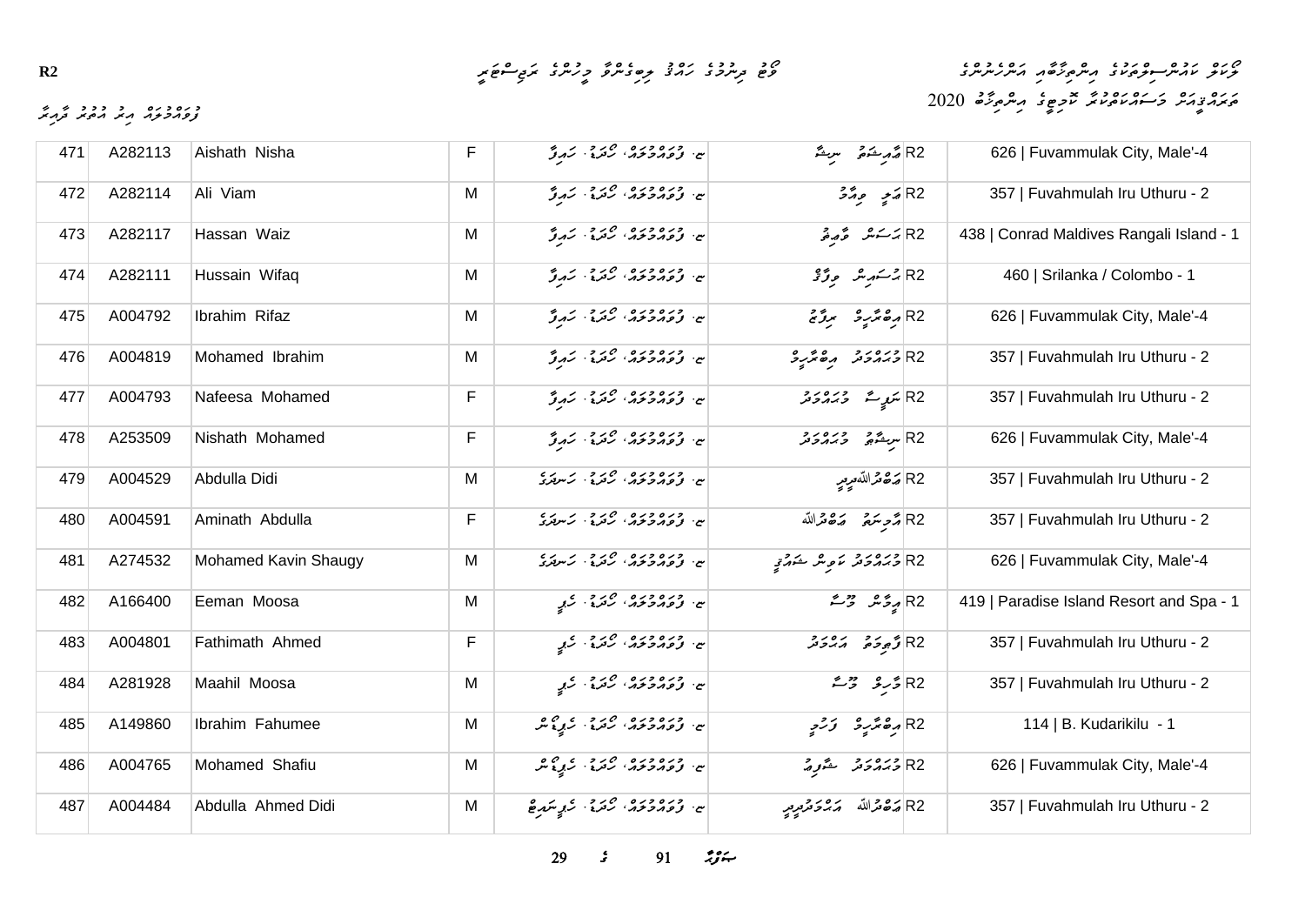*sCw7q7s5w7m< o<n9nOoAw7o< sCq;mAwBoEw7q<m; wBm;vB 2020<sup>, م</sup>وسر در مدد مدرج به مدرم مقرم قرار 2020*<br>موسر المستقرم المستقرم المستقرم المستقرم المستقرم المستقرم المستقرم المستقرم المستقرم المستقرم المستقرم المستقر

| 488 | A274795 | Mueed Abdulla Ahmed     | M           | ى ورە دىرە مەدىب كريىتمەغ                                                                                                                                                                                                       | R2 دَمِيعْرَ مَرْحَمْدَاللّهِ مَدْدَوْرَ | 357   Fuvahmulah Iru Uthuru - 2                     |
|-----|---------|-------------------------|-------------|---------------------------------------------------------------------------------------------------------------------------------------------------------------------------------------------------------------------------------|------------------------------------------|-----------------------------------------------------|
| 489 | A004331 | Aishath Ibrahim         | F           |                                                                                                                                                                                                                                 | R2 مُرمِسَمُ مِهْمَرِ وُ                 | 357   Fuvahmulah Iru Uthuru - 2                     |
| 490 | A113312 | Ali Ibrahim             | M           | د ده دره دره هرد دردره<br>س وومروزمن رکزه رسود د                                                                                                                                                                                | R2 <i>مَجِ م</i> ِ صَمَّرِ دَ            | 357   Fuvahmulah Iru Uthuru - 2                     |
| 491 | A007078 | Aminath Nazeema         | F           | ים - כנס כנס - מנד - ניכנים<br>ישי <sub>ה</sub> פ <i>חביבה</i> - מנד - ני <i>יביבי</i> ב                                                                                                                                        | R2 مُّحِسَمُ مَنْزِرَّ                   | 564   Hulhumale', Ehenihen - 12                     |
| 492 | A101264 | Fathimath Nuzuhath      | F           | ים - 2005 בנים - 2007 בינים בינים בינים בינים בינים בינים בינים בינים בינים בינים בינים בינים בינים בינים ביני<br>המודעים בינים בינים בינים בינים בינים בינים בינים בינים בינים בינים בינים בינים בינים בינים בינים בינים בינים | R2 ۇ <sub>ج</sub> وڭ مۇسىمى <i>كى</i> م  | 357   Fuvahmulah Iru Uthuru - 2                     |
| 493 | A274443 | Hana Ibrahim            | F           | ים - כנס כנס - מנד - נדני בא<br>ישי <sub>ה</sub> פ <i>חביבה</i> - נמשי - נמ <i>ביב</i> צ                                                                                                                                        | R2   رَسَّرَ مِنْ مَحْرَبِ 3             | 357   Fuvahmulah Iru Uthuru - 2                     |
| 494 | A282929 | Ibrahim Nasheed         | M           | ים - 20,000 סגב - 20,000<br>ים - 30,000 לטרב - ג'ונסיפיב                                                                                                                                                                        | R2 ب <i>ر&amp;ټرٌرٍ\$ سَرَشِ</i> رِتْر   | 357   Fuvahmulah Iru Uthuru - 2                     |
| 495 | A274941 | Khadeeja Nawa Ali       | $\mathsf F$ | د ده دره دره هرد دردره<br>س وومروزمن رکزه رسود د                                                                                                                                                                                | R2 كَتَمِيعٌ سَمَّةً صَعِ                | 564   Hulhumale', Ehenihen - 12                     |
| 496 | A116651 | Khalisa Mohamed         | F           | ים - 2005 בנים - 2007 בינים בינים בינים בינים בינים בינים בינים בינים בינים בינים בינים בינים בינים בינים ביני<br>המודעים בינים בינים בינים בינים בינים בינים בינים בינים בינים בינים בינים בינים בינים בינים בינים בינים בינים | R2 دُوبَةُ وَرَمُّ وَلَا                 | 626   Fuvammulak City, Male'-4                      |
| 497 | A004325 | Mariyam Ahmed           | F           | ים - 2005 בנים - 2007 בינים בינים בינים בינים בינים בינים בינים בינים בינים בינים בינים בינים בינים בינים ביני<br>המודעים בינים בינים בינים בינים בינים בינים בינים בינים בינים בינים בינים בינים בינים בינים בינים בינים בינים | R2 كەبىر بەر بەر بەر                     | 357   Fuvahmulah Iru Uthuru - 2                     |
| 498 | A004370 | Mohamed Ibrahim         | M           | ים - כנס כנס - מנד - נדני בא<br>ישי <sub>ה</sub> פ <i>חביבה</i> - נצנ - נדני בא                                                                                                                                                 | R2  <i>وبروبوفر م</i> ڤتربرو             | 626   Fuvammulak City, Male'-4                      |
| 499 | A063269 | Mohamed Rasheed         | M           | د ده دره دره هرد دردره<br>س وومروزمن رکزه رسود د                                                                                                                                                                                | R2 <i>32023 بم ش</i> عوتر                | 357   Fuvahmulah Iru Uthuru - 2                     |
| 500 | A282930 | Nisha Ali               | $\mathsf F$ | ים - 2005 בנים - 2007 בינים בינים בינים בינים בינים בינים בינים בינים בינים בינים בינים בינים בינים בינים ביני<br>יום - 2005 בינים בינים בינים בינים בינים בינים בינים בינים בינים                                              | R2 سريئة - رَمِ                          | 626   Fuvammulak City, Male'-4                      |
| 501 | A273390 | Shima Ali Zahir         | F           | ים - 2005 בנים - 2007 בינים בינים בינים בינים בינים בינים בינים בינים בינים בינים בינים בינים בינים בינים ביני<br>המודעים בינים בינים בינים בינים בינים בינים בינים בינים בינים בינים בינים בינים בינים בינים בינים בינים בינים | R2 صورًا ضمي گاريمًا                     | 626   Fuvammulak City, Male'-4                      |
| 502 | A282133 | Ahmed Athif             | M           | دره دره ۵٫۰۵ م.<br>س- زود <i>د د</i> ر، که در در ۱۰                                                                                                                                                                             | R2 كەندى قىرۇ                            | 445   The St. Regis Vommuli Resort,<br>Maldives - 1 |
| 503 | A274773 | Aishath Shaeen Musthafa | $\mathsf F$ | ح ده وره صدو المرد المراجعي المراجعي                                                                                                                                                                                            | R2 مۇم شەھ شەھ بىر ئى جويۇ ئى            | 357   Fuvahmulah Iru Uthuru - 2                     |
| 504 | A282126 | Ali Musthafa Ahmed      | M           | دره دره ۵٫۰۵ م.<br>س- زود <i>د ده</i> ، رس در ۲۰۰                                                                                                                                                                               | R2 كەير بۇ جەمبۇ كەبرى بولىرى بول        | 357   Fuvahmulah Iru Uthuru - 2                     |

*n8o<n@ q8qAq< q8o< w<mBq>w<m=q?*

*30 sC 91 nNw?mS*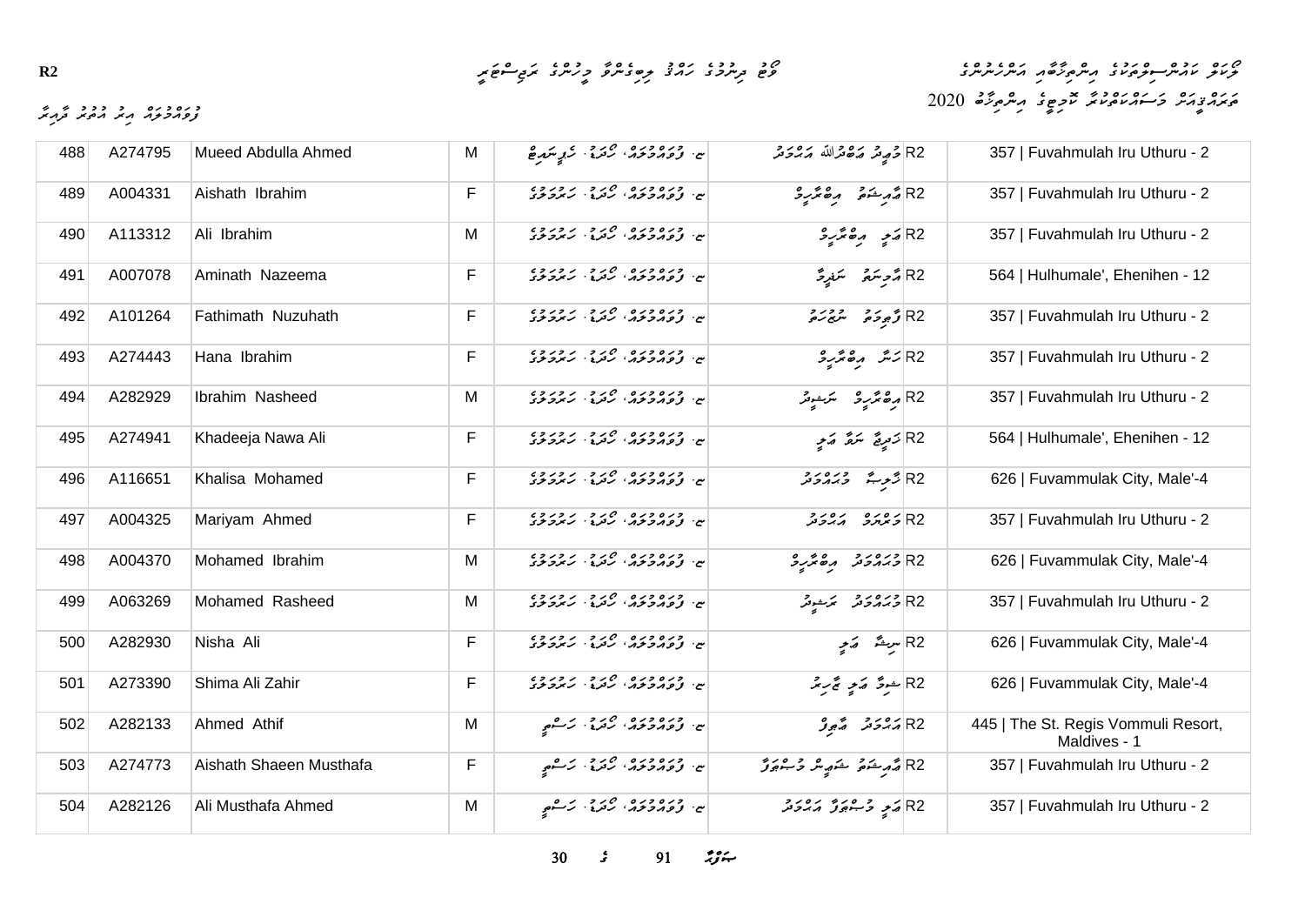*sCw7q7s5w7m< o<n9nOoAw7o< sCq;mAwBoEw7q<m; wBm;vB 2020<sup>, م</sup>وسر در مدد مدرج به مدرم مقرم قرار 2020*<br>موسر المستقرم المستقرم المستقرم المستقرم المستقرم المستقرم المستقرم المستقرم المستقرم المستقرم المستقرم المستقر

| 505 | A282134 | Aminath Shahuma           | F           | سي- وره ووره، صدح- تركسي                                  | R2 مُجِسَمَة شَرْرَةُ                           | 357   Fuvahmulah Iru Uthuru - 2                     |
|-----|---------|---------------------------|-------------|-----------------------------------------------------------|-------------------------------------------------|-----------------------------------------------------|
| 506 | A147840 | Fathimath Wasifa          | F           | ه دره دره هرد دره.<br>س وومرونوما رمزه رکستمبر            | R2 تَهْجِعَةً مُحْسِبةً                         | 357   Fuvahmulah Iru Uthuru - 2                     |
| 507 | A004349 | Haseena Ibrahim Didi      | F           | ەرە درە مەدەبىرى بەرە<br>س ۋەمەدىمە، رىرى كەسىم           | R2 ئەسەنىڭ ب <i>ەھ ئۈر</i> ۋىرىر                | 357   Fuvahmulah Iru Uthuru - 2                     |
| 508 | A282131 | Mohamed Asif              | M           | دره دره ۵٫۰۵ م.<br>۳۰ زود <i>د ده</i> ، رس کرد ک          | R2 <i>2222 مگ</i> رو                            | 445   The St. Regis Vommuli Resort,<br>Maldives - 1 |
| 509 | A003578 | Ahmed Shaz                | M           | وره وره به دود. کوپروکرد و<br>ے∙                          | R2 كەنزۇقر شەھقى                                | 747   Heritance Aarah-1                             |
| 510 | A158331 | Aishath Shizleen          | F           | ورە دىرە، تروخۇچ كېمپرۇش ئى                               | R2 مُرِسَمَ شَوتَمْ مِرْشَ                      | 356   Fuvahmulah Iru Uthuru - 1                     |
| 511 | A158394 | Ali Shaniu                | M           | وره وره مرور کوچرکرمن                                     | R2 رَمِ شَمْسِرَ                                | 356   Fuvahmulah Iru Uthuru - 1                     |
| 512 | A003790 | Husna Ali                 | $\mathsf F$ | وره وره به دو. کوپروکرونو                                 | R2 پر مشتر کم که پر                             | 356   Fuvahmulah Iru Uthuru - 1                     |
| 513 | A003577 | Mohamed Ahmed Didi        | M           | ورە دىرە، تروخۇ كەم بەر ش                                 | R2 <i>32025 مربوعيوبو</i> ر                     | 356   Fuvahmulah Iru Uthuru - 1                     |
| 514 | A255670 | Shiuth Mohamed            | M           | وره وره برود. کوپردگردن                                   | R2 شوره وره در                                  | 108   R. In'guraidhoo - 1                           |
| 515 | A274845 | Ahmed Naaim Ibrahim       | M           | ے وروورو مرد میں<br>سی زوہ <i>و ح</i> مہ کردنی گھ         | R2 <i>בک</i> وکو شهرو مرگزیرو                   | 356   Fuvahmulah Iru Uthuru - 1                     |
| 516 | A077114 | Ibrahim Abdulla           | M           | ے وروورو مرد دو<br>س زورورو رمزد ک                        | R2 م <i>وھ مگرچ</i> و محکم تھاللہ               | 356   Fuvahmulah Iru Uthuru - 1                     |
| 517 | A281703 | Mohamed Ibrahim           | M           | כנסכנס ימנכי שם<br>ישי נפגביבגי לעשי לפ                   | R2 32023 R2 جونرو                               | 356   Fuvahmulah Iru Uthuru - 1                     |
| 518 | A004804 | Ramla                     | F           | ەرەدرە ەردىيە<br>س <sup>.</sup> ۋو <i>ەد چەر، ر</i> ىرى گ | $332$ R2                                        | 356   Fuvahmulah Iru Uthuru - 1                     |
| 519 | A274026 | <b>Mohamed Maais Asim</b> | M           | ے وہ دورہ ترویز کے                                        | R2 <i>وَيُدُونُو وَ<sub>م</sub>ُ</i> مُ مُسِورُ | 356   Fuvahmulah Iru Uthuru - 1                     |

*n8o<n@ q8qAq< q8o< w<mBq>w<m=q?*

**31** *s* 91 *n***<sub>s</sub>**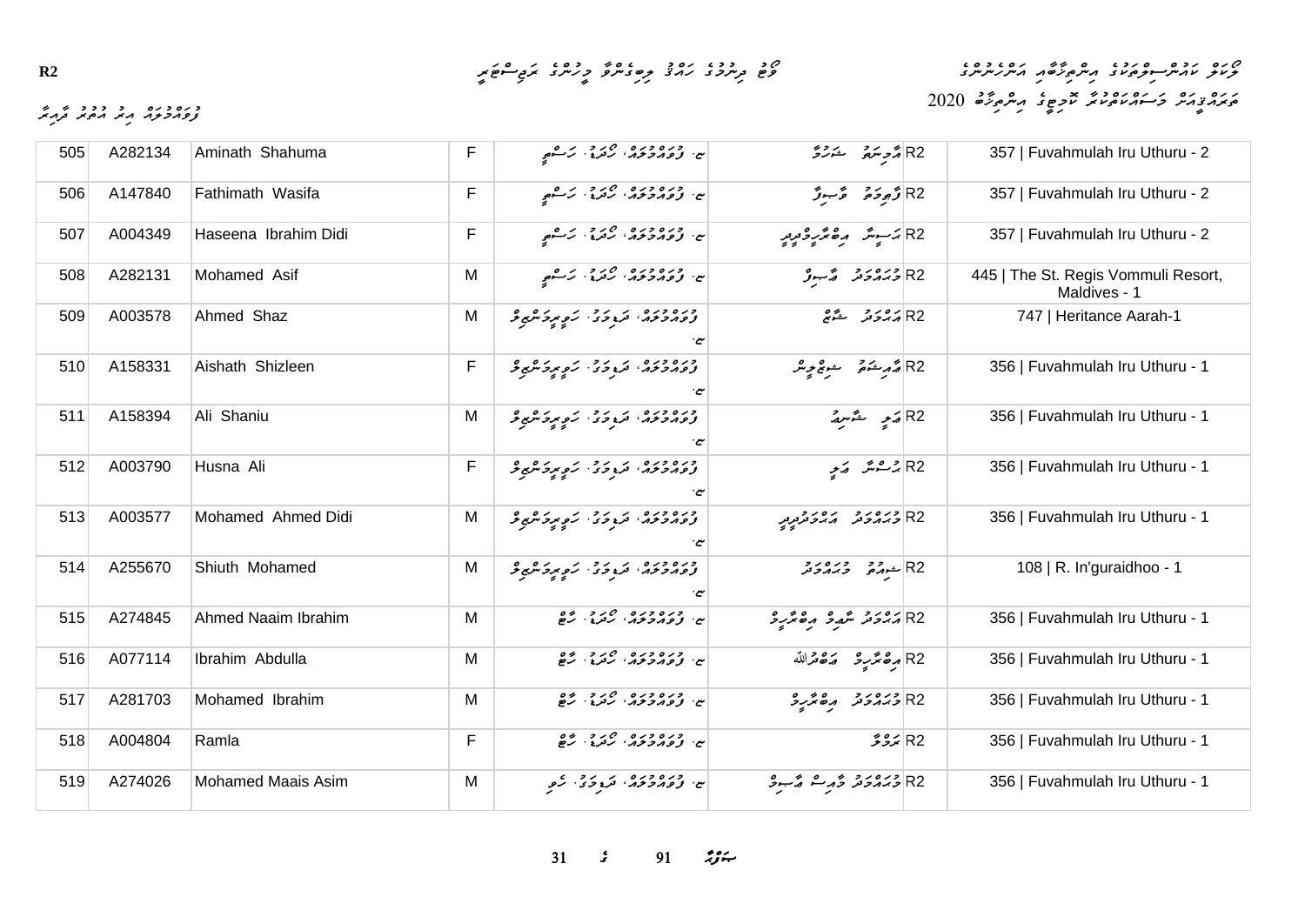*sCw7q7s5w7m< o<n9nOoAw7o< sCq;mAwBoEw7q<m; wBm;vB 2020<sup>, م</sup>وسر در مدد مدرج به مدرم مقرم قرار 2020*<br>موسر المستقرم المستقرم المستقرم المستقرم المستقرم المستقرم المستقرم المستقرم المستقرم المستقرم المستقرم المستقر

| 520 | A001261 | Abdulla Naeem               | Μ | ے ووړو وره مرد د عو                                                                                                                                                                                                              | R2 ≈صلالله سَمهِ 9                                                                                             | 357   Fuvahmulah Iru Uthuru - 2 |
|-----|---------|-----------------------------|---|----------------------------------------------------------------------------------------------------------------------------------------------------------------------------------------------------------------------------------|----------------------------------------------------------------------------------------------------------------|---------------------------------|
| 521 | A158660 | Ahmed Shumais Abdulla Naeem | M |                                                                                                                                                                                                                                  | R2 مرور و محتجز مرد مردور الله مكروح المع، محدود، محدود معدد المحدود المحدود المحدود المحدود المحدود المحدود ا | 357   Fuvahmulah Iru Uthuru - 2 |
| 522 | A072001 | Mariyam Suha                | F | ے ۔ ورہ ورہ مصروف گر<br>سی تو <i>وہ وح</i> مہ کرفروف گرم                                                                                                                                                                         | R2 وَيُرْدَّرُ بِّ 2ْ                                                                                          | 626   Fuvammulak City, Male'-4  |
| 523 | A281989 | Mohamed Shuhaam             | M | ے ورودیوں مرد ہے۔<br>س ووروفرن ری بڑ                                                                                                                                                                                             | R2 32,222 شرح                                                                                                  | 639   Vilimale', Ehenihen-4     |
| 524 | A004363 | Abdulla Abdul Rahman        | M | ים יצים פינים יודעים ובים כי היום יודעים וביות היודעים וביות היום יודעים וביות היודעים וביות היום וביות היום ו<br>מודעים ליודעים היום היודעים היום ליודעים ליודעים ליודעים ליודעים ליודעים ליודעים ליודעים ליודעים ליודעים ליודע | R2 كەھ ئەللە كەھ <i>قىرم بىر بىر قى</i> ر                                                                      | 357   Fuvahmulah Iru Uthuru - 2 |
| 525 | A099918 | Asiyath Abdulla             | F | ים ניסינים יוני הופי<br>ים ניסו <i>ב כ</i> ול לטר                                                                                                                                                                                | R2 مُرْسِ <i>مَرْمُ مَ</i> صْغَرِاللَّه                                                                        | 626   Fuvammulak City, Male'-4  |
| 526 | A004350 | Fathimath Mohamed           | F | ے ۔ ورہ ورہ مصر و مصر و علم کا اللہ اللہ کے اللہ اللہ کے اللہ کا اللہ کا اللہ کا اللہ کا اللہ کا اللہ کا اللہ<br>سی اللہ کی اللہ کا اللہ کا اللہ کا اللہ کا اللہ کا اللہ کا اللہ کا اللہ کا اللہ کا اللہ کا اللہ کا اللہ کا الل  | R2 وُجِوحَة وَبَرَهُ وَسَ                                                                                      | 357   Fuvahmulah Iru Uthuru - 2 |
| 527 | A005313 | Aishath Thasneema           | F | יז - 20,000 סן 2 ביוד.<br>יז - 30,000 לאנג - הש                                                                                                                                                                                  | R2 مۇم شەھرە سىمىسىدىگە                                                                                        | 626   Fuvammulak City, Male'-4  |
| 528 | A274701 | Mohamed Dhaain Ali          | M | ים ניס בנס יותר ביים<br>יי נפח ביחי תנג' תבים                                                                                                                                                                                    | R2   <i>وبرەبرو مۇ<sub>م</sub>بىر م</i> َىرٍ                                                                   | 626   Fuvammulak City, Male'-4  |
| 529 | A004286 | Abdulla Saeed               | M | ים נפח כבים יישוב - גם<br>יי נפח כבה ישנב - גבב                                                                                                                                                                                  | R2 مَەھىرَاللە سَىھەتىر                                                                                        | 564   Hulhumale', Ehenihen - 12 |
| 530 | A004287 | Mariyam Nasheedha           | F | ים בנסכנס לנדי נבצ                                                                                                                                                                                                               | R2 كەمەر ھەر سىرىغى <sub>ي</sub> ەتگە                                                                          | 356   Fuvahmulah Iru Uthuru - 1 |
| 531 | A282953 | Mohamed Faisham             | M | ים נפח כבים יישוב - גם<br>יי נפח כבה ישנב - גבב                                                                                                                                                                                  | R2   3,000 ق.م. شكر 2                                                                                          | 356   Fuvahmulah Iru Uthuru - 1 |
| 532 | A000688 | Mohamed Waheed              | M | س وره وره صرح ري                                                                                                                                                                                                                 | R2 <i>25222 وَب</i> ِيْر                                                                                       | 626   Fuvammulak City, Male'-4  |
| 533 | A274484 | Aminath Neela Rasheed       | F | ے ورہ درہ گرد و دورہ                                                                                                                                                                                                             | R2 مُّ حِسَمُهُ ۖ سِرْدٌ ۖ مَرَسُومُرُ                                                                         | 626   Fuvammulak City, Male'-4  |
| 534 | A004457 | Khadeeja Nafeesa            | F | ים נפח כנים יוני ניפים יינ                                                                                                                                                                                                       | R2 كَتْمِيعٌ = سَمَعٍ مُسَمَّ                                                                                  | 626   Fuvammulak City, Male'-4  |
| 535 | A281510 | Yamin Rasheedh              | M | ים נפח כנים יוני ניפים יינ                                                                                                                                                                                                       | R2 مُرْحِ مُرْ مَرْسُومُرْ                                                                                     | 451   Male' Jail - 1            |
| 536 | A004794 | Ali Waseem                  | M | ים נפחבבה <sup>,</sup> מנג מכיר.<br>ים נפחבבה <sup>,</sup> מנג מכית                                                                                                                                                              | R2 <i>جَمعٍ ۔ حَ</i> سِوْرٌ                                                                                    | 356   Fuvahmulah Iru Uthuru - 1 |

*n8o<n@ q8qAq< q8o< w<mBq>w<m=q?*

**32** *s* 91 *n***<sub>s</sub>**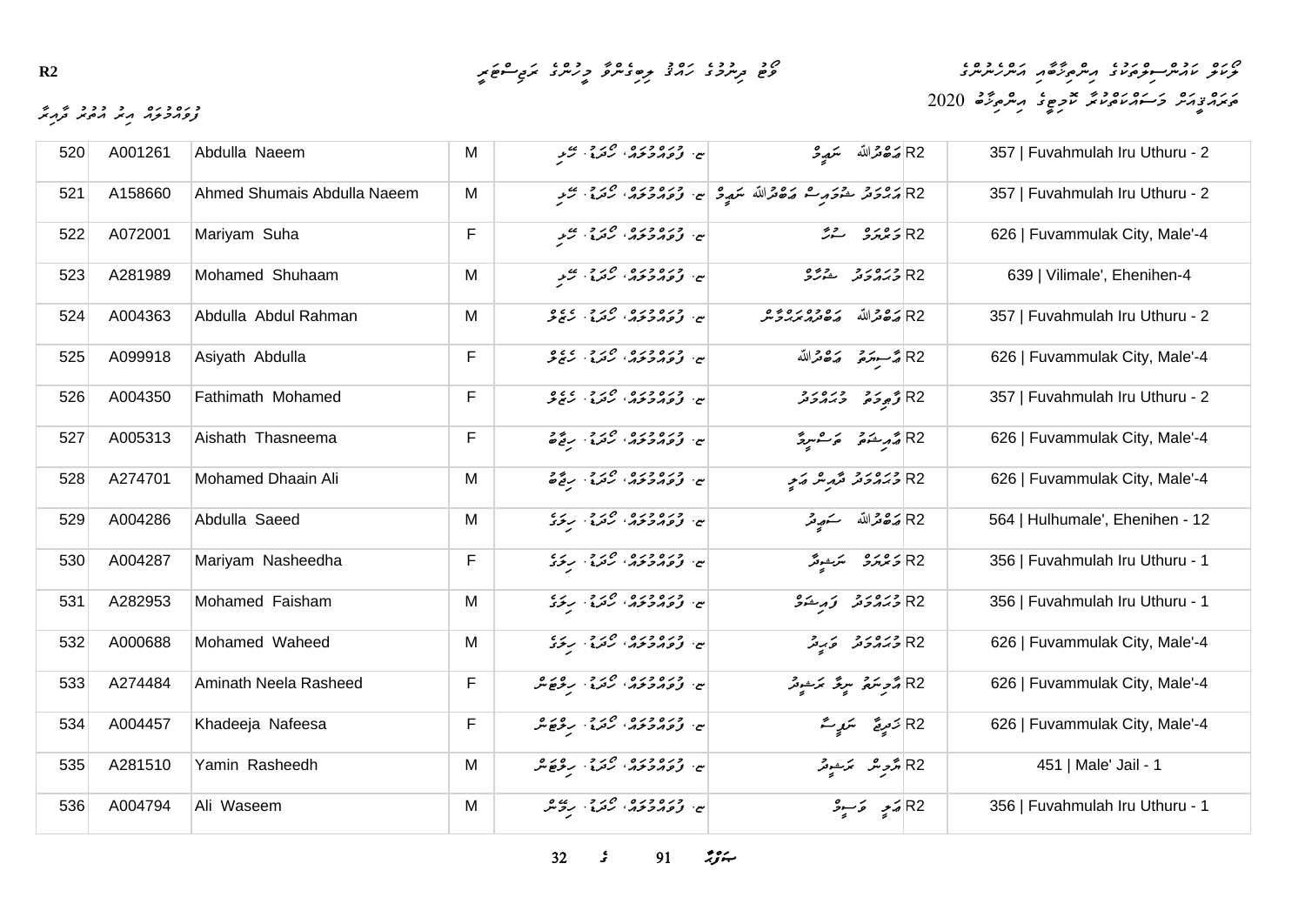*sCw7q7s5w7m< o<n9nOoAw7o< sCq;mAwBoEw7q<m; wBm;vB 2020<sup>, م</sup>وسر در مدد مدرج به مدرم مقرم قرار 2020*<br>موسر المستقرم المستقرم المستقرم المستقرم المستقرم المستقرم المستقرم المستقرم المستقرم المستقرم المستقرم المستقر

| A274785 | Aminath Jazlaan Waseem | F | ے وورودو مرد ہے۔<br>س ووروفر، رنز برگ                                                                                                                                                                                          | R2 أ <i>مَّ جِسَعَة بِيَ جُ</i> سُّر تَوَسِي <sup>و</sup> ً | 356   Fuvahmulah Iru Uthuru - 1      |
|---------|------------------------|---|--------------------------------------------------------------------------------------------------------------------------------------------------------------------------------------------------------------------------------|-------------------------------------------------------------|--------------------------------------|
| A004656 | Fathimath Naeema       | F | ے وورودو مرد دی۔<br>س ووروفرد کرد کوئی                                                                                                                                                                                         | R2 وَّجِوَدَ مَمْ سَمَدٍ وَّ                                | 356   Fuvahmulah Iru Uthuru - 1      |
| A282214 | Hulaan Waseem          | F | ے ورودرو مرد ہے۔<br>س ووروفرد کرد کوئی                                                                                                                                                                                         | R2 كەنزىش   ئەسىرى                                          | 356   Fuvahmulah Iru Uthuru - 1      |
| A274784 | Mohamed Zian Waseem    | M | ح ده وړه مرد و په و.<br>س زوه د ده، رتو د روس                                                                                                                                                                                  | R2 <i>وَيَدْوَدُو بِي مُ</i> سْ وَسِي <sup>و</sup> ُ        | 703   Fihalhohi Island Resort-1      |
| A005566 | Abdulla Mohamed        | M | ים נפחבדתי לנשי מתוכב                                                                                                                                                                                                          | R2 مَەھمَّراللَّه حِمَدَ مَرَّدَ مَر                        | 357   Fuvahmulah Iru Uthuru - 2      |
| A004435 | Aishath Mohamed        | F | ים בנסכנס לנבי נתפ                                                                                                                                                                                                             | R2 مەم شەھ بىر بەر دىر                                      | 626   Fuvammulak City, Male'-4       |
| A004527 | Ali Mohamed Ali        | M | כנס כנס מנדיק ונקב.<br>ישי צפונביבולי יכבשי והפיצב                                                                                                                                                                             | R2 בَبِي وَبَرْمُرْوَتَرْ <sub>مَ</sub> كَبِي               | 357   Fuvahmulah Iru Uthuru - 2      |
| A004728 | Fathimath Mohamed      | F | ים בנסכנס לנבי נתפ                                                                                                                                                                                                             | R2 وُجِعَة ورودور                                           | 626   Fuvammulak City, Male'-4       |
| A004434 | Hawwa Abdulla          | F | ים נפחבבתי הנגד החבב                                                                                                                                                                                                           | R2 بَرْمَرَّ مَرْهُ مِّرَاللَّه                             | 357   Fuvahmulah Iru Uthuru - 2      |
| A165158 | Mizhaan Ahmed Mohamed  | M | ים בנסכנס לנבי החתב                                                                                                                                                                                                            | R2 دِنْرِرَّسْ ړُرُدَنْ دِرُورْ                             | 626   Fuvammulak City, Male'-4       |
| A004533 | Mohamed Ali            | M | ים נפחבבהי לנדי נחיבב                                                                                                                                                                                                          | R2  <i>وټه ډېر م</i> َب <i>و</i>                            | 357   Fuvahmulah Iru Uthuru - 2      |
| A007032 | Ahmed Habeeb           | M | دره دره ۵ روم ۶ در مرد .<br>س- توجه دخهر، کرد : کرد و ی                                                                                                                                                                        | $\frac{2}{3}$ $\frac{2}{3}$ $\frac{2}{3}$ R2                | 648   Atmosphere Kanifusi Maldives-1 |
| A283449 | Aishath Maha           | F | כנס כנס היני היני היי<br>ישי <sub>ה</sub> כמיכלי ייני ייני ביני                                                                                                                                                                | R2 مُجرِسْتَمْ وَرَّ                                        | 564   Hulhumale', Ehenihen - 12      |
| A153944 | Ali Yamanee            | M | ים - 2005 בנים יותר בין היותר בין היותר בין היותר בין היותר בין היותר בין היותר בין היותר בין היותר בין היותר<br>היותר בין היותר בין היותר בין היותר בין היותר בין היותר בין היותר בין היותר בין היותר בין היותר בין היותר בין | R2 <i>ھَ جِه</i> مَرَگَّ سٍ                                 | 564   Hulhumale', Ehenihen - 12      |
| A004712 | Fayaz Mohamed          | M | יז ונס כנס ימנד ימנד<br>יז נפח כבחי לטר לעד ב                                                                                                                                                                                  | R2 ۇنۇت جەمھەدىر                                            | 357   Fuvahmulah Iru Uthuru - 2      |
| A283448 | Hassan Ziyad           | M | دره دره ده ۲۵ ورو می در و<br>س توجه دخه کرد و کرد و                                                                                                                                                                            | R2  پرستمبر ہے پڑ تقر                                       | 564   Hulhumale', Ehenihen - 12      |
| A081580 | Hussain Yameen         | M | ים נפחבדים יותר יותר ב<br>ים נפחבדים לעש                                                                                                                                                                                       | R2  ترستمبر شربی مرکز میرید                                 | 626   Fuvammulak City, Male'-4       |
|         |                        |   |                                                                                                                                                                                                                                |                                                             |                                      |

*n8o<n@ q8qAq< q8o< w<mBq>w<m=q?*

**33** *s* 91 *if***<sub>i</sub>**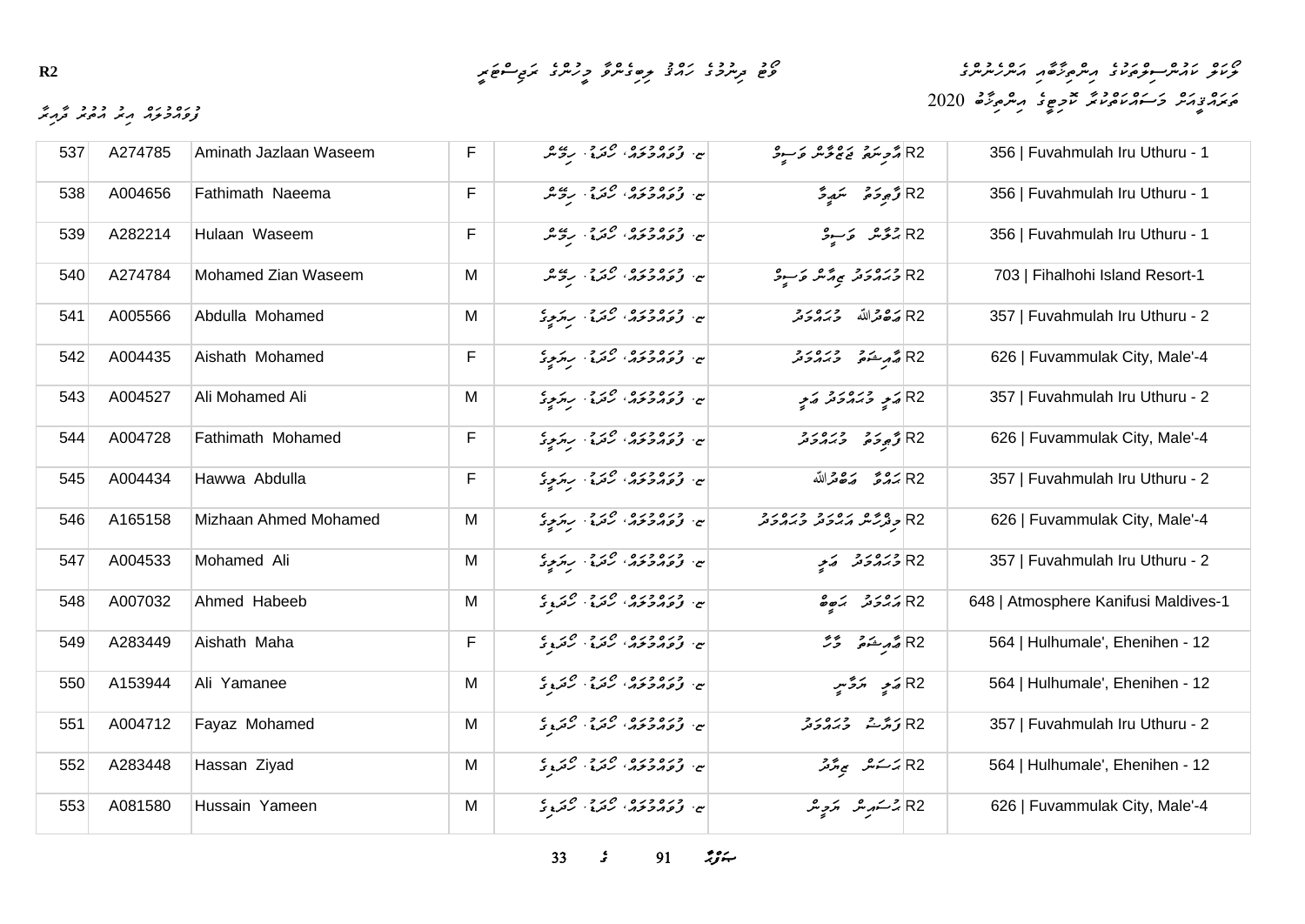*sCw7q7s5w7m< o<n9nOoAw7o< sCq;mAwBoEw7q<m; wBm;vB 2020<sup>, م</sup>وسر در مدد مدرج به مدرم مقرم قرار 2020*<br>موسر المستقرم المستقرم المستقرم المستقرم المستقرم المستقرم المستقرم المستقرم المستقرم المستقرم المستقرم المستقر

| 554 | A389878 | Ismail Shahid          | M | ים נפח כנס יישוב יישוב ב<br>יין נפח כבחי לטוב לטוב                   | R2 مرڪو <i>گوري ڪري</i> گر                  | 564   Hulhumale', Ehenihen - 12 |
|-----|---------|------------------------|---|----------------------------------------------------------------------|---------------------------------------------|---------------------------------|
| 555 | A023055 | Khadeeja Ahmed         | F | س وره وره هر ده هر د<br>س ژوه د ده، رنده رنده د                      | R2 كَتْمِيعٌ - مَكْرَوْمَرْ-                | 564   Hulhumale', Ehenihen - 12 |
| 556 | A004619 | Mohamed Ibrahim        | M | יז ניס בנס היה היה גם.<br>יז ניסוב בול תבני תבני ב                   | R2  <i>وبروبوفر م</i> ِ م <i>ِ مُ</i> رِ وَ | 357   Fuvahmulah Iru Uthuru - 2 |
| 557 | A127756 | Munaz Mohamed          | M |                                                                      | R2 دُسٌمٌ په درمونر                         | 357   Fuvahmulah Iru Uthuru - 2 |
| 558 | A023056 | Musthafa Usman         | M | ים נפח כנס יישוב יישוב ב<br>יין נפח כבחי לטוב לטוב                   | R2 ۋەربۇ دەپرە<br>R2 ۋىبوبۇ مۇرگىر          | 564   Hulhumale', Ehenihen - 12 |
| 559 | A004620 | Nabeel Musthafa        | M | دره دره ۵ روم ۵ در م.<br>س- ژوم د ترم کرد و م. کرد و ی               | R2 سَهِعْ دُبْهِ وَ                         | 564   Hulhumale', Ehenihen - 12 |
| 560 | A114510 | Rameez Musthafa        | м |                                                                      | R2 بَرَدٍ بِمَ وَسِبْهِوَ                   | 564   Hulhumale', Ehenihen - 12 |
| 561 | A283451 | Shirhaan Musthafa      | M | יז ניכח כנס ימנד מנדי<br>יז ניכח כבה לינד לינדי                      | R2 جو <i>يرگير</i> ويو <i>يو</i> ژ          | 564   Hulhumale', Ehenihen - 12 |
| 562 | A009985 | Wahid Musthafa         | M | دره دره ده مرد مرد<br>س وومرومه، رمزه رمزه و                         | R2 حَ بِرِيْر - حَ جُوتَرَ مَجْ             | 626   Fuvammulak City, Male'-4  |
| 563 | A283223 | Abdulla Mohamed Didi   | M | وره وره همره مرد و وود و<br>سي نوح <i>مرح مرد المرح</i> د المرح مرحد | R2 كەھەراللە <i>ھەمەھەرى</i> رىيە           | 564   Hulhumale', Ehenihen - 12 |
| 564 | A004437 | Ahmed Hameed           | M | ر وره وره همرد . ووود .<br>س ق <i>وم وحرم</i> شرق الرفرن             | R2 كەندۇقر كەرەتمر                          | 626   Fuvammulak City, Male'-4  |
| 565 | A004536 | Ali Mohamed Didi       | M | د ده دره دره هرد دودود.<br>س وومر <i>و</i> زم رتوبي رتورتور          | R2 كەير بەرگە ئەتەبەر بەر                   | 357   Fuvahmulah Iru Uthuru - 2 |
| 566 | A004606 | Aminath Mohamed Didi   | F | دره دره ۵ رور در دود در<br>س ژوه د ده، کرد و در تر                   | R2 <i>مُّحِسَمُهُ حَدُمُحَمَّدِيدِ</i>      | 456   India / Trivandrum - 1    |
| 567 | A281677 | Fathimath Mohamed Didi | F | ر وره وره صرح وودي<br>سي- توجه <i>وح</i> ه، رتوع- رتورتوي            | R2 وَجوحَة مَحْرَمَة مِرْمَرِمِرِ           | 357   Fuvahmulah Iru Uthuru - 2 |
| 568 | A004604 | Haleema Abdul Ghafoor  | F | ر وره وره صرح وودي<br>سي- توجه <i>وح</i> ه، رتوع- رتورتوي            | R2 يَرْمِرَّ صَفَرْمَ دُورَ مِنْ            | 357   Fuvahmulah Iru Uthuru - 2 |
| 569 | A283222 | Ibrahim Mohamed Didi   | M | دره دره دره همرد دروده<br>سی توجه دخهر، رکزو، رکزرگرد                | R2 رەئزېرو <i>مېر دې د</i> ېږېږ             | 652   Fari Island-1             |
| 570 | A004539 | Mohamed Ali Didi       | M | ه دره دره ه رو . دود و د<br>س ووم دره . رتو . رتورتور                | R2  <i>وبروبرو كموبربر</i>                  | 357   Fuvahmulah Iru Uthuru - 2 |

*n8o<n@ q8qAq< q8o< w<mBq>w<m=q?*

**34** *s* 91 *n***<sub>s</sub>**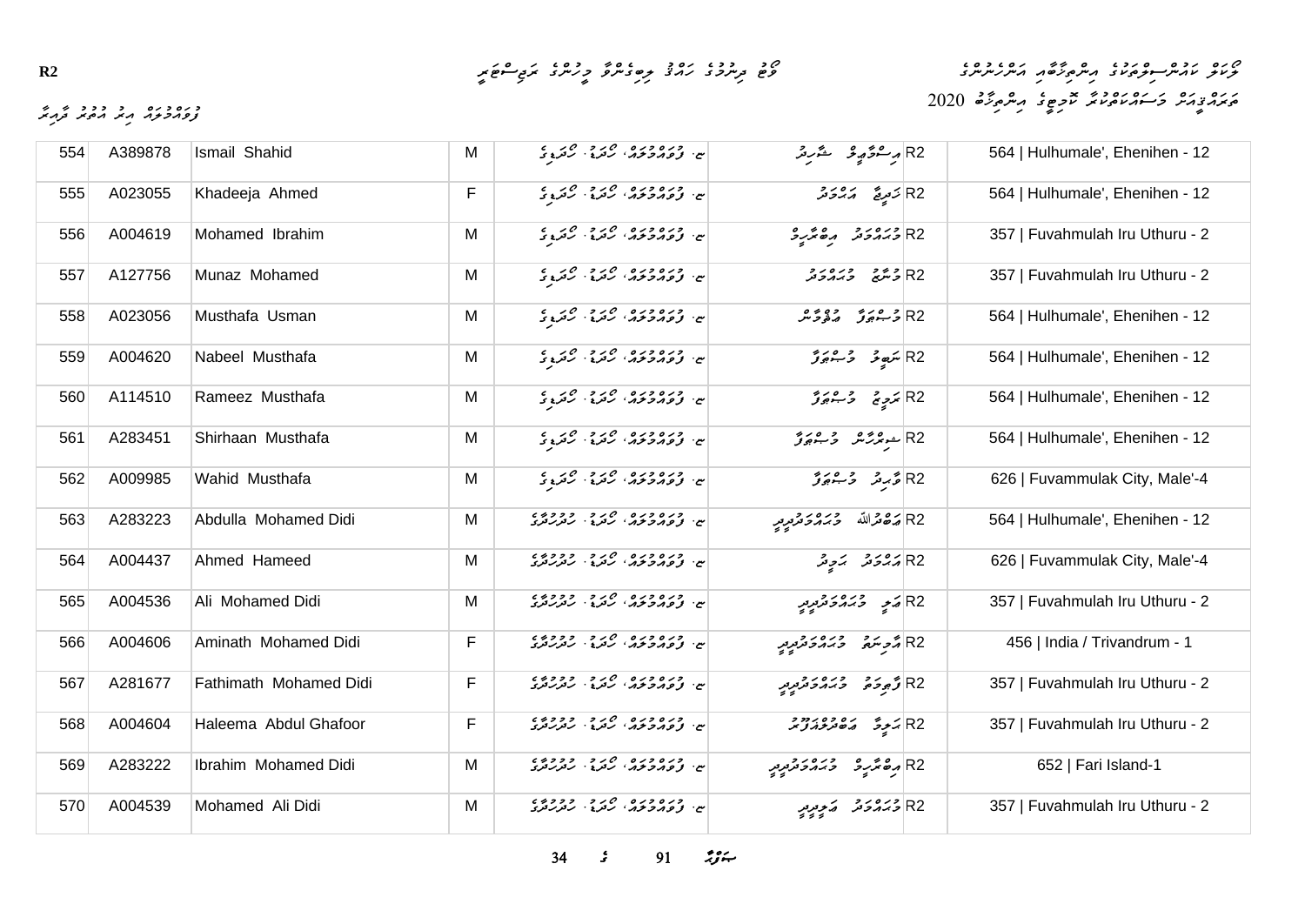*sCw7q7s5w7m< o<n9nOoAw7o< sCq;mAwBoEw7q<m; wBm;vB 2020<sup>, م</sup>وسوق المسجد التحقيق وسرمونية والم*جمع المسجد المسجد المسجد المسجد المسجد المسجد المسجد المسجد المسجد ال

| 571 | A283267 | Musthafa Mohamed           | M | ر وره وره صرح وودي<br>سي- توجه <i>وح</i> ها مرتوع ماتو <i>ر تور</i> | R2 ۋېبوتو دېرونې                         | 683   Velaa Private Island Maldives-1 |
|-----|---------|----------------------------|---|---------------------------------------------------------------------|------------------------------------------|---------------------------------------|
| 572 | A336461 | <b>Ahmed Almas Mohamed</b> | M | ים "ציפוריכות" בגיב בדי הברביניו                                    | R2 גזכת גפל כ 2005 ב                     | 415   Kanuhura - 1                    |
| 573 | A281983 | Ahmed Hussain              | M | ے ووروورو مرد دی۔<br>س ووروفرہ رنزلی رؤپ                            | R2 كەبرى بىر بەسكەر بىر                  | 357   Fuvahmulah Iru Uthuru - 2       |
| 574 | A281985 | Aishath Hussain            | F | ے ووروورو مرد وي<br>سي ووروفرد ريزي رو                              | R2 مەم شەقىر بىر شەم بىر                 | 357   Fuvahmulah Iru Uthuru - 2       |
| 575 | A281987 | Aminath Hussain            | F | ים נפחבבתי לנגב לע                                                  | R2 مُ <i>جِي مَدْهِ بِيُ سَنْهِ مِدْ</i> | 357   Fuvahmulah Iru Uthuru - 2       |
| 576 | A004810 | Fathimath Ali              | F | ים נפחבבתי לנגב לע                                                  | R2 وَّجِوحَةً صَعٍ                       | 357   Fuvahmulah Iru Uthuru - 2       |
| 577 | A004825 | Hussain Ali                | M | ے وہ دورہ مرد دی۔<br>س وہ دوخہ رتب رتب                              | R2  پرستمبریش م <i>ہ پ</i> ر             | 357   Fuvahmulah Iru Uthuru - 2       |
| 578 | A281988 | Khadeeja Hussain           | F | ים נפחבבתי לנגב לע                                                  | R2  كَتَمِيعٌ    إِيْسَتَهْرِيْشْ  R2    | 357   Fuvahmulah Iru Uthuru - 2       |
| 579 | A281984 | Mariyam Hussain            | F | ים נפחבבתי לנגב לע                                                  | R2 كالمحكم مركز بالتسمير مثل             | 357   Fuvahmulah Iru Uthuru - 2       |
| 580 | A004785 | Mohamed Hussain            | м | ے ووروورو مرد دی۔<br>س ووروفرہ رنزلی رؤپ                            | R2 32023 كريمبر مر                       | 357   Fuvahmulah Iru Uthuru - 2       |
| 581 | A281634 | Aishath Raufa Ibrahim      | F | ים - 2005 בים המיד - 2005<br>ים - 30,29,2007 - 2007                 | R2 مەم شىم ئىمەتى مەھ ئىر د              | 158   K. Maafushi - 2                 |
| 582 | A005010 | Ibrahim Ahmed              | M | ر وره وره همرو و وي<br>سي وحدو وير كري كري                          | R2 مەھەر بەر مەردىر                      | 357   Fuvahmulah Iru Uthuru - 2       |
| 583 | A281631 | Mohamed Azhar              | M | יה נפח כנס ימנד בשה<br>יה נפח כיכחי מנגד מינד                       | R2 ورەرو كەيزىر                          | 454   Asseyri Jail - 1                |
| 584 | A281632 | Yumna Ibrahim              | F | ישי צפחפיקים ומקור בשט<br>ישי צפחבי <i>ק</i> ה' הנגז ההב            | R2 الرَّدْ مَشْرِ مِنْ مِنْ الْمَرْدِ حَ | 564   Hulhumale', Ehenihen - 12       |
| 585 | A124360 | Ikram Saeed                | F | سي وره وره در دو در                                                 | R2 مرع مُرَّدَّ مسکور مَر                | 356   Fuvahmulah Iru Uthuru - 1       |
| 586 | A004373 | Ahmed Nahid                | M | س وره وره هم در ور دور.<br>س وه د د د د  مورد و بر                  | R2 كەبرى قىر شەرقى                       | 626   Fuvammulak City, Male'-4        |
| 587 | A004326 | Ali Ahmed                  | M | س وره وره هم در ور دور.<br>س وه د د د د  مورد و بر                  | R2   كەبىي كەندى قىر                     | 356   Fuvahmulah Iru Uthuru - 1       |

*n8o<n@ q8qAq< q8o< w<mBq>w<m=q?*

**35** *s* 91 *n***<sub>y</sub>** *s*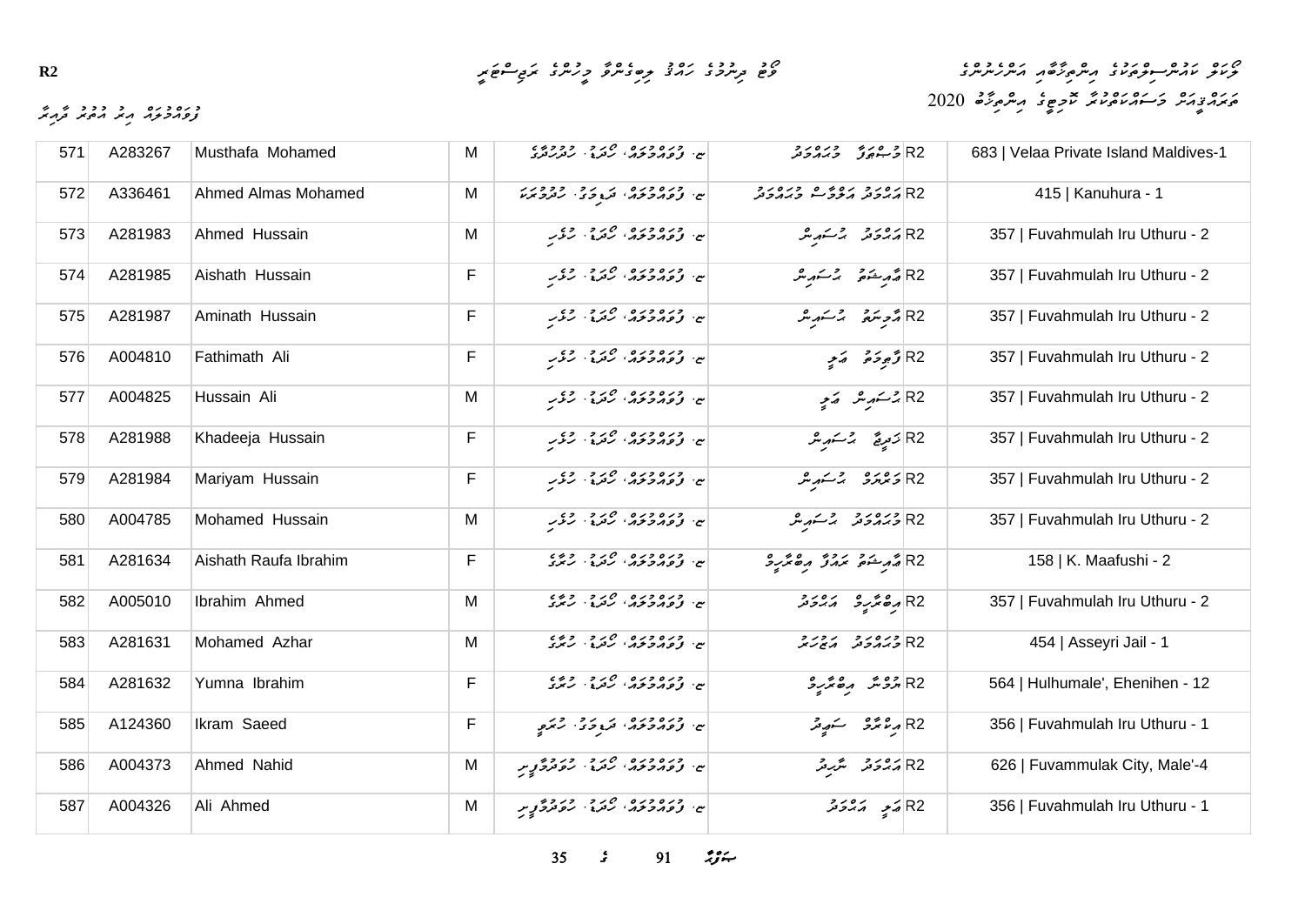*sCw7q7s5w7m< o<n9nOoAw7o< sCq;mAwBoEw7q<m; wBm;vB 2020<sup>, م</sup>وسوق المسجد التحقيق وسرمونية والم*جمع المسجد المسجد المسجد المسجد المسجد المسجد المسجد المسجد المسجد ال

| A160699 | Fathimath Nashida           | F           | ים " צ'פחביבה " בניביב בי בניב".                                                                                    | R2 <i>وَّجِوَدَة</i> مُرْسِيقَر             | 356   Fuvahmulah Iru Uthuru - 1 |
|---------|-----------------------------|-------------|---------------------------------------------------------------------------------------------------------------------|---------------------------------------------|---------------------------------|
| A004374 | Ibrahim Nashid              | M           | سي وره وره صدر ورود وريد<br>سي وهار د دارد رود ريد ورد و                                                            | R2 ب <i>ر&amp;نڈرِ \$ سُرْش</i> ون <i>ڈ</i> | 57   Sh. Feevah - 1             |
| A283119 | Ibrahim Rasheed             | M           | שי צפח כיבחי "מבשי הה ליטיק ביב                                                                                     | R2 مەھەمگەر تەسىم ئىشى <i>م</i>             | 564   Hulhumale', Ehenihen - 12 |
| A004503 | Khadeeja Mohamed            | $\mathsf F$ | ימי 2019 מים יותר מים מים כי האת השירות בי<br>ישי " ציפו <i>ת כי האים מים האי</i> ת האים מים מים מים מים בי האים בי |                                             | 626   Fuvammulak City, Male'-4  |
| A043316 | Mariyam Manike              | F           | ישי צפחפימים ישני די הקביטים מישי מידי בי<br>ישי צפח <i>ביב</i> תי געשי הקבי <del>ט</del>                           | R2 كەبەر <i>25 س</i> رىئە                   | 626   Fuvammulak City, Male'-4  |
| A282001 | Ahmed Saeed                 | M           | י ניסינים היו יילי הי                                                                                               | R2, كەبىر ئەر سىمبەر ئىس                    | 626   Fuvammulak City, Male'-4  |
| A004660 | Aishath Zareena             | F           | ים נפח כנס ים נביא הם.<br>ישי נפח כיכה יענשי הם.                                                                    | R2 مۇم شۇمۇس ئىم بېرىتىر                    | 626   Fuvammulak City, Male'-4  |
| A004809 | Farzana Saeed               | F           | כנסכנס מנכים<br>ישי נפגביבגי נעשי גם                                                                                | R2 ئۈترىچە شەھەر شەھەر                      | 626   Fuvammulak City, Male'-4  |
| A281998 | <b>Fathimath Afaa Saeed</b> | F           | י ניסינים יוני<br>יי נפגביבג' נינו גם                                                                               | R2 وَّجِوحَةً صَوَّ سَهِيمَ                 | 626   Fuvammulak City, Male'-4  |
| A160715 | Mohamed Saeed               | M           | כנסכנס ימנכי הם.<br>ישי נפגביבגי נעשי הם.                                                                           | R2 <i>2222 سكونتر</i>                       | 357   Fuvahmulah Iru Uthuru - 2 |
| A332567 | <b>Ahmed Zamil Zahid</b>    | M           | سي وره وره کرد ورځ ورځ د لر                                                                                         | R2 كەردى قى ئارىتى تەرىتى                   | 356   Fuvahmulah Iru Uthuru - 1 |
| A003382 | Aminath Saada               | F           | יזי נכתככתי תוכלי תגבת                                                                                              | R2 مُجِسَعَةٍ سَفَرَةٌ مُنْ                 | 356   Fuvahmulah Iru Uthuru - 1 |
| A334876 | Ismail Zahee Zahid          | M           | יזי צפורכבולי בשבבי ושכיב                                                                                           | R2 مرڪومچريڪ گچ پاڻچ پروگر                  | 626   Fuvammulak City, Male'-4  |
| A027542 | Mohamed Zahid               | M           | שי לפחבבתי בגובלי תלביל                                                                                             | R2 \$ پرو د مح بر قر                        | 356   Fuvahmulah Iru Uthuru - 1 |
| A271504 | Nafa Zahid                  | F           | שי צפחכבתי נגובלי תשקיל                                                                                             | R2 سَمَدٌ تَجْرِيمُرٌ                       | 356   Fuvahmulah Iru Uthuru - 1 |
| A283506 | Ahmed Ali                   | M           | ימי רגס כגם המגב הכל כבה<br>ימי צפוגביבוג' הנגב המשיבות ב                                                           | R2 كەندى ھەمبە                              | 357   Fuvahmulah Iru Uthuru - 2 |
| A006991 | Ali Hussain                 | M           | י נים כים הריי ייכה ביט ביט<br>ישי צפורביבורי ייכה - ביט ביבביב                                                     | R2 <i>ڇَجِي پُرڪوپنگ</i> ر                  | 357   Fuvahmulah Iru Uthuru - 2 |
|         |                             |             |                                                                                                                     |                                             |                                 |

*n8o<n@ q8qAq< q8o< w<mBq>w<m=q?*

**36** *s* 91 *if***<sub>i</sub>**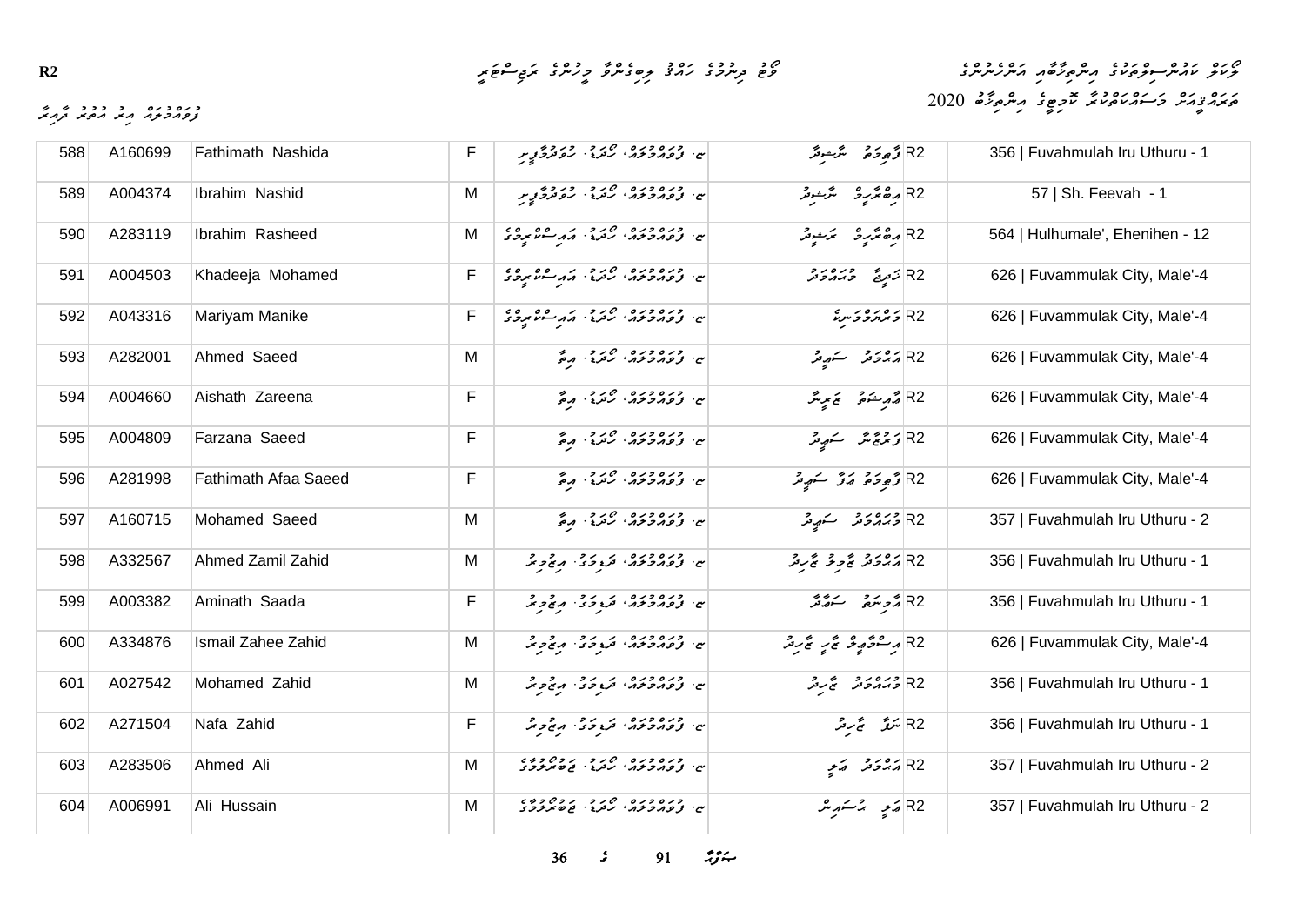*sCw7q7s5w7m< o<n9nOoAw7o< sCq;mAwBoEw7q<m; wBm;vB 2020<sup>, م</sup>وسر در مدد مدرج به مدرم مقرم قرار 2020*<br>موسر المستقرم المستقرم المستقرم المستقرم المستقرم المستقرم المستقرم المستقرم المستقرم المستقرم المستقرم المستقر

| 605 | A283507 | Aminath Fazeela Naveez   | F | - כנס כנס - הנכ"ד ביט כני<br>ישי צפונביבוני "ניט ביש ביביבי                                                                                                                                                                      | R2 مٌ <i>وِ سَمْۃُ</i> تَرْسِوَّدُ سَمِوِیْ       | 357   Fuvahmulah Iru Uthuru - 2                             |
|-----|---------|--------------------------|---|----------------------------------------------------------------------------------------------------------------------------------------------------------------------------------------------------------------------------------|---------------------------------------------------|-------------------------------------------------------------|
| 606 | A283505 | Fathmath Ali             | F | ים - כנסכנס - סנכ"ר ביסיביבי<br>ישי <sub>ב</sub> פג <i>ביבג'</i> נבנג' ביסיביביבי                                                                                                                                                | R2 وَج <i>وحَ</i> هُ صَعِ                         | 378   Hithadhoo Ehenihen - 1                                |
| 607 | A274592 | Hawwa Shama Ali          | F | - כנס כנס - הנכ"ד ביט כני<br>ישי <sub>ה</sub> כמכי <i>כ</i> ת' לעש - פיסיניפיב                                                                                                                                                   | R2 بَرْيْرٌ صَوَّ <sub>ض</sub> َعِ                | 357   Fuvahmulah Iru Uthuru - 2                             |
| 608 | A283509 | Ibrahim Ali              | M | 142021 210 212012<br>"2" ג'סמכימה' "מנג" בסמיכבי                                                                                                                                                                                 | R2 مەھم <i>گى</i> رى مەم                          | 357   Fuvahmulah Iru Uthuru - 2                             |
| 609 | A283508 | Khadheeja Ali            | F |                                                                                                                                                                                                                                  | R2  زَمرِيحٌ – رَمٍ                               | 357   Fuvahmulah Iru Uthuru - 2                             |
| 610 | A274593 | Mariyam Suman Ali        | F | י נים נים ים יידי נים נים.<br>ישי נפח ביבחי ייני ביש ביבוד                                                                                                                                                                       | R2 <i>وَجُهُرُوْ سُؤَيْرٌ مَ</i> عِ               | 727   Four Seasons Resort Maldives at<br>Landaa Giraavaru-1 |
| 611 | A004616 | Ahmed Moosa              | M | مع : وره وره مصر و مرد و و ع<br>مع : فی هم حراه محمد محمد الله الله الله عليه الله عليه الله عليه الله عليه الله عليه الله عليه الله                                                                                             | $23.527$ R2                                       | 357   Fuvahmulah Iru Uthuru - 2                             |
| 612 | A367446 | Aishath Rashma           | F |                                                                                                                                                                                                                                  | R2 مُجم <i>ِّسْتَمْ بَرَسْتْ</i> دَّرَّ           | 357   Fuvahmulah Iru Uthuru - 2                             |
| 613 | A006982 | Hussain Moosa            | M |                                                                                                                                                                                                                                  | R2 پر شہر شرح میں ت                               | 357   Fuvahmulah Iru Uthuru - 2                             |
| 614 | A274555 | Fathimath Shaima Ibrahim | F | ישי צפח בינס יישוב - יינס ביני<br>ישי צפח ביבחי יינגי - ביינס בינ                                                                                                                                                                | R2 زُب <i>وِدَة</i> شَهرةُ ب <i>رە تُرْب</i> رَدُ | 639   Vilimale', Ehenihen-4                                 |
| 615 | A004671 | Hawwa Ibrahim            | F | س وره وره همرو محمد و دره<br>سي وحدد وحمد محمد في محمد المحمد                                                                                                                                                                    | R2 بَرْمَرَّةَ مِنْ مِرْرِدْ                      | 626   Fuvammulak City, Male'-4                              |
| 616 | A113339 | Aishath Murshida         | F | ەرەدرە مەدەبەر<br>س ۋەمەدىمە كىرە ئىي                                                                                                                                                                                            | R2 مُرِسْدَة وَكَرْسْدِسَّ                        | 313   L. Maavah - 2                                         |
| 617 | A004822 | Fathimath Nuzna          | F | دره دره ۵٫۰۵ م.<br>۳۰ زود د دره کرد و نمی نگ                                                                                                                                                                                     | R2 تَ <i>وجود من شي</i>                           | 357   Fuvahmulah Iru Uthuru - 2                             |
| 618 | A004547 | Khadeeja Mazeena         | F | ەرەدرە مەدەبەر<br>س ۋەمەدىمە كىرە ئىي                                                                                                                                                                                            | R2 كَتَرِيعٌ = كَفِرِيثَرُ                        | 381   Maradhoo - 3                                          |
| 619 | A113340 | Mohamed Mauzoon Ali      | M | ح ده دره صدد می در در در نظام به تنگیر برگزاری برگزاری برگزاری برگزاری برگزاری برگزاری به تنگزاری به تنگزاری ب<br>برگزاری به تنگزاری برگزاری به تنگزاری به تنگزاری برگزاری برگزاری به تنگزاری به تنگزاری به تنگزاری به تنگزاری ب | R2 و پره د و پرووه مربع                           | 357   Fuvahmulah Iru Uthuru - 2                             |
| 620 | A004492 | Mohamed Siyam            | M | ەرە دىرە بەرد.<br>س زەمەدىمە، رىرد - يى                                                                                                                                                                                          | R2 <i>322.5 باند</i> و                            | 626   Fuvammulak City, Male'-4                              |
| 621 | A281459 | Abdulla Nazeeh           | M |                                                                                                                                                                                                                                  | R2 مَەھىراللە سَرىپى <sup>2</sup>                 | 670   Constance Halaveli-1                                  |

*n8o<n@ q8qAq< q8o< w<mBq>w<m=q?*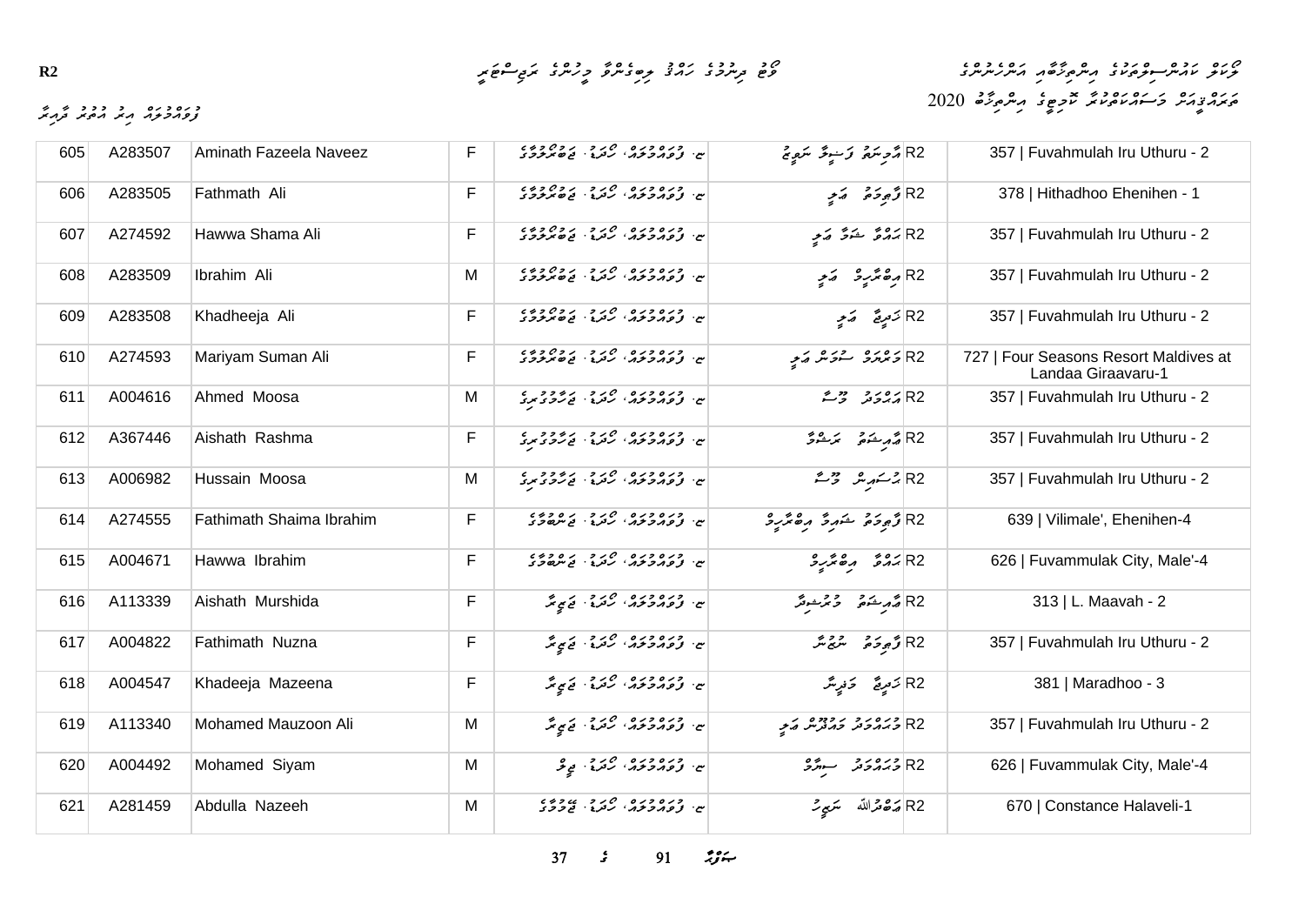*sCw7q7s5w7m< o<n9nOoAw7o< sCq;mAwBoEw7q<m; wBm;vB 2020<sup>, م</sup>وسوق المسجد التحقيق وسرمونية والم*جمع المسجد المسجد المسجد المسجد المسجد المسجد المسجد المسجد المسجد ال

| 622 | A004294 | Aminath Hassan           | F | ים - כמה כמה המידה - המידה בידיקי -<br>ישי - ניפחי <i>דיכ</i> ה - מידה - "בידיקיב | R2 گەجەتتىھ – ئەسكەنلە                 | 357   Fuvahmulah Iru Uthuru - 2                     |
|-----|---------|--------------------------|---|-----------------------------------------------------------------------------------|----------------------------------------|-----------------------------------------------------|
| 623 | A228257 | Aminath Niyaza           | F | כנס כנס יוני יוני ביון<br>ישי נפח כבחי לנגז יב כבצ                                | R2 أُمُّ حِرْسَةً مِسْرَنَّةً          | 357   Fuvahmulah Iru Uthuru - 2                     |
| 624 | A004423 | Hassan Zareer            | M | وره وره صرح عدد عدد دره<br>سی توجه حرحه کردنی تحریری                              | R2  پرستمبر کا پر پر                   | 112   R. Fainu - 1                                  |
| 625 | A281457 | Hawwa Shameeza           | F | כנס כנס יוני יוני ביון<br>ישי נפח כבחי לנגז יב כבצ                                | R2   يَهُمُّ شَجِيعٌ                   | 357   Fuvahmulah Iru Uthuru - 2                     |
| 626 | A037610 | Ibrahim Rasheed          | M | ים - כמה כמה המידה - המידה בידיקי -<br>ישי - ניפחי <i>דיכ</i> ה - מידה - "בידיקיב | R2 ر <i>ے پڑر و</i> بر <sub>شو</sub> ر | 357   Fuvahmulah Iru Uthuru - 2                     |
| 627 | A281461 | Ishag Ali                | M | ים - כים כים - סייב - הם כים ב<br>ישי - צפח כיבה - "מעש" - שכיב ב                 | R2 م س <sup>م</sup> پر تخته که تخی     | 357   Fuvahmulah Iru Uthuru - 2                     |
| 628 | A122310 | Ismail Waseem            | M | وره وره صرح عدد عدد دره<br>سی توجه حرحه کردنی تحریری                              | R2  مرےوً <i>م</i> وٹھ کے سور          | 626   Fuvammulak City, Male'-4                      |
| 629 | A281455 | Mohamed Solih            | M | כנס כנס ייניק ומיכילי<br>יין נפח כיכה' ליטוב ומיכילי                              | R2 <i>جەممى بىر سىگو</i> ر             | 454   Asseyri Jail - 1                              |
| 630 | A004504 | Ahmed Hassan Thakhkhaanu | M | دره دره ۵٫۰۵ ورو .<br>س- زورونور، رس: ناوس                                        | R2 رورو بر مورود تهر                   | 357   Fuvahmulah Iru Uthuru - 2                     |
| 631 | A281528 | Ahmed Sifaz              | M | ے ورودرو، مرد عربری                                                               | R2 كەندۇقر سو <i>ۋى</i> ج              | 445   The St. Regis Vommuli Resort,<br>Maldives - 1 |
| 632 | A004499 | Aishath Ali              | F | ے ورودورو، مرد عمر دی                                                             | R2 مُجم <i>دِ شَمَعِ</i> مَعِ          | 357   Fuvahmulah Iru Uthuru - 2                     |
| 633 | A274495 | Aishath Ashfa            | F | ے ورہ درہ گردی ہے۔                                                                | R2 مۇم شۇ مۇشۇ ئىش                     | 626   Fuvammulak City, Male'-4                      |
| 634 | A281531 | Fathimath Afaa           | F | ے ورودوں مرد ہوئے                                                                 | R2 وَّجِعَةٌ صَوَّرَ                   | 626   Fuvammulak City, Male'-4                      |
| 635 | A010550 | Hassan Abdulla           | M | ے ورودورو، مرد عمر دی                                                             | R2 بَرَسَمَّتْرِ بِرَصْحَرَاللَّهُ     | 357   Fuvahmulah Iru Uthuru - 2                     |
| 636 | A004466 | Khadeeja Nasira          | F | ے ورودرو ورد بارد کے بارگ                                                         | R2 كَتَرِيعٌ = مُدْسِومٌ               | 357   Fuvahmulah Iru Uthuru - 2                     |
| 637 | A281521 | Mohamed Sifan            | M | ے ورہ درہ گردی گے۔                                                                | R2 <i>دېم دولا</i> سوگېنل              | 748   Rahaa Resort-1                                |
| 638 | A274641 | Ahmed Niyaaz Waheed      | M | - כנס כנס - הנכ"ד בנינים<br>ישי <sub>ה</sub> פחב <i>יב</i> ה' לבנשי שבינובים      | R2 كەندى كە ئەيدىگى ھەرپىد             | 398   The Sun Siyam Iru Fushi Maldives -            |

*n8o<n@ q8qAq< q8o< w<mBq>w<m=q?*

**38** *s* 91 *if***<sub>i</sub>**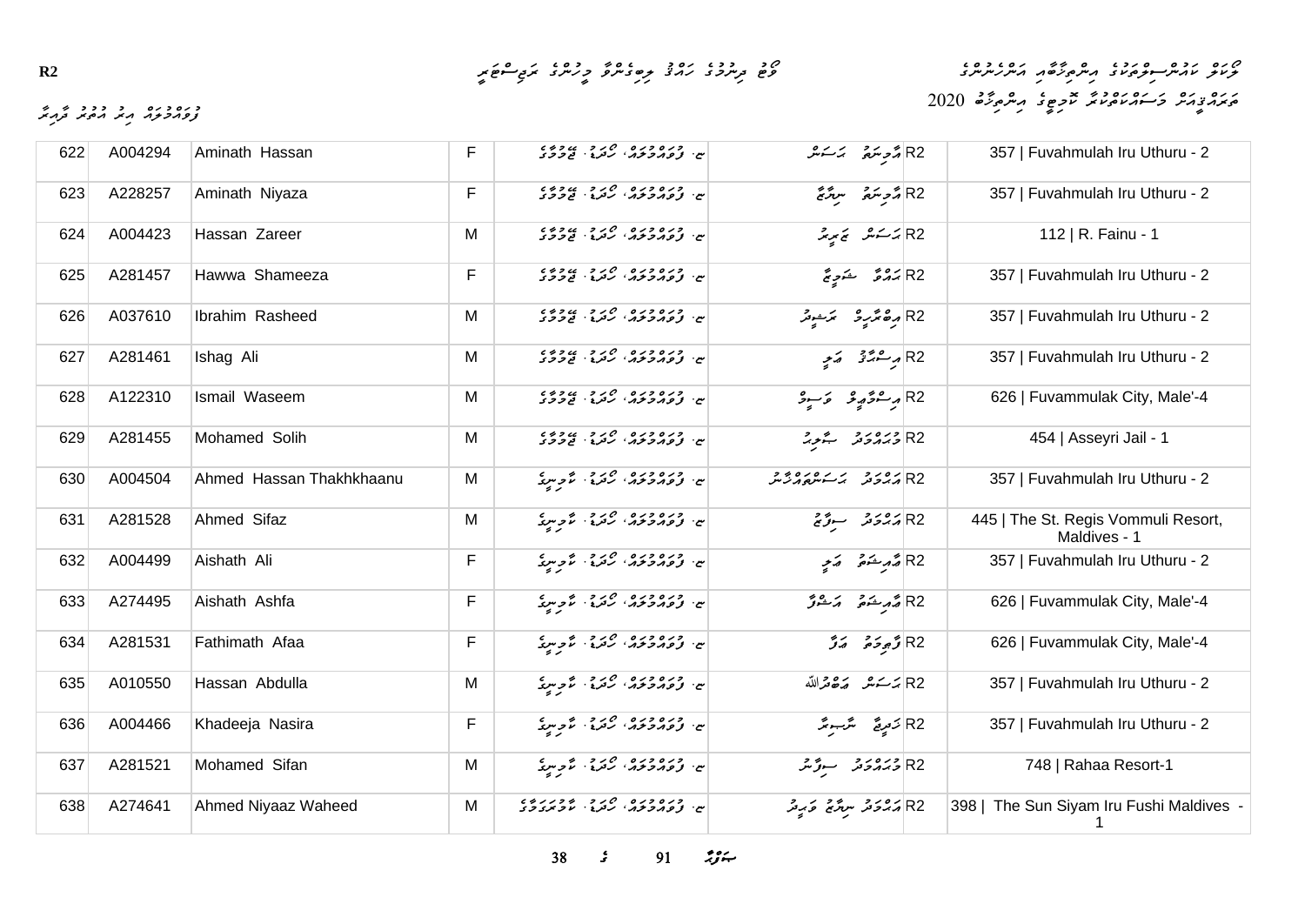*sCw7q7s5w7m< o<n9nOoAw7o< sCq;mAwBoEw7q<m; wBm;vB* م من المسجد المسجد المسجد المسجد المسجد العام 2020<br>مسجد المسجد المسجد المسجد المسجد المسجد المسجد المسجد المسجد ال

| 639 | A283664 | Aishath Shiaza       | F | - כנס כנס - הנכ"ד בנינים<br>ישי "ציפומביצומי" נשמש שכמבים ב                                                                                                                                                                      | R2 مُرمِسْمَعُ مُسِرَّمَتْرَ         | 356   Fuvahmulah Iru Uthuru - 1             |
|-----|---------|----------------------|---|----------------------------------------------------------------------------------------------------------------------------------------------------------------------------------------------------------------------------------|--------------------------------------|---------------------------------------------|
| 640 | A006220 | Aminath Hassan       | F | - כנס כנס - הנכ"ד בנינים<br>ישי צפח ביבחי "ניטוב" שביבביב                                                                                                                                                                        | R2 مَّحْرِسَمَّةَ مَرَسَسْ           | 356   Fuvahmulah Iru Uthuru - 1             |
| 641 | A004724 | Hassan Riyaz         | M | יז נים כנס ים גב ובכניבים.<br>ישי נפח ביבחי לטבי יוביינדים                                                                                                                                                                       | R2   پرسٹر مرمر شہ                   | 708   Taj Exotica Resort & Spa, Maldives-1  |
| 642 | A004629 | Hussain Fayaz        | M | ים: 1975 בינים יולים בינים בינים בינים בינים בינים בינים בינים בינים בינים בינים בינים בינים בינים בינים בינים<br>בינים בינים בינים בינים בינים בינים בינים בינים בינים בינים בינים בינים בינים בינים בינים בינים בינים בינים בי | R2  پرستمبر ترتگرشہ                  | 739   Centara Ras Fushi Resort & Spa-1      |
| 643 | A035454 | Mohamed Fiyaz        | M | ים: 1975 סיכום יסיכון 1976.<br>יש: 1975 שלטיל ישרא משיכות 1975                                                                                                                                                                   | R2  <i>وټرونو ویڅ</i> ش              | 356   Fuvahmulah Iru Uthuru - 1             |
| 644 | A283661 | Moosa Shiaz Waheed   | M | ישי "ציפורים" ביטרי שיפינדים ביידוריים<br>ישי "ציפורים בירוח" ביידוריים ביידוריים ביידוריים                                                                                                                                      | R2 ترْتُ حَبِيرٌ وَبِيتْر            | 427   Olhuveli Beach and Spa Maldives - 1   |
| 645 | A283671 | Nahla Waheed         | F | - כנס כנס - היה - יכני ביביא<br>ישי - צפח ביבחי - נבנג - יל ביביא בי                                                                                                                                                             | R2   يَرْدُقُ - وَرِيْرُ             | 356   Fuvahmulah Iru Uthuru - 1             |
| 646 | A009426 | Ahmed Nazim          | M | س- ورەورە، تروترى- ئاس                                                                                                                                                                                                           |                                      | 356   Fuvahmulah Iru Uthuru - 1             |
| 647 | A279606 | Samha Nazim          | F | ى دوەددە، ترەۋى ئەس                                                                                                                                                                                                              | R2 سَرْحَة مَّتَّبِهِ حَ             | 626   Fuvammulak City, Male'-4              |
| 648 | A275679 | Younus Nazim Ibrahim | M | سي- وره وره ، در ورو- رشمبر                                                                                                                                                                                                      | R2 الرسرے متنبر 3 ارکھ تربر 2        | 626   Fuvammulak City, Male'-4              |
| 649 | A004384 | Aminath Ibrahim      | F | سي وره وره مرد کا سربر و کا                                                                                                                                                                                                      | R2 أُمُّ مِسْمَعٌ مِنْ مُحَمَّدِ فِي | 356   Fuvahmulah Iru Uthuru - 1             |
| 650 | A004284 | Ibrahim Ali          | M | سي وره وره مهرو.<br>سي وحدد وحد محدث مستبرع                                                                                                                                                                                      | R2 مەھەر بۇ ھەمپە                    | 356   Fuvahmulah Iru Uthuru - 1             |
| 651 | A149815 | Ahmed Ali            | M | י כנס כנס ימנד נגס מיטים<br>ישי צפוניבינו, ניטי עינוניינו                                                                                                                                                                        | R2   <i>كەبۇجۇ كەنچ</i>              | 432   Waldorf Astoria Maldives Ithaafushi - |
| 652 | A003170 | Ali Mohamed          | M | ישי צפחביבה' ישני - ייני סיביבי<br>ישי צפחביבה' ישני - יוינייניוני                                                                                                                                                               | R2  جَرِم = 25,25 كَر                | 356   Fuvahmulah Iru Uthuru - 1             |
| 653 | A277363 | Hassan Fareed        | M | - כנסכנס - הנכ"ג נעספים<br>ישי <sub>ה</sub> פג <i>ביב</i> ג'י נשג יש מינואג                                                                                                                                                      | R2  پرسترسی کی مریتر                 | 452   Maafushi Jail - 1                     |
| 654 | A282265 | Hussain Ali          | M | ישי צפחביבה' כנד נינים בבי<br>ישי צפחביבה' נינג ייני מיניוני                                                                                                                                                                     | R2  پرستمبر م <i>گرم</i> ج           | 356   Fuvahmulah Iru Uthuru - 1             |
| 655 | A004282 | Khadeeja Hassan      | F | - כנסכנס יסנכ - ננספט<br>שי צפונכי <i>ב</i> ולי לנגר - מינימאומי                                                                                                                                                                 | R2  زَمرِيحٌ = بَرَسَرْرٌ            | 356   Fuvahmulah Iru Uthuru - 1             |

*n8o<n@ q8qAq< q8o< w<mBq>w<m=q?*

**39** *s* 91 *n***<sub>s</sub>**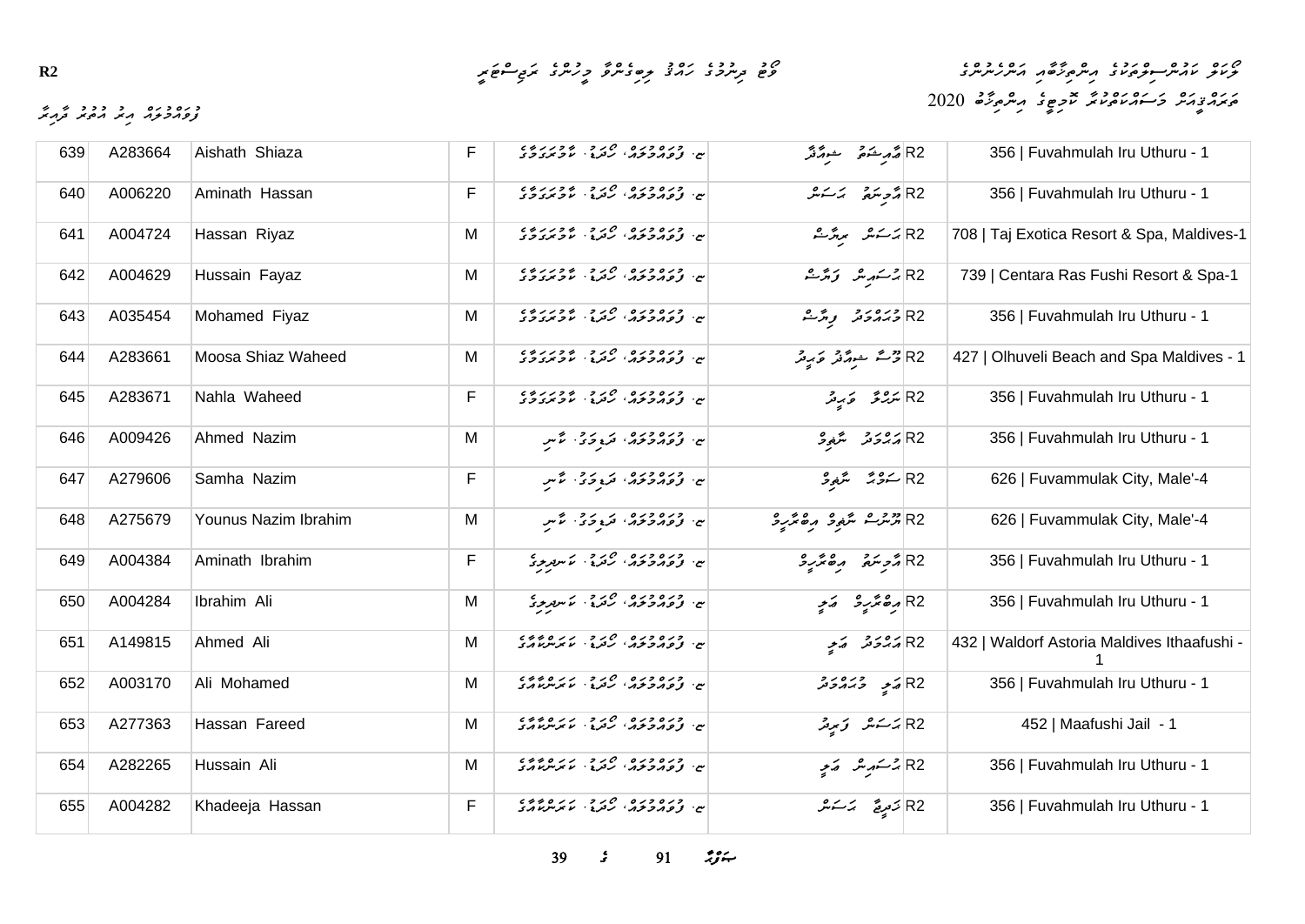*sCw7q7s5w7m< o<n9nOoAw7o< sCq;mAwBoEw7q<m; wBm;vB 2020<sup>, م</sup>وسر در مدد مدرج به مدرم مقرم قرار 2020*<br>موسر المستقرم المستقرم المستقرم المستقرم المستقرم المستقرم المستقرم المستقرم المستقرم المستقرم المستقرم المستقر

| 656 | A282264 | Mohamed Ali           | M | - כנסכנס ימנכ - ננספים<br>ישי נפחביבתי לבגר - מיבייטוב                                                                                         | R2  <i>وټرونو ټ</i> و                               | 356   Fuvahmulah Iru Uthuru - 1 |
|-----|---------|-----------------------|---|------------------------------------------------------------------------------------------------------------------------------------------------|-----------------------------------------------------|---------------------------------|
| 657 | A274501 | Fathimath Shizmeen    | F | س وره وره صرو وه<br>سي وحمد حرم كرم لا لا لوح ش                                                                                                | R2  <i>وَّمُوحَمَّى حَبِّوْرُوٍ</i> سُر             | 564   Hulhumale', Ehenihen - 12 |
| 658 | A004502 | Khadeeja Moosa        | F | ے ورودرو مرد عوض                                                                                                                               | R2 أَرَمَّرِجٌ مُتَحَبِّدُ الْمُتَحَبَّدُ           | 564   Hulhumale', Ehenihen - 12 |
| 659 | A282021 | Abdulla Isam          | M | כנסכנס הנכים<br>ישי נפגביבגי לנגלי עם                                                                                                          | R2 مَرْحَمْرَاللَّهُ مِجْرَحْرِ                     | 626   Fuvammulak City, Male'-4  |
| 660 | A282025 | Aishath Noora         | F | وره وره به رو ع<br>سي توحدو وحد کردني کوه ح                                                                                                    | R2 مەم شىم ھەم ئىتىمگر                              | 357   Fuvahmulah Iru Uthuru - 2 |
| 661 | A282023 | Ali Shuad             | M | כנסכנס הנכים<br>ישי נפגביבגי לנגל יום                                                                                                          | R2 كەمچە سەمگەنتر                                   | 357   Fuvahmulah Iru Uthuru - 2 |
| 662 | A004661 | Fathimath Razeena     | F | ה כנסכנס הנכ.<br>ה נפחביבה <sup>,</sup> נעש עם                                                                                                 | R2 زَّج <i>وحَ</i> هُمَ سَمَى مَدَّ                 | 357   Fuvahmulah Iru Uthuru - 2 |
| 663 | A113238 | Hassan Zahir          | M | ים יציפ מכנס יישוב בין היים.<br>יישוב אי איני מיישוב היים ליישוב בין ליישוב ליישוב בין ליישוב בין ליישוב בין ליישוב ליישוב בין ליישוב ליישוב ל | R2  پرسترس گمج ریز                                  | 357   Fuvahmulah Iru Uthuru - 2 |
| 664 | A282020 | Hussain Inaz          | M | ح د و د د و د ه د د .<br>س زوارو نواد، رس . ماه                                                                                                | R2 برسمبر شهر میکنگر                                | 626   Fuvammulak City, Male'-4  |
| 665 | A158342 | Izhan Mohamed         | M | وره وره به رو ع<br>سي توحدو وحد کردني کوه ح                                                                                                    | R2 مەڭ ئەرەبەد                                      | 626   Fuvammulak City, Male'-4  |
| 666 | A274737 | Mahreen Hassan        | M | ح د و د د و د ه د د .<br>س زوارو نواد، رس . ماه                                                                                                | R2   ئۇرىمىر كەسكەنلە                               | 357   Fuvahmulah Iru Uthuru - 2 |
| 667 | A160717 | Mohamed Imaz          | M | כנסכנס הנכים<br>ישי נפגביבגי לנגלי עם                                                                                                          | $\vec{z}$ $\vec{z}$ $\sim$ $\vec{z}$ $\approx$ $R2$ | 626   Fuvammulak City, Male'-4  |
| 668 | A274736 | Moosa Azeem Hassan    | M | כנסכנס הנכים<br>ישי נפגביבגי לנגלי עם                                                                                                          | R2 رُحْتُ <sub>مَبْو</sub> ِوْ بَرْسَسْ             | 626   Fuvammulak City, Male'-4  |
| 669 | A004185 | Aishath Azra          | F | ەرەدىرە مەدە.<br>س ۋەمەدىمە، رىرە شىرى                                                                                                         | R2 مەم ئىشقى مەنى <i>رىتى</i>                       | 626   Fuvammulak City, Male'-4  |
| 670 | A274644 | Aminath Azuha Fiyaz   | F | ے ۔ وہ ووہ صدور کریں ۔                                                                                                                         | R2 مَّ <i>جِ سَمَّةَ مَنْ جَ وِ مَّ</i> تْ و        | 626   Fuvammulak City, Male'-4  |
| 671 | A274638 | Fathimath Zuha Fiyaz  | F | ے وہ دورہ مرد کے برو                                                                                                                           | R2 <i>وَّجِودَة بِيَّرَّ وِجَ</i> ّتَ               | 626   Fuvammulak City, Male'-4  |
| 672 | A004092 | Khadeeja Abdul Rahman | F | ے ۔ وہ دورہ ۔ ورو ۔ زیرو                                                                                                                       | R2 دَمرِيحَ بِهُ 2010 مِرْدَ مَرَّ                  | 356   Fuvahmulah Iru Uthuru - 1 |

*n8o<n@ q8qAq< q8o< w<mBq>w<m=q?*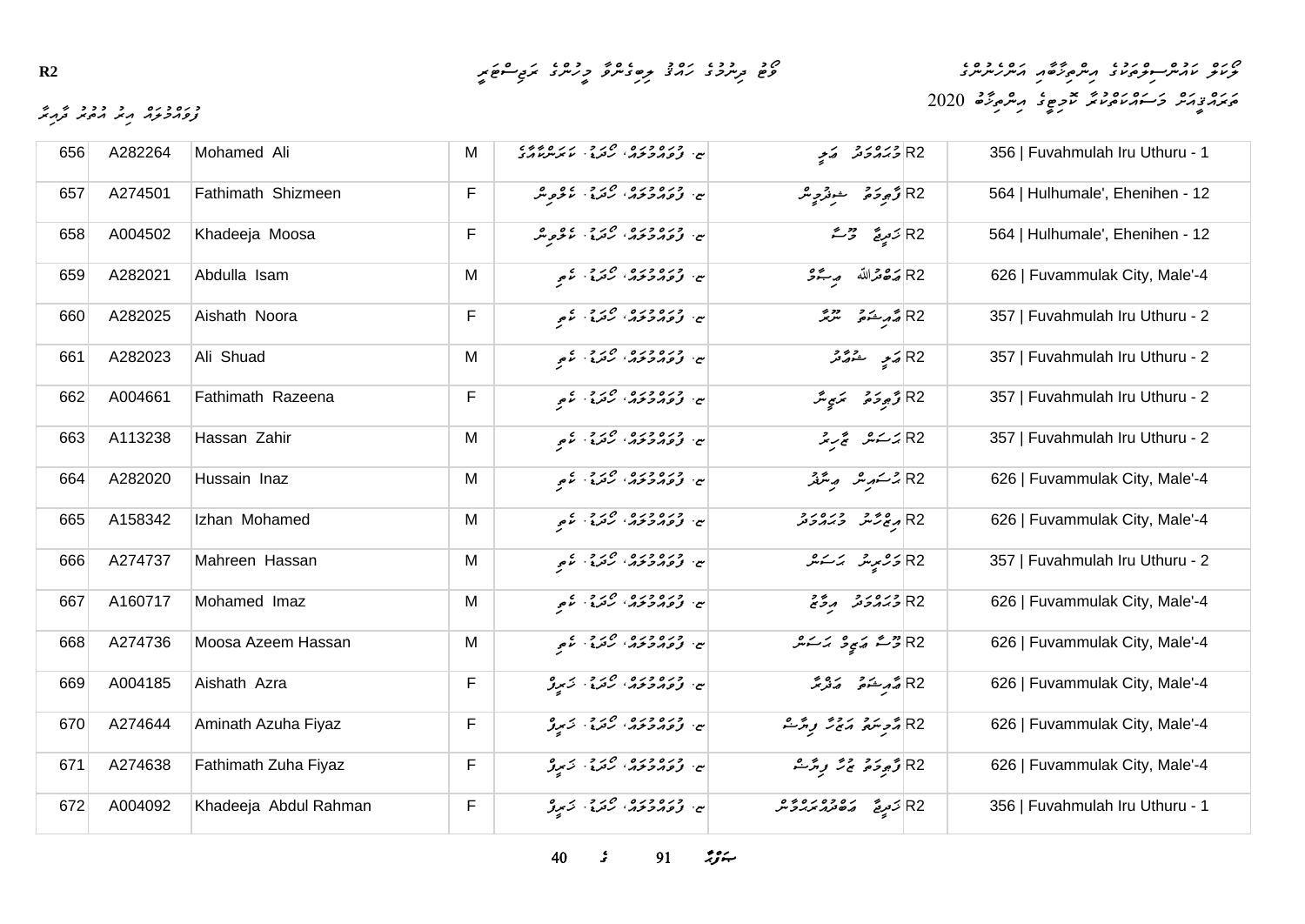*sCw7q7s5w7m< o<n9nOoAw7o< sCq;mAwBoEw7q<m; wBm;vB 2020<sup>, م</sup>وسر در مدد مدرج به مدرم مقرم قرار 2020*<br>موسر المستقرم المستقرم المستقرم المستقرم المستقرم المستقرم المستقرم المستقرم المستقرم المستقرم المستقرم المستقر

| 673 | A281524 | Aishath Zumrath            | F           | سي- وره ووره، صدح- ب <sub>و</sub> شو <sub>مج</sub>                                                                                                                                                                               | R2 مەم شەم سى <i>جى تىرى</i>          | 356   Fuvahmulah Iru Uthuru - 1                         |
|-----|---------|----------------------------|-------------|----------------------------------------------------------------------------------------------------------------------------------------------------------------------------------------------------------------------------------|---------------------------------------|---------------------------------------------------------|
| 674 | A283655 | Fathimath Falaha           | F           | س- وره وره مصرح<br>س- توجه وخهر، رس - رس - ره -                                                                                                                                                                                  | R2 تَ <i>مُّوِحَمْ    تَرَخَّدُ</i> ّ | 356   Fuvahmulah Iru Uthuru - 1                         |
| 675 | A004633 | Mariyam Sameera            | F           | ح ده وره صدو<br>س- ژوپروتوپر، رس سيد باشو                                                                                                                                                                                        | R2  ترجمہور محمد سکو پر               | 356   Fuvahmulah Iru Uthuru - 1                         |
| 676 | A339228 | Mohamed Wiaam              | M           | ح ده وره صدو<br>س- زود <i>و وه</i> رتره - م <sub>ا</sub> شه <sub>ج</sub>                                                                                                                                                         | $3.2923$ R2                           | 356   Fuvahmulah Iru Uthuru - 1                         |
| 677 | A004766 | Mariyam Thasleema          | F           | س- وره وره مصرح مسرره<br>س- وحمد وحمد مستردي مسرره                                                                                                                                                                               | R2 كەتىر <i>ى</i> رى كەسىرىدىگر       | 564   Hulhumale', Ehenihen - 12                         |
| 678 | A106538 | Mohamed Abdul Razzag       | M           | س- وره وره مصرح مسرره<br>س- وحمد وحمد مستردي مسرره                                                                                                                                                                               |                                       | 564   Hulhumale', Ehenihen - 12                         |
| 679 | A274704 | Raif Mohamed Abdul Razzag  | M           | س وره وره صدوحي سر المس                                                                                                                                                                                                          | R2 شهر و ده ده د م ه ده ده و و        | 137   Lh. Naifaru - 2                                   |
| 680 | A281922 | Raufa Mohamed Abdul Razzag | F           | ح ده وره ه در و هم دره<br>س وورونور، رنوع، ناس                                                                                                                                                                                   | R2 بزور وره در ده ده ده بره بود       | 564   Hulhumale', Ehenihen - 12                         |
| 681 | A004576 | Aishath Hassan             | $\mathsf F$ | ים - 2005 ביטוח מידי ביטוח ביטוח ביטוח ביטוח ביטוח ביטוח ביטוח ביטוח ביטוח ביטוח ביטוח ביטוח ביטוח ביטוח ביטוח<br>ביטוח ביטוח ביטוח ביטוח ביטוח ביטוח ביטוח ביטוח ביטוח ביטוח ביטוח ביטוח ביטוח ביטוח ביטוח ביטוח ביטוח ביטוח בי | R2 مەم بىر ئەسكەنلەر R2               | 357   Fuvahmulah Iru Uthuru - 2                         |
| 682 | A281961 | Ali Hassan                 | M           | ים - כנס כנס - מניכן - מיטים<br>ישי <sub>ב</sub> פתכיכתי - מעש                                                                                                                                                                   | R2 كەيچە كەشكەنلەر                    | 665   InterContinental Maldives<br>Maamunagau Resort -1 |
| 683 | A004790 | Aminath Ali                | $\mathsf F$ | כנסכנס הנכי איני<br>ישי נפגביבג'י לנגר ישיב                                                                                                                                                                                      | R2 مُجرِسَعُو صَعِ                    | 357   Fuvahmulah Iru Uthuru - 2                         |
| 684 | A009573 | Hassan Ali                 | М           | ים - כנס כנס - מני מני מער.<br>ישי <sub>לפ</sub> תכ <i>יכ</i> ת' לנג - מער.                                                                                                                                                      | R2  ترسكر كم كمبر                     | 357   Fuvahmulah Iru Uthuru - 2                         |
| 685 | A281959 | Khadeeja Hassan            | F           | ים - כים כים - מים - מים - מים בי<br>ישי - ציפו <i>ת כיבת</i> י - מים - מים בי                                                                                                                                                   | R2 كَتَمِيعٌ = يَرْسَمْسُ             | 357   Fuvahmulah Iru Uthuru - 2                         |
| 686 | A004652 | Mariyam Hassan             | F           | כנסכנס הנכי איני<br>ישי נפגביבג'י לנגר ישיב                                                                                                                                                                                      | R2 كەنگەر <i>ە</i> بەكەنگە            | 357   Fuvahmulah Iru Uthuru - 2                         |
| 687 | A281960 | Mohamed Shiham             | M           |                                                                                                                                                                                                                                  | R2  <i>وټرونو جون</i> څو              | 357   Fuvahmulah Iru Uthuru - 2                         |
| 688 | A281301 | Abdulla Ilm                | M           | י ניסינים יוני מים<br>יי נפחביבה לעצי עפי                                                                                                                                                                                        | R2 رَصْحْرَاللَّهُ مِكْرَدَّ          | 356   Fuvahmulah Iru Uthuru - 1                         |
| 689 | A274469 | Aishath Iffa Ahmed         | F           | ے وروورو 200 مربع<br>سی توحدو ترکی رفرہ محو                                                                                                                                                                                      | R2 مُەستۇم مەدۇ مەددىر                | 626   Fuvammulak City, Male'-4                          |

*n8o<n@ q8qAq< q8o< w<mBq>w<m=q?*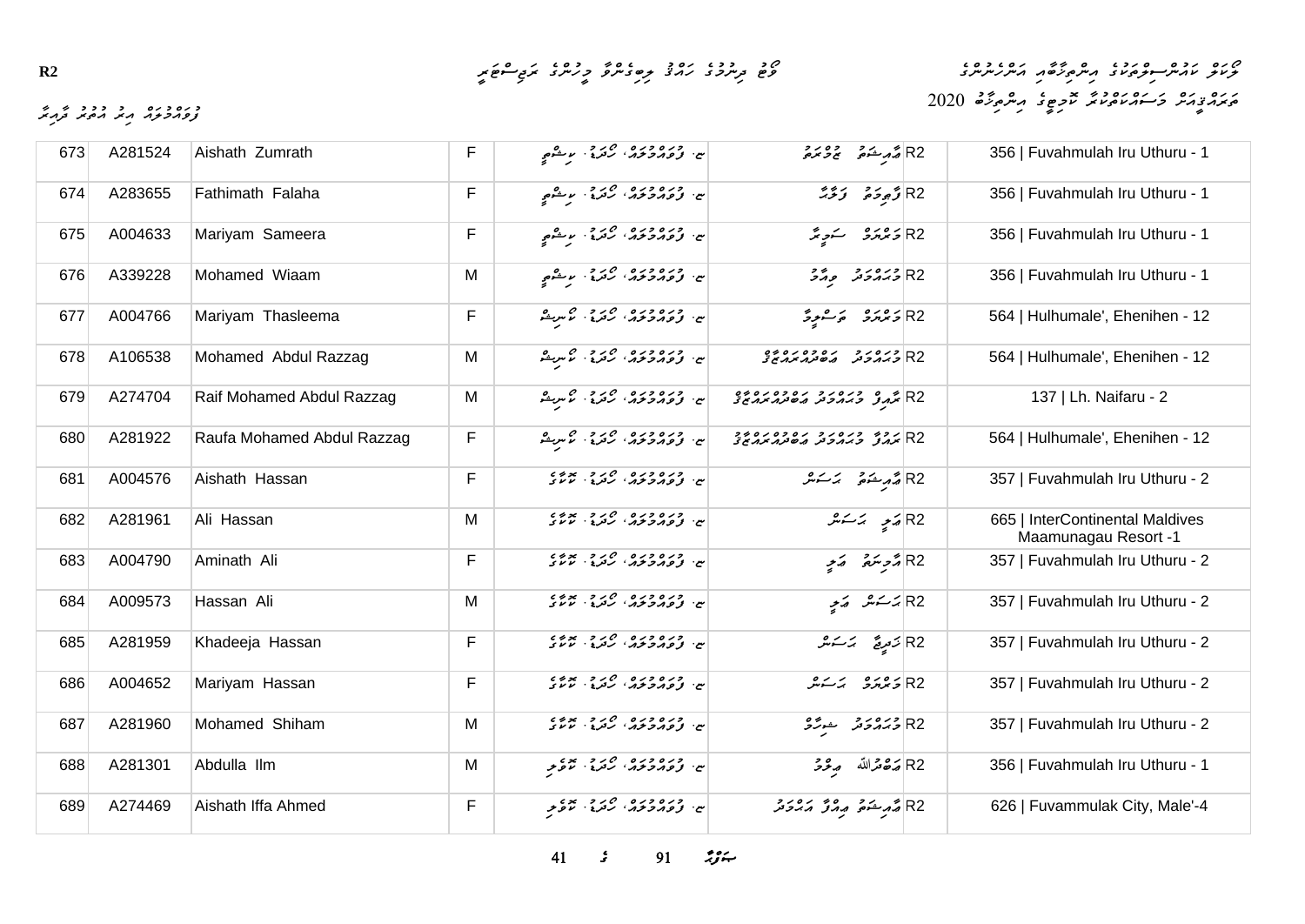*sCw7q7s5w7m< o<n9nOoAw7o< sCq;mAwBoEw7q<m; wBm;vB* م من المسجد المسجد المسجد المسجد المسجد العام 2020<br>مسجد المسجد المسجد المسجد المسجد المسجد المسجد المسجد المسجد ال

| 690 | A281305 | Ali Aruf Ahmed         | M           | כנסכנס הנכני<br>ישי נפגביבג' לנגז' איפיב                                  | R2 <i>ړې ډېرو ډېرونر</i>                        | 356   Fuvahmulah Iru Uthuru - 1      |
|-----|---------|------------------------|-------------|---------------------------------------------------------------------------|-------------------------------------------------|--------------------------------------|
| 691 | A281298 | Fathimath Fizna        | F           | כנסכנס הנכני<br>ישי נפגביבג' לנגז' איפיב                                  | R2 رَّج <i>وحَمَّة وِچ</i> مَّد                 | 626   Fuvammulak City, Male'-4       |
| 692 | A004335 | Hawwa Thohira          | F           | כנסכנס הנכני<br>ישי נפחביבה <sup>,</sup> נמשי עפיב                        | R2 بَرْدْءٌ پُوَرِيْدَ                          | 356   Fuvahmulah Iru Uthuru - 1      |
| 693 | A281302 | Ibrahim Arush          | M           | ים ני פריכה ליני יופי.<br>יי נפריכה ליני יופי                             | R2 مەھمگىر 12 مىرىشە                            | 356   Fuvahmulah Iru Uthuru - 1      |
| 694 | A283124 | Abdulla Ibrahim        | M           | دره دره ده.<br>س- ژومرونوم، رس: ۱۰ دندن                                   | R2 مَەقراللە مەھمَّر <i>ى</i> دۇ                | 357   Fuvahmulah Iru Uthuru - 2      |
| 695 | A160708 | Ahmed Ibrahim          | M           | כנס כנס יותר בכבר כל<br>ישי <sub>ה</sub> פחב <i>ב</i> חי לעצי עב יעש      | R2 <i>ג׳.כ د م ه مُرْرِ</i> دُ                  | 564   Hulhumale', Ehenihen - 12      |
| 696 | A004491 | Ali Ibrahim            | M           | כנסכנס הנבר כנס<br>ישי <sub>ל</sub> פחבי <i>בה</i> י לעשי עבי <i>י</i> נב | R2  رَمِ رِصْتَرِ وَ                            | 564   Hulhumale', Ehenihen - 12      |
| 697 | A101290 | Aminath Ibrahim        | F           | כנסכנס רינק ביט<br>ישי נפחבבהי לנגז ישביע                                 |                                                 | 357   Fuvahmulah Iru Uthuru - 2      |
| 698 | A004538 | Fathimath Basheera     | F           | دره دره ده.<br>س- ژومرونوم، رس: ۱۰ دندن                                   | R2 وَجِوحَة صَحْبِةً                            | 357   Fuvahmulah Iru Uthuru - 2      |
| 699 | A274529 | Hussain Shuaib         | M           | כנס כנס יותר בכבר כל<br>ישי <sub>ה</sub> פחב <i>ב</i> חי לעצי עב יעש      | R2 يُرْسَمَّهِ مَّثَّرَ مُشْهَرَهُ صَحْبَةِ مِ  | 357   Fuvahmulah Iru Uthuru - 2      |
| 700 | A004509 | Ibrahim Abdulla        | M           | כנסכנס מנכיכים<br>ישי צפונבבו, נעשי מבינב                                 | R2 م <i>وڭگرچ مەھ</i> تراللە                    | 357   Fuvahmulah Iru Uthuru - 2      |
| 701 | A160707 | Mariyam Ibrahim        | F           | כנסכנס הנכנים בניים<br>ישי נפחבבה' לנגז יובינים                           | R2 <i>جُهْرُو مُعْقَّدِوْ</i>                   | 357   Fuvahmulah Iru Uthuru - 2      |
| 702 | A274528 | Mohamed Izan Ali       | M           | כנס כנס יותר בכבר כל<br>ישי <sub>ה</sub> פחב <i>ב</i> חי לעצי עב יעש      | R2 وُيَرَە رَبَّحْ رَبَّعْ مَرَمٍّ              | 648   Atmosphere Kanifusi Maldives-1 |
| 703 | A007889 | Shama Solih            | $\mathsf F$ | ים "ריפוריכול" בגיב ברי עיתכיב                                            | R2 گُمُورُ جُمُورُ                              | 356   Fuvahmulah Iru Uthuru - 1      |
| 704 | A274742 | Aishath Nazal Usaamath | $\mathsf F$ | כנסכנס ימנכ" כגוב<br>ישי צפו <i>נכיב</i> ו, יטנג יאומים                   | R2 <sub>م</sub> ُم شَوْءِ مَرِيحَ مُرْ سُوءِ مُ | 357   Fuvahmulah Iru Uthuru - 2      |
| 705 | A282032 | Ali Shubau             | M           | ימי ניס כנס ימנד - 200<br>ישי נפח כיכה' מנגד - 2014                       | $222$ $\approx$ $\approx$ R2                    | 357   Fuvahmulah Iru Uthuru - 2      |
| 706 | A004814 | Fathimath Nuzuhath     | F           | כנסכנס הנכי כגוב<br>ישי צפו <i>בב</i> רוי נעשי מונים                      | R2 تُرجوحَ مُحَمَّدٍ مُحَمَّدٍ                  | 357   Fuvahmulah Iru Uthuru - 2      |

*n8o<n@ q8qAq< q8o< w<mBq>w<m=q?*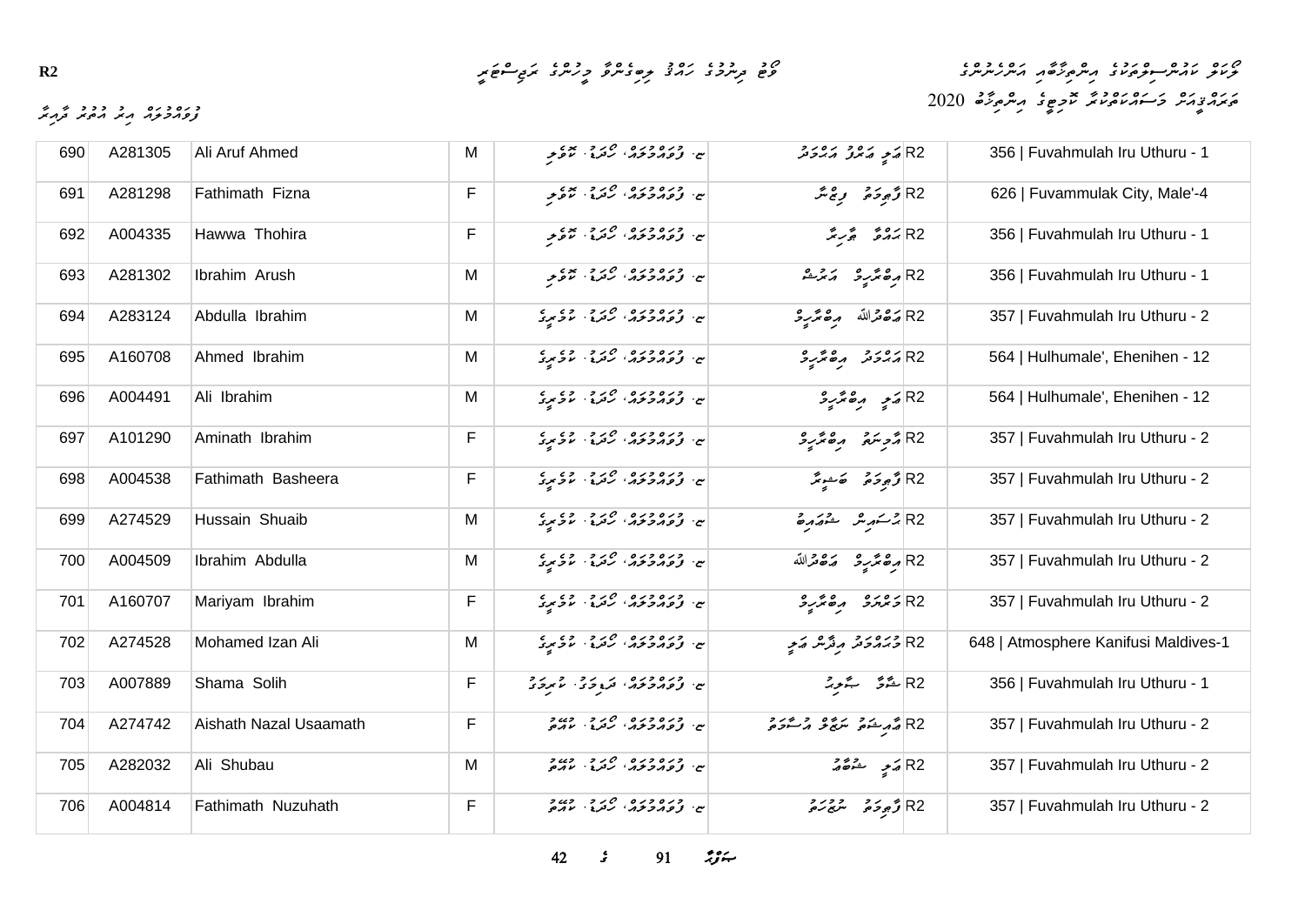*sCw7q7s5w7m< o<n9nOoAw7o< sCq;mAwBoEw7q<m; wBm;vB* م من المسجد المسجد المسجد المسجد المسجد العام 2020<br>مسجد المسجد المسجد المسجد المسجد المسجد المسجد المسجد المسجد ال

| 707 | A004788 | Mariyam Mohamed       | F |                                                                            | R2 كەبەرە يەرەبەر                                                                                              | 357   Fuvahmulah Iru Uthuru - 2           |
|-----|---------|-----------------------|---|----------------------------------------------------------------------------|----------------------------------------------------------------------------------------------------------------|-------------------------------------------|
| 708 | A280176 | Mohamed Shujau        | м | ים יציבת בינים מינים יותר.<br>ים ציבת ביבתי יינים יותרים                   | R2 32,322 شۇنج                                                                                                 | 357   Fuvahmulah Iru Uthuru - 2           |
| 709 | A282035 | Nazeeha Ahmed         | F | כנס כנס ימנים - כגוב<br>ישי צפו <i>ניביר</i> וי מבנ <del>י</del> יווקים    | R2 سَمِيرٌ      مَدْحَمْد                                                                                      | 422   Club Med Kanifinolhu - 1            |
| 710 | A274739 | Nazuhath Ahmed Hassan | F | כנסכנס ימנכ"<br>ישי צפו <i>נכיכ</i> ולי מנגר יוונים                        | R2 ىر <i>ج دى ئەرەبىر بەسكى</i> ر                                                                              | 357   Fuvahmulah Iru Uthuru - 2           |
| 711 | A390422 | Shafiu Ahmed Hassan   | M | כנסכנס ימנכ" בגזב<br>ישי צפו <i>בביב</i> ולי לבג <del>ז</del> יוודים       | R2 څوړ <i>ن ډرونو برخ</i> ش                                                                                    | 643   Park Hyatt Maldives-1               |
| 712 | A282034 | Shifau Ahmed          | M | כנס כנס הנכ"ר בגזב<br>ישי צפו <i>נכיכ</i> ו <i>רי הנג</i> בי מו <i>ח</i> פ | R2 جو <i>وگە مەندى تى</i> ر                                                                                    | 626   Fuvammulak City, Male'-4            |
| 713 | A274745 | Shuaau Ahmed Hassan   | M | כנסכנס הנכרים בגזב<br>ישי צפו <i>בברי ה</i> בג - מוזק                      | R2 خەرم كەندى ئەسكەر                                                                                           | 357   Fuvahmulah Iru Uthuru - 2           |
| 714 | A282033 | Shufaau Ahmed         | M | כנס כנס הנכ"כ בגוב<br>ישי צפו <i>נכב</i> ו יענג - מוזיק                    | R2 شۇق مەردىر                                                                                                  | 357   Fuvahmulah Iru Uthuru - 2           |
| 715 | A147881 | Abdulla Nashid        | M | ى دەددە ئەدەرە                                                             | R2 مَەھەراللە سَرَىدىر                                                                                         | 356   Fuvahmulah Iru Uthuru - 1           |
| 716 | A003963 | Ahmed Nadheem Mohamed | M | س- ورەورە- ئەرەرە- ئۇ <i>ھ</i>                                             | R2  גלכת תנקב כג'ופנ                                                                                           | 425   One & Only Reethi Rah, Maldives - 1 |
| 717 | A354732 | Aminath Navaru        | F | س- ورەورە- رەر دە.<br>س- <i>ۋە</i> גۈنۈپ، ترەۋى- ئۇھ                       | R2 مُ <i>جِينَهُ مَعَدَّمُ</i>                                                                                 | 356   Fuvahmulah Iru Uthuru - 1           |
| 718 | A004010 | Asiyath Ibrahim Didi  | F | ح ورە درە<br>س ۋەגىرىم، ئرونى ئى                                           | R2 مەسىر مۇرگە مەسىر بەر بولىدىن بولسان ئۆزلىرىنى ئۆزلىرىنى ئۆزلىرىنى ئۆزلىرىنى ئۆزلىرىنىڭ ئۆزلىرىنىڭ ئۆزلىرىن | 356   Fuvahmulah Iru Uthuru - 1           |
| 719 | A351038 | Fathmath Naufa        | F | س- ورەورە- ئەرىرو- ئۇ <i>ھ</i>                                             | R2 رَّجِ دَمَ مَنْ سَنَدَرَّ                                                                                   | 356   Fuvahmulah Iru Uthuru - 1           |
| 720 | A326171 | Ibrahim Nasiu         | M | ح دە دىرە ئىگە دى.<br>سى ئىمەم ئىگە ئىگە ئىگە                              | R2 مەھمگرىرى سى <i>زىسى</i> م                                                                                  | 356   Fuvahmulah Iru Uthuru - 1           |
| 721 | A003255 | Mohamed Fahmee        | M | ے ورہ ورہ کردگرد تھے<br>س وورونور، تردی ت                                  | R2  35% 3 كرقر تركو                                                                                            | 356   Fuvahmulah Iru Uthuru - 1           |
| 722 | A282278 | Ahmed Misbah          | M | س وره وره مرد و پر ه<br>س ژومرونوم، رتو و محمد                             | R2 يزودو وبد <i>ه:</i>                                                                                         | 626   Fuvammulak City, Male'-4            |
| 723 | A329648 | Mohamed Ali           | м | יז ניסינים יוני ידועים<br>יי נפונכינוי לעי יכול                            | R2  <i>وټرونو ټو</i>                                                                                           | 356   Fuvahmulah Iru Uthuru - 1           |

*n8o<n@ q8qAq< q8o< w<mBq>w<m=q?*

*43 s* 91 *i*<sub>S</sub> $\approx$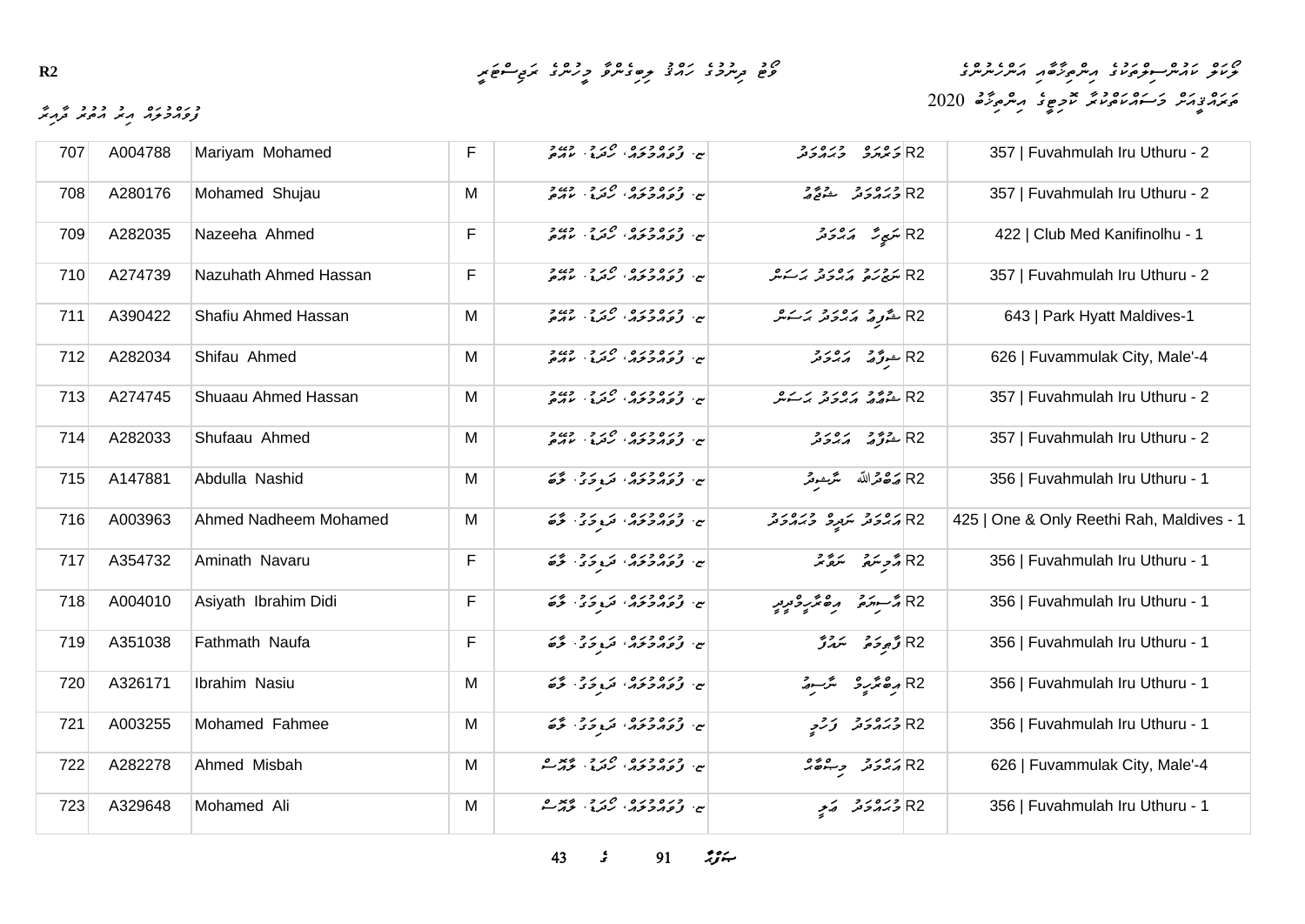*sCw7q7s5w7m< o<n9nOoAw7o< sCq;mAwBoEw7q<m; wBm;vB* م من المسجد المسجد المسجد المسجد المسجد العام 2020<br>مسجد المسجد المسجد المسجد المسجد المسجد المسجد المسجد المسجد ال

| 724 | A282276 | <b>Mohamed Saeed Ali</b> | M | س وره وره ص د پر د<br>س توحد <i>و و</i> ر کرد . نود ک                              | R2 <i>وُبُرُودُو سُهِيوْ م</i> ُبِي          | 356   Fuvahmulah Iru Uthuru - 1           |
|-----|---------|--------------------------|---|------------------------------------------------------------------------------------|----------------------------------------------|-------------------------------------------|
| 725 | A003442 | Hawwa Didi               | F | ى درەدرە ئردۇ. ۇشپې                                                                | R2 <i>بَرُمُ وُّمِ</i> يرِ                   | 626   Fuvammulak City, Male'-4            |
| 726 | A273458 | Mohamed Rashad           | M | ى دوەددە مەدد گەس                                                                  | R2 <i>32023 بَرْحُوْتُر</i>                  | 456   India / Trivandrum - 1              |
| 727 | A104831 | Shaan Rashaad            | F | ى دوەددە مەدد گەس                                                                  | R2 شَدَّسْ بَرَشَرْتَر                       | 626   Fuvammulak City, Male'-4            |
| 728 | A082860 | Shaaz Rashad             | F | ى دوەددە، مەدد. ئۇسۇر                                                              | R2 شَدَّجَ - مَرْشَمَّرَ                     | 626   Fuvammulak City, Male'-4            |
| 729 | A101407 | Shafa Rashad             | F | ى ئۇرەدىرە، ترەزى ئۇسۇر                                                            | R2 شَوَرٌ مَرَسَّمَتَر                       | 626   Fuvammulak City, Male'-4            |
| 730 | A160714 | Aminath Hussain Didi     | F | ور ه دره دره ه در دره د<br>سي نوم <i>د چ</i> ر کرد و خونی                          | R2 مَّ حِ سَمَّةٍ مِنْ سَمَّ سَمْعِيْدِ مِنْ | 357   Fuvahmulah Iru Uthuru - 2           |
| 731 | A004320 | Ahmed Mohamed            | M | יזי צפחכבמי לנדי בינול<br>יזי צפחכבמי לנדי בינול                                   | R2 ג׳כנק 1970 ב                              | 357   Fuvahmulah Iru Uthuru - 2           |
| 732 | A281994 | Athifa Ahmed             | F | יזי צפחכ <i>בבחי הבגי בית</i> ול<br>יזי צ <i>פחכב</i> הי הבגזי <del>ב</del> יתול   | R2 مَّ مِيعَ مَدَّدَ مَد                     | 350   GDh. Vaadhoo - 1                    |
| 733 | A281996 | Faruhan Ahmed            | M | יזי צפו <i>בכברי הבגרי בית</i> ול<br>יזי צפו <i>בכ</i> ברי הבגרי <del>ב</del> יתול | R2 ۇىرگىش كەردىتر                            | 357   Fuvahmulah Iru Uthuru - 2           |
| 734 | A274833 | Inaan Ahmed              | M | ים יצפת כבר הפרי הפרי<br>ים צפתכיכתי הבגר ביתול                                    | R2 مەنترىتر كەبر <i>ە</i> تر                 | 626   Fuvammulak City, Male'-4            |
| 735 | A274824 | Sheeha Ibrahim           | F | ى درە دىرە بىرد بۇرە ھ                                                             | R2 جو <i>ڻ م</i> ڻ <i>مڙي</i> و              | 356   Fuvahmulah Iru Uthuru - 1           |
| 736 | A281607 | Sheemath Ibrahim         | F | ەرە درە ەرە بورى بورە<br>س ۋەبەر دىن رىرى ئوسى                                     | R2 جوحَة مُتَّصَرِّيْتَ                      | 356   Fuvahmulah Iru Uthuru - 1           |
| 737 | A274092 | Abdulla Areef            | M | ے ووروورہ تروی ویکھیے                                                              | R2 مَەھتراللە مَ <i>مْبِوق</i>               | 427   Olhuveli Beach and Spa Maldives - 1 |
| 738 | A273175 | Ahmed Adeeb              | M | ى زەەدە ئەرەپ ئىستان ئە                                                            | R2, كەندى كە مەكىرە                          | 119   B. Dharavandhoo - 1                 |
| 739 | A273176 | Mohamed Aleef            | M | ے ووړونوړ، ترونوی پرتر                                                             | R2 دېرونو کمبور                              | 658   COMO Maalifushi-1                   |
| 740 | A003564 | Aminath Azlifa           | F | ے ووروورہ تروژی وی                                                                 | R2 مُتَّحِسَّعَ مَتَّحَوَّزُ                 | 356   Fuvahmulah Iru Uthuru - 1           |

*n8o<n@ q8qAq< q8o< w<mBq>w<m=q?*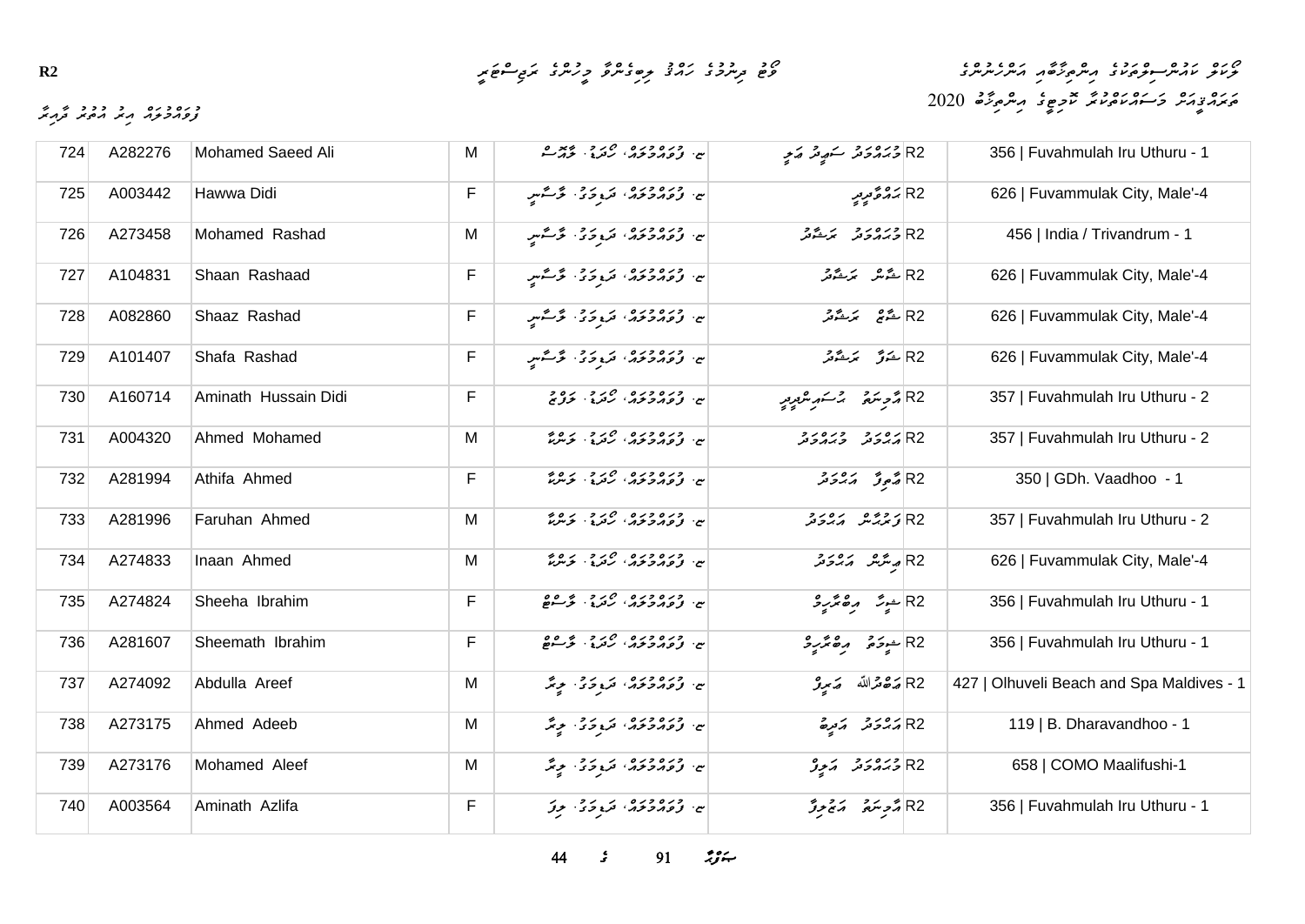*sCw7q7s5w7m< o<n9nOoAw7o< sCq;mAwBoEw7q<m; wBm;vB 2020<sup>, م</sup>وسوق المسجد التحقيق وسرمونية والم*جمع المسجد المسجد المسجد المسجد المسجد المسجد المسجد المسجد المسجد ال

| 741 | A275571 | <b>Mohamed Shammah Shareef</b> | M | ٢٠٠٤ د ١٥٤٥ مروكر وز                            | R2 وبروبرو شهرون شهرو                                                                                                                                                                                                                                      | 626   Fuvammulak City, Male'-4  |
|-----|---------|--------------------------------|---|-------------------------------------------------|------------------------------------------------------------------------------------------------------------------------------------------------------------------------------------------------------------------------------------------------------------|---------------------------------|
| 742 | A281048 | Aishath Suna                   | F | ے وہ دورہ مرد بحدی                              | R2 گەمەمشەقە كەشگە                                                                                                                                                                                                                                         | 357   Fuvahmulah Iru Uthuru - 2 |
| 743 | A274424 | Azza Ibrahim                   | F | ح دودوده مرد و تورو<br>س زودونود، رس تورو       | $\begin{array}{cc} \mathcal{G}_{\mathcal{A}} & \mathcal{G}_{\mathcal{A}} & \mathcal{G}_{\mathcal{A}} \\ \mathcal{G}_{\mathcal{A}} & \mathcal{G}_{\mathcal{A}} & \mathcal{G}_{\mathcal{A}} \end{array} \begin{array}{cc} \mathsf{R} \mathsf{2} \end{array}$ | 357   Fuvahmulah Iru Uthuru - 2 |
| 744 | A159800 | Hussain Assad                  | M | יני בנורני הנדי הנדי                            | R2 پر سمبر محمد محمد محمد محمد محمد اللہ ج                                                                                                                                                                                                                 | 626   Fuvammulak City, Male'-4  |
| 745 | A004525 | Ibrahim Ali                    | M | ים נפחבבתי לנגר בתל                             | R2 مەمگەر <i>5 مۇ</i> م                                                                                                                                                                                                                                    | 357   Fuvahmulah Iru Uthuru - 2 |
| 746 | A281047 | Mohamed Sawad                  | M | יז נכחבבתי לנדי בתל                             | R2 <i>2222 سكوفر</i>                                                                                                                                                                                                                                       | 652   Fari Island-1             |
| 747 | A004212 | Muniyyath Ahmed                | F | ح ده دره مرد د.<br>س زودونود، رس نود            | R2 <i>وُسِمْہُو مُدونر</i>                                                                                                                                                                                                                                 | 357   Fuvahmulah Iru Uthuru - 2 |
| 748 | A104698 | Abdulla Mohamed                | M | יזי נכתכ כאי כל כל                              | R2 مَەھمَّراللَّه حِرَمْ دَمَر                                                                                                                                                                                                                             | 356   Fuvahmulah Iru Uthuru - 1 |
| 749 | A282215 | Fathmath Nadha                 | F | ים נפתכתם לנדי בע                               | R2 تَ <i>مج حَمَّةَ</i> سَمَ <i>دَّ</i>                                                                                                                                                                                                                    | 356   Fuvahmulah Iru Uthuru - 1 |
| 750 | A282216 | Najuva Abdulla                 | F | יזי נכתכ כאי כל כל                              | R2 ترقيعٌ صَرَّة صَرَاللَّه                                                                                                                                                                                                                                | 626   Fuvammulak City, Male'-4  |
| 751 | A282217 | Nashvaan Abdulla               | M | ים נפגבבהי לנדי בו                              | R2 سَرَشْوَتْرْ مَرْصْقَرْاللَّه                                                                                                                                                                                                                           | 626   Fuvammulak City, Male'-4  |
| 752 | A390804 | Nashwa Abdulla                 | F | ים נפגבבהי לנגב בנ                              | R2 سَرَشْوَة مَرْكَ قَدْاللَّه                                                                                                                                                                                                                             | 626   Fuvammulak City, Male'-4  |
| 753 | A004738 | Aishath Ibrahim                | F | س ورەورە مەدىق بوۋى <sub>م</sub> وگر            | R2 مُەمِسْمَة مەھەردى                                                                                                                                                                                                                                      | 356   Fuvahmulah Iru Uthuru - 1 |
| 754 | A281762 | Ali Safwan Ibrahim             | M | ەرەدرە مەدەبە ئەرەبە بەرەر ئە                   | R2 كەبىر سەۋەتىر مەھەردە                                                                                                                                                                                                                                   | 356   Fuvahmulah Iru Uthuru - 1 |
| 755 | A125293 | Aminath Suneela Ibrahim        | F | سي ورەورە مەدى.<br>سى ۋەمەدىمە، رەي. بەنە بەن   | R2 مُرْحِسَةٌ تَسْرِبَّةٌ مِنْ مُرْدِدْ                                                                                                                                                                                                                    | 356   Fuvahmulah Iru Uthuru - 1 |
| 756 | A113532 | Ibrahim Hassan                 | M | ەرەدرە بەرە بەرە بەرە بۇ ئاھەتگە                | R2 مەھەر بەر ئەسكەش                                                                                                                                                                                                                                        | 356   Fuvahmulah Iru Uthuru - 1 |
| 757 | A004737 | Mariyam Saeedha                | F | س ورە دىرە مەدى.<br>س ۋەمەدىمە، ئىتمەي بولۇمۇلۇ | R2 وَتَعْرَفُرْ مَسَمَّوِيْتُرْ                                                                                                                                                                                                                            | 356   Fuvahmulah Iru Uthuru - 1 |

*n8o<n@ q8qAq< q8o< w<mBq>w<m=q?*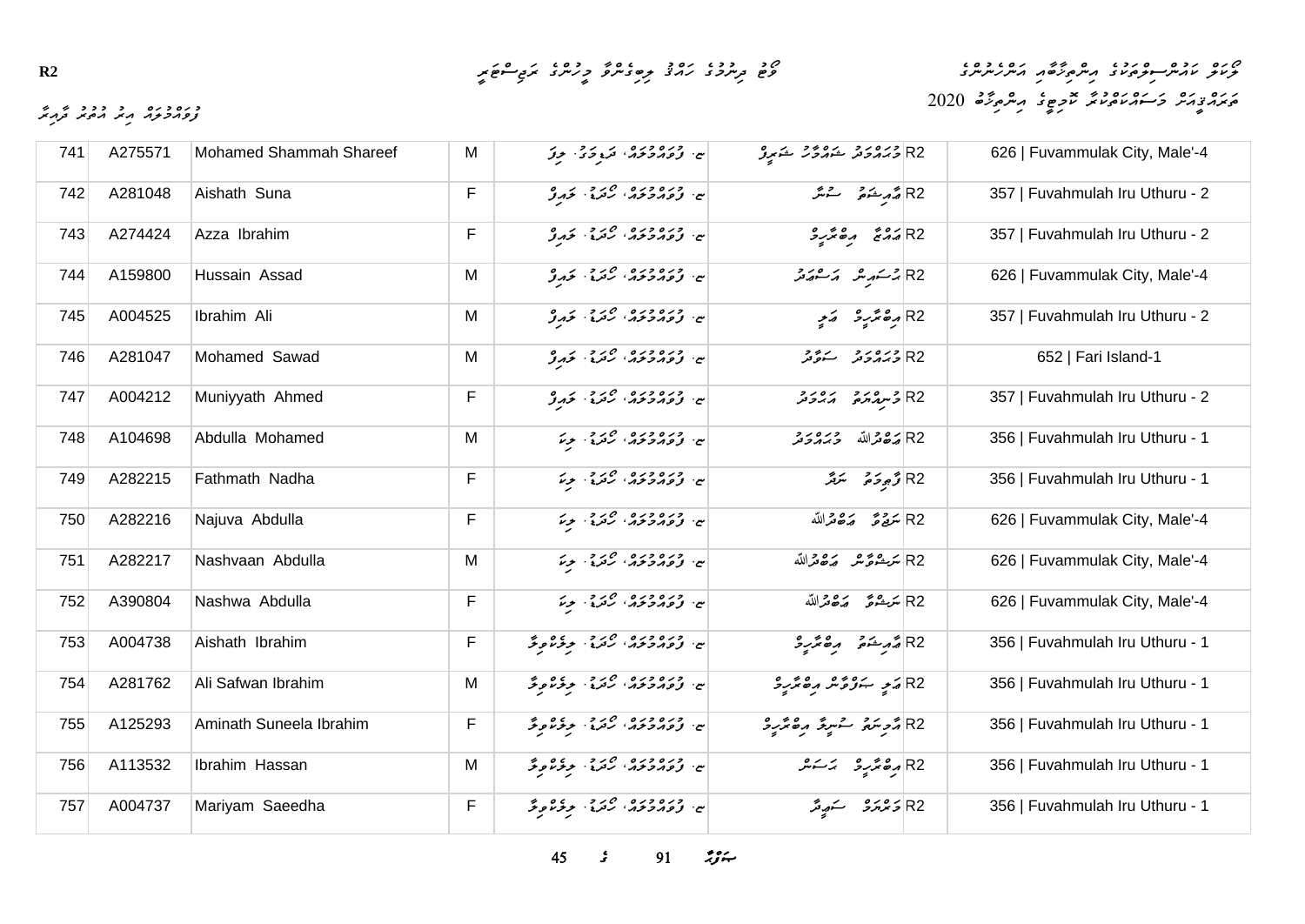*sCw7q7s5w7m< o<n9nOoAw7o< sCq;mAwBoEw7q<m; wBm;vB 2020<sup>, م</sup>وسر در مدد مدرج به مدرم مقرم قرار 2020*<br>موسر المستقرم المستقرم المستقرم المستقرم المستقرم المستقرم المستقرم المستقرم المستقرم المستقرم المستقرم المستقر

| 758 | A281765 | Mohamed Saholu Ibrahim        | M | سي ورەورە مەدو.<br>سي ۋەمەدىمە، رەقق بولۇمۇ                                                                                                                                                                                      | R2  2,200 مارو مقدرة                                | 640   Movenpick Resort Kuredhivaru<br>Maldives -1 |
|-----|---------|-------------------------------|---|----------------------------------------------------------------------------------------------------------------------------------------------------------------------------------------------------------------------------------|-----------------------------------------------------|---------------------------------------------------|
| 759 | A004643 | Simad Saeed                   | M | سي ورەورە مەدى.<br>سى ۋەمەدىمە، رەي. بەنە بەن                                                                                                                                                                                    | R2 سودٌ مَدَ سَمَدٍ مُدْ                            | 356   Fuvahmulah Iru Uthuru - 1                   |
| 760 | A006885 | Abdul Azeez Mohamed           | M | ים יצפח כלכם יסקי בים<br>ישי צפח כיכחי לטגז יבים                                                                                                                                                                                 | R2 בספר ס פרסק ב                                    | 626   Fuvammulak City, Male'-4                    |
| 761 | A004356 | Ahmed Ali                     | М | ימי כנס כנס ימני יונים<br>ישי נפח כבחי לנגדי כשינ                                                                                                                                                                                | R2 كەنزى كە كەر                                     | 357   Fuvahmulah Iru Uthuru - 2                   |
| 762 | A004368 | Ali Moosa                     | M | כנס כנס ייני בי כבי<br>ייני נפח כבה' לנגד כשינ                                                                                                                                                                                   | $23 \div 82$                                        | 357   Fuvahmulah Iru Uthuru - 2                   |
| 763 | A367442 | Ismail Saamee Ali             | M | ים נפגב בגם הניבי בי <del>ב</del>                                                                                                                                                                                                | R2 <sub>م</sub> رے <i>ڈ<sub>ھی</sub>و</i> گے جو مکم | 626   Fuvammulak City, Male'-4                    |
| 764 | A056854 | Ibrahim Abdulla               | M | سي وره وره.<br>سي وعاد <i>وح</i> د، ترء وي وتوفر                                                                                                                                                                                 | R2 م <i>وھ مگرچ ھ</i> ی محافظہ                      | 356   Fuvahmulah Iru Uthuru - 1                   |
| 765 | A274029 | Eyfa Moosa Mohamed            | F | ים: 3000000 ביביר 2000<br>ים: 3000000 בגוב 2000                                                                                                                                                                                  | R2 پروٌ وَسَدُ وَرَمَدُونَد                         | 356   Fuvahmulah Iru Uthuru - 1                   |
| 766 | A225467 | Mariyam Shareef               | F | יזי צפונפכני <sub>בעש</sub> בצי בוני                                                                                                                                                                                             | R2 وَتَحْدَّرُوْ ۖ شَمَيْرُوْ                       | 356   Fuvahmulah Iru Uthuru - 1                   |
| 767 | A025348 | Moosa Mohamed                 | M | ים "רים כנים" בג'ובר "כאב".<br>ים "רים ביברים" בג'ובר ברבי                                                                                                                                                                       | R2 جميع جي دور                                      | 356   Fuvahmulah Iru Uthuru - 1                   |
| 768 | A225809 | Nihan Moosa Mohamed           | M | יזי צפונפלנטי בגבלי בודי                                                                                                                                                                                                         | R2 سرمج معرضہ محمد حرمہ حرمہ                        | 626   Fuvammulak City, Male'-4                    |
| 769 | A274445 | <b>Fathimath Amal Hussain</b> | F | س وره وره صدو محدر<br>سي توحدو تحدث كترة كريموس                                                                                                                                                                                  | R2 ۇ <sub>ج</sub> وڭ مەڭ مەسىر ش                    | 460   Srilanka / Colombo - 1                      |
| 770 | A001845 | Hussain Ibrahim               | M | יזי ניפריכרי לנדי לינית.<br>יזי ניפריכלרי לינדי לינית                                                                                                                                                                            | R2 جُسَمبر شهر مِر <i>ه مُرْرِ</i> دْ               | 460   Srilanka / Colombo - 1                      |
| 771 | A281197 | Ahmed Mohamed                 | M | ים - כניס כניס - מניכו - מיקודות ביותר ביותר ביותר ביותר ביותר ביותר ביותר ביותר ביותר ביותר ביותר ביותר ביותר<br>המודע ביותר ביותר ביותר ביותר ביותר ביותר ביותר ביותר ביותר ביותר ביותר ביותר ביותר ביותר ביותר ביותר ביותר בי | R2 ג' 2,000 ورەدىر                                  | 626   Fuvammulak City, Male'-4                    |
| 772 | A004334 | Aminath Ibrahim               | F | ים - כים כים - סייב - פיזי היות.<br>ישי <sub>ה</sub> פו <i>ח כי</i> כול - היום - היות היות.                                                                                                                                      | R2 مُجْرِسَمُ مِنْ مُحَمَّدِةِ                      | 356   Fuvahmulah Iru Uthuru - 1                   |
| 773 | A274449 | Hassan Ulvan Mohamed          | M | م دره دره صدد شهرس                                                                                                                                                                                                               | R2 پر کند و وه و و پرو و د                          | 3   HA. Molhadhoo - 1                             |
| 774 | A004267 | Khadeeja Ibrahim              | F | س وره وره هرد و در.<br>س وه محرمه، رمود څرس                                                                                                                                                                                      | R2 زَمرِيَّ م <i>ِ هُ پُرُرٍ وُ</i>                 | 626   Fuvammulak City, Male'-4                    |
|     |         |                               |   |                                                                                                                                                                                                                                  |                                                     |                                                   |

*n8o<n@ q8qAq< q8o< w<mBq>w<m=q?*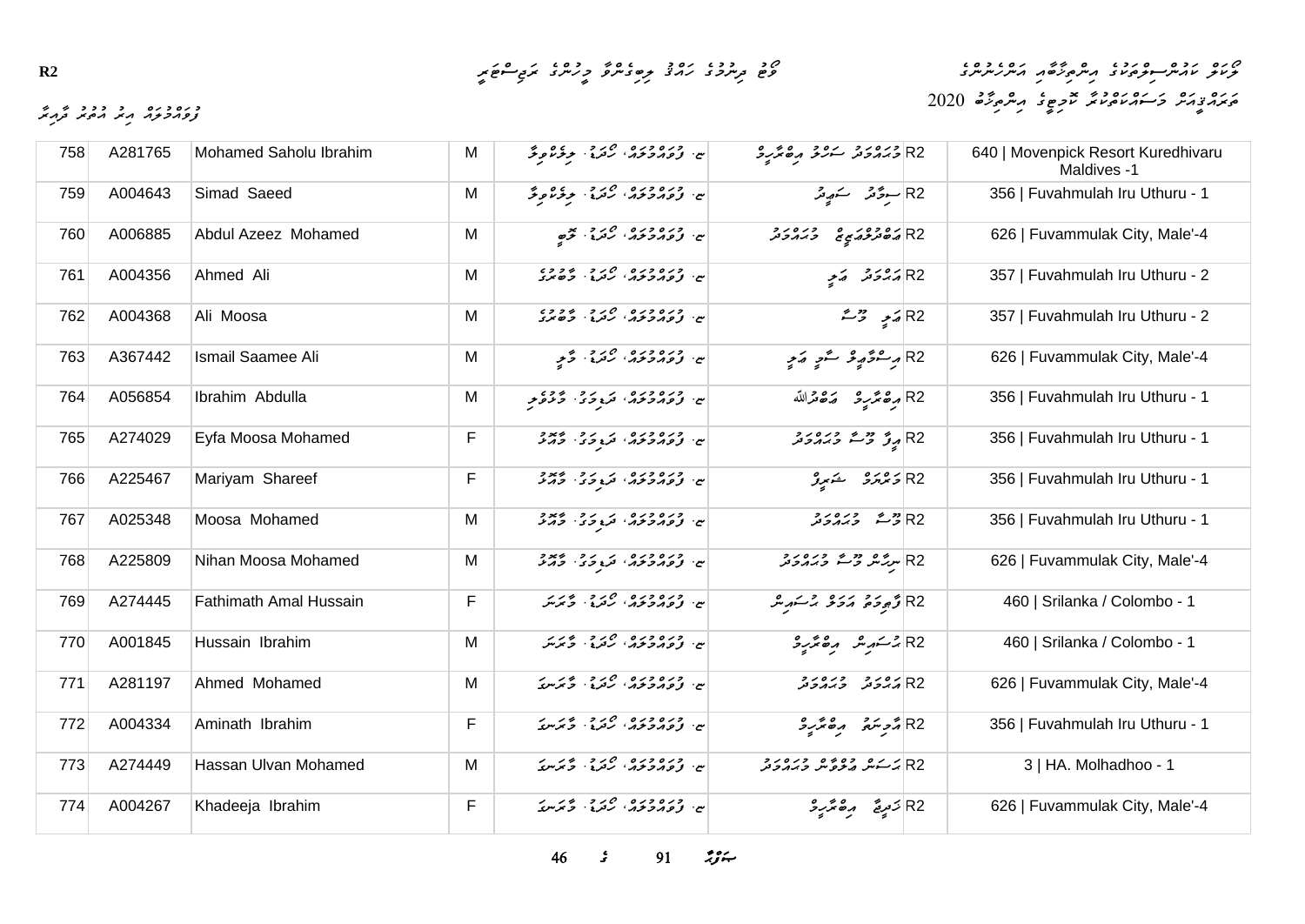*sCw7q7s5w7m< o<n9nOoAw7o< sCq;mAwBoEw7q<m; wBm;vB 2020<sup>, م</sup>وسر در مدد مدرج به مدرم مقرم قرار 2020*<br>موسر المستقرم المستقرم المستقرم المستقرم المستقرم المستقرم المستقرم المستقرم المستقرم المستقرم المستقرم المستقر

| 775 | A274448 | Mohamed Izaaz Abdul Azeez    | M           | ים בנסכנס לנכ"ל בינוע                                      | R2 <i>ב</i> גמכני השל הסיניכה <sub>ש</sub> ם | 626   Fuvammulak City, Male'-4  |
|-----|---------|------------------------------|-------------|------------------------------------------------------------|----------------------------------------------|---------------------------------|
| 776 | A274473 | Ashraf Hassan                | M           | כנס כנס - הני בנס<br>ישי צפו <i>ב כ</i> ול - מנגל - כפיר   | R2 كەش <i>ەترى بەسە</i> ش                    | 356   Fuvahmulah Iru Uthuru - 1 |
| 777 | A274475 | Fathimath Amaanee            | F           | כנס כנס - הני - יינס<br>ייז' נפחביבה' מנגוד' בפינ          | R2 زَّجِرْۃَ مَدَّسِ                         | 356   Fuvahmulah Iru Uthuru - 1 |
| 778 | A006756 | Fathmath Afiya Ali           | F           | יז בנס בנס הנדי בנס<br>יז בפחבבתי מנגד בפת                 | R2 وَّجِوَدَةَ الَّذِينَّ الْأَمِرِ          | 639   Vilimale', Ehenihen-4     |
| 779 | A282960 | Aminath Muneera              | F           | ים נפחביבה' הנגד ביפת                                      | R2 مُرْحِسَمُ فَسِرْمٌ                       | 357   Fuvahmulah Iru Uthuru - 2 |
| 780 | A282957 | Sana Mohamed                 | F           | כנס כנס הנכנית.<br>ישי גפורפיכולי לעשי פיפית               | R2 سَتَرَّ وَبَرْدُونَر                      | 357   Fuvahmulah Iru Uthuru - 2 |
| 781 | A003665 | Ahmed Abdulla                | M           | ى دوە دورە مەدد ئەرە                                       | R2 مَرْحَوْمٌ مَرْهُ مِّرَاللَّهُ            | 356   Fuvahmulah Iru Uthuru - 1 |
| 782 | A272899 | Ali Abdulla                  | M           | ى درە دىرە ئىدىد ئ                                         | R2 ضَعٍ ضَصْحَداللّه                         | 356   Fuvahmulah Iru Uthuru - 1 |
| 783 | A274088 | Aminath Amanath Abdulla      | F           | ى درەدرە ئەردى بولۇپ ب                                     | R2 مُّحِسَمَةً مَحَسَّمَةً مَصْعَرِ اللَّه   | 356   Fuvahmulah Iru Uthuru - 1 |
| 784 | A253082 | Amjad Abdulla                | M           | ح دره دره .<br>س زوردونور، تردونی و مجموع                  | R2 مَرْوَمَ مَنْ مَدَّالِلَّهُ               | 32   HDh. Nolhivaran - 1        |
| 785 | A363652 | Hassan Abdulla               | M           | ى دوە دىرە ئىدىد ئۇچ ئ                                     | R2 بَرَسَة مَّة قَرَاللَّه                   | 356   Fuvahmulah Iru Uthuru - 1 |
| 786 | A272901 | Hussain Abdulla              | M           | ى درەدرە، ئروزۇ، ئېرۇ                                      | R2 ترت <i>نه برقر مق</i> اتور الله           | 356   Fuvahmulah Iru Uthuru - 1 |
| 787 | A281448 | Aminath Leena Solih          | $\mathsf F$ | ەرە درە بەرە بەرە بەر بەر<br>سىن ۋەمەد ئەمى» كەندى دەپىج ش | R2 مُرْجِسَمُ مِحِسَّرٌ جُورُدُ              | 626   Fuvammulak City, Male'-4  |
| 788 | A100966 | Hawwa Neena                  | F           | ے ورودرو مرد دیگھ                                          | R2 بَرْدُوَّ سِرِیٹر                         | 357   Fuvahmulah Iru Uthuru - 2 |
| 789 | A000471 | <b>Hussain Solih Mohamed</b> | М           | سي وره وره مرد و در ده.<br>سي وحمد حرم مرد و در در در      | R2 يُرْسَمْ مِيْشَمْ مِيْتَ وَيَرْمُدُونَ    | 357   Fuvahmulah Iru Uthuru - 2 |
| 790 | A148368 | Mariyam Dheena Solih         | $\mathsf F$ | ەرە دىرە بەردىسى ئەرەپ ئە                                  | R2 كا <i>ترورڈ</i> وریڈ سڈویڈ                | 626   Fuvammulak City, Male'-4  |
| 791 | A004365 | Mohamed Mafaz                | M           | سي وره وره مرد و در ده.<br>سي وحمد حرم مرد و حمد ش         | R2 <i>2222 وقر</i> قر                        | 626   Fuvammulak City, Male'-4  |

*n8o<n@ q8qAq< q8o< w<mBq>w<m=q?*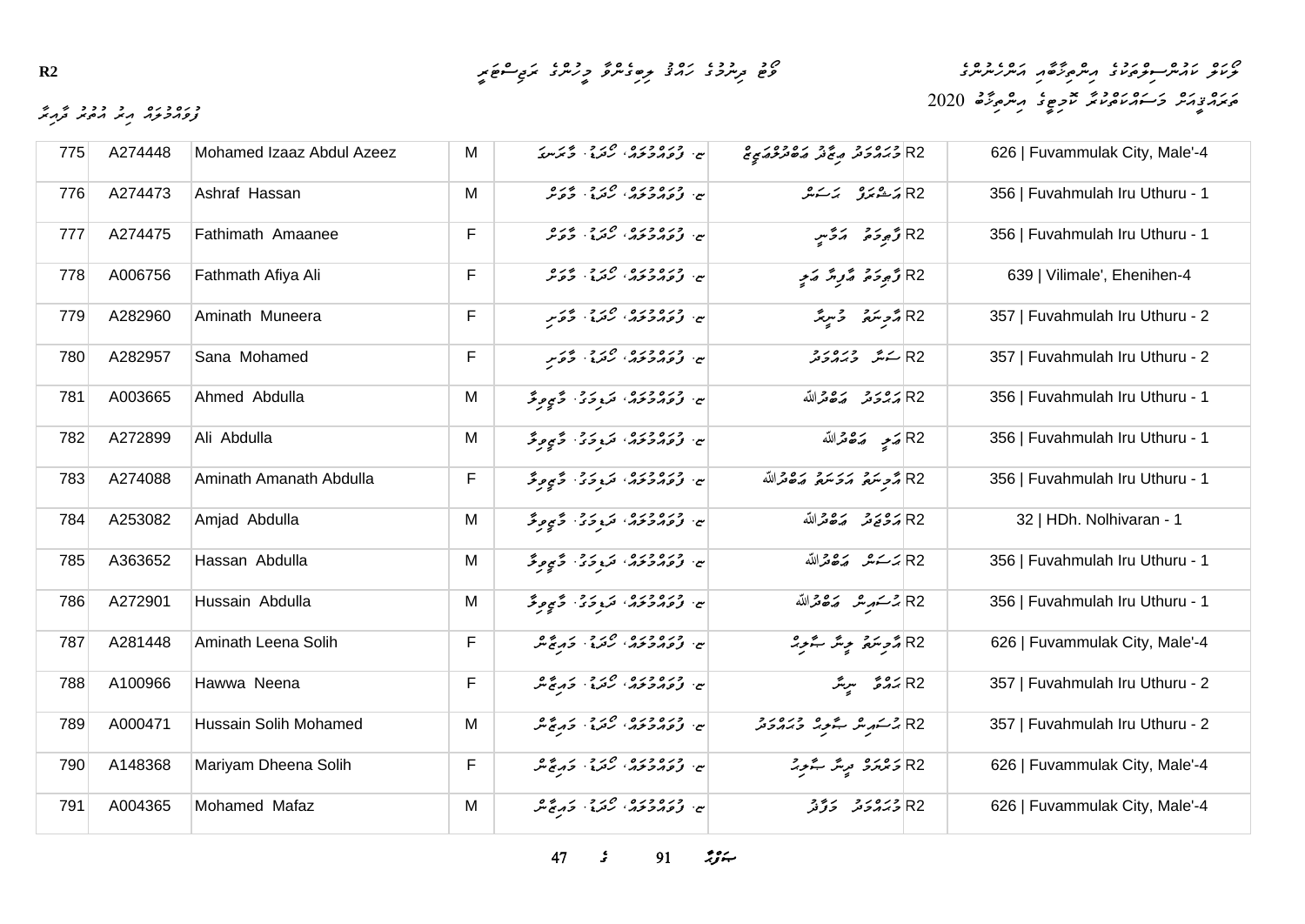*sCw7q7s5w7m< o<n9nOoAw7o< sCq;mAwBoEw7q<m; wBm;vB 2020<sup>, م</sup>وسر در مدد مدرج به مدرم مقرم قرار 2020*<br>موسر المستقرم المستقرم المستقرم المستقرم المستقرم المستقرم المستقرم المستقرم المستقرم المستقرم المستقرم المستقر

| 792 | A281443 | <b>Yoosuf Nabeel Solih</b>    | M           | س وره وره صدو در در در بار                                                        | R2 تركىۋا س <i>تەبى</i> ر جۇمبەر                | 626   Fuvammulak City, Male'-4                     |
|-----|---------|-------------------------------|-------------|-----------------------------------------------------------------------------------|-------------------------------------------------|----------------------------------------------------|
| 793 | A011616 | Anwar Ibrahim Didi            | M           | כנס כנס ים ניבי בניי סיביבי<br>ייז' נפח ביבחי ינט ז' בחים ייטע                    | R2 كەشھەت بەھ <i>مەڭ ي</i> وقىيەيە              | 357   Fuvahmulah Iru Uthuru - 2                    |
| 794 | A004353 | Ibrahim Razi                  | M           | כנס כנס ימנד בני מסיבה<br>ישי "ציפוריבורי" בנה" בוני שייניקיינד                   | R2 مەھم <i>گىرى م</i> ىگەنىيە                   | 626   Fuvammulak City, Male'-4                     |
| 795 | A405744 | <b>Mohamed Ausam Anwar</b>    | M           | ים " ניסיכים " לייכ" באישייטיבים.<br>ישי " ניסו <i>איכידור</i> לעש" באישייטיבייני | R2  2000 2010 2010 2010                         | 357   Fuvahmulah Iru Uthuru - 2                    |
| 796 | A160254 | Ahmed Anas                    | M           | سي توحده وره. تروپور د برترگ                                                      | R2 كەبروتى كەنترىشە                             | 413   The Westin Maldives Miriandhoo<br>Resort - 1 |
| 797 | A273309 | Ali Jailam                    | M           | س وره وره<br>س ژوبرونژي تروی ونژی ک                                               | R2 <i>جَرْمٍ فَهُ وَحَ</i> دَّ                  | 428   Baros Maldives - 1                           |
| 798 | A273307 | Mariyam Shua                  | F           | سي توحده وره. تروپور د برترگ                                                      | $22$ $272$ $R2$                                 | 626   Fuvammulak City, Male'-4                     |
| 799 | A274113 | Mohamed Migdhadh              | M           | سي و <i>و و و د</i> ه تر و در در و در د                                           | R2 <i>3222 وڏن</i> گر                           | 712   Meeru Island Resort & Spa-1                  |
| 800 | A026341 | Abdul Latheef Hassan          | M           | יזי צפחברמים לנדי בייטו<br>יזי צפחברמי לטנו בייטו                                 | R2 مەھەممىر مۇم بىر ئەسەمبىر                    | 357   Fuvahmulah Iru Uthuru - 2                    |
| 801 | A389944 | Adyan Abdul Latheef           | M           | כנסכנס יונד גם.<br>יין נפחביבה' הנגז' ביינג                                       | R2 גליקית הסינקיפיקי                            | 564   Hulhumale', Ehenihen - 12                    |
| 802 | A004592 | Shimla Mohamed                | $\mathsf F$ | יזי צפורכברי לנדי בייטו<br>יזי צפורכברי לנדי בייטו                                | R2 جونۇ ئ <i>ونەم</i> گە                        | 357   Fuvahmulah Iru Uthuru - 2                    |
| 803 | A003559 | Abdulla Mohamed               | M           | ים נפחבבתי נגבד ביתב                                                              | R2 مَەھمَّراللَّه حَ بَرْمُرْدَ مَرْ            | 626   Fuvammulak City, Male'-4                     |
| 804 | A271944 | Aminath Afa Abdulla           | F           | ים "ציפוריפית" בגובר "כיתב                                                        | R2 مَّحِسَمَةً مَتَّقَ مَصَّفَرَاللَّهُ         | 356   Fuvahmulah Iru Uthuru - 1                    |
| 805 | A309932 | Maryam Maaz Abdulla           | F           | ים נפחבבתי נגבד ביתב                                                              | R2 <i>وَبِرْمَرْدَ وَفَرِ مَ</i> هُ مِّرَاللّهِ | 356   Fuvahmulah Iru Uthuru - 1                    |
| 806 | A271945 | <b>Mohamed Saarim Abdulla</b> | M           | ים - 2005 באי 2007 ביותב.<br>ים - 39, 2007 בגיב 12 ביותב.                         | R2 دېرو د ته جمعرو مرگورالله                    | 356   Fuvahmulah Iru Uthuru - 1                    |
| 807 | A012216 | Abdul Gadir Mohamed           | M           | سي وره وره در دو ده و                                                             | R2 رەدەپرىر بەربەر دېر                          | 356   Fuvahmulah Iru Uthuru - 1                    |
| 808 | A274110 | Mohamed Fahid Abdul Gadhir    | M           | س ورەدرە ئىدى كەن ئىل                                                             | R2 دېرو د تر تر تر مقدم د ترو تو بر             | 356   Fuvahmulah Iru Uthuru - 1                    |

## *n8o<n@ q8qAq< q8o< w<mBq>w<m=q?*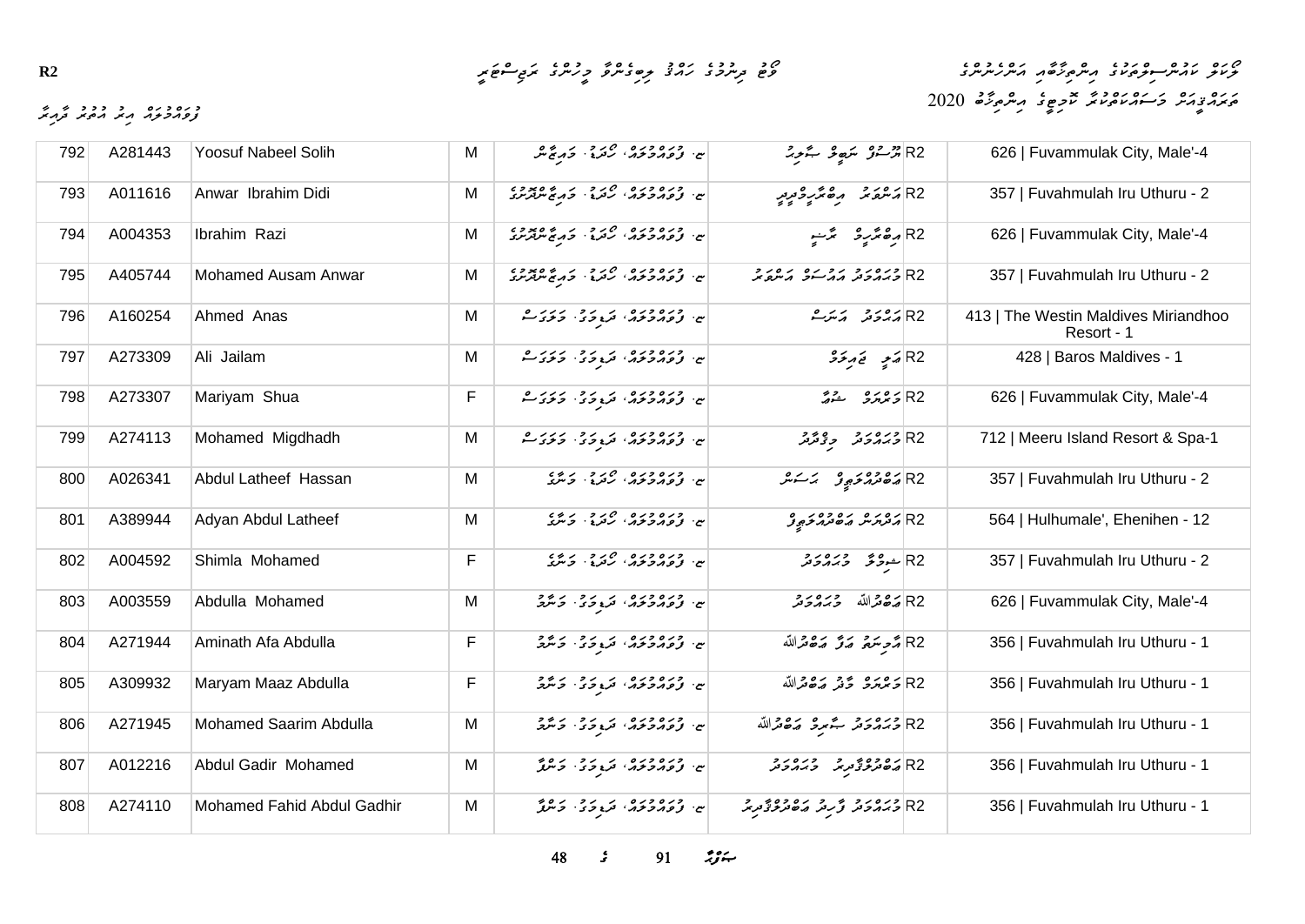*sCw7q7s5w7m< o<n9nOoAw7o< sCq;mAwBoEw7q<m; wBm;vB* م من المسجد المسجد المسجد المسجد المسجد العام 2020<br>مسجد المسجد المسجد المسجد المسجد المسجد المسجد المسجد المسجد ال

| 809 | A044295 | Adam Saeed Hassan           | M           | ים - 20,000 סגב - 20,000<br>ים - 3,000 <i>ביצור - 20,000 ב</i>                                                                                                                                                                   | R2 <i>مُقرَى سَموِيْنْ بَرْسَ</i> سْ        | 569   Kulhudhuffushi, Ehenihen-1 |
|-----|---------|-----------------------------|-------------|----------------------------------------------------------------------------------------------------------------------------------------------------------------------------------------------------------------------------------|---------------------------------------------|----------------------------------|
| 810 | A144572 | Ahmed Hassan                | M           | ים " ציפור ברום " מיני - " בינור בי                                                                                                                                                                                              | R2 كەبروتى كەسكەنلى                         | 626   Fuvammulak City, Male'-4   |
| 811 | A367450 | Aminath Amany               | F           | ים " 3 ב הם כנים " ביבור ביבור ביבור ביבור ביבור ביבור ביבור ביבור ביבור ביבור ביבור ביבור ביבור ביבור ביבור ב<br>ביום הם הם הם הביבור ביבור ביבור ביבור ביבור ביבור ביבור ביבור ביבור ביבור ביבור ביבור ביבור ביבור ביבור ביבור | R2 مَّ حِسَمَۃ مَدَّسِ                      | 122   B. Eydhafushi - 2          |
| 812 | A271421 | Fathimath Enas              | F           | ים "רים רים" ליני "ראות היבטי                                                                                                                                                                                                    | R2 ۇ <sub>ج</sub> وڭ مەش <sup>ى</sup>       | 357   Fuvahmulah Iru Uthuru - 2  |
| 813 | A003103 | Khadeeja Ibrahim            | F           | ים " צפח ביבחי " מיני " בימינים ב                                                                                                                                                                                                | R2 زَمِرِيَّ مِنْ صُرَّرِ و                 | 357   Fuvahmulah Iru Uthuru - 2  |
| 814 | A281320 | Mohamed Ameel               | M           | כנס כנס התרי<br>ישי נפח כיכה' לינג' בינות ובי                                                                                                                                                                                    | R2  <i>وټرونو ډو</i> و                      | 357   Fuvahmulah Iru Uthuru - 2  |
| 815 | A004380 | Saeeda Hassan               | F           | ים " צפח ביבחי " מיני - מיני ביבור בי                                                                                                                                                                                            | R2 سے پہنڈ کے سکھ                           | 452   Maafushi Jail - 1          |
| 816 | A004340 | Aishath Hussain Thakhkhaanu | $\mathsf F$ | כנסכנס רינכ גנגס סיים<br>ישי צפונפיבוני ניטבי בפיני-יבב                                                                                                                                                                          | R2 مەم شەھ بىر سىم مەم ئەس                  | 356   Fuvahmulah Iru Uthuru - 1  |
| 817 | A004348 | Hawwa Mohamed               | F           | כנסכנס יסנכ נגד סיים.<br>ישי צפו <i>נכלברי ה</i> בנשי <i>בפיני<del>-י</del>ב</i> צ                                                                                                                                               | R2 يُروح ويُرورو                            | 356   Fuvahmulah Iru Uthuru - 1  |
| 818 | A274439 | Zidan Hassan                | M           | כנסכנס יפנכ גנגס פיז<br>ישי צפונבבותי לנגשי בפינגרפ                                                                                                                                                                              | R2 <sub>فر</sub> مَ <i>زْ بْرْ سَ</i> مَسْر | 356   Fuvahmulah Iru Uthuru - 1  |
| 819 | A003551 | Abdulla Naseem Hassan       | M           | سي وره وره<br>سي وره درور، ترون د کورن                                                                                                                                                                                           | R2 رَحْوَتْرَاللّه مَرَسِوڤ بَرَسَوْرٌ      | 356   Fuvahmulah Iru Uthuru - 1  |
| 820 | A271906 | Ahmed Sinah                 | M           | سي وره وره. ترور ده ده در                                                                                                                                                                                                        | R2 كەبرى كىرىگە ئىستىر                      | 356   Fuvahmulah Iru Uthuru - 1  |
| 821 | A274085 | Mariyam Nuha Naseem         | F           | יזי גבורכלבומי בתוכבי כפפית                                                                                                                                                                                                      | R2 كەبرىرى تەرىخ تىرسوق                     | 626   Fuvammulak City, Male'-4   |
| 822 | A307593 | Mohamed Sanih Naseem        | M           | שי ציפח כים הגביבי ביפיבי                                                                                                                                                                                                        | R2 دېم د د مشرکه ترسوی                      | 356   Fuvahmulah Iru Uthuru - 1  |
| 823 | A003550 | Saamiya Naseem              | F           | ح د و د ده د د .<br>س زورونور، تر د د د . و و و بر                                                                                                                                                                               | R2 ستموبڈ مکرسوٹر                           | 356   Fuvahmulah Iru Uthuru - 1  |
| 824 | A343179 | Ali Anim                    | M           | دره دره ۵٫۰۵ م.<br>۳- زود د ترکرد کرد و توفیر                                                                                                                                                                                    | R2 کی په مگسری ک                            | 356   Fuvahmulah Iru Uthuru - 1  |
| 825 | A393858 | Ibrahim Aiman               | M           | $\sim$ 310010 012010 000                                                                                                                                                                                                         | R2 مەھە <i>ترى</i> ر قىم مەمەتىر            | 356   Fuvahmulah Iru Uthuru - 1  |

*n8o<n@ q8qAq< q8o< w<mBq>w<m=q?*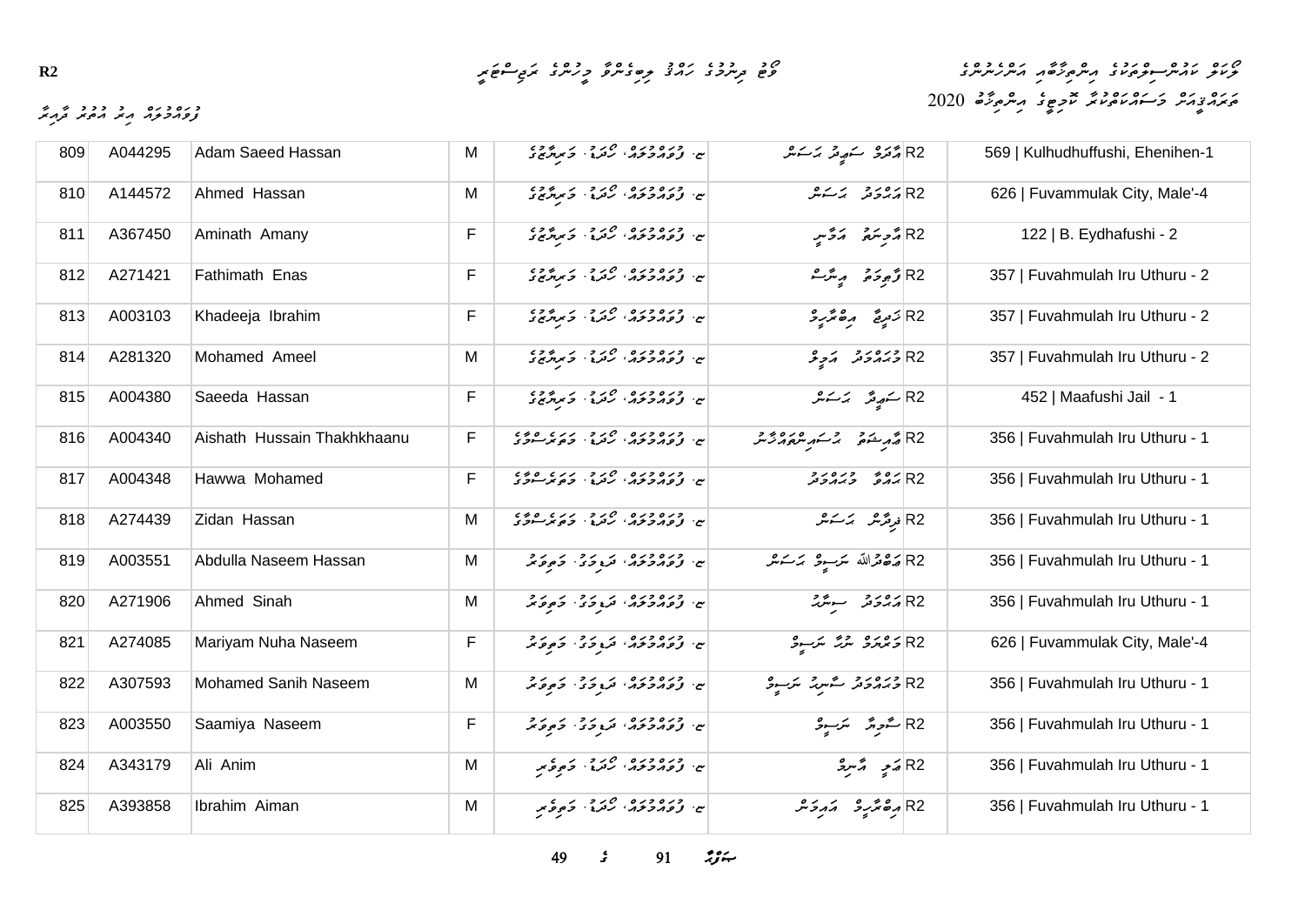*sCw7q7s5w7m< o<n9nOoAw7o< sCq;mAwBoEw7q<m; wBm;vB 2020<sup>, م</sup>وسر در مدد مدرج به مدرم مقرم قرار 2020*<br>موسر المستقرم المستقرم المستقرم المستقرم المستقرم المستقرم المستقرم المستقرم المستقرم المستقرم المستقرم المستقر

| 826 | A343178 | Ikuleelu Abdul Salaam | M | ەرەددە 200 كەردىدى.<br>س- ۋەمەدىمە، كەن قەمۇم                              | R2 مركز محمد مصر مستوفر                      | 356   Fuvahmulah Iru Uthuru - 1          |
|-----|---------|-----------------------|---|----------------------------------------------------------------------------|----------------------------------------------|------------------------------------------|
| 827 | A004820 | Abdulla Azim          | M | ים - 20,000 סגב - 20%<br>ישי <sub>2</sub> 0,000 <i>של ה-20 של</i>          | R2 كَەشراللە گەرگى                           | 626   Fuvammulak City, Male'-4           |
| 828 | A004626 | Aminath Moosa Didi    | F | س وره دره هرد درد.<br>س ژومرونوما کنره ومش                                 | R2 أَمُّ <i>حِ سَوْمٍ حَ</i> حَسَّمِيهِ بِهِ | 357   Fuvahmulah Iru Uthuru - 2          |
| 829 | A073362 | Ibrahim Huzam         | M | יזי צפחכבמי לגדי בחייל.<br>יזי צפחכבמי געשי בחייל                          | R2 مەھمىر 2 مەم 25                           | 357   Fuvahmulah Iru Uthuru - 2          |
| 830 | A283439 | <b>Ibrahim Didi</b>   | M | יזי צפח <i>בר</i> ם ישני בחייל<br>יזי צפח <i>ב</i> כחי געשי בחייל          | R2 ۾ <i>ڇي ٿي</i> و پيو په                   | 357   Fuvahmulah Iru Uthuru - 2          |
| 831 | A283435 | Khadeeja Abdulla      | F | יזי צפח בברי יריבי בהיה.<br>יזי צפח ביבחי הנגזי בהיה                       | R2 كَتَعْرِيقٌ صَ <b>صْحَ</b> رْاللَّه       | 357   Fuvahmulah Iru Uthuru - 2          |
| 832 | A009909 | Moosa Ahmed           | M | س- وره وره صرح درجه<br>س- وحدد دخه، کنره - وړس                             | R2 پر پرونر                                  | 357   Fuvahmulah Iru Uthuru - 2          |
| 833 | A283441 | Saim Moosa            | M | ر وره وره هر و دروند<br>س وه د و و در کندنی و دش                           | R2 جَمْدِ حَمَّتْ حَمَّ                      | 626   Fuvammulak City, Male'-4           |
| 834 | A004719 | Sofiyya Ahmed Didi    | F | כנס כנס - מיכ"ג - הריית<br>ישי <sub>ב</sub> פח <i>ביב</i> ה' הנגיד - בהיית | R2 ج <i>ۇرۇنگە مەمەكەترىپ</i> رىيە           | 357   Fuvahmulah Iru Uthuru - 2          |
| 835 | A272944 | Ahmed Shaheem         | M | ים יצפח כנסיג ביצי כשים<br>ישי צפח כבחי בשיכצי כשים                        | R2 كەندى ھەرى                                | 161   K. Guraidhoo - 2                   |
| 836 | A003574 | Ali Shaheem           | M | כנסכנס<br>ישי צפונכבולי בנשכבי כשים                                        | R2 كەمچە ھەرپى                               | 356   Fuvahmulah Iru Uthuru - 1          |
| 837 | A274082 | Fathimath Amana       | F | ים - 2005 בריט - 2007<br>ים - 303 בריט - 2007 - 2007                       | R2 زَّجِ دَمَّةَ مَدَّسَّرَ                  | 356   Fuvahmulah Iru Uthuru - 1          |
| 838 | A272945 | Hassan Riza           | M | כנס כנס גן נדי גם.<br>ישי צפונביבוני נקביבי בבים                           | R2  پرستو برقہ                               | 356   Fuvahmulah Iru Uthuru - 1          |
| 839 | A272962 | Hussain Saathiu       | M | ים נפחדתם בגבר בשם<br>ים נפחדתם באיבצי בשם                                 | R2  ترسنهریشر مستم <i>ون</i> هٔ              | 419   Paradise Island Resort and Spa - 1 |
| 840 | A005692 | Ibrahim Shaheem       | M | כנסכנס<br>ישי צפונכיכולי בנדכבי כדש                                        | R2 م <i>ەھترى</i> ھەر ئىتىمىدە               | 356   Fuvahmulah Iru Uthuru - 1          |
| 841 | A281276 | Ahmed Rasheed         | M | وره وره ه رو د د و د<br>س ژوندونژن رتره وترد                               | R2 كەبرى كىم كىم ئىسىمىتى كىشىمىتى كىل       | 401   Dhigali Maldives - 1               |
| 842 | A281273 | Aishath Rasheeda      | F | در ه د د ده ه د د .<br>س و و د د د د .                                     | R2 م <i>ۇم ھۇم مۇس</i> وم <i>ۇ</i>           | 456   India / Trivandrum - 1             |

*n8o<n@ q8qAq< q8o< w<mBq>w<m=q?*

 $50$  *s* 91 *n***<sub>s</sub>** $\frac{2}{3}$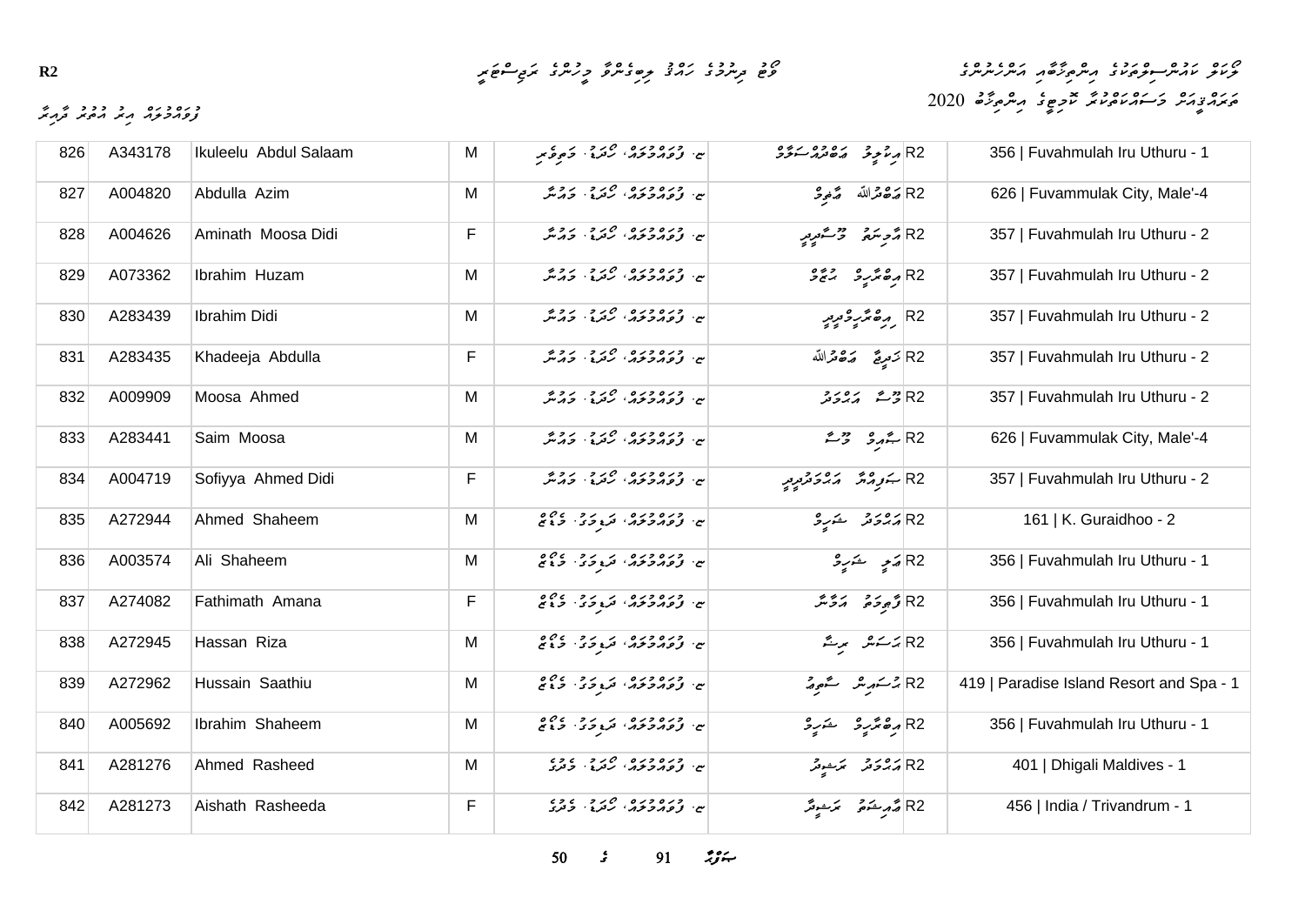*sCw7q7s5w7m< o<n9nOoAw7o< sCq;mAwBoEw7q<m; wBm;vB 2020<sup>, م</sup>وسر در مدد مدرج به مدرم مقرم قرار 2020*<br>موسر المستقرم المستقرم المستقرم المستقرم المستقرم المستقرم المستقرم المستقرم المستقرم المستقرم المستقرم المستقر

| 843 | A274459 | Ali Rasheed             | M            | ور ه دره دره دره دره<br>س وره درخ در، کردن و تری                              | R2  رَمِج - مَرْشِيشْ                           | 335   GDh. Thinadhoo - 1                             |
|-----|---------|-------------------------|--------------|-------------------------------------------------------------------------------|-------------------------------------------------|------------------------------------------------------|
| 844 | A004366 | Ibrahim Ali             | M            | ور ه دره وره مصر د مرد و دره<br>سي محره دره دره مرکز د از مرکز                | R2  بر <i>ھنگرچ</i> کمبر                        | 317   L. Maamendhoo - 1                              |
| 845 | A299896 | Ibrahim Rashad          | М            | ور ه دره دره دره دره<br>س وره درخ در، کردن و تری                              | R2 م <i>ەھمگىر ئىسىمىتى</i> قىر                 | 357   Fuvahmulah Iru Uthuru - 2                      |
| 846 | A281275 | Khadeeja Ibrahim        | $\mathsf{F}$ | ر در دوره بارد و در در<br>س و در در در کنده و ترد                             | R2 كَتَرِيعٌ - رِصْغَرْرِدْ-                    | 456   India / Trivandrum - 1                         |
| 847 | A004262 | Mariyam Mohamed         | $\mathsf{F}$ | ور ه د د ده ه د د .<br>س و و د د د د .                                        | R2 <i>ב</i> מתכ כממכת                           | 357   Fuvahmulah Iru Uthuru - 2                      |
| 848 | A004375 | Mohamed Maajid          | M            | כנסכנס מנכים בב<br>ישי צפו <i>בכבו</i> לעג                                    | R2   <i>جەنەدى ۋەي</i> تر                       | 357   Fuvahmulah Iru Uthuru - 2                      |
| 849 | A273297 | Ali Imraan              | M            | ى زەمەدە، ئىرى ئەستىم                                                         | R2  رَمِ مِرتَقَدَّر                            | 413   The Westin Maldives Miriandhoo<br>Resort - 1   |
| 850 | A160266 | Aminath Naseetha        | $\mathsf{F}$ | س وره وره ترور و ځم                                                           | R2 أَمَّ حِبَّرَةٌ مَسَرِّيةٌ                   | 626   Fuvammulak City, Male'-4                       |
| 851 | A147828 | Jamshad Naseer          | M            | ى دوەددە، ئروزى دېگىر                                                         | R2 كۆڭگى - س <i>رسوم</i> گ                      | 626   Fuvammulak City, Male'-4                       |
| 852 | A004493 | Aishath Ibrahim         | $\mathsf{F}$ | ر وره وره همدو دوره<br>س وومر <i>وحها ر</i> نرو وخو <i>ه</i> نر               | R2 مُرمِسْمَ مِهْمَرِدْ                         | 357   Fuvahmulah Iru Uthuru - 2                      |
| 853 | A274493 | Fathmath Dhaisam Hassan | F            | ים - 2000 בים המינים - 2000<br>ישי <sub>2</sub> 000 בים י"ר ביבים יית         | R2 <i>وَّجِ دَمَعَ مَهِ سَنَّ</i> رَ بَرَسَمْتُ | 357   Fuvahmulah Iru Uthuru - 2                      |
| 854 | A274490 | Mohamed Aiham Hassan    | М            | ر وره وره هر و ده ده.<br>س ژوه در ده. کنره در وره ش                           | R2 <i>בגמכת התכ</i> פ גבית                      | 419   Paradise Island Resort and Spa - 1             |
| 855 | A004650 | Ali Saffah              | M            | ه دره دره هرد و وده.<br>س وره دره، رس و سربرد                                 | R2  رَمِي سَهُرُوْبَرُ                          | 639   Vilimale', Ehenihen-4                          |
| 856 | A281876 | Ashfag Abdulla          | М            | כנס כנס הנכנס היו היום היום ביותר.<br>ייה - 3 פו <i>נ כבר יי ביותר ביותר.</i> | R2 مَشْوَرٌ مَنْ مَثْراللّه                     | 356   Fuvahmulah Iru Uthuru - 1                      |
| 857 | A281883 | Ashraf Abdulla          | M            | ور ه و ر ه .<br>س کی هر <del>و خ</del> رم ، کر تعر ۽ ، او سرتري               | R2 مَشْعَمَّرُ مَصْحَرَاللَّهُ                  | 356   Fuvahmulah Iru Uthuru - 1                      |
| 858 | A281878 | Asma Abdulla            | $\mathsf F$  | ישי צפח כלכם ישני שים בכם.<br>ישי צפח כיכולי לבטשי כייטבט                     | R2 كەشق كەھ قىراللە                             | 356   Fuvahmulah Iru Uthuru - 1                      |
| 859 | A004653 | Fayaz Abdulla           | M            | ر وره وره همرو المحاوري<br>سي وحاد حرور گردي حسن در                           | R2 وَتَرَّث بَرَصْفَرَاللَّه                    | 406   Emerald Maldives Resort & Spa<br>Fasmendho - 1 |

*n8o<n@ q8qAq< q8o< w<mBq>w<m=q?*

 $51$  *s* 91  $23$   $\div$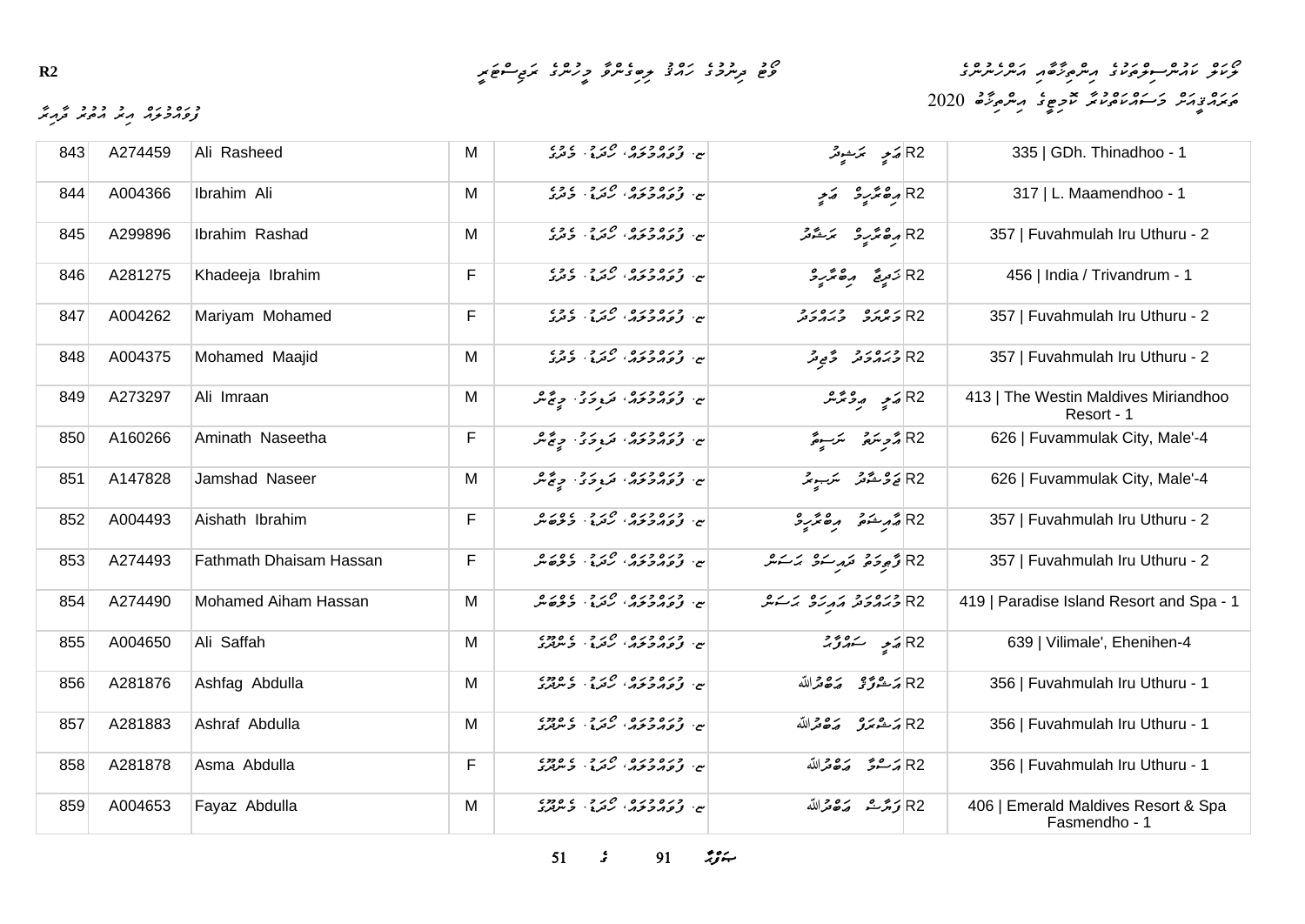*sCw7q7s5w7m< o<n9nOoAw7o< sCq;mAwBoEw7q<m; wBm;vB 2020<sup>, م</sup>وسر در مدد مدرج به مدرم مقرم قرار 2020*<br>موسر المستقرم المستقرم المستقرم المستقرم المستقرم المستقرم المستقرم المستقرم المستقرم المستقرم المستقرم المستقر

| 860 | A161045 | Firaz Abdulla        | M           | دره دره ۵ دره ۲۰۰۵ ورو.<br>س وه مرحوم کرد و سربرد                    | R2 ويُحدَّج صَ6هرالله                     | 356   Fuvahmulah Iru Uthuru - 1                            |
|-----|---------|----------------------|-------------|----------------------------------------------------------------------|-------------------------------------------|------------------------------------------------------------|
| 861 | A281880 | Shifaz Abdulla       | M           | ים - כנס כנס - מנגר - גם הכנס<br>ישי - נפח כיכולי - ניטג - ייכי יטגע | R2 ش <i>وقى قى ھەقر</i> اللە              | 681   Ayada Maldives-1                                     |
| 862 | A146194 | Siraaj Abdulla       | M           | ים - כנס כנס - מנגר - גם הכנס<br>ישי - נפח כיכולי - ניטג - ייכי יטגע | R2 سِمِتَرْجَع صَرَّةَ مِنْ اللّه         | 652   Fari Island-1                                        |
| 863 | A001932 | Abdulla Rasheed      | M           | ים נפח כלים יישוב בית.<br>יי נפח כיבחי ליטר כית.                     | R2 كَەھمَرَاللَّهُ كَمَرْسُومَّر          | 357   Fuvahmulah Iru Uthuru - 2                            |
| 864 | A004799 | Ahmed Rasheed        | M           | יז ניסינים ימני כיל<br>יז נפגביבג' לעי כילי                          | R2 كەبروتى كەنبەتى                        | 357   Fuvahmulah Iru Uthuru - 2                            |
| 865 | A004545 | Aishath Basheera     | F           | ים בנסכנס הנכבי ביני                                                 | R2 مُ مِسْمَعْ صَحْبِعُمُ                 | 357   Fuvahmulah Iru Uthuru - 2                            |
| 866 | A004800 | Aminath Rasheeda     | F           | יז ניסינים ימני כיל<br>יז נפגביבג' לעי כילי                          | R2 مُرْحِ مَرَمْ مَرَ مَسِرْمُ            | 357   Fuvahmulah Iru Uthuru - 2                            |
| 867 | A160718 | Fathimath Rasheeda   | $\mathsf F$ | ים נפח כלים יישוב בית.<br>יי נפח כיבחי ליטר כית.                     | R2 وَّجِ حَرَمَ – مَرَسُومَّرَ            | 357   Fuvahmulah Iru Uthuru - 2                            |
| 868 | A160721 | Ibrahim Rasheed      | M           | יזי גבוה בגם ישנה בינה                                               | R2 م <i>ەھترى</i> رى كەندىگە              | 626   Fuvammulak City, Male'-4                             |
| 869 | A282037 | Mariyam Rasheeda     | $\mathsf F$ | ים נפח כנים יוקר יום יותר.<br>ישי נפח כיכחי תמשי כיתל                | R2 كو <i>بروگر مرسونگر</i>                | 357   Fuvahmulah Iru Uthuru - 2                            |
| 870 | A125708 | Abdulla Noor Ibrahim | M           | יזי גבהבבבהי לתבי בהלב                                               | R2 مَـُرْمَة للهُ مَرْبَرُ مِـ2 مَّرْبِـ5 | 667   Diamonds Thudufushi Beach &<br><b>Water Villas-1</b> |
| 871 | A274753 | Aishath Naja Ibrahim | F           | ەرەدرە مەدەبە ئەدەبەر ئەرەبىر                                        | R2 مُەمشۇ مۇ مۇمگرىدۇ                     | 356   Fuvahmulah Iru Uthuru - 1                            |
| 872 | A077448 | Ibrahim Mohamed      | M           | ەرەدەرە مەدىبە بەرد.<br>س ۋەمەدىمە كىرى بەركىي                       | R2 مەھمگىر <i>25 دەر د</i>                | 356   Fuvahmulah Iru Uthuru - 1                            |
| 873 | A148271 | Aishath Hanan        | $\mathsf F$ | سي وره وره. تروكر وتحرير                                             | R2 مەم ئەھرىمىتى بەر ئىگەنلىر             | 626   Fuvammulak City, Male'-4                             |
| 874 | A160263 | Aminath Shooza       | F           | سي وره وره. تروكر وتحرير                                             | R2 مُحِسَمَ مِسْتَمَعَ                    | 626   Fuvammulak City, Male'-4                             |
| 875 | A085220 | Ibrahim Ahmed Didi   | M           | خ دوه دره .<br>خ- دوم دیمر کرد دی- دیگری                             | R2 مەھەر بەر مەرە ئەرەپەر                 | 626   Fuvammulak City, Male'-4                             |
| 876 | A271905 | Mariyam Nawal        | F           | خ دوه دوه، تروژه وترک                                                |                                           | 626   Fuvammulak City, Male'-4                             |

*n8o<n@ q8qAq< q8o< w<mBq>w<m=q?*

 $52$  *s* 91  $23$   $\div$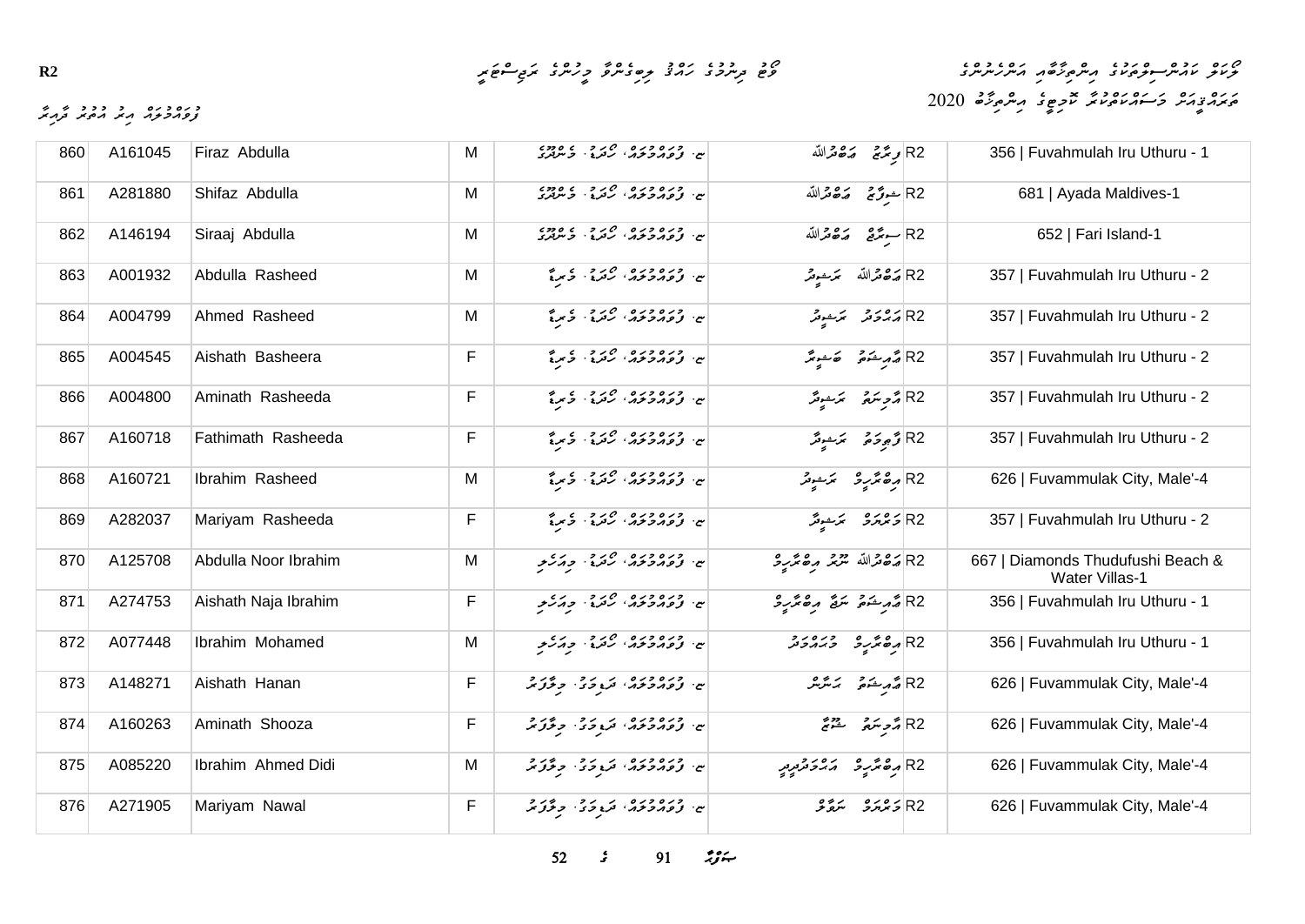*sCw7q7s5w7m< o<n9nOoAw7o< sCq;mAwBoEw7q<m; wBm;vB 2020<sup>, م</sup>وسر در مدد مدرج به مدرم مقرم قرار 2020*<br>موسر المستقرم المستقرم المستقرم المستقرم المستقرم المستقرم المستقرم المستقرم المستقرم المستقرم المستقرم المستقر

| 877 | A307592 | Mohamed Husam                 | м           | ים: 1905 בים המודר ביי הדירה בידיק<br>יים: 1905 בית: 1977                                     | $322$ $222$ $R2$                    | 413   The Westin Maldives Miriandhoo<br>Resort - 1   |
|-----|---------|-------------------------------|-------------|-----------------------------------------------------------------------------------------------|-------------------------------------|------------------------------------------------------|
| 878 | A148275 | Naseera Hassan                | F           | سي وره دره.<br>سي وصم دخمه، تروند و تروگر                                                     | R2  سَرَسِيس   سَرَسْر              | 626   Fuvammulak City, Male'-4                       |
| 879 | A282089 | Abdulla Aslam                 | M           | ים בנסכנס יותר בעל<br>ים צפובבברי לעש בעל                                                     | R2 مَرْجَ قِرْاللّه مَرْ مِرْدِ     | 356   Fuvahmulah Iru Uthuru - 1                      |
| 880 | A282088 | Ahmed Imad                    | M           | ים ונס בנס יסק ב.<br>ים ונפחביבה' לנגל בינק                                                   | R2 كەنزى ھەر بەر                    | 356   Fuvahmulah Iru Uthuru - 1                      |
| 881 | A004812 | Aishath Shamveela             | F           | ים נפחבבתי לנגבי בינג                                                                         | R2 مۇم شۇھ ھەر ئىش ئور              | 356   Fuvahmulah Iru Uthuru - 1                      |
| 882 | A282090 | Hassan Alim                   | M           |                                                                                               | R2 پرسکس گھرو                       | 406   Emerald Maldives Resort & Spa<br>Fasmendho - 1 |
| 883 | A282091 | Ibrahim Asim Mohamed          | M           | ים ו ניס בנס ים ניב.<br>ים נפח בינחי לבנט ביות                                                | R2 رەڭرىرى گەسوم <i>دىم</i> دىر     | 356   Fuvahmulah Iru Uthuru - 1                      |
| 884 | A004662 | Mariyam Ibrahim               | $\mathsf F$ | י נגס בנס הגב" בינג<br>ישי צפונביבורי מנגבי בינג                                              | R2 <i>وَبُرْمَرْدَ مِـ هُبْرِدْ</i> | 356   Fuvahmulah Iru Uthuru - 1                      |
| 885 | A004338 | Mariyam Zubaida               | F           | כנסכנס 2000 ביתור.<br>ישי נפונפיכולי לעשי בינולי-יב                                           | R2 كوجرو مح <i>كام</i> وتر          | 356   Fuvahmulah Iru Uthuru - 1                      |
| 886 | A004337 | Mohamed Ahmed                 | M           | ים נכחבר בחי בישה בישת בי                                                                     | R2 <i>בגמכת הפ</i> יק               | 356   Fuvahmulah Iru Uthuru - 1                      |
| 887 | A271823 | Ahmed Simadh                  | M           | ے ووروورہ تروی کر                                                                             | R2 كەبروتر سوۋىر                    | 356   Fuvahmulah Iru Uthuru - 1                      |
| 888 | A273981 | Ali Ziyaan Mohamed            | м           | ے ووروورہ تروی کر                                                                             | R2 كەبىر بى ئەگەر 25. دەر 2         | 626   Fuvammulak City, Male'-4                       |
| 889 | A315265 | <b>Fathimath Sura Mohamed</b> | $\mathsf F$ | ى دوەددە ئروتى ئ                                                                              | R2 زُجودَ ۾ سُمَدُ دي. در           | 356   Fuvahmulah Iru Uthuru - 1                      |
| 890 | A271826 | Ibrahim Hazim Mohamed         | M           | ے ووروورہ تروی کر                                                                             | R2 مەھگرىدى گەنى ئەمەدىر            | 626   Fuvammulak City, Male'-4                       |
| 891 | A065105 | Mohamed Hassan Didi           | M           | ے ووروورہ ترویز وب                                                                            | R2 <i>32025 بىك مىتوبى</i> ر        | 356   Fuvahmulah Iru Uthuru - 1                      |
| 892 | A281152 | Ahmed Hafiz                   | M           | כנס כנס "סנכ" כד כסנפ"כ"<br>ישי "פרונדיבורי" מבנשי כ"ייביסמיבצ                                | R2 كەندى قىم ئىگە بىر ئىچ           | 682   Crossroads Maldives-1                          |
| 893 | A274440 | Ibrahim Hainam Ali            | M           | - כנספנס ימיד - חבר פסנדים<br>ישי <sub>ה</sub> פח <i>ביב</i> ה' ימיד - כי <del>י</del> כסמדים | R2 مەھ ئۇرى ئەم ئىكى مۇم ي          | 357   Fuvahmulah Iru Uthuru - 2                      |

*n8o<n@ q8qAq< q8o< w<mBq>w<m=q?*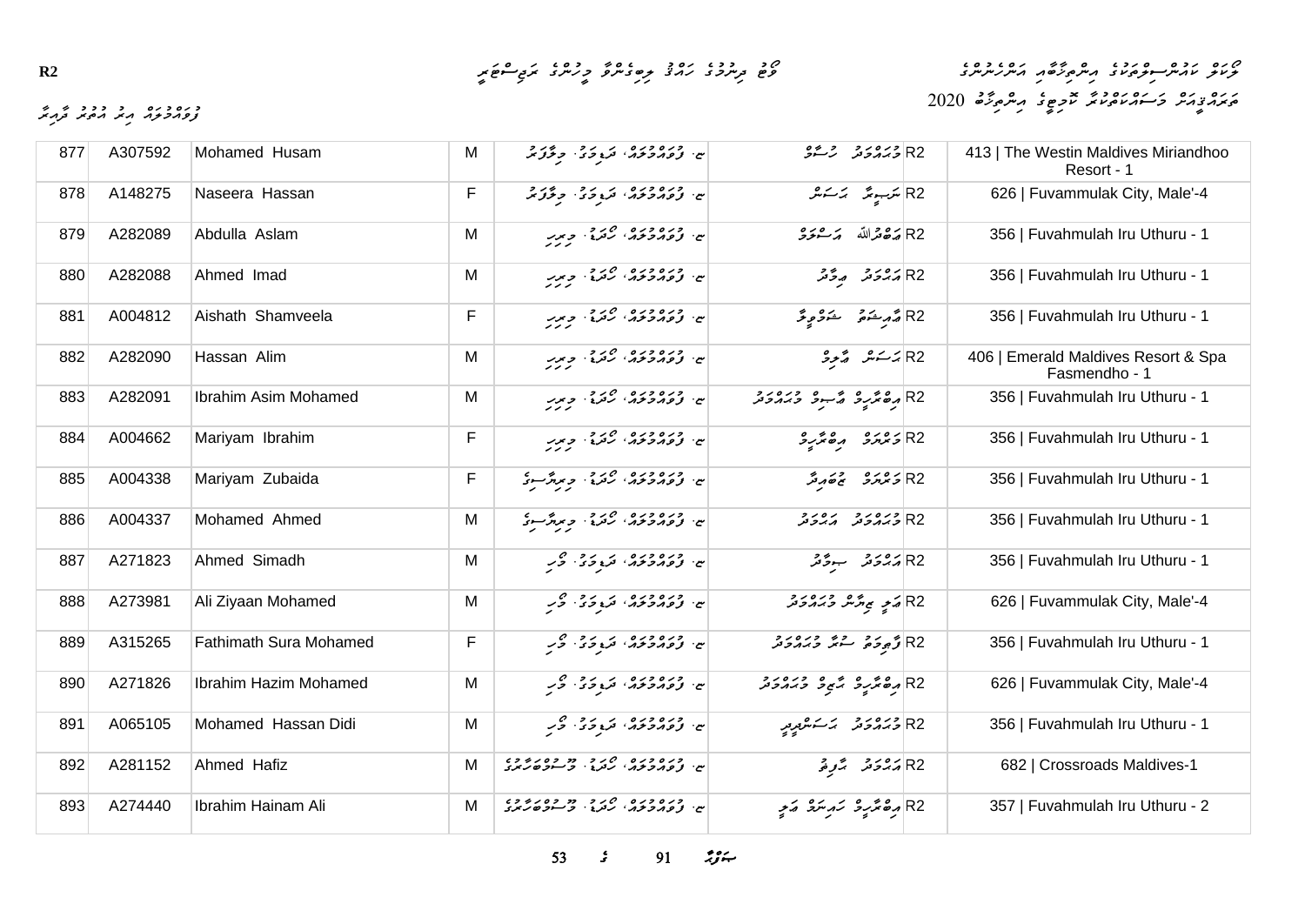*sCw7q7s5w7m< o<n9nOoAw7o< sCq;mAwBoEw7q<m; wBm;vB 2020<sup>, م</sup>وسر در مدد مدرج به مدرم مقرم قرار 2020*<br>موسر المستقرم المستقرم المستقرم المستقرم المستقرم المستقرم المستقرم المستقرم المستقرم المستقرم المستقرم المستقر

| 894 | A004280 | Mariyam Hussain   | $\mathsf{F}$ | - כנס כנס - הני כם בסנטיבים<br>ישי <sub>ב</sub> פו <i>ניבית ייניבי - כ</i> י בפיסומים | R2 <i>وَيُرْدُوْ</i> بِرْسَهِ مِرْ  | 357   Fuvahmulah Iru Uthuru - 2       |
|-----|---------|-------------------|--------------|---------------------------------------------------------------------------------------|-------------------------------------|---------------------------------------|
| 895 | A281148 | Mohamed Hamdhoon  | M            | כנסכנס ריכן מיכ מיטיבר<br>ש' צפונביבור' ניטיב יב אייבסמיב                             | R2 <i>32020 برودوه</i>              | 626   Fuvammulak City, Male'-4        |
| 896 | A083494 | Ahmed Nasir       | M            | ور ه دره دره ه در در دره<br>سی توجه درخهه کردنی وی بری                                | R2 كەبرى قرىبە ئىگە بىر             | 420   Huvafenfushi Resort and Spa - 1 |
| 897 | A004640 | Ali Hassan        | M            | יז נינונים לנדי כבית.<br>יז נינוכבה לנגו כבית.                                        | R2   كەبىي    ئەسكەنلى              | 357   Fuvahmulah Iru Uthuru - 2       |
| 898 | A158692 | Fathimath Hassan  | F            | כנסכנס הנבר ככל<br>יין צפונפיצורי לנגז' כבינוב                                        | R2 ۇ <sub>جو</sub> رَى ئەسەمىر      | 357   Fuvahmulah Iru Uthuru - 2       |
| 899 | A004760 | Hassan Moosa      | M            | יז נינונים לנדי כבית.<br>יז נינוכבה לנגו כבית.                                        | R2 پر شریق ویستر                    | 357   Fuvahmulah Iru Uthuru - 2       |
| 900 | A006940 | Mariyam Hassan    | F            | יז ניסינים יוני יינים<br>יז ניסו <i>ביבה</i> לעש                                      | R2 كەبىر بەر بەر يەر                | 626   Fuvammulak City, Male'-4        |
| 901 | A281751 | Mohamed Hafiz     | M            | יז ניס בנס ימנד בבינד.<br>יז ניסוב בה' לינד בבינד                                     | R2  <i>وبروبرو بڑونی</i>            | 626   Fuvammulak City, Male'-4        |
| 902 | A010117 | Mohamed Hassan    | M            | יז ניסינים יוני יינים<br>יז ניסו <i>ביבה</i> לעש                                      | R2 <i>ويرووتر برسكس</i>             | 357   Fuvahmulah Iru Uthuru - 2       |
| 903 | A158550 | Ahmed Adil        | M            | שי נכחכבתי בגבי כבע                                                                   | R2, دَيَرَ قَدْ مَدَّمَرَ مَحْ      | 741   Constance Moofushi Resort-1     |
| 904 | A100955 | Aishath Wasifa    | F            | ים נפחבבתי בגבי בילי                                                                  | R2 مُ مِسْتَمْ وَ مُّ سِوَّرٌ       | 356   Fuvahmulah Iru Uthuru - 1       |
| 905 | A003833 | Ali Ahmed Didi    | M            | שי נכחכבתי בגביבי בילי                                                                | R2 كەير كەرگە ئەترىپر               | 356   Fuvahmulah Iru Uthuru - 1       |
| 906 | A273159 | Aminath Faiga     | F            | ى دوەددە ئروكى دىگر                                                                   | R2 مُجِسَعَةٍ وَمَدِةً              | 356   Fuvahmulah Iru Uthuru - 1       |
| 907 | A003831 | Fathimath Naseema | F            | ى دوەددە ئروكى دىگر                                                                   | R2 وَجوحَة مَرَسِوحٌ                | 356   Fuvahmulah Iru Uthuru - 1       |
| 908 | A003857 | Mohamed Athif     | M            | س ورەدىدە ترورى دىگرىم                                                                | R2  <i>جەدە دە</i> ش <sub>ە</sub> ۋ | 564   Hulhumale', Ehenihen - 12       |
| 909 | A281754 | Fathmath Zulfa    | F            | س وره وره صدو ورر و.<br>س توجه و حهر محدود حمدی و تحر                                 | R2 وَّجِعَة حَمَّى مَحَمَّدٌ        | 626   Fuvammulak City, Male'-4        |
| 910 | A281753 | Hawwa Shazleena   | F            | س وره وره صدر ورز و د                                                                 | R2 <i>بَہُمُوَّ شَہْوُم</i> ُوسُر   | 356   Fuvahmulah Iru Uthuru - 1       |

## *n8o<n@ q8qAq< q8o< w<mBq>w<m=q?*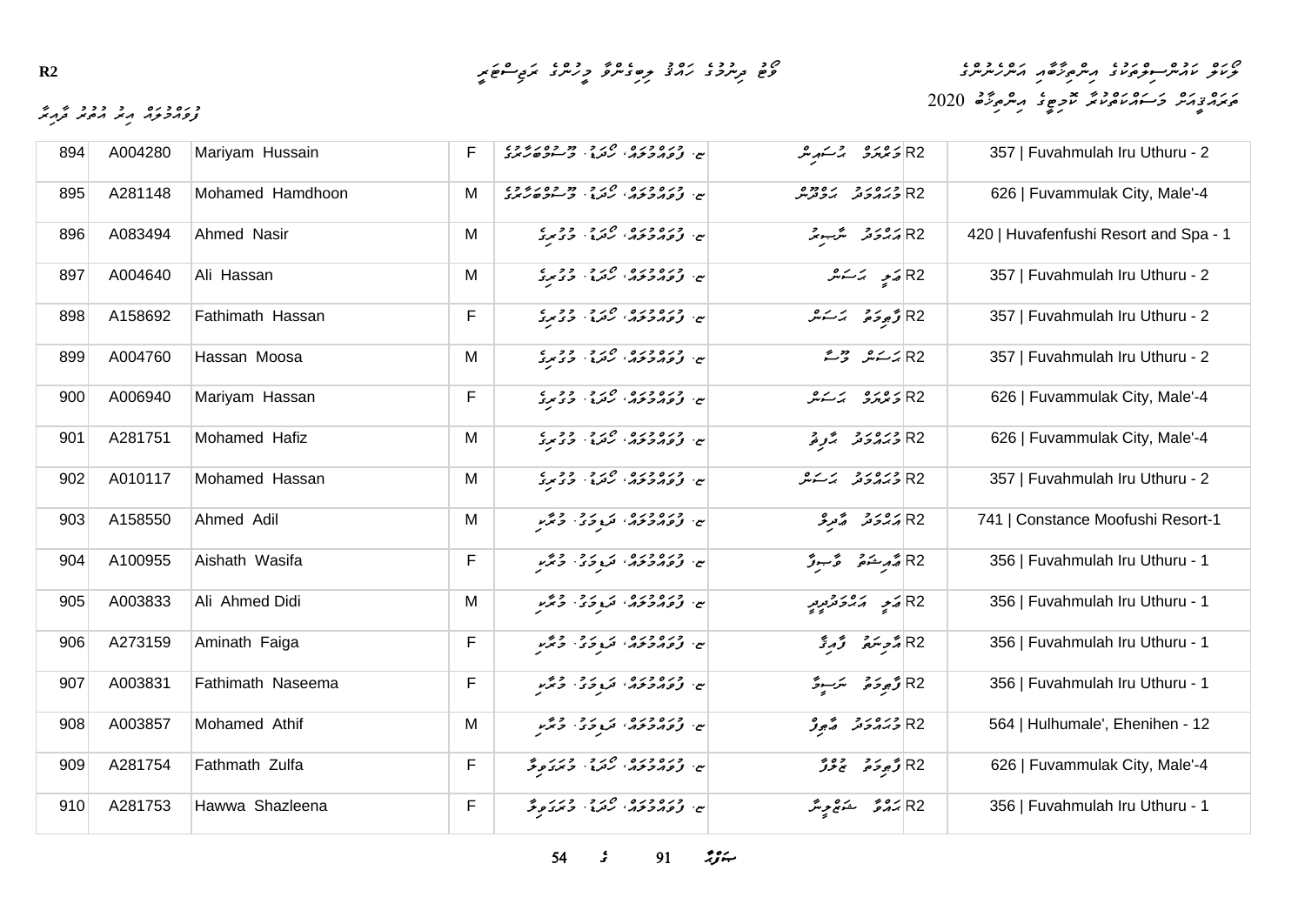*sCw7q7s5w7m< o<n9nOoAw7o< sCq;mAwBoEw7q<m; wBm;vB* م من المسجد المسجد المسجد المسجد المسجد العام 2020<br>مسجد المسجد المسجد المسجد المسجد المسجد المسجد المسجد المسجد ال

| A281755 | Mariyam Shuza              | F           | ים: 2005 בנים יום בנים ביותר ביותר ביותר ביותר ביותר ביותר ביותר ביותר ביותר ביותר ביותר ביותר ביותר ביותר ביו<br>המודע ביותר ביותר ביותר ביותר ביותר ביותר ביותר ביותר ביותר ביותר ביותר ביותר ביותר ביותר ביותר ביותר ביותר בי | R2 وَتَعْرَفَرَ شَيْءٌ             | 460   Srilanka / Colombo - 1                        |
|---------|----------------------------|-------------|----------------------------------------------------------------------------------------------------------------------------------------------------------------------------------------------------------------------------------|------------------------------------|-----------------------------------------------------|
| A155484 | Mohamed Shazleen           | M           | س وره وره هر و ورر و.<br>س وه محمد شود کارو و برو و بحر                                                                                                                                                                          | R2 <i>528 ق مەنى بولى</i> ر        | 356   Fuvahmulah Iru Uthuru - 1                     |
| A281975 | Abdullah Nishad            | M           | ים נפח כבחי מנשי כיני<br>ים נפח כבחי מנשי כיני                                                                                                                                                                                   | R2 كَەھْتَرَاللَّهُ سِرْشَةَتْر    | 445   The St. Regis Vommuli Resort,<br>Maldives - 1 |
| A146765 | Ibrahim Naushan            | M           | יז נפחבבה <sup>,</sup> מנדי בינד                                                                                                                                                                                                 | R2 مەھم <i>گىرى سەھىش</i> كىر      | 564   Hulhumale', Ehenihen - 12                     |
| A281977 | Imthinan Mohamed           | F           | ים נפח כבחי מנשי כיני<br>ים נפח כבחי מנשי כיני                                                                                                                                                                                   | R2 دوم شهر ورورو                   | 378   Hithadhoo Ehenihen - 1                        |
| A111557 | Mohamed Mufeed             | M           | יז נפחבבה <sup>,</sup> מנדי בינד                                                                                                                                                                                                 | R2  2 <i>5222, 3وق</i> ر           | 357   Fuvahmulah Iru Uthuru - 2                     |
| A281978 | Nawaaz Mohamed             | M           | ים ו פרוס פרוס היו ביותר ביותר ביותר ביותר ביותר ביותר ביותר ביותר ביותר ביותר ביותר ביותר ביותר ביותר ביותר ב<br>ביותר ביותר ביותר ביותר ביותר ביותר ביותר ביותר ביותר ביותר ביותר ביותר ביותר ביותר ביותר ביותר ביותר ביותר בי | R2 يَرَوُّجْ وَيَرْدُونَرْ         | 724   Joali Maldives-1                              |
| A166988 | Nawah Mohamed              | M           | ים נפח כנס ימנד - כ<br>ישי נפח כיכה' לנגד - כזנב                                                                                                                                                                                 | R2 يتمر <sup>و</sup> جمهور د       | 106   R. Maduvvari - 1                              |
| A146775 | <b>Ubad Mohamed</b>        | M           | ים נפח כבחי מנשי כיני<br>ים נפח כבחי מנשי כיני                                                                                                                                                                                   | R2 رُھُتر وَبَرُورور               | 445   The St. Regis Vommuli Resort,<br>Maldives - 1 |
| A367445 | Ahmed Azim                 | M           | ور ہ در در ہے۔<br>سی تو ہ ہے جرہ ' راتب ۔ جی شہر تو تیر تھے                                                                                                                                                                      | R2 كەبرى قىر ھەم ئى                | 356   Fuvahmulah Iru Uthuru - 1                     |
| A004758 | Aishath Labeeba            | $\mathsf F$ | ور ہ درے ہے کے دورے دے دی۔<br>سی تی <i>و مرح خ</i> رم کے مرح کے مش <i>ور م</i> رحمد                                                                                                                                              | R2 مُدشَمَّ وَصِمَّ                | 356   Fuvahmulah Iru Uthuru - 1                     |
| A166229 | Aminath Azuma Abdul Salaam | $\mathsf F$ | س وره وره ه ره د و ه در بده<br> س ژوبر <i>و څ</i> ر کرد و شوه برخ                                                                                                                                                                | R2 جُرِسُه ديه ده ده در ده         | 356   Fuvahmulah Iru Uthuru - 1                     |
| A004328 | Abdul Fathaahu Ahmed       | M           | יז צפח בים ישני מים שי<br>ישי צפח ביבה' ניטובי חבפי                                                                                                                                                                              | R2 ره وه ده ده بره در و            | 356   Fuvahmulah Iru Uthuru - 1                     |
| A281089 | Abdullah Saeed             | M           | יז ניסינים לקבים בי<br>יז ניסו <i>ביבה</i> לעש' ובקיב                                                                                                                                                                            | R2 مَەھمَراللە سَىھِيىتْر          | 717   Amari Havodda Maldives-1                      |
| A367449 | Ahmed Anas                 | M           | יז ניסינים לקבים בי<br>יז ניסו <i>ביבה</i> לעש' ובקיב                                                                                                                                                                            | R2 كەبرى قىر كەنگە كىلەر يىلىن ئىس | 356   Fuvahmulah Iru Uthuru - 1                     |
| A004324 | Aishath Mohamed            | $\mathsf F$ | יז ניסינים יוני יום יו<br>יז ניסוכים לעצי ויפע                                                                                                                                                                                   | R2 مەم ئىقتى ھەدە بىر دىر          | 356   Fuvahmulah Iru Uthuru - 1                     |
| A274435 | Ali Aiman                  | M           | יז ניסינים יוני יום ה<br>יז ניסו <i>ביב</i> ה לעצי ובקי                                                                                                                                                                          | R2 <i>مَج مَه</i> جَسُ             | 158   K. Maafushi - 2                               |
|         |                            |             |                                                                                                                                                                                                                                  |                                    |                                                     |

*n8o<n@ q8qAq< q8o< w<mBq>w<m=q?*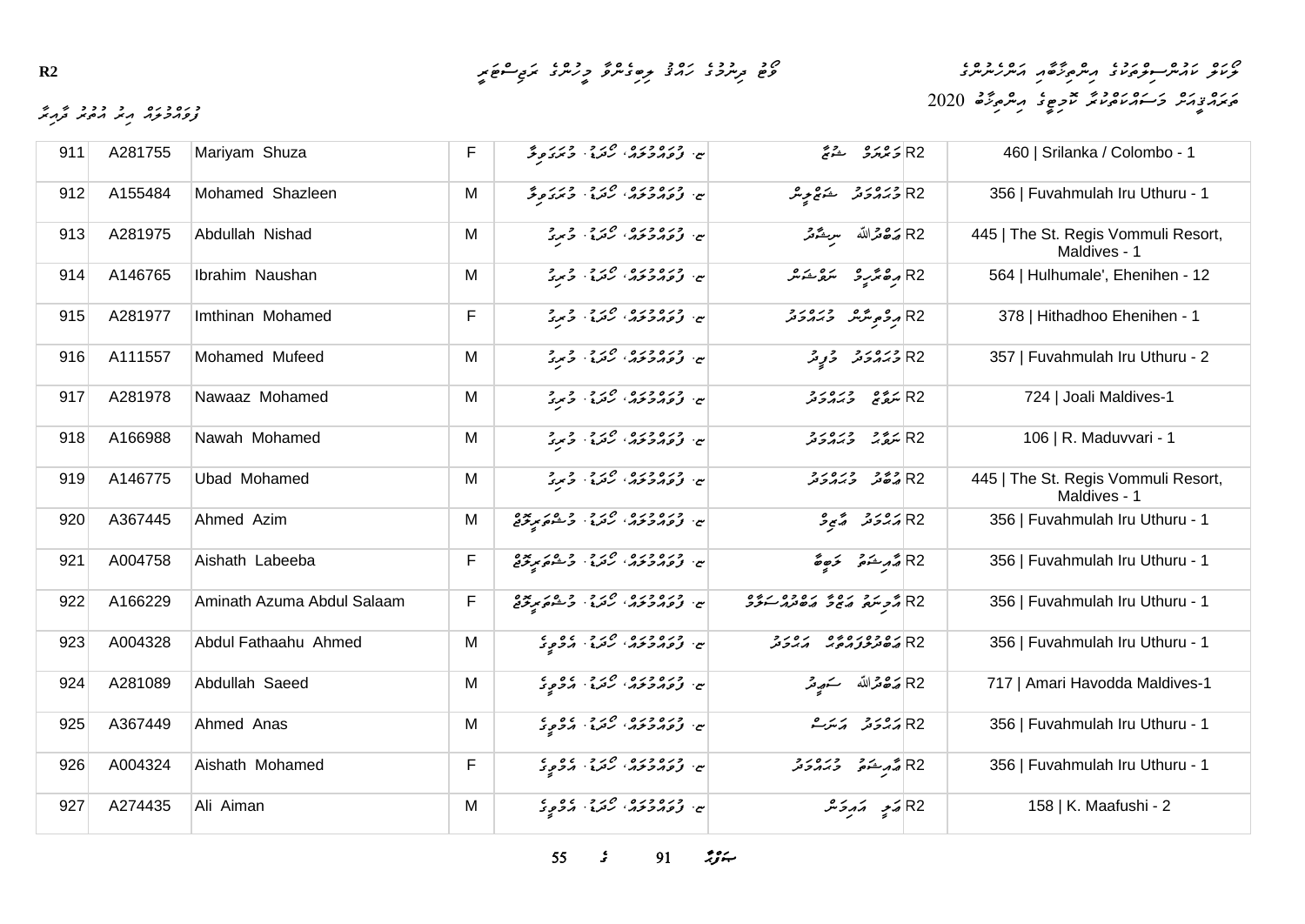*sCw7q7s5w7m< o<n9nOoAw7o< sCq;mAwBoEw7q<m; wBm;vB 2020<sup>, م</sup>وسر در مدد مدرج به مدرم مقرم قرار 2020*<br>موسر المستقرم المستقرم المستقرم المستقرم المستقرم المستقرم المستقرم المستقرم المستقرم المستقرم المستقرم المستقر

| 928 | A281091 | Asnan Ahmed            | M           | כנסכנס ימנד מכן<br>יין צפונכיבו, נעד וכפב                                     | R2 كەششىر مەردىر                        | 356   Fuvahmulah Iru Uthuru - 1 |
|-----|---------|------------------------|-------------|-------------------------------------------------------------------------------|-----------------------------------------|---------------------------------|
| 929 | A281088 | Hafsa Ahmed            | F           | יזי צפחבבה' הנגר והכפב<br>יזי צפחבבה' הנגר חבפב                               | R2 پَرُوْبَۃُ پَرَپْرَوْبَر             | 626   Fuvammulak City, Male'-4  |
| 930 | A282299 | Hassan Ibrahim         | м           | יז ניסינים יוני יום ה<br>יז ניסוכים ליטו                                      | R2  يرسكش م <i>وڭ پر</i> و              | 356   Fuvahmulah Iru Uthuru - 1 |
| 931 | A004411 | Hawwa Ibrahim          | F           | יז נינודנים יונד ובקיט<br>יז ניבודנים לנדי ובקיט                              | R2 بَرْمَرٌ مِنْ مُحْرِرِدٌ             | 158   K. Maafushi - 2           |
| 932 | A152956 | Husna Ahmed            | F           | יז ניסינים יוני יום ה<br>יז ניסוכים ליטו                                      | R2 پر شهر پروتر                         | 356   Fuvahmulah Iru Uthuru - 1 |
| 933 | A012193 | Mohamed Ibrahim        | M           | יז ניסינים יוני יום יו<br>יז ניסוכים לעצי ויפע                                | R2 دُبروتر مِرْهَ بَرْبِرْ              | 356   Fuvahmulah Iru Uthuru - 1 |
| 934 | A336224 | Mohamed Wisam Nazim    | м           | م وره وره صرح عاه ع<br>سي توجه حره کردني هرچ                                  | R2 <i>وبرودو وسرو م</i> ترو             | 356   Fuvahmulah Iru Uthuru - 1 |
| 935 | A004438 | Razeena Ahmed          | F           | יז נינודנים יונד ובקיט<br>יז ניבודנים לנדי ובקיט                              | R2 بَرَبِي مَدَّ 125 قر                 | 564   Hulhumale', Ehenihen - 12 |
| 936 | A003850 | Saadha Ahmed           | F           | יז צפחבבה' הנדי מבפב                                                          | R2 سَمَ <i>دُوْ</i> مَ <sup>رو</sup> دو | 626   Fuvammulak City, Male'-4  |
| 937 | A274591 | Abdulla Rawah Mohamed  | M           | ים: 2005 בנים יישוב בין הקים בים.<br>יים: 2015 בין יישוב בין הקים בים.        | R2 رَحْمَدْاللّه مَرَمَّة وَبَرْدَوَمَر | 357   Fuvahmulah Iru Uthuru - 2 |
| 938 | A004693 | Aishath Haleem         | F           | س وره وره صدر شهروه<br>س ژوم <i>و څ</i> م" رفرو شهر <i>ه د</i> ه <sub>و</sub> |                                         | 564   Hulhumale', Ehenihen - 12 |
| 939 | A160709 | Aminath Haleem         | F           | כנסכנס מנכיש כם<br>ישי נפונכיבו, יכנשי ייתונים בים                            | R2 مُجِسَعَةٍ مَعِرْدً                  | 626   Fuvammulak City, Male'-4  |
| 940 | A276373 | Ibrahim Haleem         | M           | יז ניסינים יונד בים.<br>ישי נפחביבה' לנגד יתחיסבים.                           | R2 م <i>ەھتىب</i> ۇ تەممى               | 357   Fuvahmulah Iru Uthuru - 2 |
| 941 | A283466 | Mariyam Haleem         | F           |                                                                               | R2 كانترنى كمبرانى                      | 626   Fuvammulak City, Male'-4  |
| 942 | A004624 | Mohamed Haleem Ibrahim | M           | س وره وره به دو.<br>س ژوم د دم. رفر: شم                                       | R2 دېروند ټرو ره ټرو                    | 564   Hulhumale', Ehenihen - 12 |
| 943 | A281126 | Abdulla Naeem          | M           | س وره وره ص ح د و .<br>س توحد حرم الرحمد الشمير حرم مس                        | R2 مَرْحْمَدَاللَّهُ سَمِهِ تَرْ        | 452   Maafushi Jail - 1         |
| 944 | A281127 | Aminath Naeema         | $\mathsf F$ | س وره وره ه رو .<br>س وحدو وه کرد . سمد در در س                               | R2 أَمَّ حِ سَمَّةٍ حَسَّمَةٍ حَسَّ     | 356   Fuvahmulah Iru Uthuru - 1 |

*n8o<n@ q8qAq< q8o< w<mBq>w<m=q?*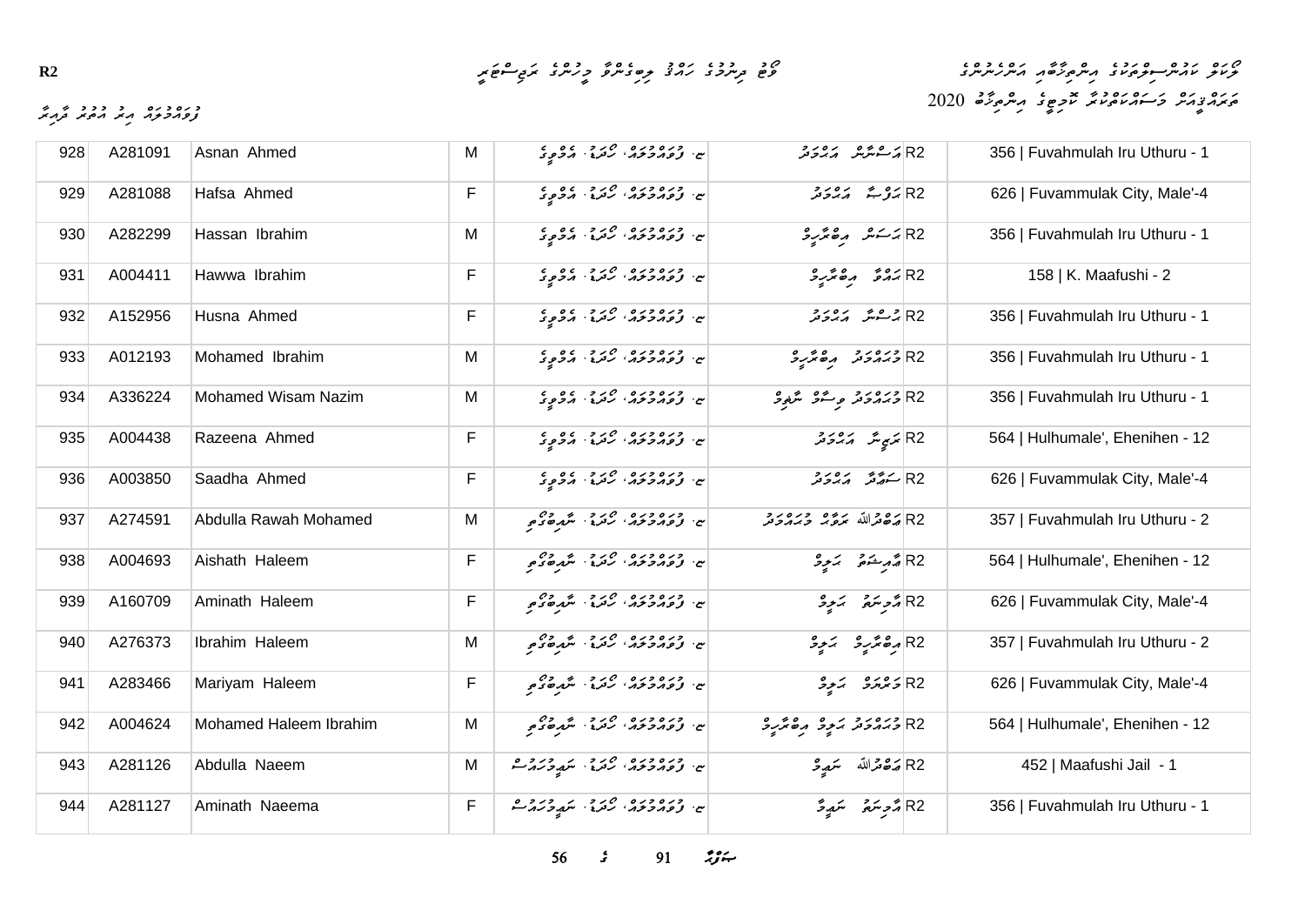*sCw7q7s5w7m< o<n9nOoAw7o< sCq;mAwBoEw7q<m; wBm;vB 2020*<br>*په پوهر وسوډيرونو لومو د موجو د مرمونه* 2020

| 945 | A003034 | Khadeeja Ali            | $\mathsf F$  | שי צפח כיכם יישה ביותר ביותר ב                                    | R2 كَتَمِيعٌ – مَدَمٍّ –                            | 356   Fuvahmulah Iru Uthuru - 1       |
|-----|---------|-------------------------|--------------|-------------------------------------------------------------------|-----------------------------------------------------|---------------------------------------|
| 946 | A282137 | Abdulla Jawad Ali       | M            | س وره وره به رو .<br>س زوارونوار کردنی شرقی                       | R2 صَ®مَرْاللّه مَع قَمَّد صَعِي                    | 329   GA. Dhaandhoo - 2               |
| 947 | A010206 | Ali Ibrahim             | M            | دره دره ه در د.<br>س زود درو، ردر  سَرَّ                          | R2 <i>مَج م</i> ِ صَمَّرِ وَ                        | 356   Fuvahmulah Iru Uthuru - 1       |
| 948 | A282136 | Jamiu Ali               | M            | ے وره وره بھرو .<br>سي ووړونون ريزو . سرگي                        | R2 تج <i>ج</i> ه ترم پر                             | 378   Hithadhoo Ehenihen - 1          |
| 949 | A274778 | Jumasha Ali Ibrahim     | F            | ەرە دىرە بەرد.<br>س· ۋەپەرىرى، رىرە · سَرَّ                       | R2 ج حٌ شَہٌ کہ پر م <i>م مُرْبِ</i> حْ             | 356   Fuvahmulah Iru Uthuru - 1       |
| 950 | A004474 | Naseema Hassan          | $\mathsf F$  | ے ورہ ورہ صرح ہے۔<br>سی ووا <i>ز ح</i> رم رفرہ سرگی               | R2   يَرْسِودُ = يَرْسَمْسُ                         | 356   Fuvahmulah Iru Uthuru - 1       |
| 951 | A281956 | Ahmed Faroog Hassan     | M            | ر دره دره ۵۰۶۵ کرد .<br>س و <i>و مرح پر کرد :</i> س سومبر         | R2 كەبروتىر ئوتىر <i>ى كەسكەنل</i>                  | 357   Fuvahmulah Iru Uthuru - 2       |
| 952 | A281944 | Aminath Nimaala         | $\mathsf{F}$ | س وره وره صدح .<br>س وعلاحات رکوچ . سرسومه                        | R2 مُّجِسَمُ مِنْ مِنْ                              | 357   Fuvahmulah Iru Uthuru - 2       |
| 953 | A132094 | Fathimath Shazadha      | F            | س وره وره ه دره .<br>س وه در ده. کندنی . سر-نویم                  | R2 تُرجوحَ حَمَدَ مُحَمَّدٌ                         | 564   Hulhumale', Ehenihen - 12       |
| 954 | A004798 | Hassan Nasir            | M            | س وره وره ه دره .<br>س وه در ده. کندنی . سر-نویم                  | R2 پرستمبر مگرسونز                                  | 357   Fuvahmulah Iru Uthuru - 2       |
| 955 | A132093 | Hawwa Shamla            | $\mathsf{F}$ | ر دره دره ه رو .<br>س و <i>و و د د و . ک</i> نر <u>.</u> س سومر   | R2 بَرْدُوَّ شَوَوْ تَرَ                            | 564   Hulhumale', Ehenihen - 12       |
| 956 | A015589 | Mariyam Hafeeza         | $\mathsf{F}$ | ر دره دره مرد درد.<br>س و <i>و مرح در، ر</i> نگ: س سویر           | R2 كانتر <i>ونتى تەپ</i> قى                         | 564   Hulhumale', Ehenihen - 12       |
| 957 | A281943 | Mohamed Sinan           | M            | ى درە دىرە، ئەرىب سەرى                                            | R2 <i>ڈیزوڈو سینگر</i> و                            | 357   Fuvahmulah Iru Uthuru - 2       |
| 958 | A004778 | Najda Hassan            | F            | س وره وره صدر شرح د و.<br>س توحلا <del>و فر</del> اد شوره شرکت تر | R2 ىترق <sub>ە</sub> تەر بەر يەر يەر يەر            | 357   Fuvahmulah Iru Uthuru - 2       |
| 959 | A275303 | Sinath Mohamed          | $\mathsf{F}$ | س وره وره . چرچ . مرت د ور و                                      | R2 سوسرة 25,000 كر                                  | 357   Fuvahmulah Iru Uthuru - 2       |
| 960 | A003620 | Naseema Ali             | F            | ے وره دره  تربحتی سرعت ده                                         | R2  سَرَسِوتٌ - رَسٍ                                | 356   Fuvahmulah Iru Uthuru - 1       |
| 961 | A273198 | Abdullah Nashad Mohamed | M            | سي وره وره له دو د عرش مل                                         | R2 رَحْمَتْرَاللَّهُ سَرَبِشَوْتَرِ وَبَرْمِرْوَتَر | 683   Velaa Private Island Maldives-1 |

*n8o<n@ q8qAq< q8o< w<mBq>w<m=q?*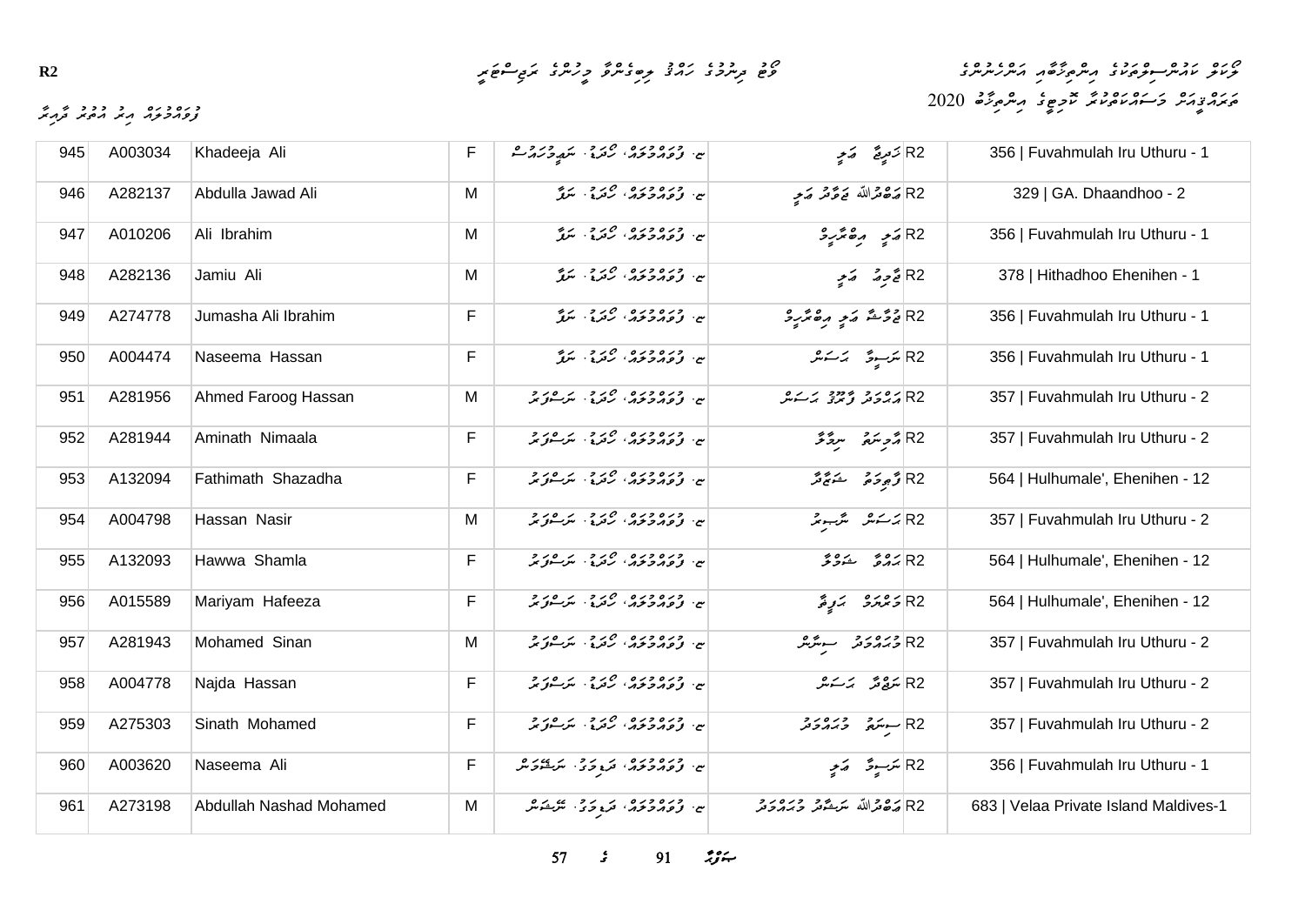*sCw7q7s5w7m< o<n9nOoAw7o< sCq;mAwBoEw7q<m; wBm;vB 2020<sup>, م</sup>وسر در مدد مدرج به مدرم مقرم قرار 2020*<br>موسر المستقرم المستقرم المستقرم المستقرم المستقرم المستقرم المستقرم المستقرم المستقرم المستقرم المستقرم المستقر

| 962 | A147443 | Ahmed Naffaz Mohamed       | M | سي وره وره کرد و ده مشخص                                          | R2 גזכת מפלט כממכת                                    | 356   Fuvahmulah Iru Uthuru - 1          |
|-----|---------|----------------------------|---|-------------------------------------------------------------------|-------------------------------------------------------|------------------------------------------|
| 963 | A273197 | Aishath Nasha Mohamed      | F | سي وره وره کرد و ده مشخص                                          | R2 مُفْسِنَة مَرْيَثَة وَيَامُ وَيْنَ                 | 356   Fuvahmulah Iru Uthuru - 1          |
| 964 | A003860 | Aminath Haseena            | F | سي وره وره کرد و ده مشخص                                          | R2 مُ <i>جِسَعَۃ پر سوینگ</i>                         | 356   Fuvahmulah Iru Uthuru - 1          |
| 965 | A009697 | Mohamed Abdulla            | M | ەرە دىرە ئەرەپچە ئەرە<br>س ۋەمەدىمە ئىروكى ئىرىشەش                | R2 322 مَرَدْ مَرْهُ قَدَاللّه                        | 395   JA Manafaru - 1                    |
| 966 | A274513 | Aishath Nashfa Naseem      | F | כנס כנס מנכי<br>ישי נפח ככחי לנגלי ותקבי-ים ב                     | R2 <i>مُّ مِ</i> شَمَّ مَرْسْوَرٌ ۚ مَرَسِو <i>دٌ</i> | 335   GDh. Thinadhoo - 1                 |
| 967 | A004333 | Abdul Hameed Moosa Ahmed   | M | כנסכנס מנכנס.<br>ישי נפחביבה' לנגז ייניבניני                      | R2 رەدەر دەستە رەرد                                   | 357   Fuvahmulah Iru Uthuru - 2          |
| 968 | A281285 | Abdulla Mohamed            | M | سی وره دره همرد.<br>سی وحدد دهه، رفرد. سردو برد                   | R2 مَەھمَّراللَّه حِمَدَ مَرَّدَ مَر                  | 388   Feydhoo Ehenihen - 1               |
| 969 | A148349 | Ahmed Hameed               | M | כנסכנס מנכ.<br>ישי נפונכיכולי לנגלי ייניבנינג                     | R2   <i>دَ بْدُوَنْتْهِ</i> بِرَوِنْتْهِ              | 626   Fuvammulak City, Male'-4           |
| 970 | A274460 | Aishath Shauna Mohamed     | F | כנס כנס רובים ואורדים.<br>ישי צפונדיבולי לבגלי ייתו <i>ב</i> ציבצ | R2 مەم شەھ شەرقىر <i>جەم</i> دىر                      | 694   The Sun Siyam Vilu Reef Maldives-1 |
| 971 | A281282 | Aminath Jabeena            | F | س وره وره همده.<br>س وحلاحرار، رفره. سرچونورد                     | R2 أَمُّ حِسَمَةٌ مَجْ صِمَّر                         | 357   Fuvahmulah Iru Uthuru - 2          |
| 972 | A004272 | Hawwa Hameedha Abdulla Ali | F | כנסכנס מנכנס.<br>ישי נפחביבה' לנגז ייניבניני                      | R2 بَرْمَةً بَرَجٍةً مَرْحَقَرْاللَّهُ مَرْجِ         | 357   Fuvahmulah Iru Uthuru - 2          |
| 973 | A004260 | Ibrahim Hameed             | M | ے : 20,000 000 0000 مرکز ہے<br>سے : 30,000 مرکز کرتی مرکز ہوتی    | R2 م <i>وھنگرد</i> و کے پی                            | 357   Fuvahmulah Iru Uthuru - 2          |
| 974 | A281279 | Ibrahim Jinah              | M | כנסכנס רובר.<br>ישי צפו <i>נפלבוי ל</i> בנצי ייתו <i>בציו</i> ב   | R2 م <i>وھنڑر بح</i> مح <i>مگ</i> ر                   | 381   Maradhoo - 3                       |
| 975 | A281284 | Isha Waheed                | F | وره وره .<br>س- ژوماو وکړ ، رکړه - سرچ ژمری                       | R2 مِٿْ قَريقُ                                        | 626   Fuvammulak City, Male'-4           |
| 976 | A004261 | Mariyam Hameeda            | F | سی وره وره مهمدو.<br>سی وحه <i>و خ</i> ها مهمدو. سرچونوس          | R2  5 يُرْ <i>مَرْدُ بَ</i> حِرِيْدً                  | 357   Fuvahmulah Iru Uthuru - 2          |
| 977 | A004354 | Mohamed Hameed             | M | ے : 20,000 000 0000 مرکز ہے<br>سے : 30,000 مرکز کرتی مرکز ہوتی    | R2   <i>522,325   كرون</i> د                          | 357   Fuvahmulah Iru Uthuru - 2          |
| 978 | A274464 | Shaaz Mohamed              | F | وره وره<br>س- ژوپروتوپر، رکزه- سربرژمری                           | R2 شَوْرْ وَبَرْدُوتْر                                | 626   Fuvammulak City, Male'-4           |

*n8o<n@ q8qAq< q8o< w<mBq>w<m=q?*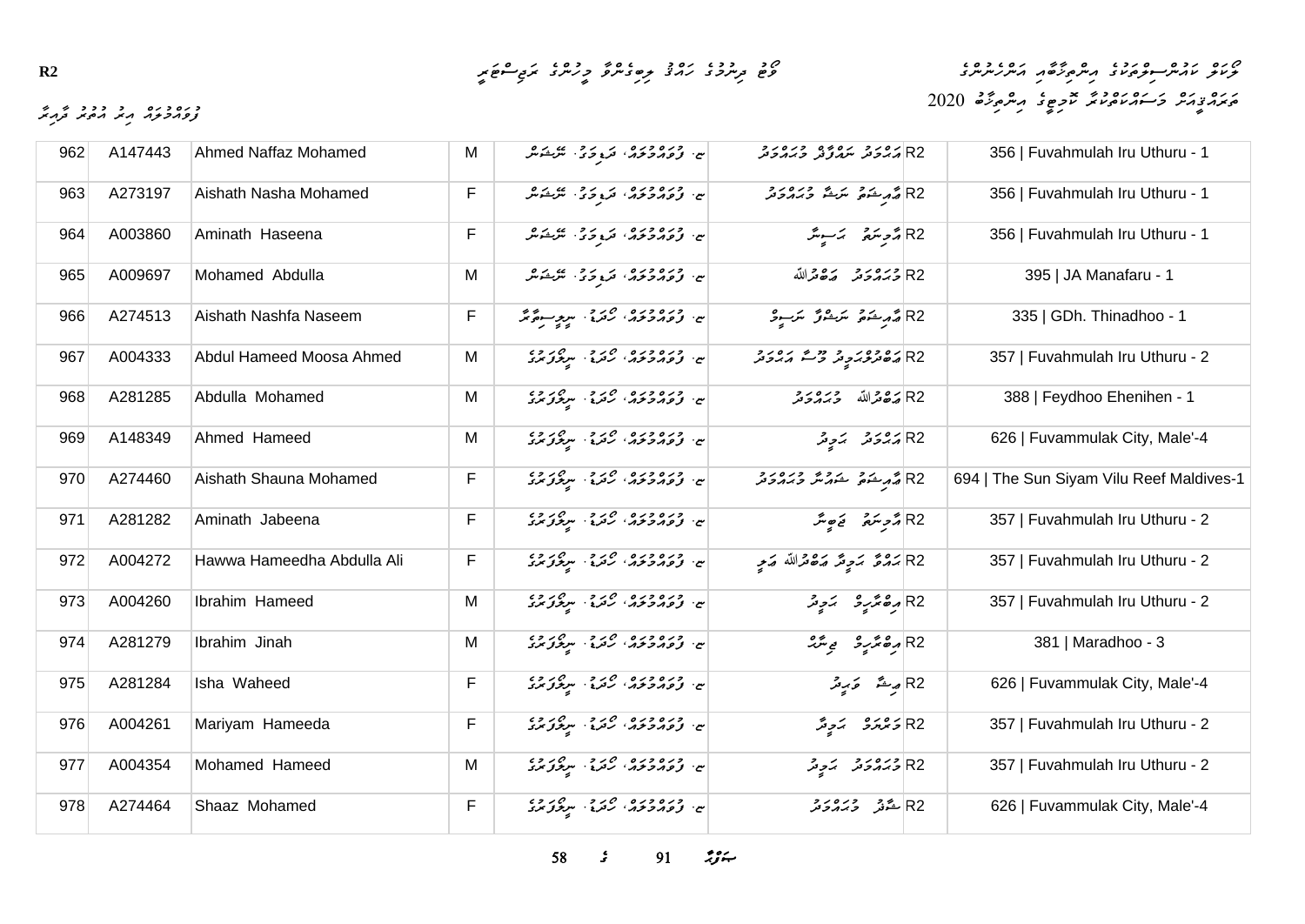*sCw7q7s5w7m< o<n9nOoAw7o< sCq;mAwBoEw7q<m; wBm;vB 2020<sup>, م</sup>وسر در مدد مدرج به مدرم مقرم قرار 2020*<br>موسر المستقرم المستقرم المستقرم المستقرم المستقرم المستقرم المستقرم المستقرم المستقرم المستقرم المستقرم المستقر

| 979 | A004259 | Shamsiyya Hameed            | F           | سی وره وره مهمدو.<br>سی وحه <i>و خ</i> ها مهمدو. سرچونوس                                                                                       | R2 خۇسەمە ئەدەر                     | 626   Fuvammulak City, Male'-4         |
|-----|---------|-----------------------------|-------------|------------------------------------------------------------------------------------------------------------------------------------------------|-------------------------------------|----------------------------------------|
| 980 | A270491 | Shitha Mohamed              | F           | سي وره وره مهمده.<br>سي وحلاح حمد مهمده. سرچونوس                                                                                               | R2 جومج وبرودتر                     | 739   Centara Ras Fushi Resort & Spa-1 |
| 981 | A281283 | Vishah Waheed               | F           | سی وره وره مهمدو.<br>سی وحه <i>و خ</i> ها مهمدو. سرچونوس                                                                                       | R2 حِشَرٌ - حَ پِيْرٌ               | 626   Fuvammulak City, Male'-4         |
| 982 | A082231 | Abeerath Ahmed              | F           | سي وره وره در دو درود<br>سي وورونور، ترونوني سربرت                                                                                             | R2 مَصِعَرَ مَدَوْمَر               | 356   Fuvahmulah Iru Uthuru - 1        |
| 983 | A007064 | Ahmed Mohamed Didi          | M           | ים נפחבבתי נגבי המב                                                                                                                            |                                     | 356   Fuvahmulah Iru Uthuru - 1        |
| 984 | A003622 | Areej Ahmed                 | $\mathsf F$ | ים "רוס בנים" בגובר "הוביב".<br>ישי "רוס בובים ביולים ביב" יותר ביולים ביולים ביולים ביולים ביולים ביולים ביולים ביולים ביולים ביולים ביולים ב | R2 كەيرىق كەبر <i>ە</i> تر          | 356   Fuvahmulah Iru Uthuru - 1        |
| 985 | A003837 | Fathimath Ibrahim           | F           | ים נפחבבותי הגבי המבב                                                                                                                          | R2 <i>وُجودَة وڤترَب</i> وْ         | 356   Fuvahmulah Iru Uthuru - 1        |
| 986 | A273104 | Humood Ahmed                | M           | ים: 3000000 בגבר 2000<br>ים: 300000 בגבר בי                                                                                                    | R2 رود دره در پر                    | 356   Fuvahmulah Iru Uthuru - 1        |
| 987 | A273110 | Kifaah Ahmed                | M           | ים נפחבבתי נגבי המב                                                                                                                            | R2 برمج مجمد 1925 بر                | 356   Fuvahmulah Iru Uthuru - 1        |
| 988 | A003884 | <b>Mohamed Thariq Ahmed</b> | M           | ے ورہ درہ گردی کے دو                                                                                                                           | R2 <i>ديرورو ۽ پي</i> و پروتر       | 356   Fuvahmulah Iru Uthuru - 1        |
| 989 | A273108 | Rimah Ahmed                 | M           | ים "רוס בנים" בגובר "הוביב".<br>ישי "רוס בובים ביולים ביב" יותר ביולים ביולים ביולים ביולים ביולים ביולים ביולים ביולים ביולים ביולים ביולים ב | R2 بردًّ پر پر پر تهر               | 356   Fuvahmulah Iru Uthuru - 1        |
| 990 | A274086 | Ruaa Hussain Ali            | F           | ے ورہ درہ گردی کے دو                                                                                                                           | R2 بُرْيُّ بُرْسَهُ بِلَّا مَرْمٍ ۖ | 356   Fuvahmulah Iru Uthuru - 1        |
| 991 | A273106 | Yaees Ahmed                 | M           | س- ورەورە كروكۇ- ئارو                                                                                                                          | R2  تزریف   ترجیحتر                 | 356   Fuvahmulah Iru Uthuru - 1        |
| 992 | A274839 | Aishath Aishan              | F           | ح د ۱۶۵۶ م د د ع ۵۵ م د و.<br>س· ز <i>و ۸ د ح</i> ۶۸ م کرد و .                                                                                 | R2 مُرمِشَمُ مَدبِسَو               | 626   Fuvammulak City, Male'-4         |
| 993 | A004731 | Aminath Ismail              | F           | ے ۔ ورہ ورہ مصرور عرضے<br>سے وحد <i>حرم</i> کر ترور سرک                                                                                        | R2 مُوسَمَعُ مِسْتَوَّمِيعُ         | 356   Fuvahmulah Iru Uthuru - 1        |
| 994 | A004751 | Ahmed Nasheed               | M           | سي وره وره مي د و.<br>سي توجه و وهر مي مي سيم توجر و د                                                                                         | R2   پرچري - سرشيونر                | 357   Fuvahmulah Iru Uthuru - 2        |
| 995 | A004687 | Ali Shareef                 | M           | س وره وره صرح به در و وره .<br>س ژوبرو ژبه رفر: سرپرتروی                                                                                       | R2 <i>۾َ جِ</i> حَمَيِّوْ           | 357   Fuvahmulah Iru Uthuru - 2        |
|     |         |                             |             |                                                                                                                                                |                                     |                                        |

*n8o<n@ q8qAq< q8o< w<mBq>w<m=q?*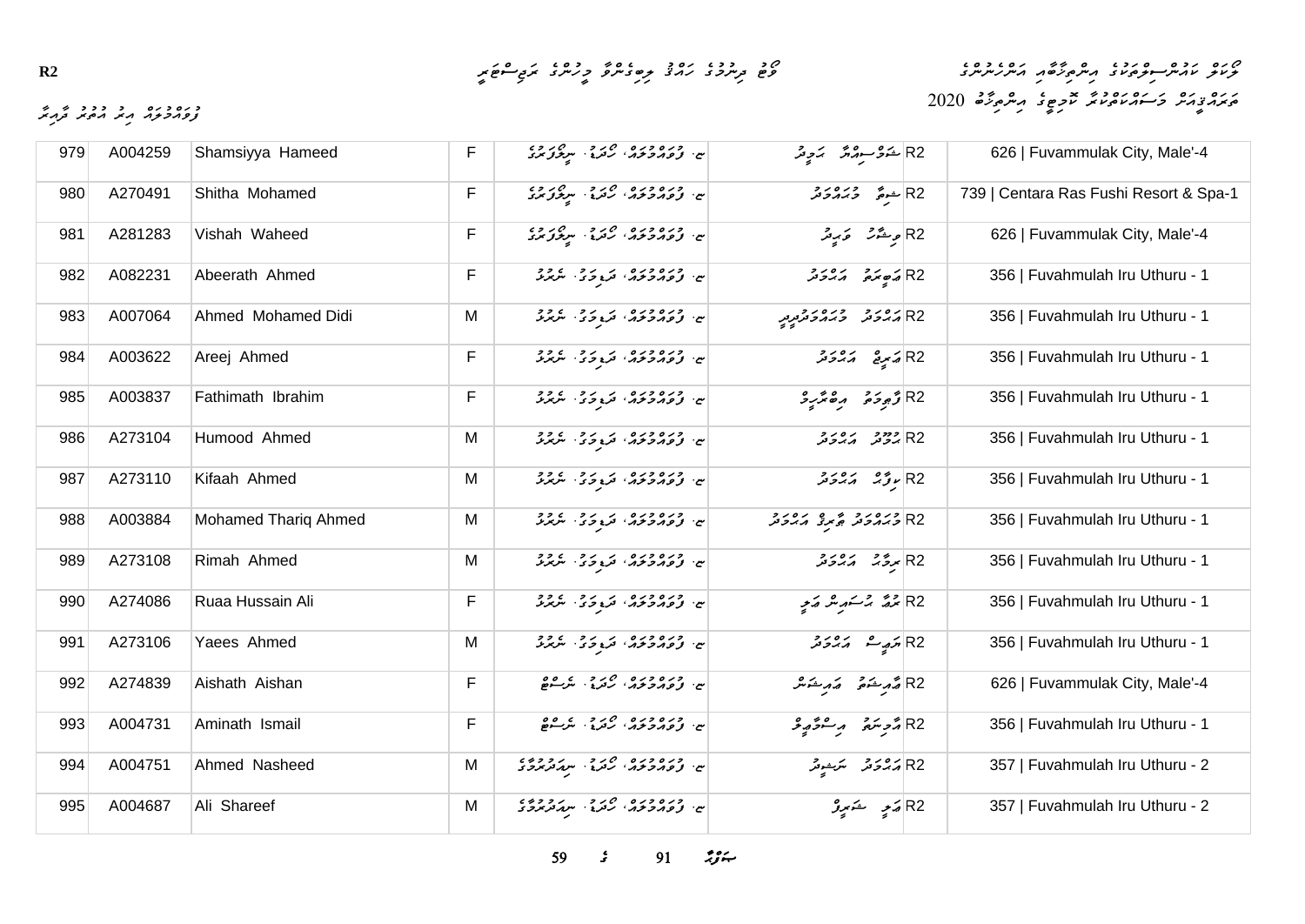*sCw7q7s5w7m< o<n9nOoAw7o< sCq;mAwBoEw7q<m; wBm;vB* م من المسجد المسجد المسجد المسجد المسجد العام 2020<br>مسجد المسجد المسجد المسجد المسجد المسجد المسجد المسجد المسجد ال

| 996  | A151519 | Aminath Zeeniya                | F |                                                                                                                                                                                                                                 | R2 مُجِسَعَةٍ سِيرَةٌ                                                                                                  | 626   Fuvammulak City, Male'-4                              |
|------|---------|--------------------------------|---|---------------------------------------------------------------------------------------------------------------------------------------------------------------------------------------------------------------------------------|------------------------------------------------------------------------------------------------------------------------|-------------------------------------------------------------|
| 997  | A151520 | Fareedha Moosa Hassan          | F | ים " כנס כנס" לנגב" ייטג בניביט בי                                                                                                                                                                                              | R2 كۆمچەنگر تۇسىگە ئەسكەنلەر                                                                                           | 626   Fuvammulak City, Male'-4                              |
| 998  | A225877 | Fathmath Naznee                | F | יז - 20,000 יזה 20,000 מדינים בין 20,000 מיטורים בין 20,000 מיטורים בין 20,000 מיטורים בין 20,000 מיטורים בין<br>מיטורים בין 20,000 מיטורים בין 20,000 מיטורים בין 20,000 מיטורים בין 20,000 מיטורים בין 20,000 מיטורים בין 20, | R2 رَّج <i>وحَةْ</i> مَدَّمْ سِ                                                                                        | 85   N. Fohdhoo - 1                                         |
| 999  | A283555 | Hawwa Zaeema                   | F | س وره دره ه در سرد دود .<br>س ژوبرو ژبر کرد: سرگریزوی                                                                                                                                                                           | $\mathcal{Z}_{\mathcal{A}} \mathcal{Z}_{\mathcal{A}} \mathcal{Z}_{\mathcal{A}} \mathcal{Z}_{\mathcal{A}} \mathsf{R} 2$ | 626   Fuvammulak City, Male'-4                              |
| 1000 | A283559 | <b>Hussain Shareef Mohamed</b> | M | ים " כנס כנס" לנגב" ייטג בניביט בי                                                                                                                                                                                              | R2 بُرْسَهرِ بْدَ عَمَدٍ وَبِرَ دَوْرَ وَ                                                                              | 437   W Maldives - 1                                        |
| 1001 | A283558 | Mariyam Zuhudha                | F | مع : وره وره مهم در ورده و<br>مع : وه پر و مهر اس رقب اس کرمرو د                                                                                                                                                                | R2 كا <i>برورو</i> برگر                                                                                                | 626   Fuvammulak City, Male'-4                              |
| 1002 | A283553 | Naadhira Mohamed               | F | س وره وره هم در و.<br>س وه د د د د . سرد . سرد تر برد د                                                                                                                                                                         | R2 بَرْمَدِيَّر وَبَرْدُونَدِ                                                                                          | 727   Four Seasons Resort Maldives at<br>Landaa Giraavaru-1 |
| 1003 | A283557 | Zoona Mohamed                  | F | س وره وره هم در د.<br>س وه د حرم کردن سرد ترد برد                                                                                                                                                                               | R2 تۆشەر جەيزە ئەر                                                                                                     | 626   Fuvammulak City, Male'-4                              |
| 1004 | A274467 | Aishath Zeeshan Zareer         | F | ים נפחבבתי לנדי יתג כם                                                                                                                                                                                                          | R2 مَّ مِـ شَوَّةٍ ۖ وَرِحْتَمْتُر تَمَ مِرِيْرٌ                                                                       | 356   Fuvahmulah Iru Uthuru - 1                             |
| 1005 | A281294 | Haisham Zareer                 | M |                                                                                                                                                                                                                                 | R2 كەرىشەنى ئىم <i>بوي</i> تى                                                                                          | 662   Amilla Fushi-1                                        |
| 1006 | A004266 | Hassan Zareer                  | M | כנס כנס היה בני היה היה<br>ישי נפו <i>נ כ</i> בו הנגל ייתו היה                                                                                                                                                                  | R2  پرسترش تج ہویٹر                                                                                                    | 564   Hulhumale', Ehenihen - 12                             |
| 1007 | A353235 | Ali Shahum                     | M | سي وره وره در دو.<br>سي وره دوجها تره وي سرگرمي                                                                                                                                                                                 | R2  رَمِ شَرْرُدُ                                                                                                      | 399   Cheval Blanc Randheli - 1                             |
| 1008 | A271987 | Aminath Shifa                  | F | سي: ووه ووده، ترود ود. سرگرم                                                                                                                                                                                                    | R2 مُرْحِ مَتَمَّةٌ مُسْبَرٌ                                                                                           | 356   Fuvahmulah Iru Uthuru - 1                             |
| 1009 | A274001 | Mariyam Shuhudha               | F | ى دوەددە ئروكى سرگو                                                                                                                                                                                                             | R2 كو <i>بودگر</i> شورتگر                                                                                              | 356   Fuvahmulah Iru Uthuru - 1                             |
| 1010 | A003518 | Shafiya Abdul Kareem           | F | س ورەددە، ترورى سرگو                                                                                                                                                                                                            | R2 څو پر صور ده برو                                                                                                    | 356   Fuvahmulah Iru Uthuru - 1                             |
| 1011 | A004745 | Khadheeja Ismail               | F | ים נפגבנהם בנברה יתגל                                                                                                                                                                                                           | R2 زَمِرِيَّ مِ سُوَّمِرُوْ                                                                                            | 626   Fuvammulak City, Male'-4                              |
| 1012 | A274830 | Niky Shareef                   | M | ים נכתכ כנס ייני בי הרי<br>ים נכתכ כת' ניני הרי                                                                                                                                                                                 | R2 سریں مشہور محمد ہوتھ<br>                                                                                            | 626   Fuvammulak City, Male'-4                              |

*n8o<n@ q8qAq< q8o< w<mBq>w<m=q?*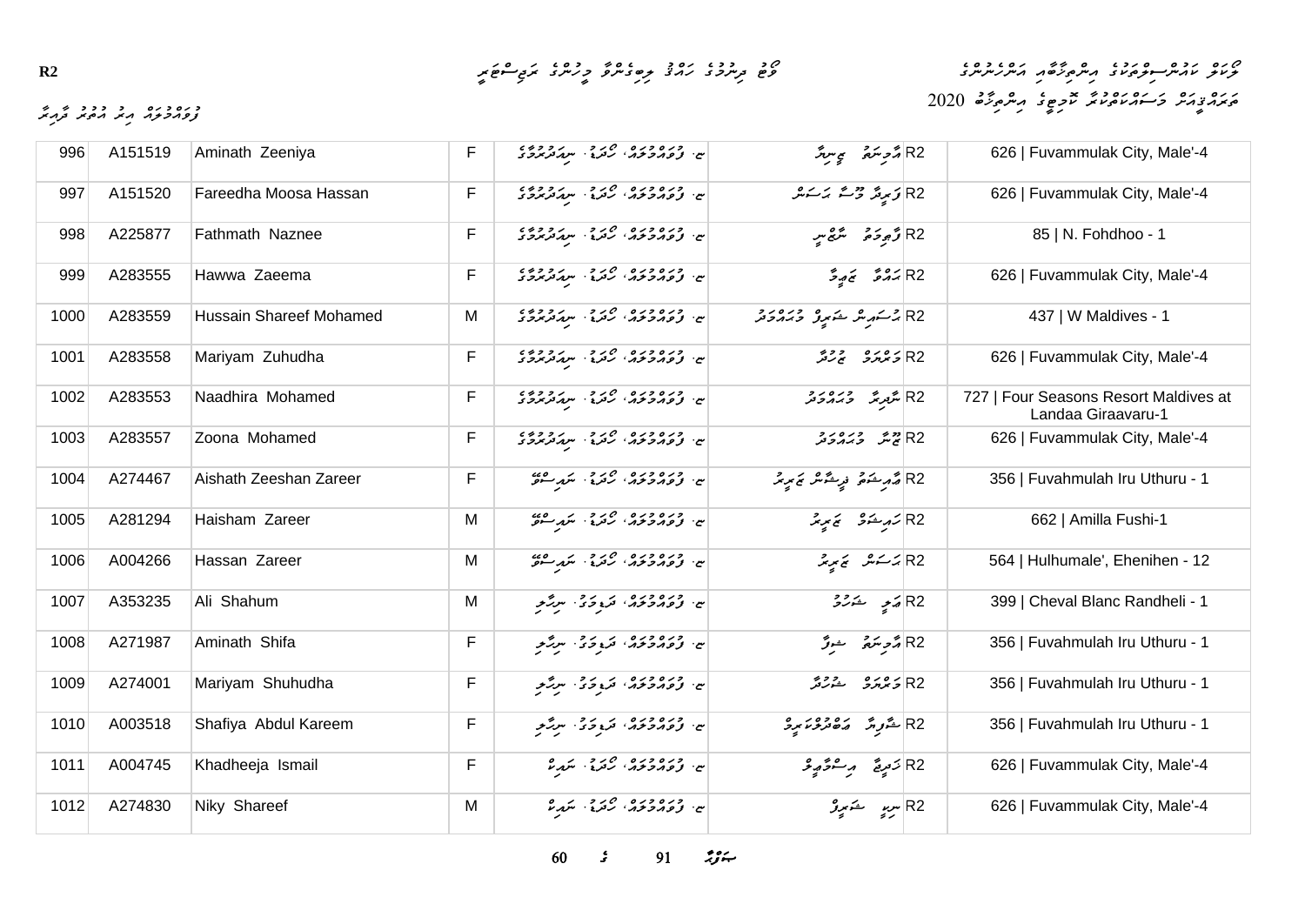*sCw7q7s5w7m< o<n9nOoAw7o< sCq;mAwBoEw7q<m; wBm;vB 2020<sup>, م</sup>وسر در مدد مدرج به مدرم مقرم قرار 2020*<br>موسر المستقرم المستقرم المستقرم المستقرم المستقرم المستقرم المستقرم المستقرم المستقرم المستقرم المستقرم المستقر

| A307599 | Aminath Malha Saeed        | F           | سي- 2005 و 7 مر برو.<br>سي- توجه 1995 مروكي- سرچ                                                                                                                                                                                | R2 أُمُّ وِسَمَّةً وَتَحَرُّ سَمَّ وَمَّ      | 626   Fuvammulak City, Male'-4  |
|---------|----------------------------|-------------|---------------------------------------------------------------------------------------------------------------------------------------------------------------------------------------------------------------------------------|-----------------------------------------------|---------------------------------|
| A006621 | Hassan Saeed               | M           | ى دوم دوم ترود. سر                                                                                                                                                                                                              | R2 پرسک سکھ سکھ                               | 356   Fuvahmulah Iru Uthuru - 1 |
| A003417 | Shaheen Mohamed            | $\mathsf F$ | ى دوەددە، ئرودى سر                                                                                                                                                                                                              | R2 څرپر <i>ډېرون</i> ر                        | 356   Fuvahmulah Iru Uthuru - 1 |
| A007145 | Abdulla Ibrahim            | M           | ים נפח כלם היה מתאים.<br>ישי נפח כלחי לנגל ייטלים                                                                                                                                                                               | R2 مَـُرْ مِدْاللّه مِـ صَحَّرِ وَ            | 357   Fuvahmulah Iru Uthuru - 2 |
| A004735 | Abdulla Nasir Ahmed        | M           | ים - 2005 בים היה בין היה בין היה בין היה בין היה בין היה בין היה בין היה בין היה בין היה בין היה בין היה בין<br>היה בין היה בין היה היה בין היה בין היה בין היה בין היה בין היה בין היה בין היה בין היה בין היה בין היה בין הי | R2 كەھەتداللە مىزىبويمە كەبرىرىد              | 357   Fuvahmulah Iru Uthuru - 2 |
| A069746 | Ahmed Nasir                | M           | ים ני פריכתי ליני ייטלים                                                                                                                                                                                                        | R2 كەبروتىر ش <i>ەببەتى</i>                   | 357   Fuvahmulah Iru Uthuru - 2 |
| A274663 | <b>Ahmed Naish Mohamed</b> | M           | ים: 20,0000 לנדי ייטרים<br>ים: 20,000 לנדי ייטרים                                                                                                                                                                               | R2 ג' ג' ג' ה' ב' ג' ג' בי ה' ב               | 357   Fuvahmulah Iru Uthuru - 2 |
| A152509 | Aishath Nasir              | $\mathsf F$ | ים נפח כלם היה מתאים.<br>ישי נפח כלחי לנגל ייטלים                                                                                                                                                                               | R2 مۇم شۇمۇ سىر ئىب ئىر                       | 357   Fuvahmulah Iru Uthuru - 2 |
| A280054 | Ali Yafis Ibrahim          | M           | ים - 2005 בים היה בין היה בין היה בין היה בין היה בין היה בין היה בין היה בין היה בין היה בין היה בין היה בין<br>היה בין היה בין היה היה בין היה בין היה בין היה בין היה בין היה בין היה בין היה בין היה בין היה בין היה בין הי | R2  رَمِ مَرْرِةْ مِرْهَ مَرِدْ               | 357   Fuvahmulah Iru Uthuru - 2 |
| A100956 | Aminath Latheef            | $\mathsf F$ | כנס כנס הניב.<br>ישי <sub>ל</sub> פחביבה <sup>,</sup> נעשי ייט <i>ב</i> יב                                                                                                                                                      | R2 مُتَّحِبِّرَةٌ تَحَبِّونُو                 | 626   Fuvammulak City, Male'-4  |
| A100973 | Aminath Nasir              | $\mathsf F$ | ים - 2005 בים היה בין היה בין היה בין היה בין היה בין היה בין היה בין היה בין היה בין היה בין היה בין היה בין<br>היה בין היה בין היה היה בין היה בין היה בין היה בין היה בין היה בין היה בין היה בין היה בין היה בין היה בין הי | R2 مُحرِسَمُ مُحَسِنِيْتِ                     | 357   Fuvahmulah Iru Uthuru - 2 |
| A283074 | Aminath Naufa Rasheed      | F           | ים: 20,0000 לינד ו ייטרה<br>ים: 20,000 לינד ו ייטרה                                                                                                                                                                             | R2 مَّ صِنَّعْهُ سَمْرُتَّ سَمْسُومْر         | 357   Fuvahmulah Iru Uthuru - 2 |
| A280051 | Fathimath Ibrahim          | F           | ים - 2005 בים היה בין היה בין היה בין היה בין היה בין היה בין היה בין היה בין היה בין היה בין היה בין היה בין<br>היה בין היה בין היה היה בין היה בין היה בין היה בין היה בין היה בין היה בין היה בין היה בין היה בין היה בין הי | R2 ژ <sub>ن</sub> وِدَنْ مەھترىپ <sup>ى</sup> | 357   Fuvahmulah Iru Uthuru - 2 |
| A004827 | Fathimath Nasir            | F           | ים - 2005 בים היה בין היה בין היה בין היה בין היה בין היה בין היה בין היה בין היה בין היה בין היה בין היה בין<br>היה בין היה בין היה היה בין היה בין היה בין היה בין היה בין היה בין היה בין היה בין היה בין היה בין היה בין הי | R2 وَّجِوحَةُ مَتَّرْسِيَّةَ                  | 357   Fuvahmulah Iru Uthuru - 2 |
| A147301 | Hussain Nooh Ibrahim       | M           | ים: 20,0000 לינד ו ייטרה<br>ים: 20,000 לינד ו ייטרה                                                                                                                                                                             | R2 پر شهر شرحه مرگز پرو                       | 357   Fuvahmulah Iru Uthuru - 2 |
| A004573 | Ibrahim Nasir Ahmed        | M           | ים: 20,0000 לנדון ייטולים<br>יין: 20,000 לאנדון ייטולים                                                                                                                                                                         | R2 رەڭرىرى ئىسىر ئەبرىق                       | 357   Fuvahmulah Iru Uthuru - 2 |
| A280053 | Khadeeja Ibrahim           | F           | ים צפחבברי לבנג ייטרים                                                                                                                                                                                                          | R2 زَمرِيحٌ مِنْ صَحَّرِيْتِ                  | 626   Fuvammulak City, Male'-4  |
|         |                            |             |                                                                                                                                                                                                                                 |                                               |                                 |

*n8o<n@ q8qAq< q8o< w<mBq>w<m=q?*

 $61$  *s* 91 *i*<sub>3</sub> *i*<sub>4</sub>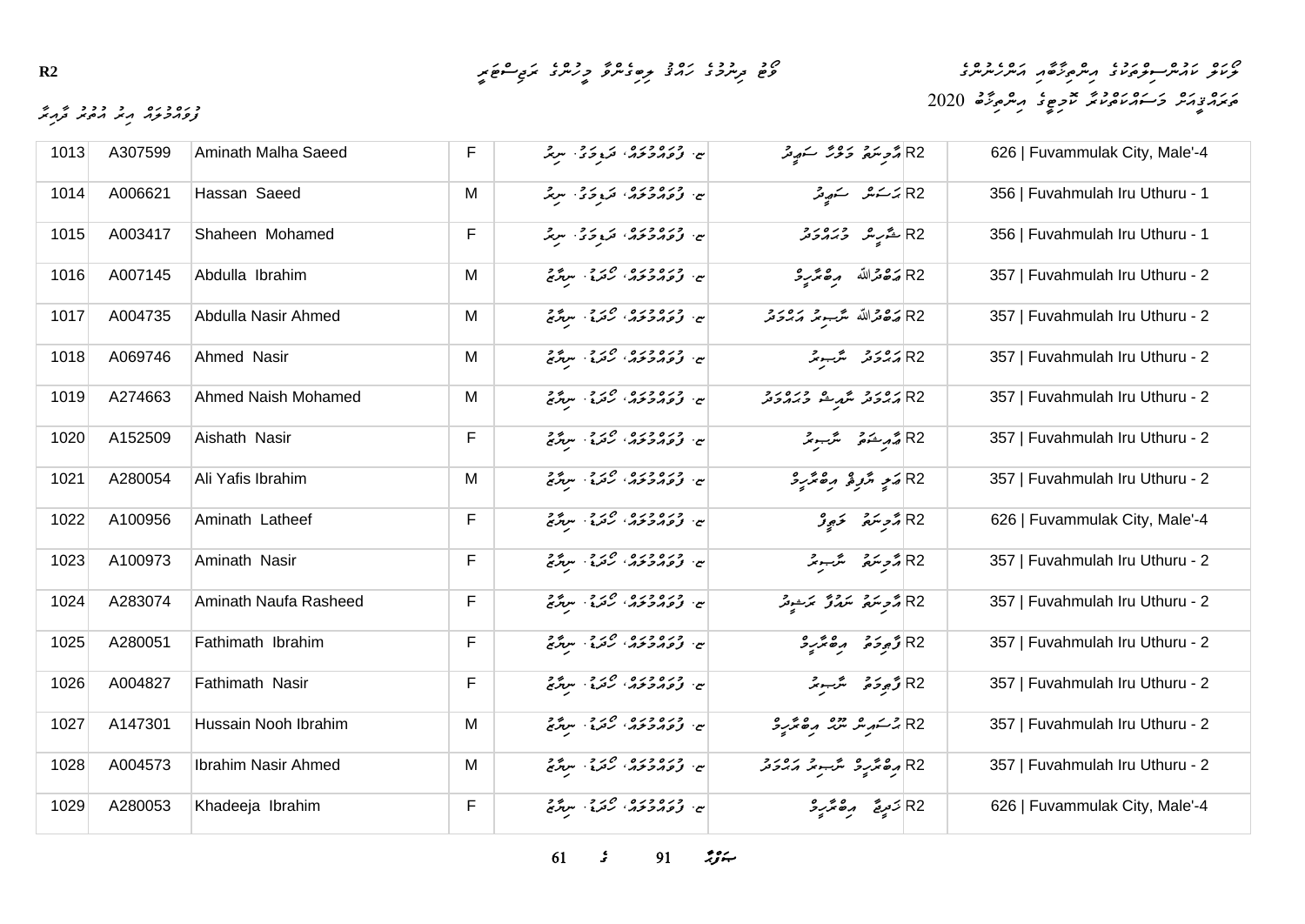*sCw7q7s5w7m< o<n9nOoAw7o< sCq;mAwBoEw7q<m; wBm;vB 2020<sup>, م</sup>وسر در مدد مدرج به مدرم مقرم قرار 2020*<br>موسر المستقرم المستقرم المستقرم المستقرم المستقرم المستقرم المستقرم المستقرم المستقرم المستقرم المستقرم المستقر

| A004753 | Khadeeja Zahira Ahmed         | F |                                                                                                                                                                                                                                 | R2 كَسِيعٌ يُحْرِيمٌ مَكْرَدَةٌ                                                                                                                                                                                                                                                                 | 357   Fuvahmulah Iru Uthuru - 2                                                                     |
|---------|-------------------------------|---|---------------------------------------------------------------------------------------------------------------------------------------------------------------------------------------------------------------------------------|-------------------------------------------------------------------------------------------------------------------------------------------------------------------------------------------------------------------------------------------------------------------------------------------------|-----------------------------------------------------------------------------------------------------|
| A280576 | Khadheeja Abdulla             | F | ים: 20,0000 סקיר - ייתולים<br>ים: 20,000 לא העגב - ייתולים                                                                                                                                                                      | R2 تزمریح 5%قرالله                                                                                                                                                                                                                                                                              | 357   Fuvahmulah Iru Uthuru - 2                                                                     |
| A004343 | Mariyam Nasir                 | F | ים נפחבבתי לנגר ייטלים                                                                                                                                                                                                          | R2 كەنگەر مەسىر يىلىمىتى كىل                                                                                                                                                                                                                                                                    | 626   Fuvammulak City, Male'-4                                                                      |
| A280467 | Mausooma Mohamed              | F | ים נפחבבתי לנגר ייטלים                                                                                                                                                                                                          | R2 ذره دوم دره در                                                                                                                                                                                                                                                                               | 357   Fuvahmulah Iru Uthuru - 2                                                                     |
| A274658 | Mohamed Dhanish Abdulla Nasir | M |                                                                                                                                                                                                                                 |                                                                                                                                                                                                                                                                                                 | 357   Fuvahmulah Iru Uthuru - 2                                                                     |
| A282831 | Mohamed Hunain Abdullah       | M | ים: 20,0000 לינוש ביותר.<br>ים: 20,000 לינוש ביותר.                                                                                                                                                                             | R2 دبرودتر بر سمدین رکھ قرالله                                                                                                                                                                                                                                                                  | 352   GDh. Faresmaathodaa - 1                                                                       |
| A352164 | Mohamed Miusam Rasheed        | M | ים - 2005 בים היה בין היה בין היה בין היה בין היה בין היה בין היה בין היה בין היה בין היה בין היה בין היה בין<br>היה היה בין היה בין היה היה בין היה בין היה בין היה בין היה בין היה בין היה בין היה בין היה בין היה בין היה בי | R2 <i>وبروبر وهيكو بمشوثر</i>                                                                                                                                                                                                                                                                   | 626   Fuvammulak City, Male'-4                                                                      |
| A004574 | <b>Mohamed Nasir Ahmed</b>    | M |                                                                                                                                                                                                                                 | R2 درورو گرجنگ مدون                                                                                                                                                                                                                                                                             | 388   Feydhoo Ehenihen - 1                                                                          |
| A160737 | Najwa Abdulla                 | F |                                                                                                                                                                                                                                 | R2 يَرْدِعُ مَنْ مَرْهِ قَرْاللّه                                                                                                                                                                                                                                                               | 357   Fuvahmulah Iru Uthuru - 2                                                                     |
| A281711 | Nasrullah Nasir               | M | ים נפחבבה' הנגר ייטלים<br>ים נפחבבה' הנגר ייטלים                                                                                                                                                                                | R2 ىتربىقى ئاللە گەسىتى بىر                                                                                                                                                                                                                                                                     | 626   Fuvammulak City, Male'-4                                                                      |
| A282832 | Rauhath Abdulla               | F |                                                                                                                                                                                                                                 | R2 <i>بَرْدْبَهْء</i> مَ <i>هُ</i> قْرَاللَّه                                                                                                                                                                                                                                                   | 626   Fuvammulak City, Male'-4                                                                      |
| A282017 | Ahmed Nasih Ibrahim           | M |                                                                                                                                                                                                                                 | R2 <i>גُ.دُوَ</i> تْر مُرْسِ <i>رْدُ م</i> ِ8 <i>بُرْرِ</i> وْ                                                                                                                                                                                                                                  | 352   GDh. Faresmaathodaa - 1                                                                       |
| A046613 | Ali Ahmed                     | M |                                                                                                                                                                                                                                 | R2  رَمِ دَبَرْدَتْر                                                                                                                                                                                                                                                                            | 356   Fuvahmulah Iru Uthuru - 1                                                                     |
| A027319 | Mariyam Mohamed               | F | ہے۔ ورہ ورہ محمد و محمد و ع<br>سی تحریر محمد کا محمد محمد المحمد المحمد المحمد المحمد المحمد المحمد المحمد المحمد                                                                                                               | R2 كەبەرە بەرەبەر                                                                                                                                                                                                                                                                               | 356   Fuvahmulah Iru Uthuru - 1                                                                     |
| A007168 | Ahmed Maseeh                  | M | שי נכחכבתי בגבי יינהב                                                                                                                                                                                                           | R2, دَيْرُوَتْر - دَسِيرٌ                                                                                                                                                                                                                                                                       | 356   Fuvahmulah Iru Uthuru - 1                                                                     |
| A354688 | Aishath Afraha                | F | $\mathcal{L}^{(2)}_{\mathcal{A}}$                                                                                                                                                                                               | R2 مەمۇسىتى مەركىتىد                                                                                                                                                                                                                                                                            | 356   Fuvahmulah Iru Uthuru - 1                                                                     |
| A003749 | Ameena Hussain                | F | שי צמח כבתי בגיב בצי יינה ב                                                                                                                                                                                                     | R2  كەچ ئىگە برىسى جامبەتلىر                                                                                                                                                                                                                                                                    | 356   Fuvahmulah Iru Uthuru - 1                                                                     |
|         |                               |   |                                                                                                                                                                                                                                 | ים - 2005 סיקר - 2005<br>ים - 30,200 - 200 - 2007<br>ים: 20,0000 לינוש ביותר.<br>ים: 20,000 לינוש ביותר.<br>ים נפח כבחי הנגב ייטלים<br>ים נפח כנס יותר בי ייטרים<br>ים נפח כבחי הנגז ייטרים<br>م وره وره مرد من ده.<br>مع: توحد مرحد من مرحد من مرحو<br>כנסכנס ימנכים הקרים<br>ישי נפחביבה' לעש | R2 ويرودو مرس وسعد الله مرجود في الله المحمد والمحمد المحمد والمحمد المحمد المحمد المحمد المحمد الم |

*n8o<n@ q8qAq< q8o< w<mBq>w<m=q?*

 $62$  *s* 91  $23$   $\div$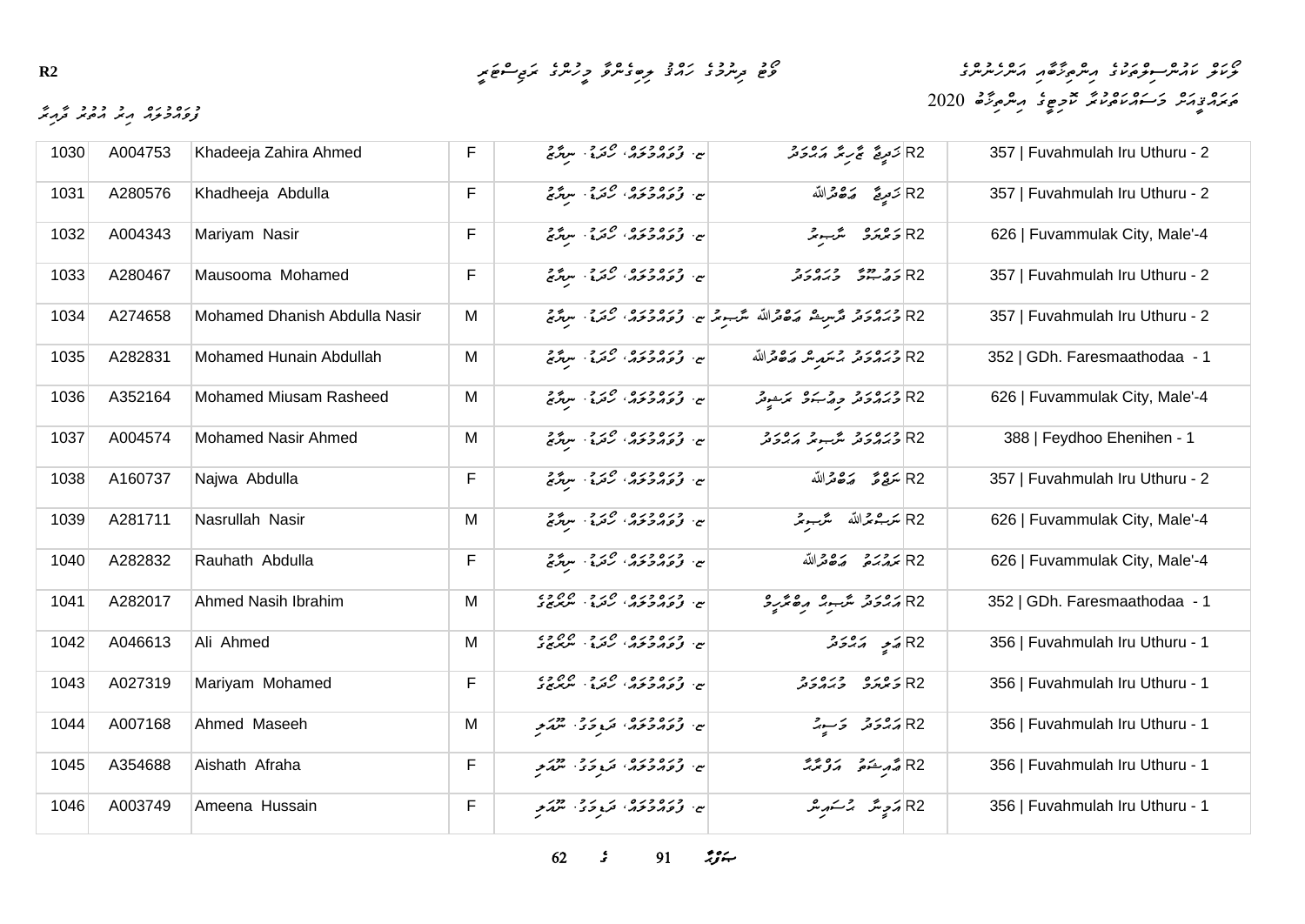*sCw7q7s5w7m< o<n9nOoAw7o< sCq;mAwBoEw7q<m; wBm;vB* م من المسجد المسجد المسجد المسجد المسجد العام 2020<br>مسجد المسجد المسجد المسجد المسجد المسجد المسجد المسجد المسجد ال

| 1047 | A160275 | Amshad Ahmed                 | M | שי צפחככמי בגבד יינהב                                                                                                                                                                                                            | R2 كەبۇشى كەردىتە                                                                                    | 413   The Westin Maldives Miriandhoo<br>Resort - 1 |
|------|---------|------------------------------|---|----------------------------------------------------------------------------------------------------------------------------------------------------------------------------------------------------------------------------------|------------------------------------------------------------------------------------------------------|----------------------------------------------------|
| 1048 | A160274 | Fathimath Niha               | F | שי לכמכיכתי בגיבי יידוב                                                                                                                                                                                                          | R2 وَجوحَة مِنْ سِرَّتْهِ                                                                            | 356   Fuvahmulah Iru Uthuru - 1                    |
| 1049 | A272926 | Ibrahim Rasheed              | M | ים יצפח כבחי בנובצי ייטוב                                                                                                                                                                                                        | R2 م <i>وھ مگرچ</i> و سمڪومر                                                                         | 158   K. Maafushi - 2                              |
| 1050 | A274078 | Mariyam Nazula               | F | سي وره وره کرد ورځ شمکر د استان به استان د استان د استان د استان د استان د استان د استان د استان د استان د است<br>د استان د استان د استان د استان د استان د استان د استان د استان د استان د استان د استان د استان د استان د استا | R2 كەممەر ئەرەبچە ئۇ                                                                                 | 356   Fuvahmulah Iru Uthuru - 1                    |
| 1051 | A003750 | Mohamed Faruhad              | М | שי צפחככמי בגבבי יחדק                                                                                                                                                                                                            | R2 <i>وبره دو و دوه</i> و                                                                            | 356   Fuvahmulah Iru Uthuru - 1                    |
| 1052 | A336688 | Abdulla Humaid               | M | ים נכחככתם בגבב מפת                                                                                                                                                                                                              | R2 مَەھمَراللە جۇمەتر                                                                                | 425   One & Only Reethi Rah, Maldives - 1          |
| 1053 | A003830 | Aishath Abdulla Didi         | F | שי ציפח כברי הגבצי יחסמ                                                                                                                                                                                                          | R2 صَّمَر شَمَّعَ صَدَّةَ اللَّهُ مِرْمَدٍ                                                           | 356   Fuvahmulah Iru Uthuru - 1                    |
| 1054 | A272968 | <b>Ibrahim Hunaif Haneef</b> | M | م وره وره .<br>م وومرونوم تروكو مهجوم                                                                                                                                                                                            | R2 رەڭرىرى جىمرۇ ئىبرى                                                                               | 626   Fuvammulak City, Male'-4                     |
| 1055 | A286389 | Ahmed Shamookh Shameem       | M | יזי צפתכיבתי הנגר הגם.<br>ישי צפתכיבתי הנגר ייטפיב                                                                                                                                                                               | R2 كەبۇر كەندە ئەر ئىكەن ئىشكەت ئىكەن ئىكەن ئىكەن ئىكەن ئىكەن ئىكەن ئىكەن ئىكەن ئىكەن ئىكەن ئىكەن ئە | 31   HDh. Nellaidhoo - 1                           |
| 1056 | A283143 | Mohamed Shamlu               | M | ים נפחכתם ימנים מגם.<br>ים נפחכתה מנגב יעשי                                                                                                                                                                                      | R2 دېرونه خونو                                                                                       | 356   Fuvahmulah Iru Uthuru - 1                    |
| 1057 | A277435 | Rimsha Shameem               | F | ים נפחכתם ימנים מגם.<br>ים נפחכתה מנגב יעשי                                                                                                                                                                                      | R2 بروْتْہ خَرِوْ                                                                                    | 356   Fuvahmulah Iru Uthuru - 1                    |
| 1058 | A004514 | Shamsath Mohamed             | F | יזי צפהכלבהי לגבר לגם.<br>ישי צפהכלהי לבגבר ייטפיב                                                                                                                                                                               | R2 خۇشخۇ <i>دېرەدى</i> ر                                                                             | 356   Fuvahmulah Iru Uthuru - 1                    |
| 1059 | A281991 | Fathmath Latheefa            | F |                                                                                                                                                                                                                                  | R2 <i>وَّجِ دَمَّةَ حَجِ</i> وَّ                                                                     | 356   Fuvahmulah Iru Uthuru - 1                    |
| 1060 | A004796 | Mariyam Ibrahim              | F | ى درە درە مرد مىشكىرى                                                                                                                                                                                                            | R2 كانترىزى مەھەر كە                                                                                 | 356   Fuvahmulah Iru Uthuru - 1                    |
| 1061 | A274723 | Naufa Ahmed                  | F | ى درە درە مرد مىشكىرى                                                                                                                                                                                                            | R2 يتمدس كريمبر جو بر                                                                                | 626   Fuvammulak City, Male'-4                     |
| 1062 | A003882 | Abdulla Mohamed              | M | س وره وره<br>س ژوم د ده، ترو د د ژوئر                                                                                                                                                                                            | R2 مَەھمَّراللَّه حِمَدَ مَرَّدَ مَر                                                                 | 356   Fuvahmulah Iru Uthuru - 1                    |
| 1063 | A273445 | Ahmed Ameen                  | M | سي و ده د ده. تروت د برده د                                                                                                                                                                                                      | R2   <i>גُ.2ُ</i> وتُر    <sub>م</sub> ُارِيْتُر                                                     | 356   Fuvahmulah Iru Uthuru - 1                    |

*n8o<n@ q8qAq< q8o< w<mBq>w<m=q?*

 $63$  *s* 91  $29$   $\div$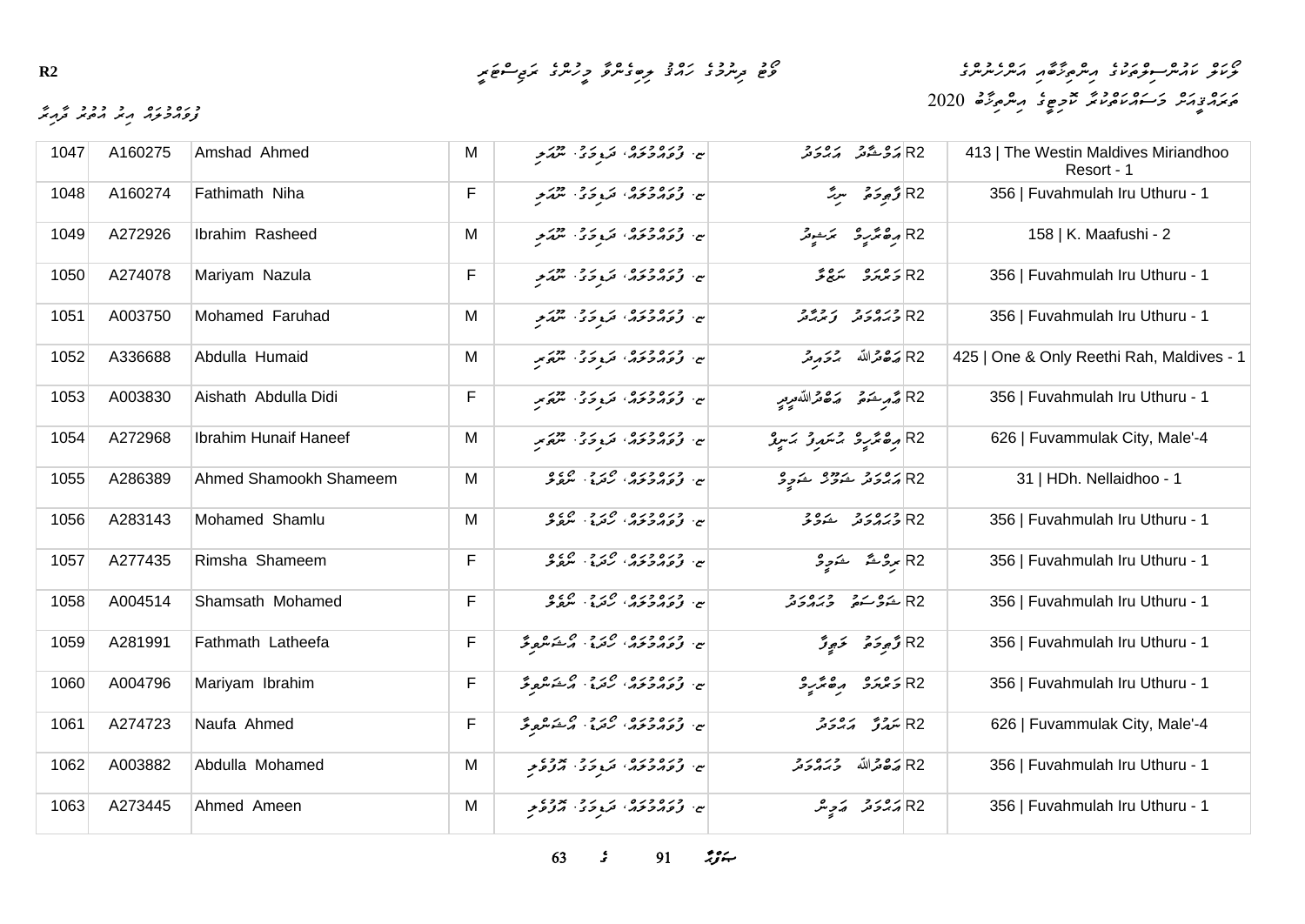*sCw7q7s5w7m< o<n9nOoAw7o< sCq;mAwBoEw7q<m; wBm;vB* م من المسجد المسجد المسجد المسجد المسجد العام 2020<br>مسجد المسجد المسجد المسجد المسجد المسجد المسجد المسجد المسجد ال

| 1064 | A273449 | Aishath Samha  | F | سي و ده دره ترویز دره دره د                                                                                                                                                                                                      | R2 مەمۇمۇسى سىۋ <i>ە</i> بە              | 626   Fuvammulak City, Male'-4  |
|------|---------|----------------|---|----------------------------------------------------------------------------------------------------------------------------------------------------------------------------------------------------------------------------------|------------------------------------------|---------------------------------|
| 1065 | A273446 | Fathmath Sama  | F | ים נפחבבתי נגבבי הבניב                                                                                                                                                                                                           | R2 وَج <i>وح</i> و حَمَدَّ               | 626   Fuvammulak City, Male'-4  |
| 1066 | A273448 | Ibrahim Sameen | M | ح دوه دره در دوسروره دره در در دوسر<br>سي وورد دور، ترون دورو د                                                                                                                                                                  | R2 پ <i>ەھتۇر</i> ۇ سەم <sub>چ</sub> ىتر | 399   Cheval Blanc Randheli - 1 |
| 1067 | A273444 | Mohamed Ameer  | M | ים "כמהכיכת" בגיב בי הכם.<br>ים "כההכיכה" בגיבי הצפי                                                                                                                                                                             | R2 دېم دېمر کمکړې ته                     | 626   Fuvammulak City, Male'-4  |
| 1068 | A007011 | Aishath Ramiza | F | כנס כנס קנק קישור ביון<br>יין נפח כיכה' לנגון מינים מג                                                                                                                                                                           | R2 مەم ئىشقى ئىگرىزىتى                   | 456   India / Trivandrum - 1    |
| 1069 | A100975 | Aminath Moosa  | F | دره دره دره مرد بر دره<br>س ژوم د ژمر                                                                                                                                                                                            | R2 أُمُّ حِسَمَةٌ مَحْتُ                 | 357   Fuvahmulah Iru Uthuru - 2 |
| 1070 | A004419 | Hawwa          | F |                                                                                                                                                                                                                                  | $5.5 \times R2$                          | 357   Fuvahmulah Iru Uthuru - 2 |
| 1071 | A160703 | Khadeeja Moosa | F | כנס כנס קנק קישור ביון<br>יין נפח כיכה' לנגון מינים מג                                                                                                                                                                           | R2  زَمِرِجٌ مُحْ شُرٌ مُ                | 357   Fuvahmulah Iru Uthuru - 2 |
| 1072 | A004418 | Mariyam Moosa  | F | دره دره ۵٫۶۵ م.<br>س- زوم در دم. کنره - مرنوم بر                                                                                                                                                                                 | $23$ $27$ $27$ $R2$                      | 626   Fuvammulak City, Male'-4  |
| 1073 | A160704 | Sanfa Moosa    | F | כנס כנס קנק קישור ביון<br>יין נפח כיכה' לנגון מינים מג                                                                                                                                                                           | R2 جمبر 2 سمبر                           | 357   Fuvahmulah Iru Uthuru - 2 |
| 1074 | A004682 | Mohamed Nadeem | M | יי ניסינים יותר ייתור<br>יי ניסיכלי לעי יהיו                                                                                                                                                                                     | R2 352,3 سَرَمِرِ \$                     | 281   Dh. Rinbudhoo - 1         |
| 1075 | A283301 | Shafa Sobree   | F |                                                                                                                                                                                                                                  | R2 ينترق ست <i>قام</i> ر                 | 626   Fuvammulak City, Male'-4  |
| 1076 | A283303 | Ula Sabree     | F | ים יציבת ביצת יציב בין בין היו בין היו בין היו בין היו בין היו בין היו בין היו בין היו בין היו בין היו בין היו<br>היו בין בין היו בין היו בין היו היו בין היו בין בין בין היו בין היו בין היו בין היו בין היו בין היו בין היו בי | R2 جَمَّصْرِ                             | 357   Fuvahmulah Iru Uthuru - 2 |
| 1077 | A005838 | Abdullah Ahmed | M | כנסכנס הנכני היו מיניים.<br>ישי נפחביבה' לנגד היניינבצ                                                                                                                                                                           | R2 مَەمْراللە مَەرْمَىر                  | 626   Fuvammulak City, Male'-4  |
| 1078 | A004481 | Aishath Ali    | F | ים " צפח ביבחי " ביבור ביבור היו ביבור ב                                                                                                                                                                                         | R2 مُمْ مِسْمَعْ مَ مِي                  | 626   Fuvammulak City, Male'-4  |
| 1079 | A071980 | Ali Samir      | M | ים " צפחבברה " בנגד " היניינביב                                                                                                                                                                                                  | R2 کی محمد مشور تھی۔<br>ا                | 54   Sh. Noomaraa - 1           |
| 1080 | A004779 | Aminath Ali    | F | ים " צפח ביבחי " ביבור ביבור היו ביבור ב                                                                                                                                                                                         | R2 مُتَرِسَعُهُ - مَيْتِ                 | 357   Fuvahmulah Iru Uthuru - 2 |

 $64$  *s* 91  $23$   $\div$ 

*n8o<n@ q8qAq< q8o< w<mBq>w<m=q?*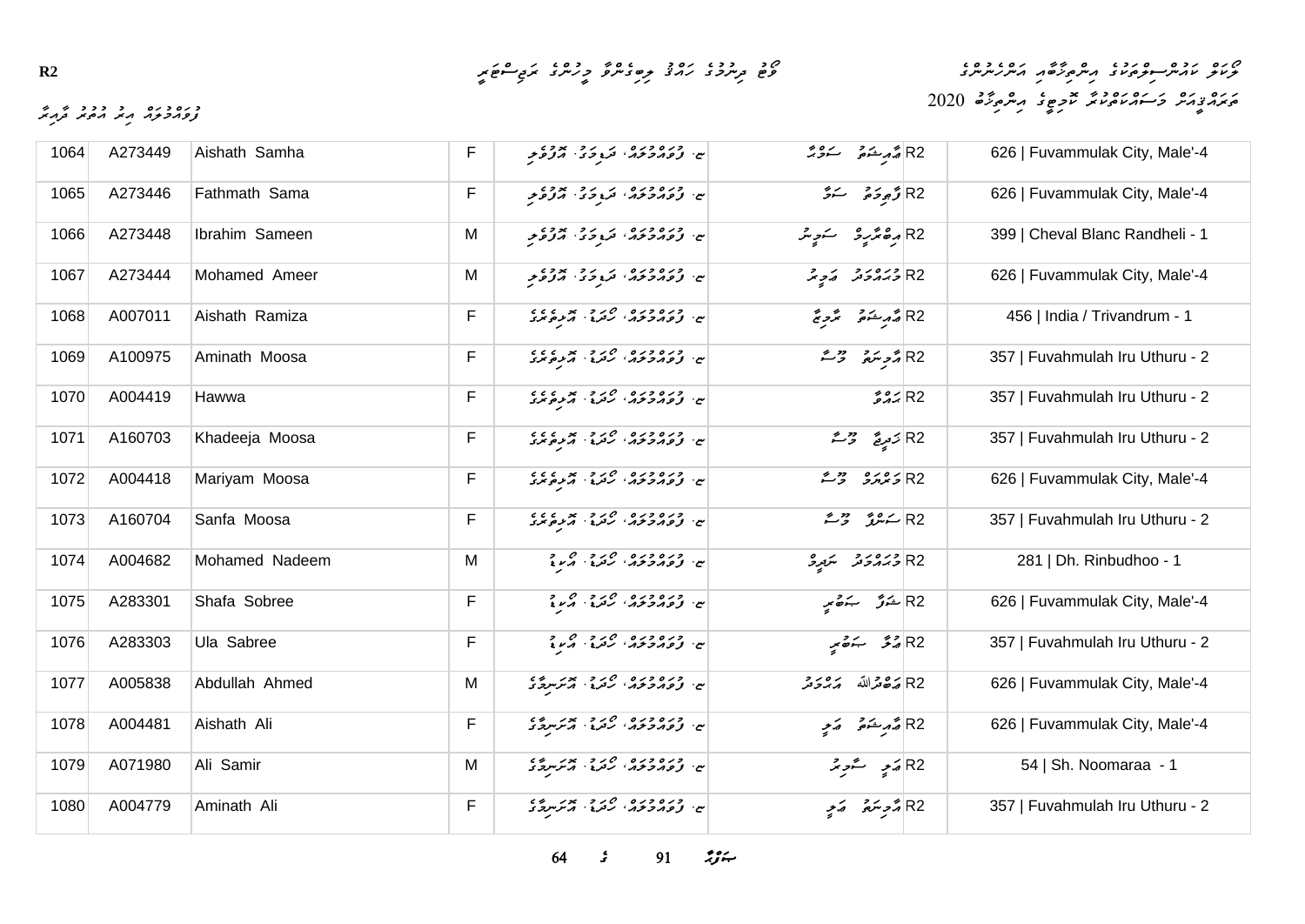*sCw7q7s5w7m< o<n9nOoAw7o< sCq;mAwBoEw7q<m; wBm;vB 2020<sup>, م</sup>وسر در مدد مدرج به مدرم مقرم قرار 2020*<br>موسر المستقرم المستقرم المستقرم المستقرم المستقرم المستقرم المستقرم المستقرم المستقرم المستقرم المستقرم المستقر

| A283120 | Fathimath Nafasha Abdulla | F | ים " צפח ביבחי " ביבור ביבור היו ביבור ב                  | R2 وَجِرَةَ مَرَوَّثَةَ رَصْدَاللّه               | 626   Fuvammulak City, Male'-4  |
|---------|---------------------------|---|-----------------------------------------------------------|---------------------------------------------------|---------------------------------|
| A277746 | Humaidh Abdulla           | M | ים נפחביבה' כנד מייחבי                                    | R2 جُحَم <i>ِ بِعْرٍ مُ</i> حَقِّدِاللَّه         | 626   Fuvammulak City, Male'-4  |
| A004480 | Ibrahim Ali               | M | ים " צפחביבה " ביבור " ביבור ביבור ב                      | R2 مەھم <i>گى</i> ر قىمىچە                        | 564   Hulhumale', Ehenihen - 12 |
| A004462 | Saeed Mohamed             | M | כנסכנס הנכני הניינבי.<br>ישי נפחביבה' לעשי היניינביב      | R2 س <i>َمومْ وَيَ</i> مُحَمَّرَ                  | 105   R. Innamaadhoo - 1        |
| A004358 | Ahmed Hussain             | M | مع وره وره مرد ه و د و<br>مع وحمد وحمد کرد و برخ          | R2 كەبروتىر كەسكەرلىر                             | 357   Fuvahmulah Iru Uthuru - 2 |
| A116628 | Fareedha Ahmed            | F | دره دره ۵۶۶۵ کرد و دره<br>۳- زود د ترکه کرد و بر ترم      | R2 وَمَرِمَّز     مَ بُرْحَ مَرْ                  | 357   Fuvahmulah Iru Uthuru - 2 |
| A281230 | Mariyam Waheed            | F | مع و د ه و د ه ه د و .<br>مع و د د د د د . د د د بر د سرد | R2 كا <i>تروگرد گام</i> وتر                       | 626   Fuvammulak City, Male'-4  |
| A274455 | Mohamed Ishan             | M | כנסכנס הנבר סקר ה<br>ישי נפחבבהי לעשי נפטע                | R2 <i>وُبَهُ دو مَ</i> شَهْرُ                     | 626   Fuvammulak City, Male'-4  |
| A004274 | Saeeda Ahmed              | F | دره دره ۵۶۶ م.<br>۳- زودونوژ، کردنی- ژنوس                 | R2  سَمهِ مَدْ 12.5 مَدْ                          | 357   Fuvahmulah Iru Uthuru - 2 |
| A147101 | Abdulla Shifaz            | M | ים יצפח כלכם ישראי כל סם                                  | R2 مَرْهُ مَّرْاللَّهُ شَوَرٌّ مَحْ               | 357   Fuvahmulah Iru Uthuru - 2 |
| A283281 | Ahmed Shammam             | M | ים - 2005 בים ישרא - 2005 שוב שיש                         | R2 كەبروتر شەھ 25                                 | 626   Fuvammulak City, Male'-4  |
| A004605 | Aminath Ibrahim           | F | ישי צפחכבמי יינג יינגים בי                                |                                                   | 357   Fuvahmulah Iru Uthuru - 2 |
| A101397 | Fathimath Abbas           | F | ישי צפו <i>ברבורי יכ</i> יבי נדים סם                      | $25.3$ $3.5$ $5.2$ $R2$                           | 626   Fuvammulak City, Male'-4  |
| A283279 | Hussain Shaffan           | M | ישי צפו <i>בכברי יכיבי י</i> מגישים                       | R2 پر سمبر شهرو شر                                | 357   Fuvahmulah Iru Uthuru - 2 |
| A004429 | Ibrahim Shifau            | M | ישי צפו <i>ברבורי יכ</i> יבי נדים סם                      | R2 <sub>م</sub> ەنگرى <sub>د</sub> ۇ ھو <i>ڏۇ</i> | 357   Fuvahmulah Iru Uthuru - 2 |
| A004791 | Mohamed Shinaz            | M | ישי צפו בכבר לייבר בש פס<br>ישי צפו בכבר יציגו יינג       | R2 <i>522.5 تر شومگ</i> چ                         | 357   Fuvahmulah Iru Uthuru - 2 |
| A280390 | Aishath Shimla            | F | כנס כנס - הני בני בין<br>ישי צפונכיבותי הבנשי - הנהם      | R2 م <i>ەممىشى ھوۋ</i> ۇ                          | 356   Fuvahmulah Iru Uthuru - 1 |
|         |                           |   |                                                           |                                                   |                                 |

*n8o<n@ q8qAq< q8o< w<mBq>w<m=q?*

 $65$  *s* 91  $23$   $\div$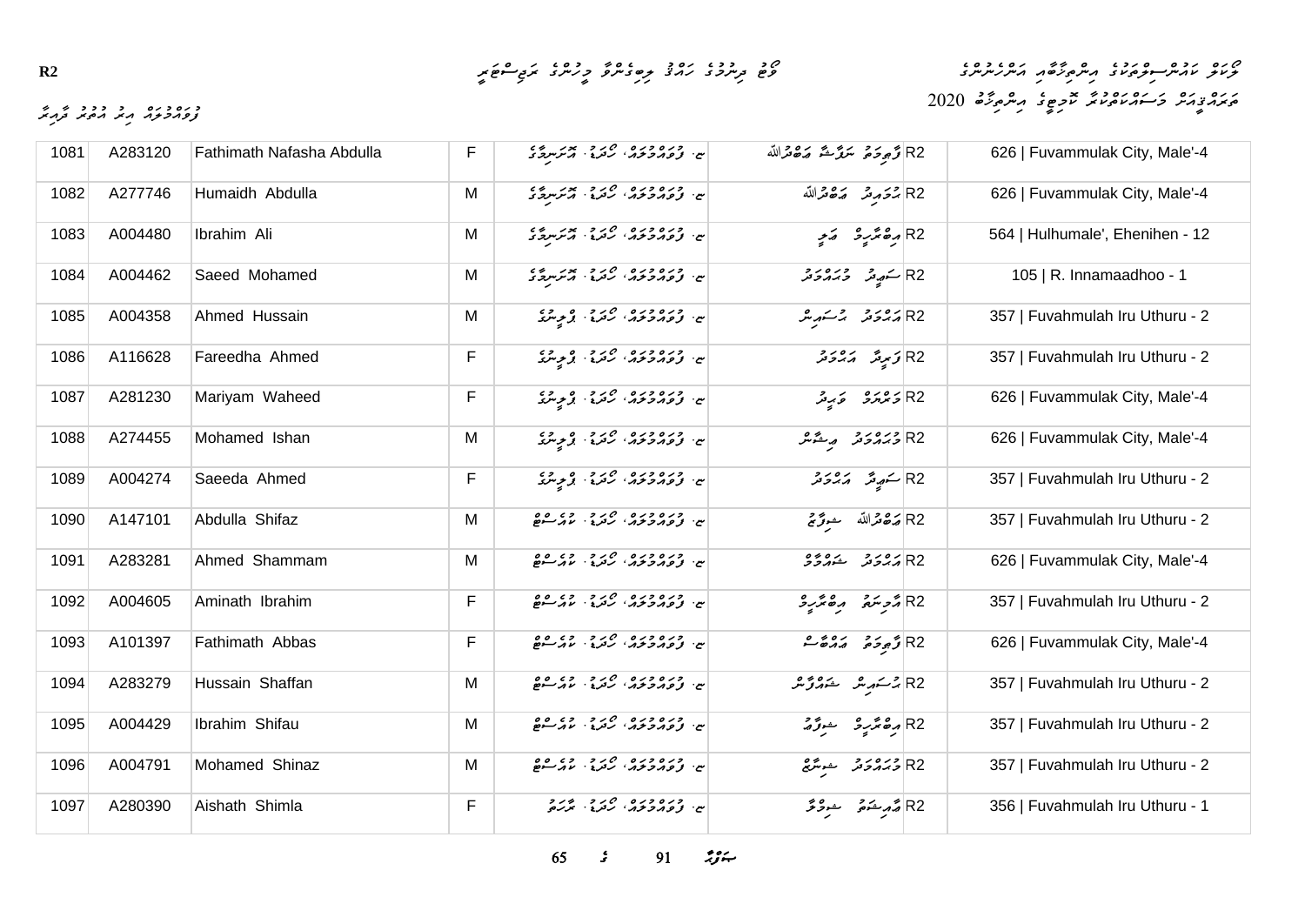*sCw7q7s5w7m< o<n9nOoAw7o< sCq;mAwBoEw7q<m; wBm;vB 2020<sup>, م</sup>وسود المستحقيق ومترم تقويم من العالم المستحق العالم المستحق العالمية*<br>موسم المستحق المستخفي المستخفي المستخفي المستخفي المستخفية المستخفية المستخفية المستخفية المستخفية المستخفية ال

| 1098 | A277740 | Aminath Ibrahim Didi         | F | ر و د ه و د ه .<br>س و د د د د د . د تر و . سر د و                               | R2 أُمُّ حِسَمُهُ مِنْ مُحَمَّدٍ وَمَدِيرٍ | 356   Fuvahmulah Iru Uthuru - 1           |
|------|---------|------------------------------|---|----------------------------------------------------------------------------------|--------------------------------------------|-------------------------------------------|
| 1099 | A004495 | Fathimath Minna              | F | ימי צפח בכנס ימיד בינד.<br>ישי צפח ביבחי יינד ואינדים.                           | R2 تَ <i>وجودَ وبثرتَر</i>                 | 356   Fuvahmulah Iru Uthuru - 1           |
| 1100 | A283108 | Inasha Ibrahim               | F |                                                                                  | R2 مِتَرْتَ مِتَ <i>مَّرْدِ</i> \$         | 356   Fuvahmulah Iru Uthuru - 1           |
| 1101 | A004490 | Mariyam Zahira               | F | ים - כנס כנס - 2 ניבר - 2 ניבר<br>ים - 3 <i>בחיב כאמ</i> י - 2 ניבר - 2 ניבר 2   | R2 كا <i>ترورد تح ب</i> ر تر               | 356   Fuvahmulah Iru Uthuru - 1           |
| 1102 | A281224 | Ahmed Saamih                 | M | יז בנהר בנה הנדי ואנגוריה<br>ישי צפח ביצחי לבנדי ואישים ב                        | R2, گەنزىق سەمبى                           | 388   Feydhoo Ehenihen - 1                |
| 1103 | A016018 | Fathimath Agisa              | F | ים - 2005 בין 2007.<br>ים - 30, 2007 היה 2007.                                   | R2 وَج <i>وحَة مُّتْوِجَّ</i>              | 356   Fuvahmulah Iru Uthuru - 1           |
| 1104 | A297294 | Mariyam Saaloo               | F | ים - כנסכנס - מנכ"ל - מיטים<br>ישי <sub>ה</sub> פו <i>נכלברי - נינ</i> שי - משפש | R2 دېمبرد گړي.                             | 356   Fuvahmulah Iru Uthuru - 1           |
| 1105 | A012022 | Mohamed Najeeb               | M | ים - 2005 בין 2007.<br>ים - 30, 2007 היה 2007.                                   | R2 دېزو د ترب <i>ي</i> ه                   | 427   Olhuveli Beach and Spa Maldives - 1 |
| 1106 | A297293 | Mohamed Shahud Najeeb        | M |                                                                                  | R2 وَبَرُوكُو مُسْرَفِّرٌ سَرْبِي صَحْ     | 678   Thulhagiri Island Resort & Spa-1    |
| 1107 | A297295 | Sheewa Najeeb                | F |                                                                                  | R2 ش <sub>و</sub> مً سَم <i>َّوٍ هُ</i>    | 356   Fuvahmulah Iru Uthuru - 1           |
| 1108 | A004271 | Aishath Hameed               | F | ים - כנס כנס - כנס - נובר<br>ים - נפח כלולי - נטב - מספ                          | R2 مُ مِسْمَعْ مَوِمْرَ                    | 626   Fuvammulak City, Male'-4            |
| 1109 | A004414 | Ibrahim Shareef Ahmed        | M | כנס כנס ימנד נטרב<br>ישי צפונ <i>דיבי</i> ו, מעשי מסים                           | R2 مەھەر ئەكەبىر مەدەمە                    | 626   Fuvammulak City, Male'-4            |
| 1110 | A274462 | <b>Mohamed Masil Shareef</b> | M | כנסכנס ימנכ נטב<br>ישי צפו <i>בב</i> רו מעש                                      | R2 <i>وَيَهُوَدُوَ</i> وَجِسِوڤِ حَيَىرِوْ | 626   Fuvammulak City, Male'-4            |
| 1111 | A004362 | Aishath Aqleema              | F |                                                                                  | R2 مُەمِسْتَمْ كَمَتْتَوِجَّ               | 626   Fuvammulak City, Male'-4            |
| 1112 | A004278 | Aishath Hassan               | F | כנסכנס מנכנס בין הקייר.<br>ישי נפונכיבולי לנגון מפיקיקים                         | R2 مۇم ھۇم ئەسكەنلىر                       | 356   Fuvahmulah Iru Uthuru - 1           |
| 1113 | A004281 | Ali Hassan                   | M | כנסכנס מנכינים<br>ישי נפחבבתי לנגר מקובבל                                        | R2   پر پر پر پر پر پر                     | 356   Fuvahmulah Iru Uthuru - 1           |
| 1114 | A160701 | Shameena Hassan              | F | כנסכנס מנכנס בין הקייר.<br>ישי נפונכיבולי לנגון מפיקיקים                         | R2 ڪوچ گر کرڪي <i>و</i>                    | 564   Hulhumale', Ehenihen - 12           |

*n8o<n@ q8qAq< q8o< w<mBq>w<m=q?*

 $66$  *s* 91  $29$   $\div$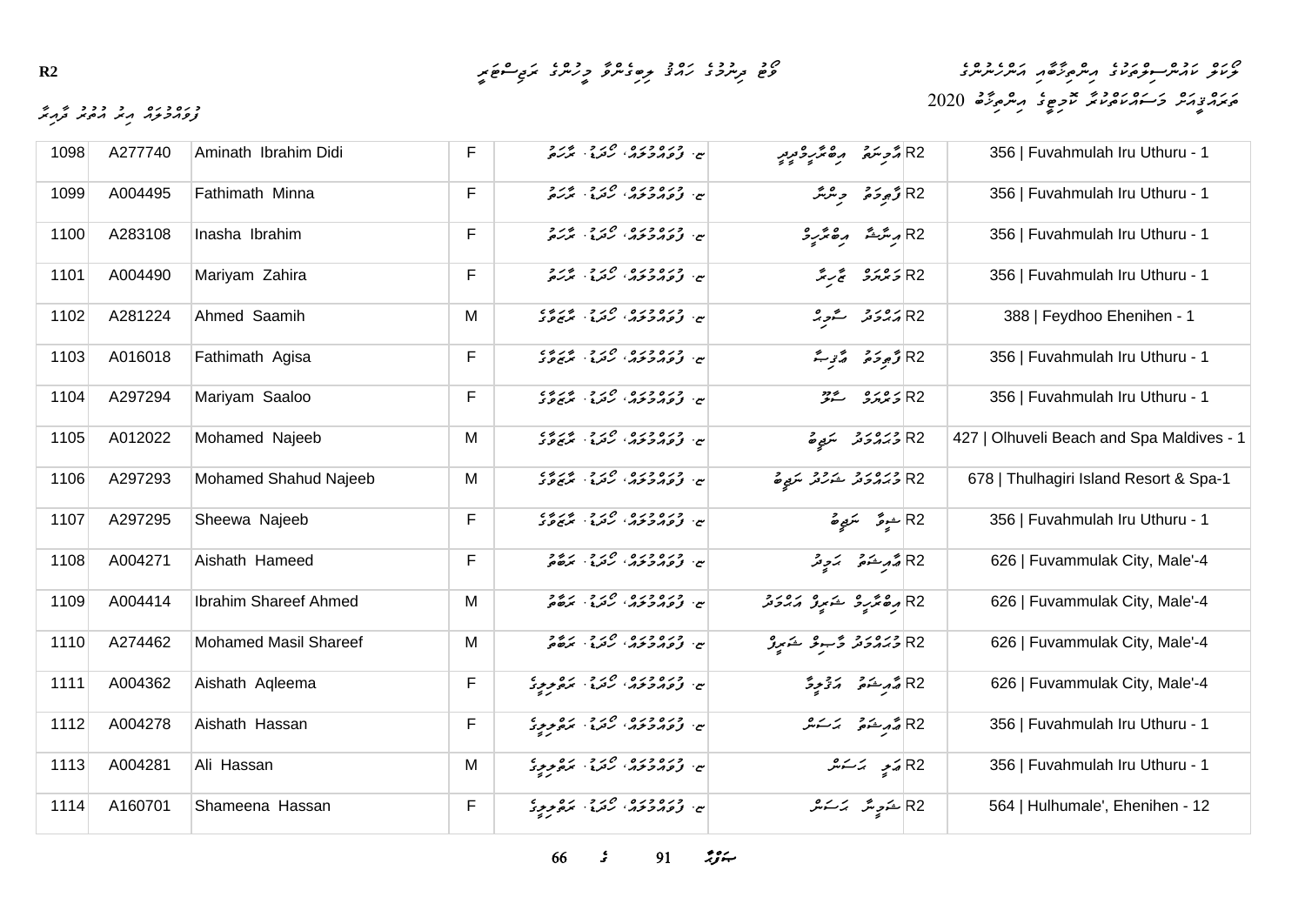*sCw7q7s5w7m< o<n9nOoAw7o< sCq;mAwBoEw7q<m; wBm;vB* م من المسجد المسجد المسجد المسجد المسجد العام 2020<br>مجم*د المسجد المسجد المستجد المسجد المسجد المسجد المسجد المسجد المسجد المسجد المسجد المسجد المسجد المسجد المسجد* 

| 1115 | A004431 | Khalid Ibrahim                   | M | ים " כנס כנס" לנד " מתסים ביתב                                                                                                                                                                                                   | R2  تَرْمِتْر بِرەْ تَرْرِدْ                                                                        | 626   Fuvammulak City, Male'-4  |
|------|---------|----------------------------------|---|----------------------------------------------------------------------------------------------------------------------------------------------------------------------------------------------------------------------------------|-----------------------------------------------------------------------------------------------------|---------------------------------|
| 1116 | A004428 | Mariyam Shafeeqa                 | F | ים "ריט ריט הריט הריט ביוליט ביוליט ביוליט ביוליט ביוליט ביוליט ביוליט ביוליט ביוליט ביוליט ביוליט ביוליט ביול<br>ביוליט ביוליט ביוליט ביוליט ביוליט ביוליט ביוליט ביוליט ביוליט ביוליט ביוליט ביוליט ביוליט ביוליט ביוליט ביולי | R2 كەنجەيزى ھەرىچ                                                                                   | 357   Fuvahmulah Iru Uthuru - 2 |
| 1117 | A003464 | Abdulla Ahmed                    | M | سي وره وره. مروكز مرد بخ                                                                                                                                                                                                         | R2 مَەڤراللە مَەرقىر                                                                                | 356   Fuvahmulah Iru Uthuru - 1 |
| 1118 | A271651 | Ahmed Faishan Abdulla            | M | سي وره وره مرد و د برم د د                                                                                                                                                                                                       | R2 <i>مكروفر وميشتر مك</i> وفرالله                                                                  | 356   Fuvahmulah Iru Uthuru - 1 |
| 1119 | A055968 | Ali Hussain Didi                 | M | سي وره وره. تروڅ پر مصر                                                                                                                                                                                                          | R2 کی پر برگ میں شرور ہو۔<br>R2                                                                     | 356   Fuvahmulah Iru Uthuru - 1 |
| 1120 | A273959 | Aminath Raifa Ali                | F | سي وره وره. تروخ د برهيو                                                                                                                                                                                                         | R2 مُّحِسَمُ مَدِرٌ مَعٍ                                                                            | 356   Fuvahmulah Iru Uthuru - 1 |
| 1121 | A273960 | Fathimath Raina Ali              | F | سي وره وره. تروخ د برهيو                                                                                                                                                                                                         | R2 <i>وَّجوحَةْ بَمَدِيدٌ مَ</i> عِ                                                                 | 356   Fuvahmulah Iru Uthuru - 1 |
| 1122 | A367288 | Mohamed Raamy Ali                | M | سي وره وره. تروڅ پر مصر                                                                                                                                                                                                          | R2  <i>وُبُرُوُدُو مُرَّجٍ مَ</i> عٍ                                                                | 335   GDh. Thinadhoo - 1        |
| 1123 | A007013 | Ahmed Faaroog                    | M | س وره وره ص د د د د.<br>س وره د د در کن                                                                                                                                                                                          | R2 كەبروتىر ئۇنىز تۇ                                                                                | 357   Fuvahmulah Iru Uthuru - 2 |
| 1124 | A274829 | Ameen Ahmed Faaroog              | M | س وره وره صرو برود.<br>س وحمد <i>وح</i> مد کرد: محمد شک                                                                                                                                                                          | R2 أرَجٍ مَدْ بِرَ بِرَوْ مَدْ تَوْ مَدْتَهِ                                                        | 335   GDh. Thinadhoo - 1        |
| 1125 | A274828 | <b>Muizz Ahmed Faroog</b>        | M | $\stackrel{2}{\sim} \stackrel{2}{\sim} \stackrel{2}{\sim} \stackrel{2}{\sim} \stackrel{0}{\sim} \stackrel{0}{\sim} \stackrel{2}{\sim} \stackrel{2}{\sim} \stackrel{2}{\sim} \stackrel{2}{\sim}$                                  | R2 څه مړه بره د پر ورو                                                                              | 357   Fuvahmulah Iru Uthuru - 2 |
| 1126 | A059417 | Ali Nizam                        | M | ים נפגבלהי לנגל ינגל                                                                                                                                                                                                             | R2 كەمچە سرىگە3                                                                                     | 356   Fuvahmulah Iru Uthuru - 1 |
| 1127 | A274451 | <b>Fathimath Sharufa Mohamed</b> | F | ים יצפח כתם יסת כ"ז בש סם<br>ישי צפח כיכה' תעשי ית מח                                                                                                                                                                            | R2 وُجِ وَمَ حَسَنَ وَبَرَ دَوَرَ وَ اللَّهُ وَ اللَّهُ وَ اللَّهُ وَ اللَّهُ وَ اللَّهُ وَ اللَّهُ | 356   Fuvahmulah Iru Uthuru - 1 |
| 1128 | A064743 | Mohamed Waleed                   | M | כנסכנס יונק כנסים<br>ישי נפוניכני לנגז יינונג                                                                                                                                                                                    | R2  2 <i>2,252 كوفي</i> تر                                                                          | 356   Fuvahmulah Iru Uthuru - 1 |
| 1129 | A004255 | Aishath Hussain                  | F | ים - 20,000 סגב - 20<br>ים - 20,000 סינג - 20,000                                                                                                                                                                                | R2 مۇمەشقىق بۇ شەمەيىتىر                                                                            | 357   Fuvahmulah Iru Uthuru - 2 |
| 1130 | A274518 | Aminath Faraha                   | F | יזי צפח כברי יציע בי יודע בי                                                                                                                                                                                                     | R2 مُوسَعِد وَمَدَ                                                                                  | 460   Srilanka / Colombo - 1    |
| 1131 | A152957 | Fathimath Falaaha                | F | ים: 20,000 לגב ה 20.000<br>ים: 20,000 לאורי לאורי באקריב                                                                                                                                                                         | R2 وَّجِ حَمَّةَ وَقَدَّدَّ                                                                         | 357   Fuvahmulah Iru Uthuru - 2 |

 $67$  *s* 91  $29$   $\div$ 

*n8o<n@ q8qAq< q8o< w<mBq>w<m=q?*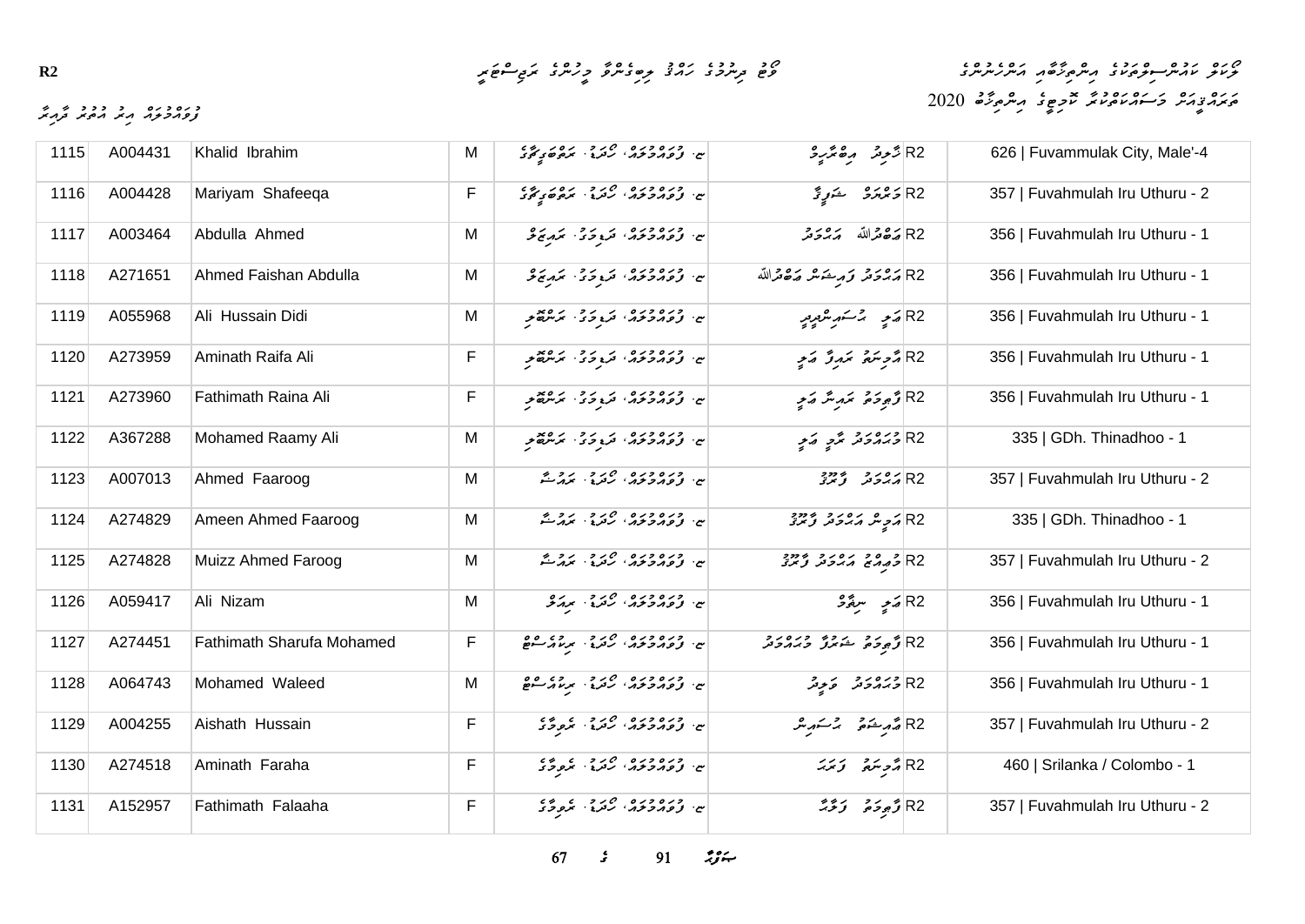*sCw7q7s5w7m< o<n9nOoAw7o< sCq;mAwBoEw7q<m; wBm;vB 2020<sup>, م</sup>وسر در مدد مدرج به مدرم مقرم قرار 2020*<br>موسر المستقرم المستقرم المستقرم المستقرم المستقرم المستقرم المستقرم المستقرم المستقرم المستقرم المستقرم المستقر

| 1132 | A004487 | Hawwa Hussain         | F | כנס כנס הנביג ביטורים<br>ישי צפח כבחי לנגון מפכז        | R2 يُدْيَرُ بِرْسَهِ بِرْسَ             | 357   Fuvahmulah Iru Uthuru - 2 |
|------|---------|-----------------------|---|---------------------------------------------------------|-----------------------------------------|---------------------------------|
| 1133 | A282270 | Mariyam Falaky        | F | יזי צפחכלבה' הנגד יי יוקבל<br>יזי צפחכלה' הנגד יי יוקבל | R2 كەنگەنگە ئەكتەب <sub>ى</sub>         | 357   Fuvahmulah Iru Uthuru - 2 |
| 1134 | A283268 | Aleema Abdullah       | F | دره دره ۵٫۰۵ ورو .<br>س- زود <i>د د</i> ور، رس . برس    | R2 <i>مَرْجِرةً مَنْ هُدَ</i> اللَّه    | 626   Fuvammulak City, Male'-4  |
| 1135 | A283269 | Mohamed Alim Abdulla  | M | دره دره دره می درد .<br>س زورد در کرد . مگرس            | R2 دبره دبر و ده ده الله                | 626   Fuvammulak City, Male'-4  |
| 1136 | A274500 | Fathmath Rishmy       | F | ح ده وړه مرد .<br>س زوه ونوه، رس . برنگ                 | R2 رُّجِوَدَةُ مِنْ مِنْ مِنْ الله      | 356   Fuvahmulah Iru Uthuru - 1 |
| 1137 | A274498 | Ibrahim Zeeshan Ahmed | M | ح ده وړه صده په برتگ                                    | R2 رەڭرىر ئ <sub>ۇ</sub> شەر مەددىر     | 415   Kanuhura - 1              |
| 1138 | A005002 | Mariyam Zareena       | F | ے توحدہ ورہ صدر دیگر<br>سی توحدہ وحد کرونی مرفر         | R2  5 <i>بحادة بي تم بوينگ</i>          | 356   Fuvahmulah Iru Uthuru - 1 |
| 1139 | A004569 | Adam Fathee           | M | כנס כנס הקרים וקרים<br>ישי גם מכיכתי לעשי ותמיכב        | R2 مُرْمَرْد وَمَحْ بِهِ                | 357   Fuvahmulah Iru Uthuru - 2 |
| 1140 | A010090 | Hassan Shihab         | M | وره وره<br>س- ژوماو څه" کاتره - مربرترنوی               | R2   پرسکس حقید شرق                     | 248   ADh. Mahibadhoo - 2       |
| 1141 | A004534 | Mariyam Adila         | F | س وره وره همره .<br>س وه مرحوم شمره مجموع مور ترخر      | R2 كا <i>بروژه گ</i> ورگر               | 357   Fuvahmulah Iru Uthuru - 2 |
| 1142 | A004700 | Mohamed Shihab        | M | س وره وره همره .<br>س وه مرحوم شمره مجموع مور ترخر      | R2 دېرو تر شو <i>رځ ق</i>               | 357   Fuvahmulah Iru Uthuru - 2 |
| 1143 | A005396 | Nizuna Adam           | F | س وره وره همره .<br>س وه مرحوم شمره مجموع مور ترخر      | R2 سِنْدُسَّر مُرْمَرْدُ                | 357   Fuvahmulah Iru Uthuru - 2 |
| 1144 | A274531 | Randa Mohamed Shihab  | F | כנס כנס הקרים וקרים<br>ישי גם מכיכתי לעשי ותמיכב        | R2 بَرْسْرَتْرَ وَبَرْدُونَرْ حَدِيَّةً | 357   Fuvahmulah Iru Uthuru - 2 |
| 1145 | A031891 | Ali Zahir             | M | כנס כנס ימנד - יש<br>ישי <sub>ב</sub> פתכיכתי לנגד - יש | R2 کی پی کاریڈ                          | 626   Fuvammulak City, Male'-4  |
| 1146 | A283113 | Jailam Zahir          | M | دره دره ۵٫۰۵<br>۳۰ زود درور، رس برگ                     | R2 تج مرتزق تج سِ تَمْر                 | 356   Fuvahmulah Iru Uthuru - 1 |
| 1147 | A283109 | Shama Zahir           | F | כנסכנס הנכנית<br>ישי נפחבבתי נעשי ינפ                   | R2 يَتْرَقَّ تَجْرِيْرُ                 | 356   Fuvahmulah Iru Uthuru - 1 |
| 1148 | A055613 | Ahmed Mubah           | M | سي ووه دوره، تروتو مروث                                 | $222$ $222$ $R2$                        | 564   Hulhumale', Ehenihen - 12 |

*n8o<n@ q8qAq< q8o< w<mBq>w<m=q?*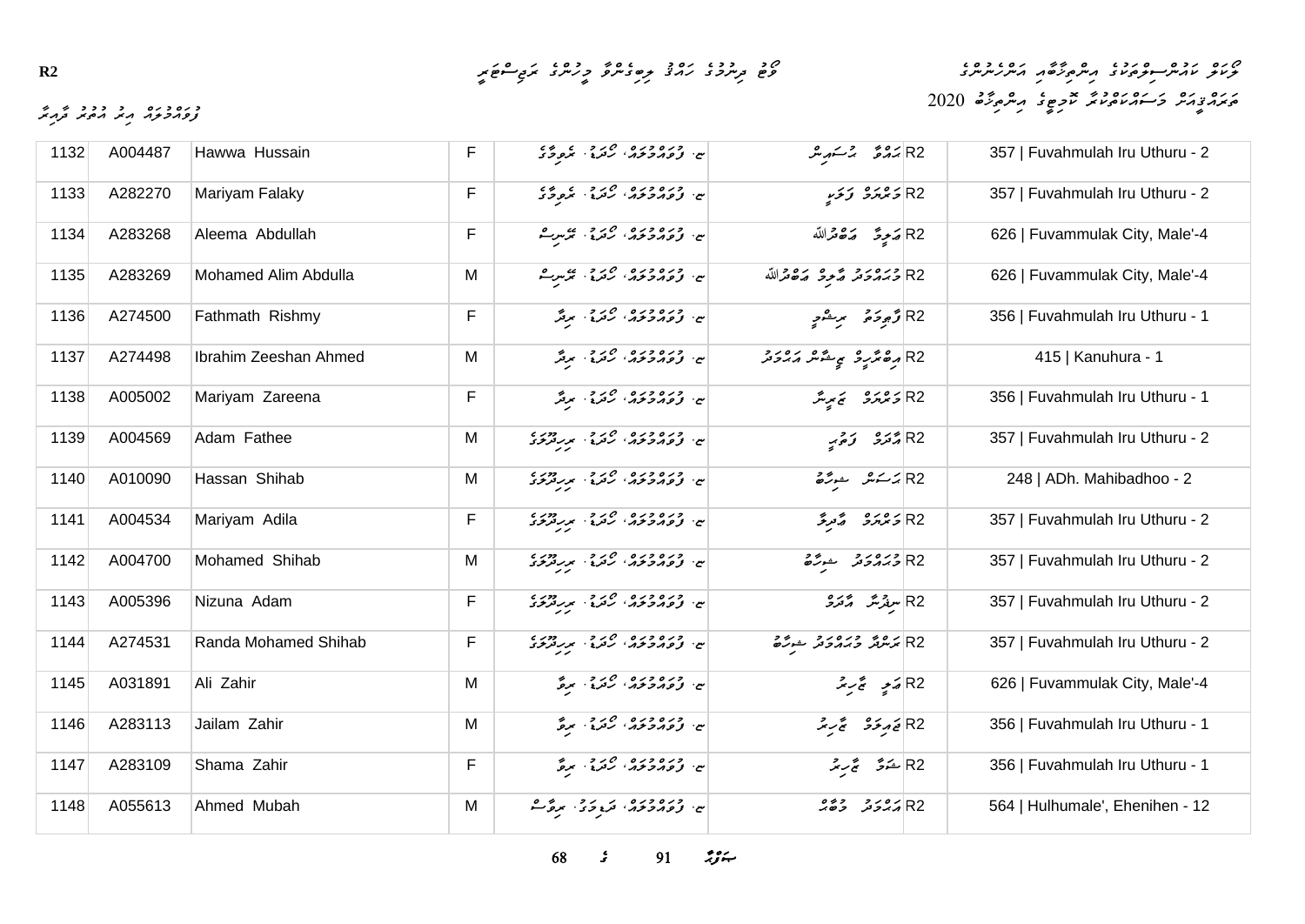*sCw7q7s5w7m< o<n9nOoAw7o< sCq;mAwBoEw7q<m; wBm;vB 2020<sup>, م</sup>وسر در مدد مدرج به مدرم مقرم قرار 2020*<br>موسر المستقرم المستقرم المستقرم المستقرم المستقرم المستقرم المستقرم المستقرم المستقرم المستقرم المستقرم المستقر

| 1149 | A326831 | Aishath Inasha Mohamed | F | سي وره وره تروكي بروگ                                                                                                                                                                                                            | R2 مەم شەق مەشق 2 مەم دىر                    | 564   Hulhumale', Ehenihen - 12      |
|------|---------|------------------------|---|----------------------------------------------------------------------------------------------------------------------------------------------------------------------------------------------------------------------------------|----------------------------------------------|--------------------------------------|
| 1150 | A099894 | Hawwa Zunaira          | F | سي وره وره تروكي بروگ                                                                                                                                                                                                            | R2 بَرْدُوْ تَحْسَمْ بِرَّ                   | 564   Hulhumale', Ehenihen - 12      |
| 1151 | A272587 | Misbah Ibrahim         | M | سي وره وره تروري مره گ                                                                                                                                                                                                           | R2 <sub>ح</sub> ر بەھ ئەھەر يەھ بەر ئا       | 356   Fuvahmulah Iru Uthuru - 1      |
| 1152 | A121180 | Mubaha Ibrahim         | F | م دره دره .<br>مستوجد در در در در مردم مستوف                                                                                                                                                                                     | 3, 2, 3, 2, 2                                | 564   Hulhumale', Ehenihen - 12      |
| 1153 | A011297 | Ahmed Mohamed          | M | ے وہ دورہ مرد میں<br>س وہ دورہ رس رہ                                                                                                                                                                                             | R2 كەبەبەر جەمدىرىيە                         | 357   Fuvahmulah Iru Uthuru - 2      |
| 1154 | A336227 | Aishath Inaasha        | F | دره دره ۵۶۶ کرد.<br>س وحدوفه، رتود: نمو                                                                                                                                                                                          | R2 مُرمِّسَمَّ مِسَّرْشَّہ                   | 357   Fuvahmulah Iru Uthuru - 2      |
| 1155 | A282196 | Aminath Asra           | F | ے وروورو مرد میں<br>سی ووروفرد کی توج                                                                                                                                                                                            | R2 مُ <i>جِي سَعْدَ</i> مُ سُن <i>َعَ</i> دُ | 357   Fuvahmulah Iru Uthuru - 2      |
| 1156 | A282195 | Areesh Moosa           | M | دره دره ۵٫۰۵<br>۳۰ زود درود، رتره . بربر                                                                                                                                                                                         | R2 كەيرىش قرمىگە                             | 30   HDh. Nolhivaranfaru - 2         |
| 1157 | A007039 | Fathimath Gamariyya    | F | ے ورودرو مرد میں<br>سی توحد وحد کھیل مگر                                                                                                                                                                                         | R2 تُهِ وَحَمْ تَوَمَعِ مَهُ مَّ             | 357   Fuvahmulah Iru Uthuru - 2      |
| 1158 | A367444 | Ifasha Ahmed           | F | ح ده وره ص د و.<br>سي توجه و وهر کلي کلي کلي                                                                                                                                                                                     | R2 مروَّشة كم يروتر                          | 357   Fuvahmulah Iru Uthuru - 2      |
| 1159 | A362115 | Mohamed Areef          | M | س وره وره صرح مي                                                                                                                                                                                                                 | R2  22,25 كەمبى                              | 411   Finolhu Baa Atoll Maldives - 1 |
| 1160 | A281605 | Ahmed                  | M | دره دره دره به دره به دره<br>س وورونور، رس بر                                                                                                                                                                                    | R2 كەنزىقر                                   | 356   Fuvahmulah Iru Uthuru - 1      |
| 1161 | A136843 | Aminath Shiufa         | F | כנס כנס ימנד - מים<br>ישי צפונפיבורי יעדה - יביב                                                                                                                                                                                 | R2 مُجِسَمَة مُسِيمَةٌ                       | 626   Fuvammulak City, Male'-4       |
| 1162 | A004475 | <b>Fathmath Didi</b>   | F | כנס כנס ימנד - מים<br>ישי צפונפיבורי יעדה - יביב                                                                                                                                                                                 | R2 گر <i>ُمِ وَ مُ</i> ورِمِرِ               | 356   Fuvahmulah Iru Uthuru - 1      |
| 1163 | A274786 | Mohamed Naadh Nahid    | M | כנסכנס בנכרה<br>יין נפחביבתי נעשי יציג                                                                                                                                                                                           | R2 دېرمانه شور شرېدنز                        | 626   Fuvammulak City, Male'-4       |
| 1164 | A004336 | Ahmed                  | M | ים "3 נים דינים" לינים "דינים יינים יינים ולינים ולינים ולינים ולינים ולינים ולינים ולינים ולינים ולינים וליני<br>מינים ולינים ולינים מודעים ולינים ולינים יינים ויינים ולינים ולינים ולינים ולינים ולינים ולינים ולינים ולינים  | R2, R2                                       | 564   Hulhumale', Ehenihen - 12      |
| 1165 | A281052 | Ahmed Naeem            | M | ים "3 נים דינים" ביטרים מדינים ייתונים ייתונים ייתונים וייתונים וייתונים וייתונים וייתונים וייתונים וייתונים ו<br>מיים וייתונים מדינים וייתר מדינים ייתונים ייתונים ייתונים וייתונים וייתונים וייתונים וייתונים וייתונים וייתוני | R2. يَدْدَ يَرْ مَهْدِ \$                    | 417   Cocoon Maldives - 1            |

*n8o<n@ q8qAq< q8o< w<mBq>w<m=q?*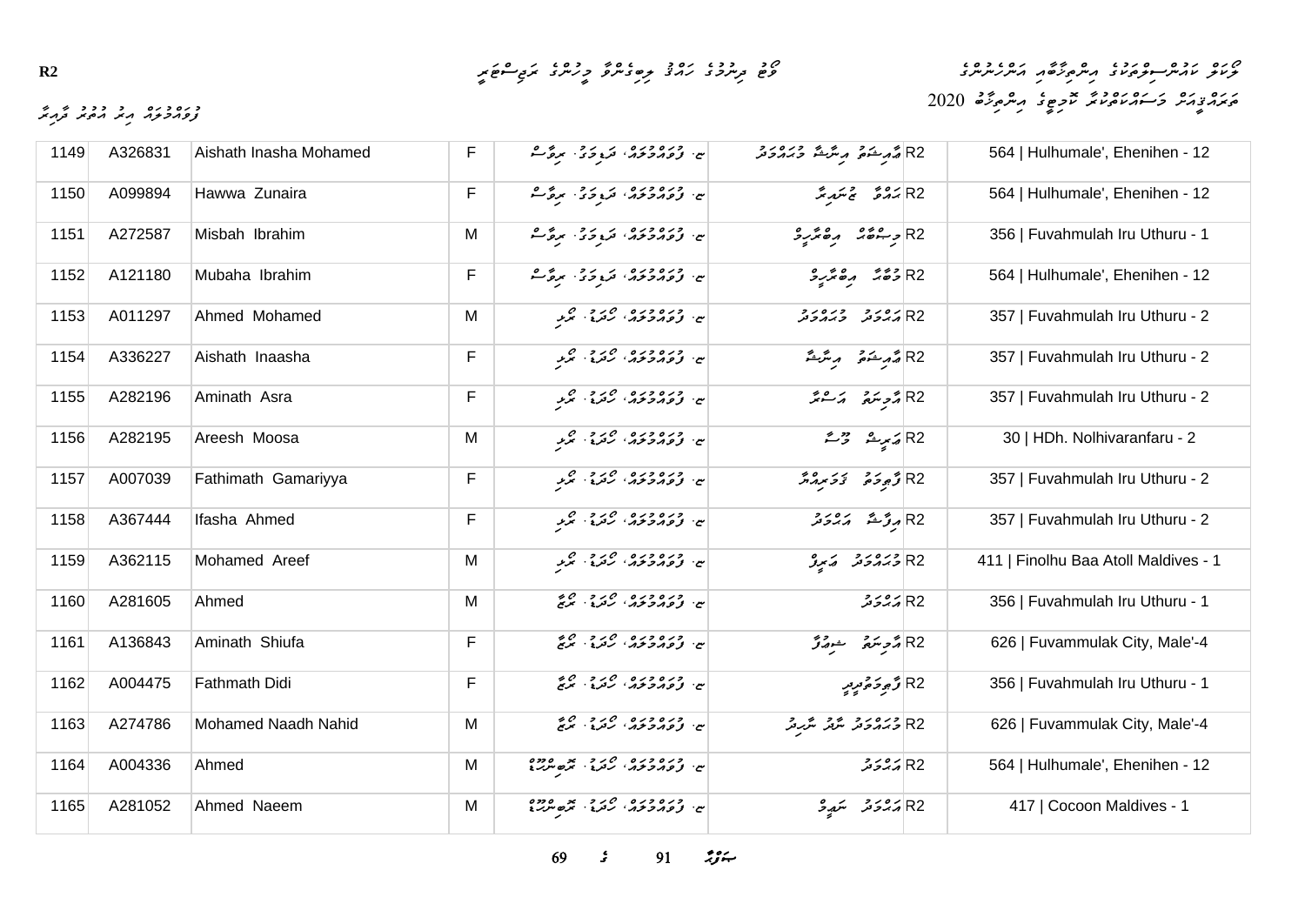*sCw7q7s5w7m< o<n9nOoAw7o< sCq;mAwBoEw7q<m; wBm;vB 2020<sup>, م</sup>وسر در مدد مدرج به مدرم مقرم قرار 2020*<br>موسر المستقرم المستقرم المستقرم المستقرم المستقرم المستقرم المستقرم المستقرم المستقرم المستقرم المستقرم المستقر

| 1166 | A283769 | Aishath Insha Ibrahim | F | ים יצים בגם וגביב בבי<br>ים ציפוריבורט בגביב יודעים                                                   | R2 مُرمِشَمُ رِسْمَتُ رِصْتُرِ و           | 356   Fuvahmulah Iru Uthuru - 1     |
|------|---------|-----------------------|---|-------------------------------------------------------------------------------------------------------|--------------------------------------------|-------------------------------------|
| 1167 | A005095 | Aminath Minna         | F | ים נפח כבים נגבר בי יישוב<br>ים נפח כבים נגבר יישוב                                                   |                                            | 356   Fuvahmulah Iru Uthuru - 1     |
| 1168 | A271960 | Eymaan Ibrahim        | F | ים נפחבבה מינים מס<br>ים נפחבבה נגבד יש                                                               | R2 م <sub>و</sub> ق شهر مر <i>ه مگرد</i> و | 356   Fuvahmulah Iru Uthuru - 1     |
| 1169 | A003642 | Ibrahim Hassan Ali    | M | ים - 2005 בין הרי בים.<br>ים - 2005 בית יודע בין היו דע                                               | R2 مەھەر بۇ بەسەھە مەر                     | 356   Fuvahmulah Iru Uthuru - 1     |
| 1170 | A271961 | Mohamed Inaan Ibrahim | M | ים: 1975 בנים יודע ביבי יודעים<br>יים: 1975 בנים יודעים ביבי יודעים                                   | R2 دبره برد په شهر مرگز کړه.               | 626   Fuvammulak City, Male'-4      |
| 1171 | A281119 | Adam Ashrag           | M | כנס כנס ייני כי הס<br>יין צפונכיבוני הנגד ייניב                                                       | R2 مُرْمَرْدَ مَ مُشْعَرَةِ                | 357   Fuvahmulah Iru Uthuru - 2     |
| 1172 | A281112 | Ali Imraan            | M | ים - כיום כיום - מין - מים<br>ישי <sub>ל</sub> פח <i>ב כ</i> ה' יכוב - ייכוב                          | R2  رَمِي مِرتَرْسَر                       | 67   Sh. Funadhoo - 1               |
| 1173 | A274816 | Ameed Abdulla         | M | כנסכנס ימנכ מים<br>ה' צפוביבורי נעשי יציב                                                             | R2  مَرْحٍ مِنْ مَدْهُ مِّدْاللّهِ         | 564   Hulhumale', Ehenihen - 12     |
| 1174 | A281114 | Ibrahim Abdullah      | M |                                                                                                       | R2 م <i>وھ مگرچ</i> و محکم تھ تکراللّٰہ    | 357   Fuvahmulah Iru Uthuru - 2     |
| 1175 | A320715 | Mohamed Firdous       | M | ים יציפ מכים יום מים יותרים ברום<br>ישי ציפ מיכיב מי מיטבי יותרים                                     | R2 دېرمانه ويرورو ه                        | 357   Fuvahmulah Iru Uthuru - 2     |
| 1176 | A281115 | Moosa Abdullah Didi   | M | ים - כנס כנס - הניכן - מים<br>ישי צפו <i>נ כיכ</i> ולי - מיכ                                          | R2 تُرْسَمُ 25فَرَاللَّهُ مِرِمِرِ         | 357   Fuvahmulah Iru Uthuru - 2     |
| 1177 | A004714 | Siththee Faanu        | F | ים - כיום כיכם - כיכם - ככם<br>ישי <sub>ל</sub> פח <i>ב כ</i> ה' יכול - ייכול                         | R2 سوچوپو محمد                             | 357   Fuvahmulah Iru Uthuru - 2     |
| 1178 | A282246 | Umraanu Abdullah      | M | כנס כנס ייני כי הס<br>יין צפונכיבוני הנגד ייניב                                                       | R2 رُوْبُرْسْ رَصْوَرْاللّه                | 357   Fuvahmulah Iru Uthuru - 2     |
| 1179 | A281863 | Ahmed Anees           | M | ه دره دره صدد منتشر ده و<br>سي وحدد در منتزع منتشر شرح شريح                                           | R2 كەبروتى كەسىر مىسك                      | 673   Ozen by Atmosphere at Maadhoo |
| 1180 | A330824 | Aishath Raaya Abdulla | F | دره دره ه مرد مردون ده در در در است.<br>سی نوحه و دهه مردر مستورگروش                                  | R2 مُرمِشَعْ مُرمَّد مَصْغَرِ اللَّهُ      | 626   Fuvammulak City, Male'-4      |
| 1181 | A148254 | Fathimath Zahura      | F | وره وره مرد و مرد در ده و<br>س قرح برحمد کرد و مسهر ترکیب در است                                      | R2 وَجِوحَمَ بِحَرْبَرٌ.                   | 626   Fuvammulak City, Male'-4      |
| 1182 | A004818 | Mariyam Saadha        | F | دره دره همرد مردون در در در در در در در در استان کرد.<br>سی: توجه در در در در در در سوهه تر در سرچ گر | R2 دېمبرد شوړنگر                           | 626   Fuvammulak City, Male'-4      |

*n8o<n@ q8qAq< q8o< w<mBq>w<m=q?*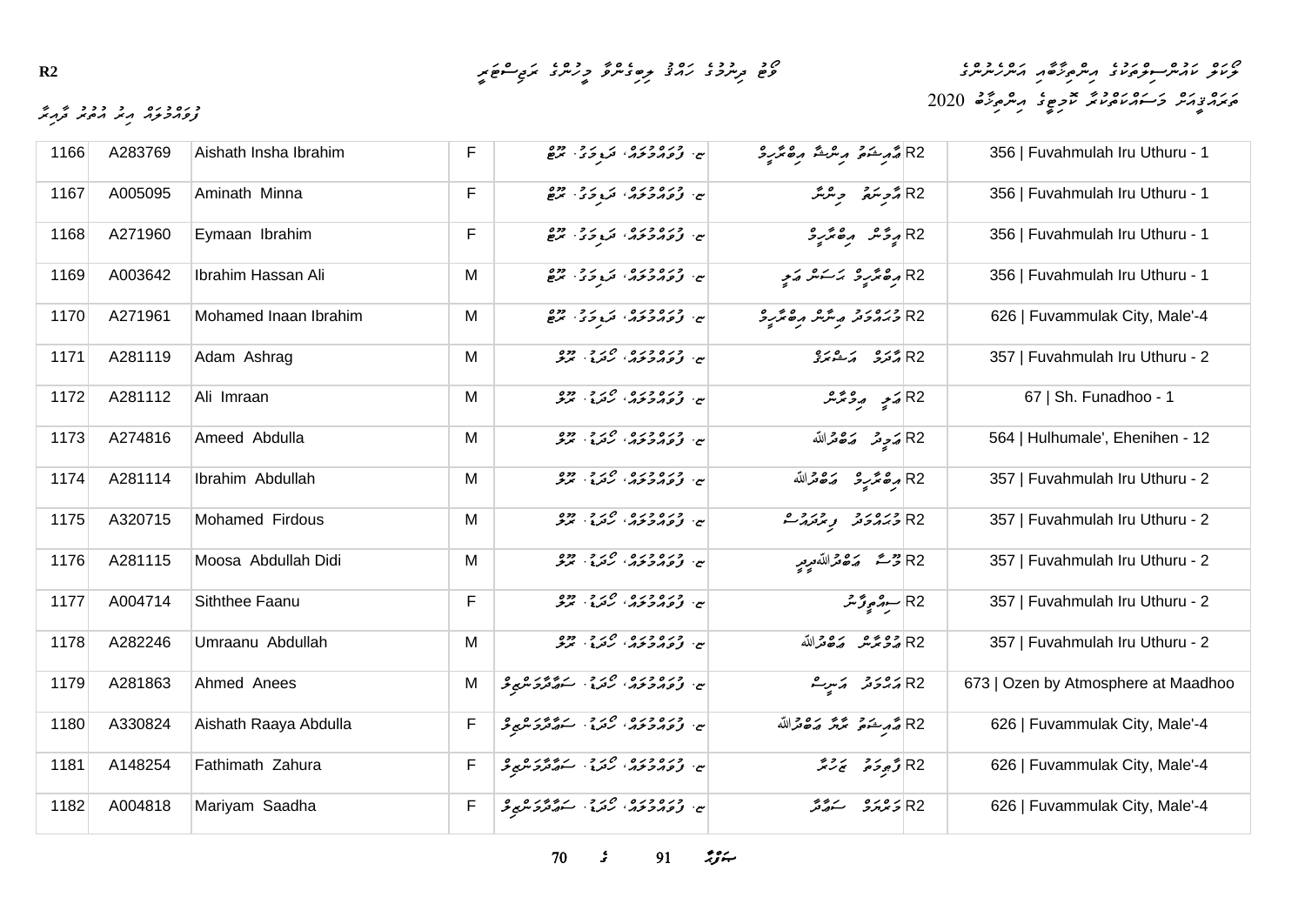*sCw7q7s5w7m< o<n9nOoAw7o< sCq;mAwBoEw7q<m; wBm;vB 2020<sup>, م</sup>وسر در مدد مدرج به مدرم مقرم قرار 2020*<br>موسر المستقرم المستقرم المستقرم المستقرم المستقرم المستقرم المستقرم المستقرم المستقرم المستقرم المستقرم المستقر

| 1183 | A004651 | Mohamed Ibrahim Didi      | M | ح دره دره صدد منظمتر در در در در استفاده شده در استان در استان در استان در استفاده باشد.<br>سی از و مرد در مرد استفاده شرکت شرکت شرکت شده در استفاده شده باشد و استفاده برای شده باشد که باشد که باشد که س                      | R2 <i>دېنم</i> ونر پر <i>ه ټرپ</i> ونږي <sub>ږ</sub> | 626   Fuvammulak City, Male'-4  |
|------|---------|---------------------------|---|---------------------------------------------------------------------------------------------------------------------------------------------------------------------------------------------------------------------------------|------------------------------------------------------|---------------------------------|
| 1184 | A001704 | Ahmed Hussain             | M | وره وره صدو میده.<br>سی توجه وحره کنونی ستنوی                                                                                                                                                                                   | R2 كەنزى كىرىگە بىر بىر                              | 357   Fuvahmulah Iru Uthuru - 2 |
| 1185 | A004603 | Hawwa Didi                | F | دره دره دره هرد به دره<br>س وه در دره کنده کشور                                                                                                                                                                                 | R2 كەمگە توپىر                                       | 357   Fuvahmulah Iru Uthuru - 2 |
| 1186 | A004436 | Mariyam Hussain           | F | دره دره ه مرد در دره<br>س وره درها رتر و سنتری                                                                                                                                                                                  | R2 كا <i>كارورو باسك</i> ريش                         | 357   Fuvahmulah Iru Uthuru - 2 |
| 1187 | A004594 | Sanfa Ali                 | F | دره دره دره مرد در دره<br>سی توحد دخرد، رفره                                                                                                                                                                                    | R2 شمئر م <i>م</i> ج                                 | 626   Fuvammulak City, Male'-4  |
| 1188 | A283457 | Shama Shareef             | F | ى. درە درە مەرد. گەكتىرى                                                                                                                                                                                                        | R2 شَتَرَ شَمَعِيقُ                                  | 626   Fuvammulak City, Male'-4  |
| 1189 | A274471 | Sadhoof Salih Hussain     | M | س وره وره ص ورو شود.<br>س وحدو و در رود .                                                                                                                                                                                       | R2 جەمرى سەمبەر جامبەس                               | 357   Fuvahmulah Iru Uthuru - 2 |
| 1190 | A377440 | Sahath Salih Hussain      | F | ه دره دره برد .<br>س زودونرد، رتره . سهر                                                                                                                                                                                        | R2 س <i>تىنتى بىگويى بى</i> سكەبلىر                  | 460   Srilanka / Colombo - 1    |
| 1191 | A004309 | Aminath Didi              | F | ים נפחבבה לנדי החבב                                                                                                                                                                                                             | R2 أَمَّ <i>وِ سَهُوْ مِ</i> رِمِرِ                  | 626   Fuvammulak City, Male'-4  |
| 1192 | A010865 | Ibrahim Moosa             | M | יז ניפחיק בארי מיק בין הודיק.<br>ישי ניפחיק בארי העשי האקדעי                                                                                                                                                                    | R2 وەئزىرو تەسىر                                     | 357   Fuvahmulah Iru Uthuru - 2 |
| 1193 | A005009 | Mariyam Moosa             | F |                                                                                                                                                                                                                                 | R2 وَيُرْدَّرُ وَيْتَمَ                              | 626   Fuvammulak City, Male'-4  |
| 1194 | A004305 | Mohamed Aslam             | M | יזי גבור בנבי המגבי האובב                                                                                                                                                                                                       | R2 32023 كەسىر <i>ە</i>                              | 626   Fuvammulak City, Male'-4  |
| 1195 | A274055 | Abdulla Rafah Mohamed     | M | ישי צפח כמי מגבי בי המים הים בי                                                                                                                                                                                                 | R2 رَصْوَاللّه بَرَوْرٌ وَبَرْمُرْمَّرٌ              | 356   Fuvahmulah Iru Uthuru - 1 |
| 1196 | A274057 | <b>Ahmed Raif Mohamed</b> | M | ים יצפח כנסים וליצור בי המספרס<br>ים צפח כיכחי נגיו כני היית או שיכ                                                                                                                                                             | R2 בהכביר יצה בההכנר                                 | 356   Fuvahmulah Iru Uthuru - 1 |
| 1197 | A101282 | Ameela Ahmed              | F | ים יציפ חבר בין המשיר בין המידעים בין המידעים בין המידעים בין המידעים בין המידעים בין המידעים בין המידעים בין<br>מידעים בין המידעים בין המידעים בין המידעים בין המידעים בין המידעים בין המידעים בין המידעים בין המידעים בין המי | R2 أ <i>مَّجٍ قُسْ أَمَدُونَدْ</i>                   | 626   Fuvammulak City, Male'-4  |
| 1198 | A281038 | Fathimath Shajan Abdulla  | F |                                                                                                                                                                                                                                 | R2 تَرْجِرْةَ مُ شَوَيْتَ مَدْهُ قَدْاللَّهُ         | 356   Fuvahmulah Iru Uthuru - 1 |
| 1199 | A004209 | Fathmath Raziyya          | F | י כנס כנס יישוב ווני ככבים.<br>ישי נפוג כיבוג'י לעשי ולי בלי מיטב ב                                                                                                                                                             | R2 <i>وَّجوحَمْ بَرَ<sub>ّع</sub> م</i> ُ <i>مَّ</i> | 356   Fuvahmulah Iru Uthuru - 1 |

*n8o<n@ q8qAq< q8o< w<mBq>w<m=q?*

 $71$  *s* 91  $23$   $\div$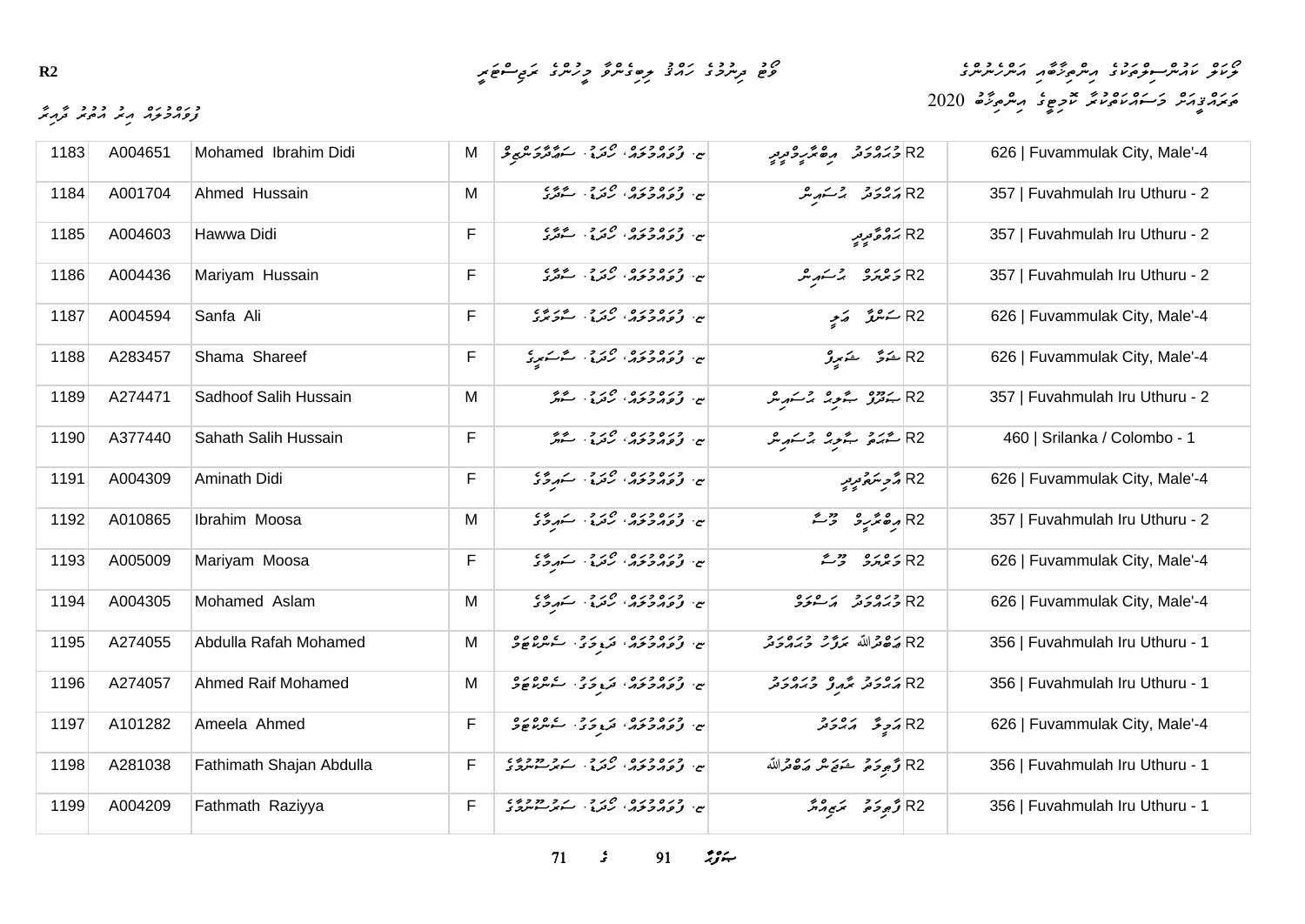*sCw7q7s5w7m< o<n9nOoAw7o< sCq;mAwBoEw7q<m; wBm;vB 2020<sup>, م</sup>وسر در مدد مدرج به مدرم مقرم قرار 2020*<br>موسر المستقرم المستقرم المستقرم المستقرم المستقرم المستقرم المستقرم المستقرم المستقرم المستقرم المستقرم المستقر

| A281032 | Hussain Mohamed                | M | ישי צפח ביברי יינור ברובי ברובי ברובי ברובי ברובי ברובי ברובי ברובי ברובי ברובי ברובי ברובי ברובי בר<br>ישי צפח ברובה יינור ברובי יינור ברובי ברובי ברובי ברובי ברובי ברובי ברובי                                                                                                                                             | R2 يُرَ مَهر مُرَ وَبَرْ وَحَدَّ قَرْ | 388   Feydhoo Ehenihen - 1      |
|---------|--------------------------------|---|-------------------------------------------------------------------------------------------------------------------------------------------------------------------------------------------------------------------------------------------------------------------------------------------------------------------------------|---------------------------------------|---------------------------------|
| A004138 | Mohamed Moosa                  | M | ים וכנס כנס יסניק - נייניק בכלים<br>ישי <sub>ה</sub> כמכי <i>כ</i> מי לט <sub>ו</sub> ר - נייניק ביינדיק                                                                                                                                                                                                                      | $23.323$ R2                           | 356   Fuvahmulah Iru Uthuru - 1 |
| A281034 | Shan Abdulla                   | F | כנסכנס ימנכי הביביבים<br>ישי נפונפיבוני הנגזי ההבנה היינביב                                                                                                                                                                                                                                                                   | R2 يُحَمَّرُ بِرَصْحَراللَّه          | 626   Fuvammulak City, Male'-4  |
| A274421 | Shuzy Abdulla                  | F |                                                                                                                                                                                                                                                                                                                               | R2 ڪُمي <i>ھَ ھُڏ</i> اللّٰه          | 356   Fuvahmulah Iru Uthuru - 1 |
| A004432 | Aishath Abdulla                | F | ے ورودرو مرد ب                                                                                                                                                                                                                                                                                                                | R2 مُجْمِسْتَمْعْ مَهْ صَوْرَاللّه    | 357   Fuvahmulah Iru Uthuru - 2 |
| A273204 | Ahmed Shuaau                   | M | ح ده وره .<br>سيس توحد حرم المتعدد حرم المسوري                                                                                                                                                                                                                                                                                | $222$ $222$ $R2$                      | 356   Fuvahmulah Iru Uthuru - 1 |
| A274094 | Aishath Noora Abdul Sattar     | F | دره دره دره تروژي سوه و                                                                                                                                                                                                                                                                                                       | R2 گەر شەھ سرى مەھ مەھ بەرە بەر       | 356   Fuvahmulah Iru Uthuru - 1 |
| A273206 | Aminath Areena                 | F | $\begin{array}{cc} 0 & 0 & 0 & 0 & 0 & 0 \\ 0 & 0 & 0 & 0 & 0 \\ 0 & 0 & 0 & 0 & 0 \\ 0 & 0 & 0 & 0 & 0 \\ 0 & 0 & 0 & 0 & 0 \\ 0 & 0 & 0 & 0 & 0 \\ 0 & 0 & 0 & 0 & 0 \\ 0 & 0 & 0 & 0 & 0 \\ 0 & 0 & 0 & 0 & 0 \\ 0 & 0 & 0 & 0 & 0 \\ 0 & 0 & 0 & 0 & 0 \\ 0 & 0 & 0 & 0 & 0 \\ 0 & 0 & 0 & 0 & 0 \\ 0 & 0 & 0 & 0 & 0 \\$ | R2 مُجَرِسَمَةً مَسَرِسَّرَ           | 356   Fuvahmulah Iru Uthuru - 1 |
| A003581 | Fathimath Ahmed                | F | س وره دوه، ترود ور                                                                                                                                                                                                                                                                                                            | R2 تُرجوح مُ مُدَوَمَرُ               | 356   Fuvahmulah Iru Uthuru - 1 |
| A273209 | Mariyam Su-udha Abdul Satthaar | F | من المحدود و المعدود المسوح في المجمع المحدود و المحدود و المحدود و المحدود المحدود و المحدود المحدود المحدود                                                                                                                                                                                                                 |                                       | 356   Fuvahmulah Iru Uthuru - 1 |
| A273203 | Mohamed Areen                  | M | ى ورەدرە، تروژكى سورة                                                                                                                                                                                                                                                                                                         | R2  <i>32,352 كەيرى</i> گر            | 356   Fuvahmulah Iru Uthuru - 1 |
| A273207 | Sinau Abdul Sattar Moosa       | M | دره دره دره کرد در سوه و                                                                                                                                                                                                                                                                                                      | R2 بەشھەرە 250 رەپرى دەپر             | 434   Coco Bodu Hithi - 1       |
| A281145 | Ahmed Hussain                  | M | ے ووروورو مرد بے ش                                                                                                                                                                                                                                                                                                            | R2 كەبروتىر كەسكەرلىر                 | 397   Sirru Fen Fushi - 1       |
| A004371 | Ali Hussain                    | M | ى درەدرە مرد سونمىر                                                                                                                                                                                                                                                                                                           | R2   <i>مَعٍ بِرْسَم</i> ِيش          | 626   Fuvammulak City, Male'-4  |
| A004275 | Aminath Hussain                | F | ے ووروورو مرد بے ش                                                                                                                                                                                                                                                                                                            | R2 مُحَرِّسَمُ مُحَسَّمِينَ مَنْ      | 356   Fuvahmulah Iru Uthuru - 1 |
| A004720 | Hawwa Ahmed                    | F | ے ورودو مرد بارد ہے۔                                                                                                                                                                                                                                                                                                          | R2 يُروثر مُ يُرونر                   | 356   Fuvahmulah Iru Uthuru - 1 |
| A160697 | Khadeeja Hussain               | F | سي وره وره مرد .<br>سي وورونور، رس . سي                                                                                                                                                                                                                                                                                       | R2 زَمِرِجٌ گِرْسَهِرِسٌ              | 356   Fuvahmulah Iru Uthuru - 1 |
|         |                                |   |                                                                                                                                                                                                                                                                                                                               |                                       | R2 ז פ גם פ כ ז גם כם גם ז ג ב  |

*n8o<n@ q8qAq< q8o< w<mBq>w<m=q?*

 $72$  *s* 91  $23$   $\div$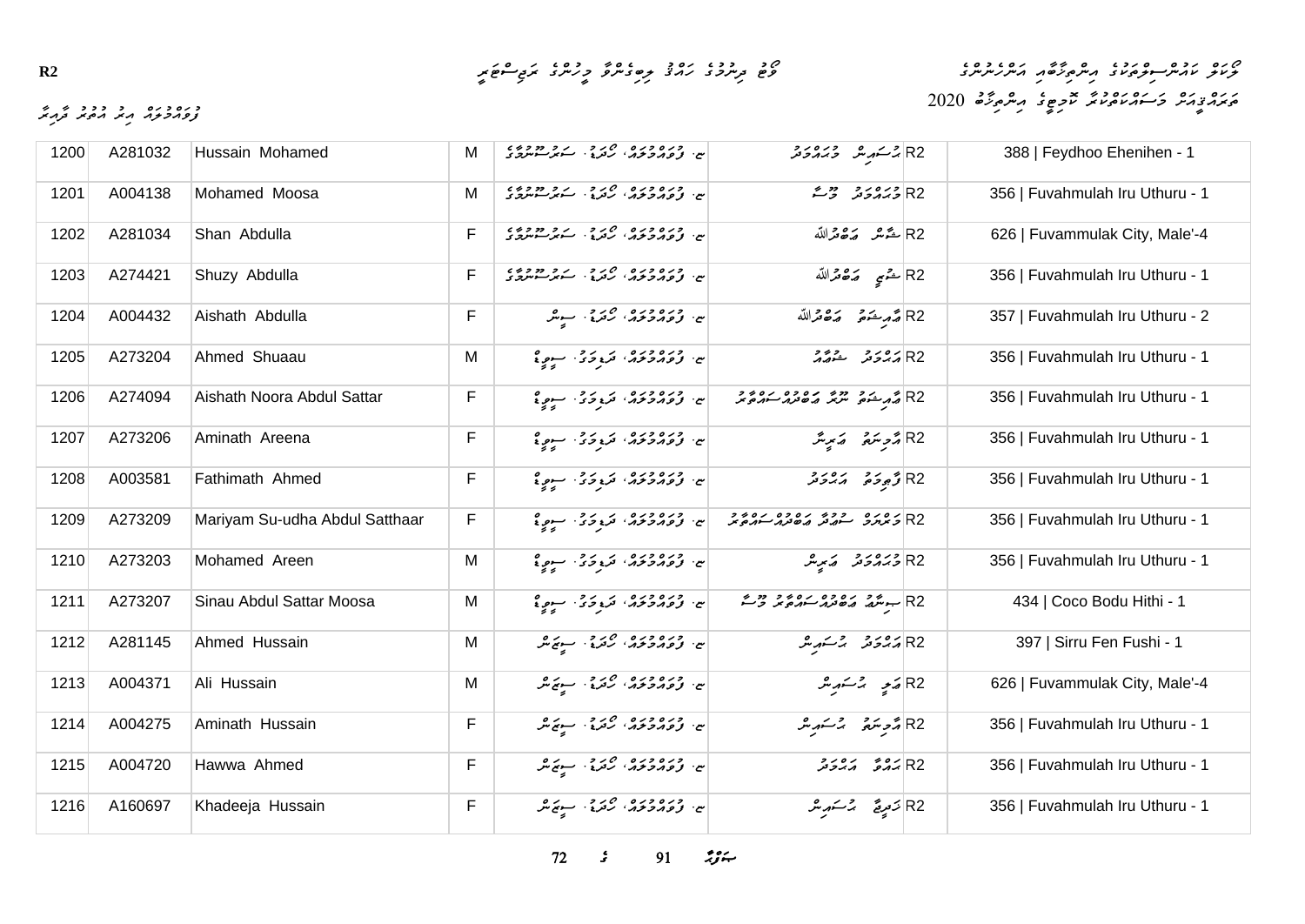*sCw7q7s5w7m< o<n9nOoAw7o< sCq;mAwBoEw7q<m; wBm;vB 2020*<br>*په پوهر وسوډيرونو لومو د موجو د مرمونه* 2020

| 1217 | A004268 | Mohamed Hussain      | M | س وره وره مرد .<br>س وورونور، رس سوی             | R2 32,023 كريمه مر                           | 444   Kandima Maldives - 1             |
|------|---------|----------------------|---|--------------------------------------------------|----------------------------------------------|----------------------------------------|
| 1218 | A281147 | Nadheem Hussain      | М | سي- وده وده مي ده.<br>سي- وحمد حرم كرد و - سيخ ش | R2  سَرَمَرِ حُسْرَ جَمْسَہِ سُر             | 626   Fuvammulak City, Male'-4         |
| 1219 | A160698 | Nadheema Hussain     | F | س وره وره مرد .<br>س وورونور، رس بر په           | R2 بتربرد باز میگرایش                        | 356   Fuvahmulah Iru Uthuru - 1        |
| 1220 | A004642 | Fareeda Abdullah     | F | ه دره دره ۵٫۰۵<br>۳ زودوند، ردد: سینگ            |                                              | 356   Fuvahmulah Iru Uthuru - 1        |
| 1221 | A004672 | Ahmed Adnan          | M | ح ده دره ص د د .<br>س زود و د د .                | R2 كەبروتى كەترىترىتر                        | 437   W Maldives - 1                   |
| 1222 | A334353 | Aini Seena Saeed     | F | ح ده دره ص د .<br>س زودونود، رتزه . سوس          | R2  مَدِسٍ سِيتَر سَنَ مِنْ                  | 357   Fuvahmulah Iru Uthuru - 2        |
| 1223 | A004673 | Fathimath Husniyya   | F | ح ده دره ص د .<br>س زودونود، رتود . سوس          | R2 رُّجِودَةُ بِرَّ-سِهِدَّةُ                | 357   Fuvahmulah Iru Uthuru - 2        |
| 1224 | A283401 | Juman Adnan          | M | ے وہ دورہ مرد پہنچا ہے۔                          | R2 قۇش مەترىترىتر                            | 739   Centara Ras Fushi Resort & Spa-1 |
| 1225 | A067107 | Junaid Abdulla       | M | ح ده دره ص د د .<br>س زود و د د .                | R2 فج <i>سَمدٍ قرَّ مَرَّةً مَرَّ</i> اللَّه | 626   Fuvammulak City, Male'-4         |
| 1226 | A004826 | Mohamed Saeed        | M | ح ده دره ص د د .<br>س زودونود، رتزه . سوش        | R2 <i>322.3 سكوپى</i> ر                      | 626   Fuvammulak City, Male'-4         |
| 1227 | A274563 | Mohamed Yaish Jihadh | M | ح ده وړه ص د .<br>س زوه د ده. رترو سرگ           | R2 <i>5&gt;2005 ترم م</i> یگ ہے جگ           | 357   Fuvahmulah Iru Uthuru - 2        |
| 1228 | A004615 | Safa Adnan           | F | ح ده دره ص د .<br>س زودونود، رتزه . سوس          | R2 بَرُوَّ کَمَ مَرْشَرْسَ                   | 357   Fuvahmulah Iru Uthuru - 2        |
| 1229 | A283397 | Shifa Adnan          | F | ەرەدرە مەدەبە بىر بىر                            | R2 حو <i>ق مکمر ش</i> ر                      | 357   Fuvahmulah Iru Uthuru - 2        |
| 1230 | A004690 | Sifa Adnan           | F | ەرەدرە مەدە بىر<br>س ۋەגەبەر كەن                 | R2 سوبرٌ – <sub>مح</sub> ترمگرمگر            | 357   Fuvahmulah Iru Uthuru - 2        |
| 1231 | A003615 | Abdulla Simaau       | M | ج. وره دور، مروت سوسرموت                         | R2 مَرْهُ مَرْاللّه سُدَّرَ مَنْ             | 626   Fuvammulak City, Male'-4         |
| 1232 | A004726 | Ahmed Razee Mohamed  | M | ج. ورودوه، مرور سيسمور                           | R2 كەندى تەرەپە تەرەپەتە                     | 356   Fuvahmulah Iru Uthuru - 1        |
| 1233 | A308375 | Ali Siyaz            | M | ى درەدرە، مەددى سىرمۇمۇ                          | R2  رَمِ سِبَرْنَدُ                          | 626   Fuvammulak City, Male'-4         |

*73 sC 91 nNw?mS*

*n8o<n@ q8qAq< q8o< w<mBq>w<m=q?*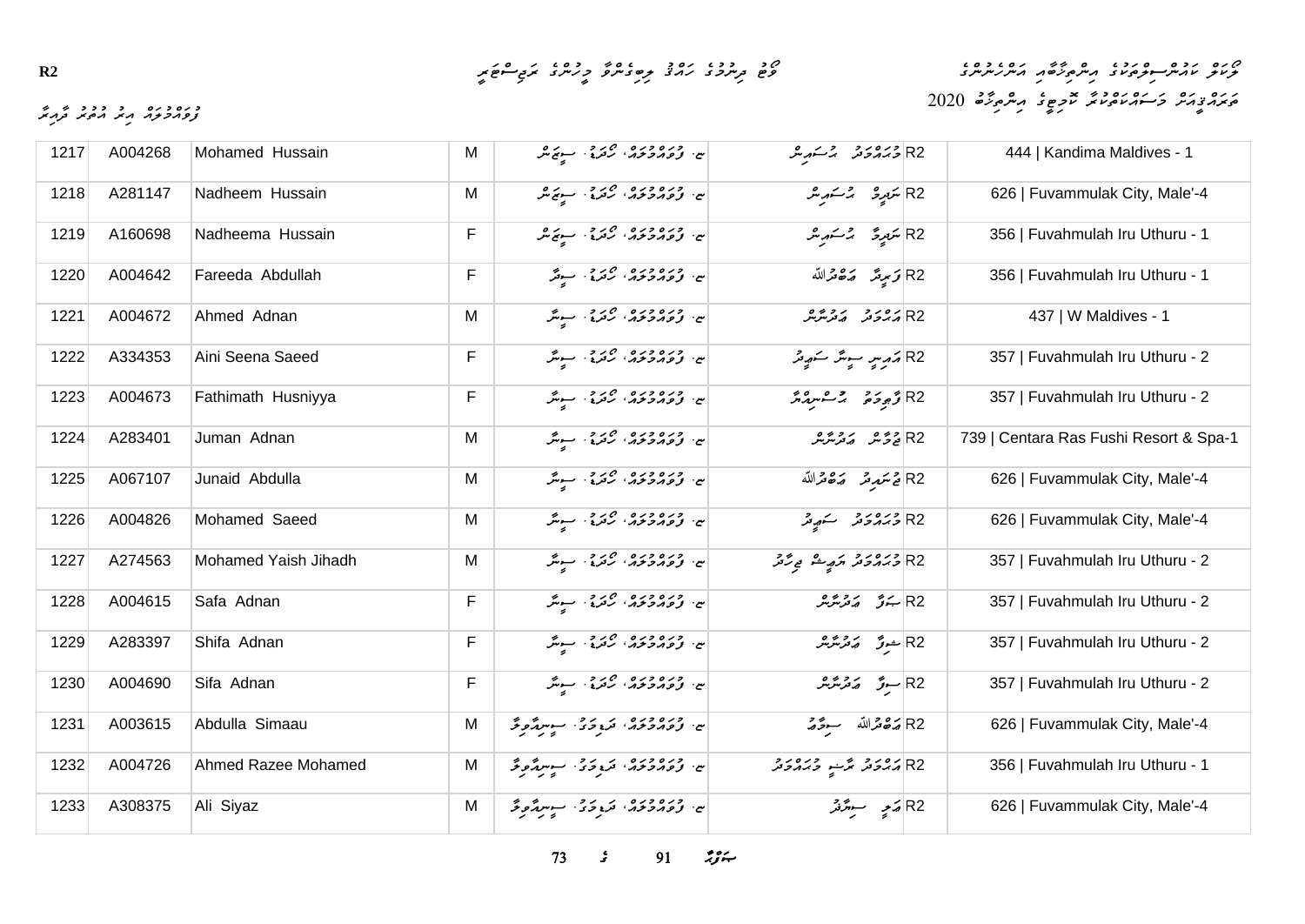*sCw7q7s5w7m< o<n9nOoAw7o< sCq;mAwBoEw7q<m; wBm;vB 2020<sup>, م</sup>وسر در مدد مدرج به مدرم مقرم قرار 2020*<br>موسر المستقرم المستقرم المستقرم المستقرم المستقرم المستقرم المستقرم المستقرم المستقرم المستقرم المستقرم المستقر

| 1234 | A048590 | Hassan Ismail          | M | ى دۇەددە ئىدى ئ                                                                                                                                                                                                                                                                                                                                                                                     | R2  تەسىر مەر مەدى بولى                                | 356   Fuvahmulah Iru Uthuru - 1 |
|------|---------|------------------------|---|-----------------------------------------------------------------------------------------------------------------------------------------------------------------------------------------------------------------------------------------------------------------------------------------------------------------------------------------------------------------------------------------------------|--------------------------------------------------------|---------------------------------|
| 1235 | A003648 | Hassan Sifah           | M | ح. ووە دىرە، ئروترى. سەرەگرىگ                                                                                                                                                                                                                                                                                                                                                                       | R2   پرستربر سوژیژ                                     | 692   Lily Beach Resort & Spa-1 |
| 1236 | A091970 | Siraj Hassan           | M | ى دورە دىرە، تروتى سەسلەرگ                                                                                                                                                                                                                                                                                                                                                                          | R2 سيمَّدُ حَمَدَ سَمَكَّر                             | 626   Fuvammulak City, Male'-4  |
| 1237 | A003517 | Ahmed Aslam            | M | ح وره وره مرد د د .<br>ح وحدوفه، مروى عگورون                                                                                                                                                                                                                                                                                                                                                        | R2 كەبروتىر كەسىر <i>ە</i> رە                          | 626   Fuvammulak City, Male'-4  |
| 1238 | A329437 | Amjadh Mohamed Shathir | M | س وره وره .<br>س وه د د ده ند وي شگيره گ                                                                                                                                                                                                                                                                                                                                                            | R2 رەر دىرەرد شەھ بار<br>R2 مەدەملەر دىكەردىلە شەھ بار | 626   Fuvammulak City, Male'-4  |
| 1239 | A272601 | Hassan Akmal           | M | س وره وره .<br>س وه د د ده . تره د د شکيږه گ                                                                                                                                                                                                                                                                                                                                                        | R2 ئەسەبىر مەنزى                                       | 452   Maafushi Jail - 1         |
| 1240 | A003699 | Ibrahim Ahsan          | M | س وره وره .<br>س وه د د ده . تره د د شکيږه گ                                                                                                                                                                                                                                                                                                                                                        | R2 مەھەر كەن ئەرگە يەر كەنگەنلەر بول                   | 356   Fuvahmulah Iru Uthuru - 1 |
| 1241 | A342389 | Layaan Mohamed Shathir | M | س وره وره .<br>س وره دره شورد . شگهره گ                                                                                                                                                                                                                                                                                                                                                             | R2 <i>وَمَرْسْ وَبَرْدُونْدْ</i> حُثَّمِ بِرُ          | 564   Hulhumale', Ehenihen - 12 |
| 1242 | A277743 | Aishath Shiuna         | F | ح ده وړه صده .<br>سي نوملاتون رتو . خوش                                                                                                                                                                                                                                                                                                                                                             | R2 مُدمِسْمَعُ مُسِدْمَّرٌ                             | 356   Fuvahmulah Iru Uthuru - 1 |
| 1243 | A391881 | Ali Sharig Hussain     | M | ح ده وړه ص د .<br>س زودونون رتره . خپس                                                                                                                                                                                                                                                                                                                                                              | R2 كەنچ ئىقمىردە برىتىمبرىش                            | 564   Hulhumale', Ehenihen - 12 |
| 1244 | A391882 | Hassan Shamikh Hussain | M | ح ده وړه ص د .<br>س زودونون رتره . خپس                                                                                                                                                                                                                                                                                                                                                              | R2 بَرَسَسٌ حَدَّوِرْ - يُرْسَهِ سُ                    | 626   Fuvammulak City, Male'-4  |
| 1245 | A004427 | Aminath Abdulla        | F | ים נפח כנס יישוב ביותר ביותר.<br>יים נפח כיכה לעש                                                                                                                                                                                                                                                                                                                                                   | R2 مُرْحِسَمَة مَسْرَحْمَدَاللّه                       | 626   Fuvammulak City, Male'-4  |
| 1246 | A004998 | Khadeeja Abdulla       | F | دره دره دره ۲۰۰۵.<br>س زوارونوار، رکزو شیعراری                                                                                                                                                                                                                                                                                                                                                      | R2 تزمریح ک <i>ے م</i> حاکمہ                           | 626   Fuvammulak City, Male'-4  |
| 1247 | A274545 | Maid Mohamed           | M | $\begin{array}{ccc} \text{1.5}\ \text{1.5}\ \text{2.6}\ \text{2.7}\ \text{2.7}\ \text{2.8}\ \text{2.7}\ \text{2.8}\ \text{2.8}\ \text{2.8}\ \text{2.8}\ \text{2.8}\ \text{2.8}\ \text{2.8}\ \text{2.8}\ \text{2.8}\ \text{2.8}\ \text{2.8}\ \text{2.8}\ \text{2.8}\ \text{2.8}\ \text{2.8}\ \text{2.8}\ \text{2.8}\ \text{2.8}\ \text{2.8}\ \text{2.8}\ \text{2.8}\ \text{2.8}\ \text{2.8}\ \text{$ | R2 دُم په دره در                                       | 626   Fuvammulak City, Male'-4  |
| 1248 | A274543 | Malahath Mohamed       | F | $\begin{array}{ccc} \text{1.5}\ \text{1.5}\ \text{2.6}\ \text{2.7}\ \text{2.7}\ \text{2.8}\ \text{2.7}\ \text{2.8}\ \text{2.8}\ \text{2.8}\ \text{2.8}\ \text{2.8}\ \text{2.8}\ \text{2.8}\ \text{2.8}\ \text{2.8}\ \text{2.8}\ \text{2.8}\ \text{2.8}\ \text{2.8}\ \text{2.8}\ \text{2.8}\ \text{2.8}\ \text{2.8}\ \text{2.8}\ \text{2.8}\ \text{2.8}\ \text{2.8}\ \text{2.8}\ \text{2.8}\ \text{$ | R2 ۇ <i>ۋىرە دېرە دىر</i>                              | 626   Fuvammulak City, Male'-4  |
| 1249 | A010945 | Mohamed Abdulla        | M | $\begin{array}{ccc} \text{1.5}\ \text{1.5}\ \text{2.6}\ \text{2.7}\ \text{2.7}\ \text{2.8}\ \text{2.7}\ \text{2.8}\ \text{2.8}\ \text{2.8}\ \text{2.8}\ \text{2.8}\ \text{2.8}\ \text{2.8}\ \text{2.8}\ \text{2.8}\ \text{2.8}\ \text{2.8}\ \text{2.8}\ \text{2.8}\ \text{2.8}\ \text{2.8}\ \text{2.8}\ \text{2.8}\ \text{2.8}\ \text{2.8}\ \text{2.8}\ \text{2.8}\ \text{2.8}\ \text{2.8}\ \text{$ | R2 ويرودو بره قرالله                                   | 357   Fuvahmulah Iru Uthuru - 2 |
| 1250 | A274533 | Aishath Shelly Shaz    | F | ر وره وره صرح .<br>س وره در در، رس . شروع                                                                                                                                                                                                                                                                                                                                                           | R2 مُرْسُوَمُ شَوْرٍ شَوْرٌ                            | 626   Fuvammulak City, Male'-4  |

*n8o<n@ q8qAq< q8o< w<mBq>w<m=q?*

 $74$  *s* 91  $23$   $\div$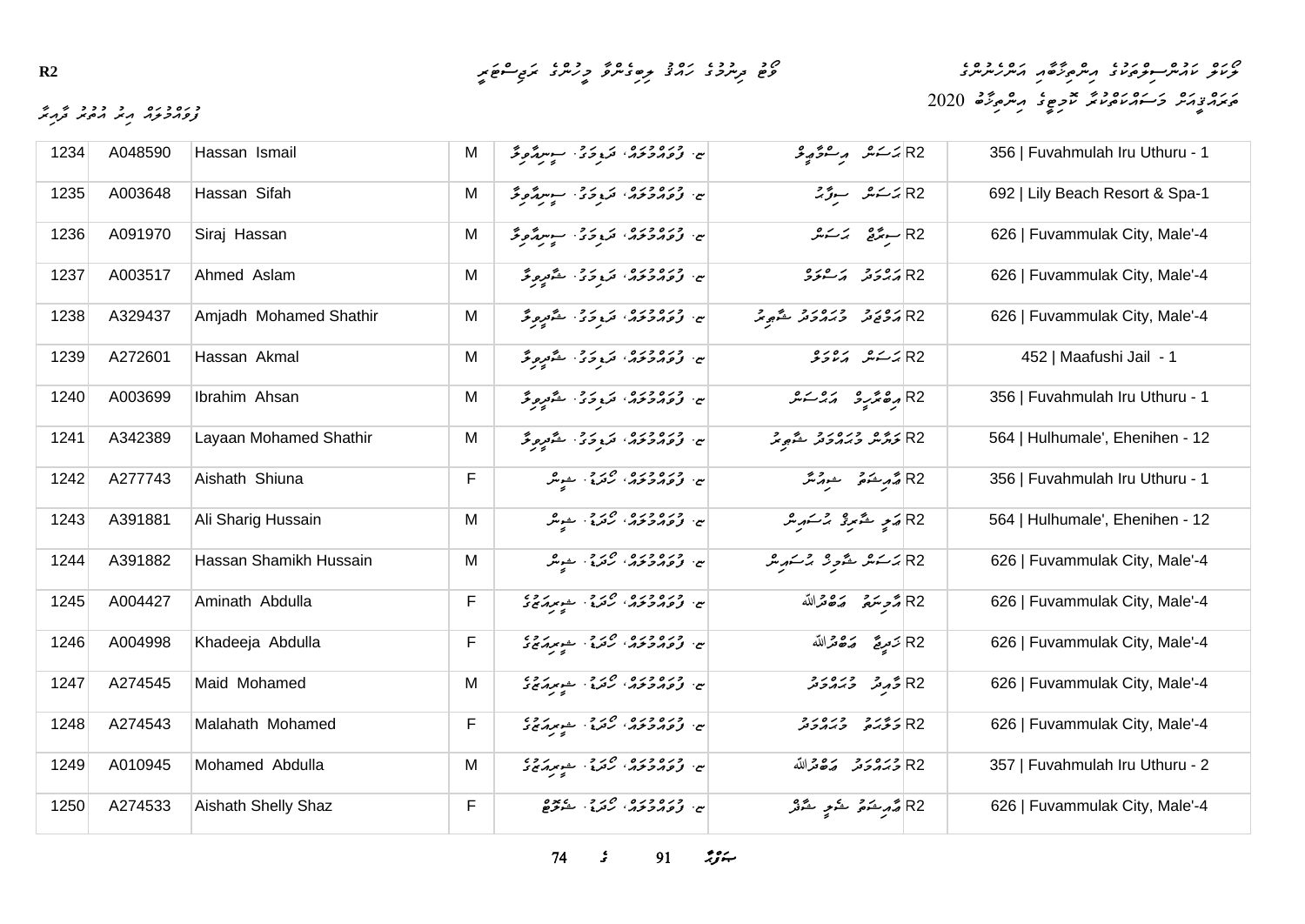*sCw7q7s5w7m< o<n9nOoAw7o< sCq;mAwBoEw7q<m; wBm;vB 2020<sup>, م</sup>وسر در مدد مدرج به مدرم مقرم قرار 2020*<br>موسر المستقرم المستقرم المستقرم المستقرم المستقرم المستقرم المستقرم المستقرم المستقرم المستقرم المستقرم المستقر

| A004996 | Fathimath Abdulla        | F | ر وره وره صرح عده<br>س وره د د در کنره شوده                                                                                  | R2 وُجِرْدَة صَرْهُ قَدْاللّه                                                                                                                                                       | 626   Fuvammulak City, Male'-4  |
|---------|--------------------------|---|------------------------------------------------------------------------------------------------------------------------------|-------------------------------------------------------------------------------------------------------------------------------------------------------------------------------------|---------------------------------|
| A010489 | Ibrahim Shaz Abdulla     | M | وره وره صدو من در د.<br>سي توجه <i>حرمي ر</i> تر ۽ شوخ ه                                                                     | R2 مِرْحَمَّرِ وَ حَدَّى مَرْحَمْدَاللَّه                                                                                                                                           | 626   Fuvammulak City, Male'-4  |
| A274232 | Aminath Samaaha          | F | ى درەدرە مەدد تكەر                                                                                                           | R2 مُجِسَعَةٍ سَنَرْتُهُ                                                                                                                                                            | 356   Fuvahmulah Iru Uthuru - 1 |
| A283142 | Mohamed Sameeh           | M | ى دوەددە مەدد. ھەر                                                                                                           | R2 <i>353.3 سكوي</i> ژ                                                                                                                                                              | 356   Fuvahmulah Iru Uthuru - 1 |
| A004383 | Hassan Fayaz             | M |                                                                                                                              | R2 پرسترش توټرنگ                                                                                                                                                                    | 356   Fuvahmulah Iru Uthuru - 1 |
| A274810 | Ahmed Shaamin            | M |                                                                                                                              | R2 كەبر <i>وتى</i> شۇمەشر                                                                                                                                                           | 670   Constance Halaveli-1      |
| A274806 | Aishath Shimnee Badeeu   | F | ح دره وره صدر و دره<br>سي وره درخ درگاري شوځ                                                                                 | R2 مُيرِ شَوَءٌ سُودُ سِ صَمِرِ مُ                                                                                                                                                  | 356   Fuvahmulah Iru Uthuru - 1 |
| A359949 | Aminath Shaany           | F |                                                                                                                              | R2 مُرْحِسَةٌ مُحَسِّرِ                                                                                                                                                             | 356   Fuvahmulah Iru Uthuru - 1 |
| A282271 | Fathimath Shuzana        | F |                                                                                                                              |                                                                                                                                                                                     | 356   Fuvahmulah Iru Uthuru - 1 |
| A004298 | Mariyam Sharudha         | F | وره وره به دو.<br>س- زوارونوار، رتوع شوی                                                                                     | R2 ئ <i>ۈچەدە</i> شەرقە                                                                                                                                                             | 356   Fuvahmulah Iru Uthuru - 1 |
| A282272 | Mohamed Shiruan          | M |                                                                                                                              | R2 32,023 شەرقمىس                                                                                                                                                                   | 564   Hulhumale', Ehenihen - 12 |
| A005282 | Mohamed Ali              | M | ے ورہ دوہ محدد سوکس                                                                                                          | R2  <i>وټرونو چې</i>                                                                                                                                                                | 356   Fuvahmulah Iru Uthuru - 1 |
| A274804 | Fathimath Shamza Ibrahim | F | ەرە دىرە بەرد.<br>س ۆەمدىرى كىرە سىرە ئ                                                                                      | R2 زُب <i>وِدَمْ</i> سُدَدْجٌ مِـ صُدَّرِدْ                                                                                                                                         | 356   Fuvahmulah Iru Uthuru - 1 |
| A104969 | Khadheeja Shareefa       | F | ים נפח כנסי לנדי הייבוב.<br>ים נפח כבהי לנדי הייבוב                                                                          | R2 كَتْمِيعٌ مُسْتَمَمِيوٌ                                                                                                                                                          | 356   Fuvahmulah Iru Uthuru - 1 |
| A283631 | Shafna Ibrahim           | F | יז ניפח כנסי לנדי הייבוב<br>יז ניפח כבחי לעו                                                                                 | R2 شۇرى <i>گە مەھترى</i> رى                                                                                                                                                         | 356   Fuvahmulah Iru Uthuru - 1 |
| A283636 | Shammath Ibrahim         | F | $3.3 - 3.0$<br>3.3 - 3.5 - 3.5 - 3.5 - 3.5 - 3.5 - 5.5 - 5.5 - 5.5 - 5.5 - 5.5 - 5.5 - 5.5 - 5.5 - 5.5 - 5.5 - 5.5 - 5.5 - 5 | R2 شو <i>هو وهغرد</i> و                                                                                                                                                             | 626   Fuvammulak City, Male'-4  |
| A148888 | Abdulla Shah             | M | ים נפחבבהי מנדי הביב.<br>ים נפחבבהי מנדי הביב                                                                                | R2 مَرْحَدُواللّه شَرْرُ                                                                                                                                                            | 357   Fuvahmulah Iru Uthuru - 2 |
|         |                          |   |                                                                                                                              | ه دره دره ص د د و د .<br>س ژورونور، رتره . شوی<br>ح ده وړه مړه.<br>س ژورونون رتره څخه<br>وره وره به دو.<br>س- زوارونوار، رتوع شوی<br>ه دره دره ص د د و د .<br>س ژورونور، رتره . شوی | R2 ۇ <sub>جو</sub> رۇ ھەتم ئىر  |

*n8o<n@ q8qAq< q8o< w<mBq>w<m=q?*

 $75$   $5$   $91$   $75$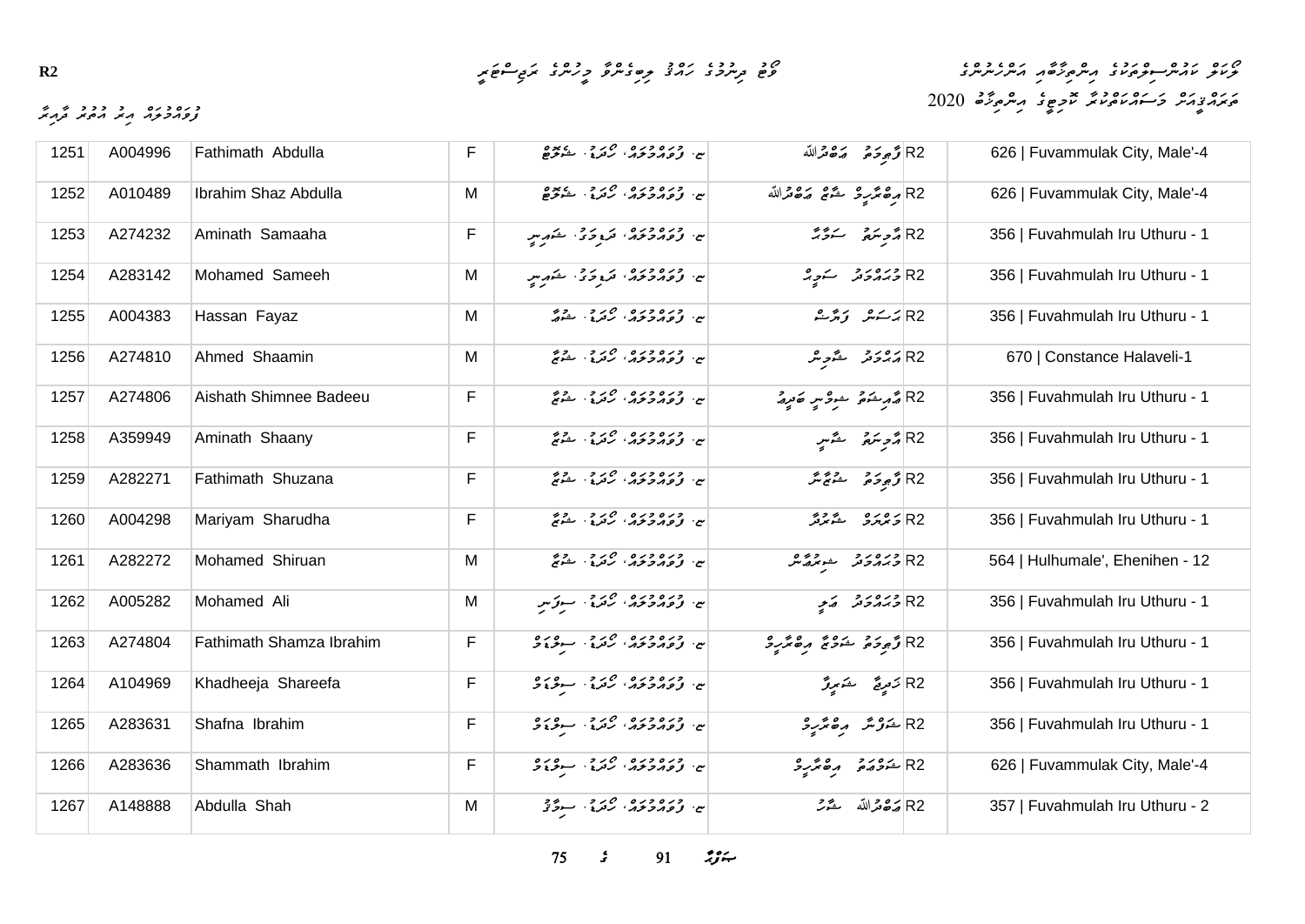*sCw7q7s5w7m< o<n9nOoAw7o< sCq;mAwBoEw7q<m; wBm;vB 2020<sup>, م</sup>وسر در مدد مدرج به مدرم مقرم قرار 2020*<br>موسر المستقرم المستقرم المستقرم المستقرم المستقرم المستقرم المستقرم المستقرم المستقرم المستقرم المستقرم المستقر

| 1268 | A004769 | Fathmath Saraa              | F | ے ورہ ورہ صدو ۔<br>سی نوحاد حرم کورو سوگر                 | R2 وَّجِوحَةُ شَعَبَّهُ                           | 357   Fuvahmulah Iru Uthuru - 2 |
|------|---------|-----------------------------|---|-----------------------------------------------------------|---------------------------------------------------|---------------------------------|
| 1269 | A281916 | Hawwa Shahuneela            | F | כנס כנס ייניק בייקוד.<br>יין נפח כבחי נט גי               | R2 كەشى ھەر سىرىتى                                | 357   Fuvahmulah Iru Uthuru - 2 |
| 1270 | A281914 | Moosa Shahuneel             | M | כנס כנס ייניק בייקוד.<br>יין נפח כבחי נט גי               | R2 وَيْسَمُ شَدْرُسِرْتَوْ.                       | 357   Fuvahmulah Iru Uthuru - 2 |
| 1271 | A274702 | Shaamy Mohamed              | M | ים נפחבבהי מנדי הביב.<br>ים נפחבבהי מנדי הביב             |                                                   | 357   Fuvahmulah Iru Uthuru - 2 |
| 1272 | A281918 | Shahum Mohamed              | M | ەرە دىرە بەرد.<br>سى: ئى <i>ھەد جەھە: كە</i> لدى: سىرى تى | R2 خەرج جەمجەتر                                   | 357   Fuvahmulah Iru Uthuru - 2 |
| 1273 | A270108 | Sabeeha Majeed              | F | כנס כנס המריק.<br>ישי נפח כבחי לטובי – ייישב ב            | R2 جَم <i>َّةٍ جَيْءِ مَّ</i> رَ                  | 356   Fuvahmulah Iru Uthuru - 1 |
| 1274 | A022424 | Ahmed Saeed                 | M | سي وره وره مرد . سور سور بر                               | R2 كەبرى كەر سىكە ئىر                             | 626   Fuvammulak City, Male'-4  |
| 1275 | A161044 | Aminath Shiuna Ahmed Saeed  | F | سي وره وره صرو سيش برگير                                  | R2 مُجمِّسَمَةٌ مُشْمَدٌ مُرْجَمَّدٌ سَمْهِ مُدَّ | 626   Fuvammulak City, Male'-4  |
| 1276 | A281533 | Dhunya Saeed                | F | سي وره وره صرح سير سير سير مر                             | R2 قري <i>مبر شهر شهر تر</i>                      | 460   Srilanka / Colombo - 1    |
| 1277 | A281530 | Fathimath Yumna Ahmed Saeed | F | سي وره وره صرو سيش سر                                     | R2 و حرم مروش مصر و مرد شهر م                     | 626   Fuvammulak City, Male'-4  |
| 1278 | A281519 | Mohamed Sobah Ahmed Saeed   | M | سي وره وره صرو سيش سر                                     | R2 3707 بره د مرگ مره د د در در د                 | 357   Fuvahmulah Iru Uthuru - 2 |
| 1279 | A282380 | Mohamed Waheed              | M | ح ده وره صدو .<br>سي توجه وحمد المرتوف المستقرة           | R2 <i>\$22.25 كەب</i> ىر                          | 356   Fuvahmulah Iru Uthuru - 1 |
| 1280 | A004570 | Aishath Hussain Didi        | F | دره دره ۵٫۰۵ م.<br>۳. ژوودون، رنزو، سیونژ                 |                                                   | 357   Fuvahmulah Iru Uthuru - 2 |
| 1281 | A004762 | Fathimath Hussain Didi      | F | س- وره وره<br>س- ژوپروتوپر، رفزه - سيوپر                  | R2 <i>وُجوحَمْ بِرُحْمَ مُرْمَّدِيدٍ</i>          | 357   Fuvahmulah Iru Uthuru - 2 |
| 1282 | A004761 | Khadeeja Ahmed              | F | دره دره ۵٫۰۵ ورو.<br>س- ژومرونژم، رنزو، سیونژ             | R2 كَتَرِيعٌ - مُكْرَكَة مَ                       | 357   Fuvahmulah Iru Uthuru - 2 |
| 1283 | A281935 | Mariyam Hussain Didi        | F | ים ניסיכנים יונים בית.<br>ישי ניפחיקיבה לנגון היום ב      | R2 <i>وَجُهْرُوْ بِرُسَوْرِ عُرْمِرِيْرِ</i>      | 626   Fuvammulak City, Male'-4  |
| 1284 | A274583 | Aishath Shafiya             | F | دره دره ه د د.<br>س زود د د د. ردد . ـــــ ش              | R2 مُرمِشَمُ شَرْرِ مُرَّ                         | 356   Fuvahmulah Iru Uthuru - 1 |

 $76$  *s* 91 *n***<sub>3</sub> <b>***n*<sub>3</sub> *n* 

*n8o<n@ q8qAq< q8o< w<mBq>w<m=q?*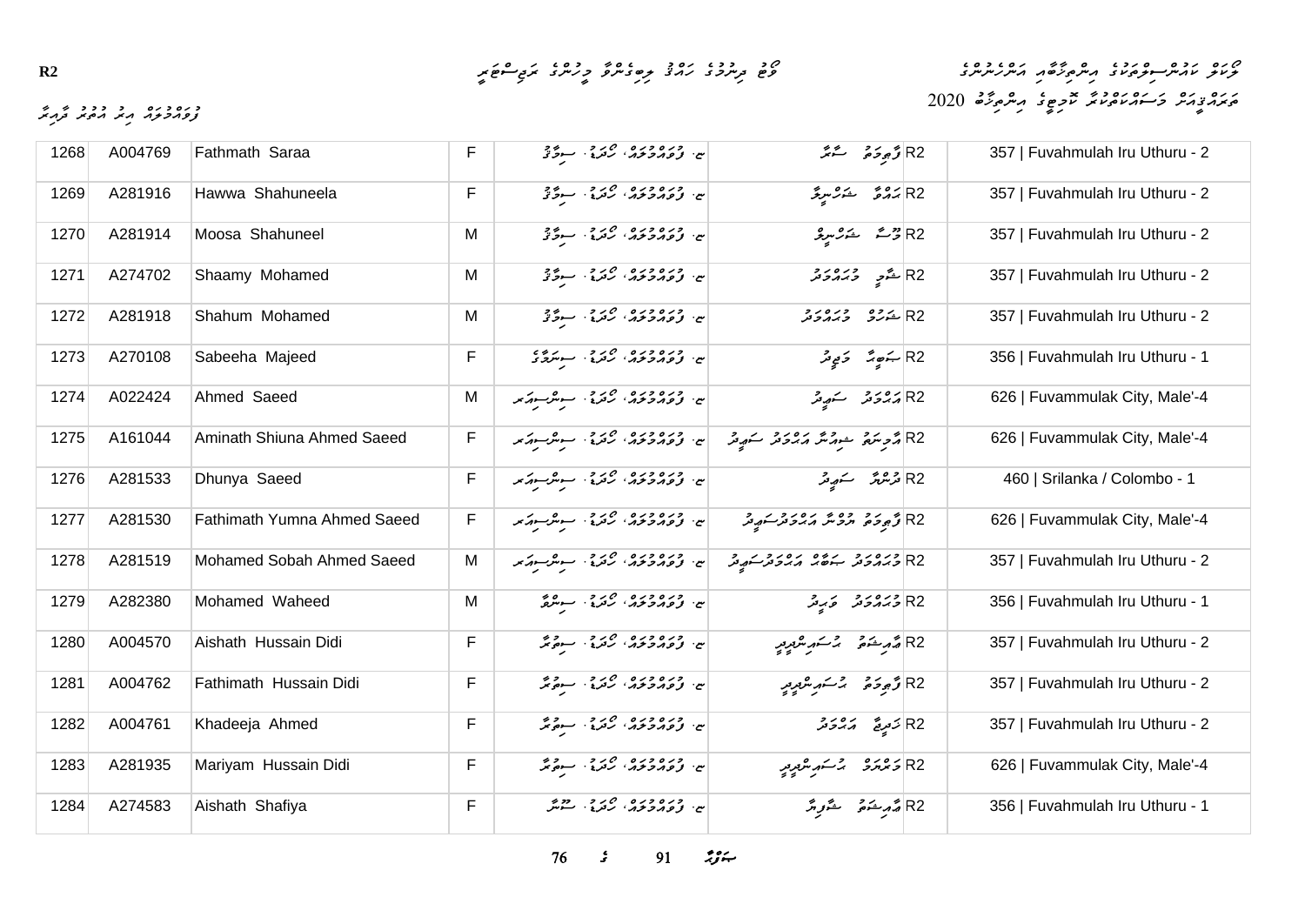*sCw7q7s5w7m< o<n9nOoAw7o< sCq;mAwBoEw7q<m; wBm;vB 2020<sup>, م</sup>وسر در مدد مدرج به مدرم مقرم قرار 2020*<br>موسر المستقرم المستقرم المستقرم المستقرم المستقرم المستقرم المستقرم المستقرم المستقرم المستقرم المستقرم المستقر

| 1285 | A004754 | Fathimath Abdulla              | F | ہے، ورہ ورہ مصرور معمد<br>سی توحدہ حرم کرتر ہے، ستمبر                                                                                                                                                                                                                                                                                                                                                 | R2 وَجِوَة صَرَّة صَرَاللَّه                                                                                   | 356   Fuvahmulah Iru Uthuru - 1           |
|------|---------|--------------------------------|---|-------------------------------------------------------------------------------------------------------------------------------------------------------------------------------------------------------------------------------------------------------------------------------------------------------------------------------------------------------------------------------------------------------|----------------------------------------------------------------------------------------------------------------|-------------------------------------------|
| 1286 | A274653 | Mohamed Shariq                 | M | ہے۔ ورہ ورہ صرح میں<br>سے وحد <i>ح</i> رم رحمہ سے م                                                                                                                                                                                                                                                                                                                                                   | R2 <i>وُبَرُوْدَوْ</i> شَمِيرَ                                                                                 | 739   Centara Ras Fushi Resort & Spa-1    |
| 1287 | A003506 | Aminath Hassan Didi            | F | ים ניפח כמים מגבי ביותר                                                                                                                                                                                                                                                                                                                                                                               | R2 مُّحِسَمُ مُسَسَّمِيِهِ ِ                                                                                   | 626   Fuvammulak City, Male'-4            |
| 1288 | A344969 | <b>Fathimath Nihal Mohamed</b> | F | ים ניפח כיכי נגדל ביני כ                                                                                                                                                                                                                                                                                                                                                                              | R2 زُّجِرَةً مِرتَّةً وَبَرَوْرَةٍ                                                                             | 626   Fuvammulak City, Male'-4            |
| 1289 | A009655 | Mohamed Hussain                | M | ים ניפח כמים מגבי ביותר                                                                                                                                                                                                                                                                                                                                                                               | R2 <i>جەنگە جو جىسكى</i> رىش                                                                                   | 626   Fuvammulak City, Male'-4            |
| 1290 | A141404 | Thoyyib Mohamed                | M | ים ניפח כים ומגיב בי מינים                                                                                                                                                                                                                                                                                                                                                                            | R2 يۇرىر <i>ە</i> قەممەدىر                                                                                     | 626   Fuvammulak City, Male'-4            |
| 1291 | A274800 | Aishath Aisam Waheed           | F | س وره وره ص د و .<br>س توحدو و د .                                                                                                                                                                                                                                                                                                                                                                    | R2 مُەشەق مەسكى قەيىت                                                                                          | 356   Fuvahmulah Iru Uthuru - 1           |
| 1292 | A051048 | Waheed Moosa                   | M | ים: 1975 בים 270.<br>יש: 1975 ביצור: "ריבה בינוקים                                                                                                                                                                                                                                                                                                                                                    | R2 كارىرقى تۇسىگە                                                                                              | 356   Fuvahmulah Iru Uthuru - 1           |
| 1293 | A004780 | Ali Abdulla                    | M | ים: 2005 בין 2006 בין 2006.<br>יש: 2015 בחי המשיר בין היום ייחד                                                                                                                                                                                                                                                                                                                                       | R2 ضَعِي <i>ٰ ضَ</i> صَّعْدَاللّه                                                                              | 409   Royal Island Resort and Spa - 1     |
| 1294 | A274671 | Mohamed Maain Ali              | м | $\mathcal{A}_{\mathcal{A}}$ , $\mathcal{A}_{\mathcal{A}}$ , $\mathcal{A}_{\mathcal{A}}$ , $\mathcal{A}_{\mathcal{A}}$ , $\mathcal{A}_{\mathcal{A}}$ , $\mathcal{A}_{\mathcal{A}}$ , $\mathcal{A}_{\mathcal{A}}$ , $\mathcal{A}_{\mathcal{A}}$ , $\mathcal{A}_{\mathcal{A}}$ , $\mathcal{A}_{\mathcal{A}}$ , $\mathcal{A}_{\mathcal{A}}$ , $\mathcal{A}_{\mathcal{A}}$ , $\mathcal{A}_{\mathcal{A}}$ , | R2 وُيَرَمُّ وَرَ وَ مِرْسٌ مَرَمٍّ                                                                            | 356   Fuvahmulah Iru Uthuru - 1           |
| 1295 | A273223 | Ahmed Afzal                    | M | ح. ووه ووده، مردود. مش <i>ه</i> و                                                                                                                                                                                                                                                                                                                                                                     | R2 كەبروتىر كەبى ئىكى 3                                                                                        | 80   N. Magoodhoo - 1                     |
| 1296 | A263529 | Ali Ameez                      | M | ح. ووه ووده، مردود. مش <i>ه</i> و                                                                                                                                                                                                                                                                                                                                                                     | R2 کی په کالو ټنگر                                                                                             | 452   Maafushi Jail - 1                   |
| 1297 | A273252 | Aneef Mohamed                  | M | س وره وره کرد و ده شوېد .<br>س ژورو ژور ترو د .                                                                                                                                                                                                                                                                                                                                                       | R2 كەسپۇ <i>مەكەم</i> ەتر                                                                                      | 564   Hulhumale', Ehenihen - 12           |
| 1298 | A273256 | Hassan Samih Mohamed           | M | ەرەدرە بەردە بەردە.<br>س <sup>.</sup> زەم <i>دى</i> مە، تروۋى سۇھ <sub>ې</sub>                                                                                                                                                                                                                                                                                                                        | R2 بَرَسَسٌ سُمُورُ وَبَرَمُ وَلَا لِهِ عَ                                                                     | 425   One & Only Reethi Rah, Maldives - 1 |
| 1299 | A274099 | Hussain Rishwan Mohamed        | M | ى درەدرە مەدد ھۇي                                                                                                                                                                                                                                                                                                                                                                                     | R2 پُرڪور پڻ مرڪو پڻ ويروبرو پر                                                                                | 356   Fuvahmulah Iru Uthuru - 1           |
| 1300 | A003621 | Mohamed Hassan                 | M | سي وره وره تروري گردي.                                                                                                                                                                                                                                                                                                                                                                                | R2 <i>2222 بركست</i> ر                                                                                         | 356   Fuvahmulah Iru Uthuru - 1           |
| 1301 | A003776 | Thahira Ibrahim Didi           | F | ح. ووه ووده، مردود. مش <i>ه</i> و                                                                                                                                                                                                                                                                                                                                                                     | R2 ۾ پر شهر مرڪ شريعي لاءِ جو پيدا لاءِ جو پيدا جو جو پيدا جو جو جو پيدا جو جو جو جو جو جو جو جو جو جو جو جو ج | 356   Fuvahmulah Iru Uthuru - 1           |

*n8o<n@ q8qAq< q8o< w<mBq>w<m=q?*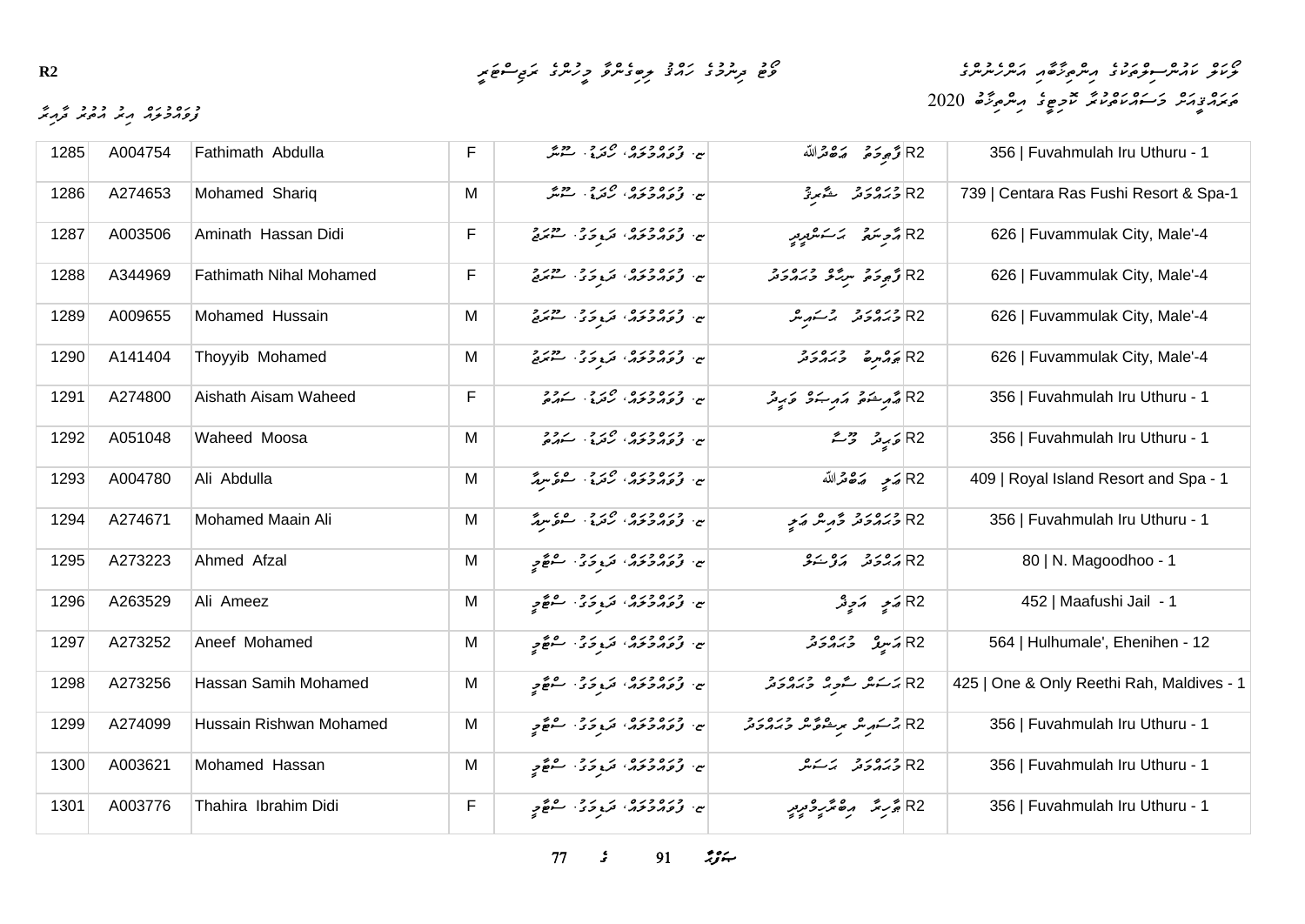*sCw7q7s5w7m< o<n9nOoAw7o< sCq;mAwBoEw7q<m; wBm;vB 2020<sup>, م</sup>وسر در مدد مدرج به مدرم مقرم قرار 2020*<br>موسر المستقرم المستقرم المستقرم المستقرم المستقرم المستقرم المستقرم المستقرم المستقرم المستقرم المستقرم المستقر

| 1302 | A283379 | Hawwa Shafag               | F | ے ووروورہ بھرو کے س                                                         | R2 بَرْدُوَّ شَوَرَّوْ                        | 356   Fuvahmulah Iru Uthuru - 1                             |
|------|---------|----------------------------|---|-----------------------------------------------------------------------------|-----------------------------------------------|-------------------------------------------------------------|
| 1303 | A004691 | Khadeeja Ahmed             | F | ے ووروورو مرد کے لو                                                         | R2 كَتَرِيعٌ - مُتَكَرَّمَتْر                 | 356   Fuvahmulah Iru Uthuru - 1                             |
| 1304 | A350656 | Shumaam Hilmy              | M |                                                                             | R2 شۇق بەق <sub>چ</sub>                       | 454   Asseyri Jail - 1                                      |
| 1305 | A004598 | Abdulla Mufeed             | M | سي وره وره ص وري. کمپوکري                                                   |                                               | 454   Asseyri Jail - 1                                      |
| 1306 | A283134 | Ali Shareef                | M | س وره وره ه در د.<br>س وحدومه، رمز سکس                                      | R2 كەير شەيرتى                                | 727   Four Seasons Resort Maldives at<br>Landaa Giraavaru-1 |
| 1307 | A283126 | <b>Fathimath Manike</b>    | F | س وره وره هم درد.<br>س وحلاومون رفرد. کشیرکترد د                            | R2 ۇ <sub>جو</sub> ر ئ <sub>و</sub> رىئە      | 357   Fuvahmulah Iru Uthuru - 2                             |
| 1308 | A283136 | Hassan Zahir               | M | دره دره هرد محدث کشور کرد                                                   | R2  يَرْسَدُ جِي يُرْ                         | 357   Fuvahmulah Iru Uthuru - 2                             |
| 1309 | A282582 | Ibrahim Nafeelu            | M | سي- وره وره - ص ح دي.<br>سي- وح م ح حمد من مرضى - سكس مسكورية               | R2 م <i>وھ مُرْرِدُ</i> سَمَوٍ مَ             | 357   Fuvahmulah Iru Uthuru - 2                             |
| 1310 | A283133 | Ibrahim Rasheed            | M | سي- وره وره - ص و - سكس سكس مركز و محمد و الم                               | R2 مەھەمگەر تەسىم ئىشىمىتى R2                 | 357   Fuvahmulah Iru Uthuru - 2                             |
| 1311 | A283132 | Khadeeja Waleedha Mohamed  | F | سي وره وره صدر شهر شهر شهر و<br>سي وحدو وره صدر شهر شهر شهر و               | R2 دَمِيعٌ   وَمِيمٌ   وَبَرَ وَمَنْ وَ وَ عَ | 626   Fuvammulak City, Male'-4                              |
| 1312 | A283138 | Mariyam Hussain Ali Maniku | F | سي وره وره ص وري. کمپوکري                                                   | R2 <i>בינתב הביתיית הבביתי</i>                | 357   Fuvahmulah Iru Uthuru - 2                             |
| 1313 | A004518 | Mohamed Moosa              | M | سى تورە دىرە بەردى. سەس سەر                                                 | R2 35252 وَسَدَّ                              | 357   Fuvahmulah Iru Uthuru - 2                             |
| 1314 | A283131 | Waheeda Mohamed            | F | سي وره وره صدر شهر شهر شهر و                                                | R2  <i>وَبِيعٌ وَبَهُ وَمَ</i>                | 626   Fuvammulak City, Male'-4                              |
| 1315 | A274761 | Ahmed Waris Ibrahim        | M | من وره وره صدر در ده به د                                                   | R2 <i>גُיכُوتُر وَّسِرةُ وَهُ بَرْبِ</i> وْ   | 564   Hulhumale', Ehenihen - 12                             |
| 1316 | A328823 | Fathimath Shiya Mohamed    | F |                                                                             | R2 وُچوڤو شورٌ ورودونر                        | 357   Fuvahmulah Iru Uthuru - 2                             |
| 1317 | A007139 | Hafsa Mohamed Faheem       | F | من وره وره صدر در ده به د                                                   | R2   پَرُوْ کُمْ پِرُودِ کَرِ پِرْوْ          | 357   Fuvahmulah Iru Uthuru - 2                             |
| 1318 | A041010 | Ibrahim Ahmed              | M | س وره وره ص د د د ده ده د کار د کار د کار کرد کرد.<br>س توحد د د در د کرد . | R2  مۇھمگىيى مەردىتى                          | 357   Fuvahmulah Iru Uthuru - 2                             |

*n8o<n@ q8qAq< q8o< w<mBq>w<m=q?*

 $78$  *s* 91  $29$   $\div$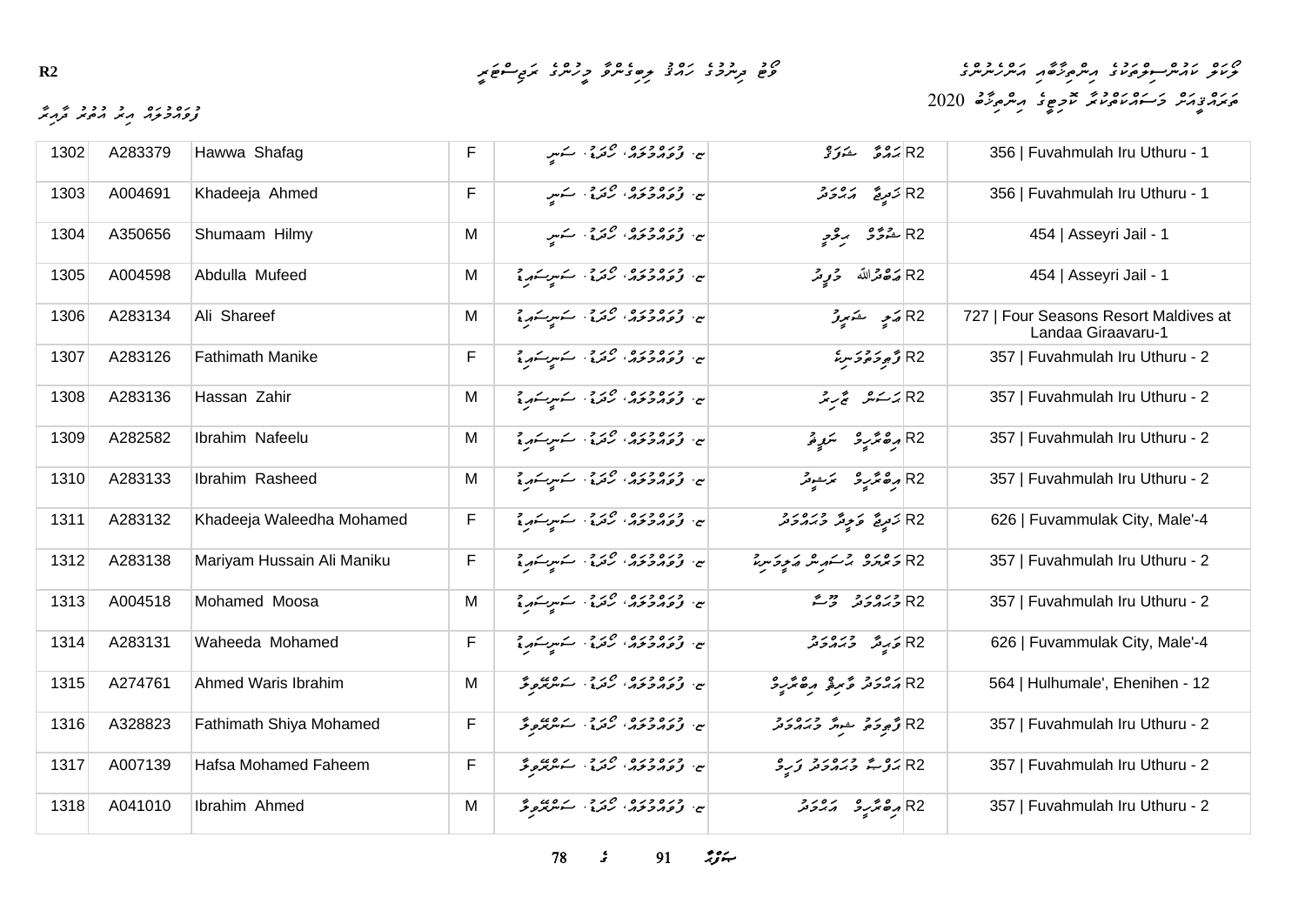*sCw7q7s5w7m< o<n9nOoAw7o< sCq;mAwBoEw7q<m; wBm;vB 2020<sup>, م</sup>وسر در مدد مدرج به مدرم مقرم قرار 2020*<br>موسر المستقرم المستقرم المستقرم المستقرم المستقرم المستقرم المستقرم المستقرم المستقرم المستقرم المستقرم المستقر

| 1319 | A282122 | Mohamed Vishah Ibrahim | M |                                                                         | R2 دبروروتر وحدً به مصر دو         | 357   Fuvahmulah Iru Uthuru - 2 |
|------|---------|------------------------|---|-------------------------------------------------------------------------|------------------------------------|---------------------------------|
| 1320 | A282258 | Aishath Reema          | F | כנסכנס רובר נאד כ<br>ייז צפונכלולי לנגז יפלקים                          | R2 مەم شەم ئىم ئىچ                 | 356   Fuvahmulah Iru Uthuru - 1 |
| 1321 | A004578 | Fathimath Shakeela     | F | כנסכנס הנבי בנדי<br>יין צפחבבה' לנגז' קישים                             | R2 وَّجِوَدَةٌ شَمَعٍ قَرَ         | 356   Fuvahmulah Iru Uthuru - 1 |
| 1322 | A282262 | Hassan Zihan Ali       | M | כנס כנס ימני - נגדי<br>ישי צפונביבוי ינינג - קינגוקים                   | R2 ټر <i>شکنگر پېر تگ</i> و پر     | 249   ADh. Mandhoo - 1          |
| 1323 | A224534 | Satheeh Shakir         | M | יז נפח כנס ייני יידי פ<br>יז נפח כבחי הנגז יידי פ                       | R2 سَمَعٍ پُر مُشْرِيْرٌ           | 356   Fuvahmulah Iru Uthuru - 1 |
| 1324 | A282260 | Yoosuf Ziyaad          | M | יז צפח בלם ישני מיד ב<br>יז צפח בבאי לנגז יפלים                         | R2 تېرىشتۇ ئىم تېرتىر              | 424   Malahini Kuda Bandos - 1  |
| 1325 | A274799 | Zinaagu Ali            | M | ים "כממכים" מיד י"ד ב"ד.<br>ים "פמכיבות" י"דיגוד "פיידים"               | R2 نوشم <sup>ت</sup> ه قه پر       | 356   Fuvahmulah Iru Uthuru - 1 |
| 1326 | A003674 | Ahmed Adam             | M | ים "כממכנס" בגודר ביים"<br>ים "פמכיבות" בגודר ביים                      | R2 كەبروتى كەتىر <i>ى</i>          | 356   Fuvahmulah Iru Uthuru - 1 |
| 1327 | A100954 | Aishath Adam           | F | כנס כנס ג' גר 2000<br>יין צפונביבון משביבי יפיפצ                        | R2 مەم شىم مەمرى                   | 356   Fuvahmulah Iru Uthuru - 1 |
| 1328 | A007094 | Hassan Adam            | M | כנס כנס גן גר 2000<br>יין צפונביבוני משביבי יפיפצ                       | R2 پرسشر مجم <i>زہ</i>             | 626   Fuvammulak City, Male'-4  |
| 1329 | A273201 | Ibrahim Saeed          | M | כנס כנס ג' גר 2000<br>יין צפונקידורי נגוד בצ' תית                       | R2 مەھە <i>تگىي</i> ئەسكەم ئىر     | 155   K. Hinmafushi - 2         |
| 1330 | A281472 | Abdulla Saeed          | M | ر وره وره همرد و وه دو و<br>س ژوبرونژبر، رنگره و هرژبرد                 | R2، صُوَّتْرَاللَّهُ كَمَ صِوْتِرٌ | 357   Fuvahmulah Iru Uthuru - 2 |
| 1331 | A004415 | Ahmed Naseem           | M | ים - 100000 ישיב - 10000<br>ישי <sub>2</sub> 000 <i>00 ישיב - 10000</i> | R2, كەبىرى تەرىپ                   | 357   Fuvahmulah Iru Uthuru - 2 |
| 1332 | A157842 | Ali Shihaab            | M |                                                                         | R2  رَمِ شِرْحَةُ                  | 357   Fuvahmulah Iru Uthuru - 2 |
| 1333 | A281474 | Hussain Shareef        | M | ים - 19 סיכום - 20 סיכום - 20<br>ישי - 3 סו <i>ג ביתו</i> - 20 סוק ה-2  | R2  2ستمبرنش ڪمپرنژ                | 357   Fuvahmulah Iru Uthuru - 2 |
| 1334 | A004288 | Ibrahim Saeed          | M | ישי צפח כתם יש כם בסמכים<br>ישי צפח כיכה' ייכה 1 ייפח צייט              | R2 مەھمگرىرى سىمبەتر               | 357   Fuvahmulah Iru Uthuru - 2 |
| 1335 | A007031 | Mariyam Mohamed Maniku | F | ر وره وره همرد و وه دو و<br>س ژوبرونژبر، رنگره و هرژبرد                 | R2 במחבר כממכתבית ב                | 357   Fuvahmulah Iru Uthuru - 2 |

## *n8o<n@ q8qAq< q8o< w<mBq>w<m=q?*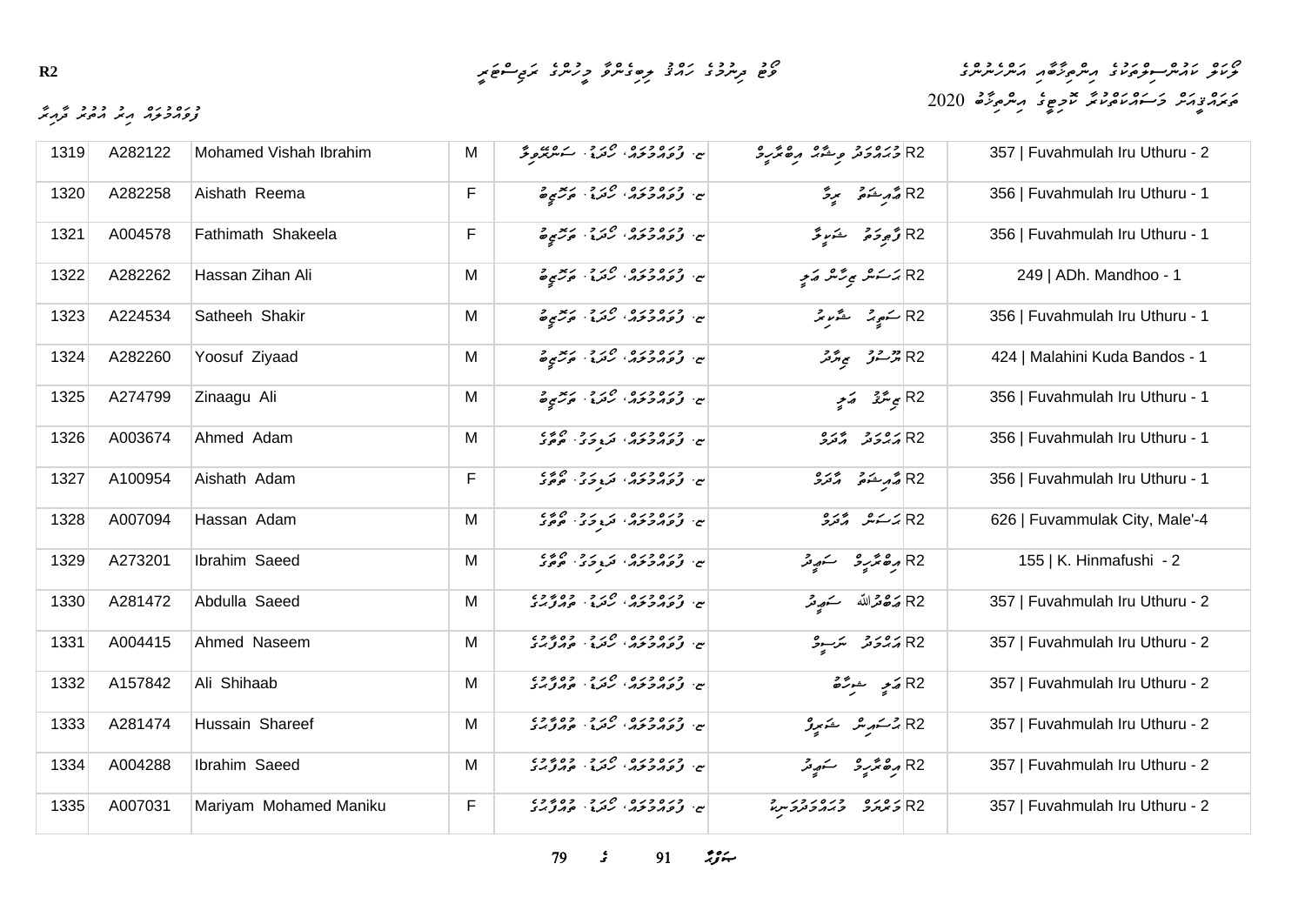*sCw7q7s5w7m< o<n9nOoAw7o< sCq;mAwBoEw7q<m; wBm;vB 2020<sup>, م</sup>وسر در مدد مدرج به مدرم مقرم قرار 2020*<br>موسر المستقرم المستقرم المستقرم المستقرم المستقرم المستقرم المستقرم المستقرم المستقرم المستقرم المستقرم المستقر

| 1336 | A281473 | Moosa Mohamed          | M | ر وره وره صرح وه دون<br>سي وحمد حرمي سنره حمدوندي                                                                                                                                                                                                                                                                               | R2 چەندى ئەرەبىر                    | 454   Asseyri Jail - 1          |
|------|---------|------------------------|---|---------------------------------------------------------------------------------------------------------------------------------------------------------------------------------------------------------------------------------------------------------------------------------------------------------------------------------|-------------------------------------|---------------------------------|
| 1337 | A046374 | Mohamed Nafees         | M | سي وره وره مر وره محسو                                                                                                                                                                                                                                                                                                          | R2  <i>وټرونو ترو</i> ے             | 626   Fuvammulak City, Male'-4  |
| 1338 | A101280 | Aishath Nasheeda       | F | $\mathcal{L}$ , $\mathcal{L}$ , $\mathcal{L}$ , $\mathcal{L}$ , $\mathcal{L}$ , $\mathcal{L}$ , $\mathcal{L}$ , $\mathcal{L}$ , $\mathcal{L}$ , $\mathcal{L}$ , $\mathcal{L}$ , $\mathcal{L}$ , $\mathcal{L}$ , $\mathcal{L}$ , $\mathcal{L}$ , $\mathcal{L}$ , $\mathcal{L}$ , $\mathcal{L}$ , $\mathcal{L}$ , $\mathcal{L}$ , | R2 مُ مِسْدَمْ مَ سَرَسِيقَر        | 626   Fuvammulak City, Male'-4  |
| 1339 | A282084 | Aminath Nadiya         | F | دره دره دره مرد در دره<br>۳- زوارو دار، رس و مردو                                                                                                                                                                                                                                                                               | R2 مُّجِسَمُ مُّتَّبِرِمُّ          | 564   Hulhumale', Ehenihen - 12 |
| 1340 | A282085 | Ibrahim Mohamed        | M | ے ورہ درہ گرد ۔ ۔ ۔                                                                                                                                                                                                                                                                                                             | R2 رەئزىرو مەدمەدىر                 | 626   Fuvammulak City, Male'-4  |
| 1341 | A160719 | Khadeeja Nahidha       | F | ى درەدرە مرد قريد                                                                                                                                                                                                                                                                                                               | R2 زَمِرِجٌ سُرَرِمُرٌ              | 626   Fuvammulak City, Male'-4  |
| 1342 | A004572 | Mariyam Ahmed          | F | م دره دره هرد و دره<br>م زود د در رس: وسوم                                                                                                                                                                                                                                                                                      | R2 3 <i>707 مترون</i> ر             | 356   Fuvahmulah Iru Uthuru - 1 |
| 1343 | A282086 | Nadhira Mohamed        | F | $\mathcal{L}$ , $\mathcal{L}$ , $\mathcal{L}$ , $\mathcal{L}$ , $\mathcal{L}$ , $\mathcal{L}$ , $\mathcal{L}$ , $\mathcal{L}$ , $\mathcal{L}$ , $\mathcal{L}$ , $\mathcal{L}$ , $\mathcal{L}$ , $\mathcal{L}$ , $\mathcal{L}$ , $\mathcal{L}$ , $\mathcal{L}$ , $\mathcal{L}$ , $\mathcal{L}$ , $\mathcal{L}$ , $\mathcal{L}$ , | R2 تُرْمَر تُرَ 2 دَمَرُونَر        | 564   Hulhumale', Ehenihen - 12 |
| 1344 | A282087 | Naila Mohamed          | F | م دره دره هرد و دره<br>م زود د در رس: وسرو                                                                                                                                                                                                                                                                                      | R2 سُمبِ قَدَ 1945 مَد              | 356   Fuvahmulah Iru Uthuru - 1 |
| 1345 | A274748 | Nasha Mohamed          | F | ے ورہ درہ گرد ۔ ۔ ۔                                                                                                                                                                                                                                                                                                             | R2 سَرْئَتْہ بِحَرْبَہُ جَرْبَر     | 564   Hulhumale', Ehenihen - 12 |
| 1346 | A003865 | Ahmed Saeed            | M | سي وره وره<br>سي وعمدونوم، مرد وي مقر                                                                                                                                                                                                                                                                                           | R2, كەبەقدا سەمەتىر                 | 626   Fuvammulak City, Male'-4  |
| 1347 | A100959 | Aminath Suzana         | F | ے ووروورہ تروی کے متر                                                                                                                                                                                                                                                                                                           | R2 مُ <i>جِسَعُو</i> سُنَّةَ مَّرَ  | 626   Fuvammulak City, Male'-4  |
| 1348 | A003626 | Fathimath Hussain Didi | F | س- وره وره<br>س- زورونور، ترونوز- رتر                                                                                                                                                                                                                                                                                           | R2 <i>وُجوحَمْ بِرْسَوِي</i> ڤرِيرِ | 626   Fuvammulak City, Male'-4  |
| 1349 | A114003 | Mariyam Sazuna         | F | س- ورەورە كەردە دىر<br>س- <i>ۋە</i> ג <i>و</i> نۇر، ترەپرى مەتر                                                                                                                                                                                                                                                                 | R2 كەنگەر ئىچە ئىس ئىس ئىس ئىس      | 356   Fuvahmulah Iru Uthuru - 1 |
| 1350 | A114004 | Mohamed Sinaz          | M | س وره دره دره ترو در در                                                                                                                                                                                                                                                                                                         | R2  <i>وټرونو بې</i> شتي            | 626   Fuvammulak City, Male'-4  |
| 1351 | A010084 | Ahmed Rasheed          | M | יזי צפחכלבה <sup>)</sup> לנגד בם ב<br>יזי צפחכלה <sup>)</sup> לנגד חמכנת                                                                                                                                                                                                                                                        | R2 كەبرى كىل كەرسىيە تەر            | 357   Fuvahmulah Iru Uthuru - 2 |
| 1352 | A006225 | Ali Hussain Maniku     | M | ים: 2005 באים יותר בים בין ברייק.<br>יש: 2015 באים לאים ואים בין הא                                                                                                                                                                                                                                                             | R2 كەنچە كەسىر شرىكتىرىدىگىر        | 357   Fuvahmulah Iru Uthuru - 2 |

## *n8o<n@ q8qAq< q8o< w<mBq>w<m=q?*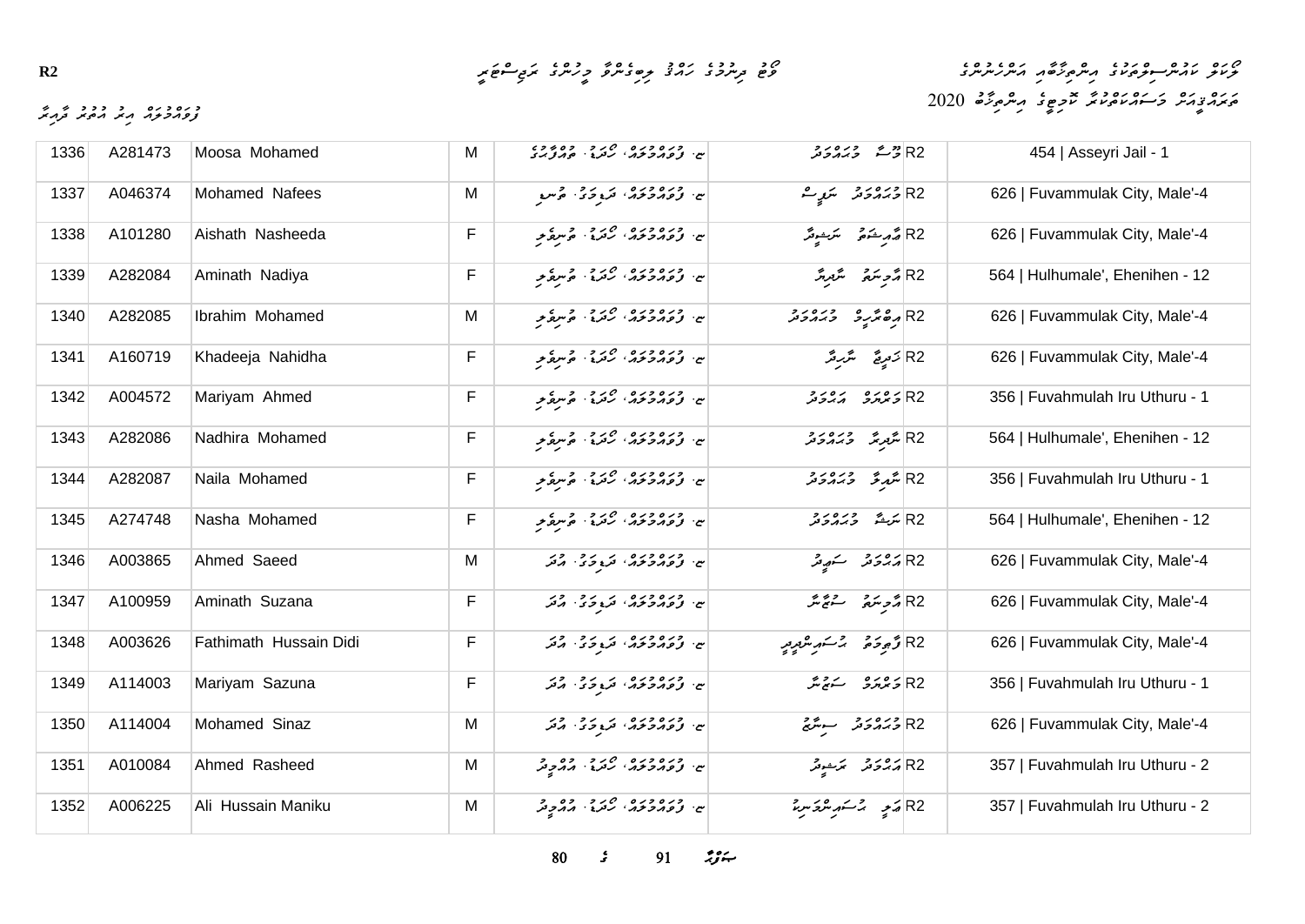*sCw7q7s5w7m< o<n9nOoAw7o< sCq;mAwBoEw7q<m; wBm;vB 2020<sup>, م</sup>وسر در مدد مدرج به مدرم مقرم قرار 2020*<br>موسر المستقرم المستقرم المستقرم المستقرم المستقرم المستقرم المستقرم المستقرم المستقرم المستقرم المستقرم المستقر

| 1353 | A004721 | Aminath Ali Didi    | F | ים נפחכנים ייני כם כ<br>ים נפחכנים ייני החכני                                      | R2 مُتَّحِسَمُ * مَعِيدِيدِ               | 388   Feydhoo Ehenihen - 1                            |
|------|---------|---------------------|---|------------------------------------------------------------------------------------|-------------------------------------------|-------------------------------------------------------|
| 1354 | A004752 | Ibrahim Rasheed Ali | M | ים נפחכנים ייני כם כ<br>ים נפחכנים ייני החכני                                      | R2  مەھ ئۇرى ئىم ئىچە ئىگە ئىچ            | 626   Fuvammulak City, Male'-4                        |
| 1355 | A283361 | Ahmed Mafaaz        | M | ے ورہ ورہ صدر ورہ ہ<br>سی ورہ ورہ کرن                                              | R2 كەبرىق ئۇتى F2                         | 626   Fuvammulak City, Male'-4                        |
| 1356 | A004670 | Aishath Ali Didi    | F | ישי צפחברים מיניפי בשים<br>ישי צפחברים ייטובי היינד                                | R2 ج <sub>م</sub> رڪتمو - <i>ج</i> نوبور  | 357   Fuvahmulah Iru Uthuru - 2                       |
| 1357 | A274557 | Maahin Ibrahim      | F | ישי צפחפיקים ישנים בישים<br>ישי צפחבי <i>ב</i> ה' ניטגב היינד                      | R2 دُرِ مَر مِرْهُ مَدْرِ دُ              | 626   Fuvammulak City, Male'-4                        |
| 1358 | A004677 | Majida Ibrahim      | F | ישי צפחביבאי יכתר - כשי<br>ישי צפחביבאי יכתר - היינד                               | R2 دَّمِينَ مِنْ مِرْجِرْ                 | 626   Fuvammulak City, Male'-4                        |
| 1359 | A004688 | Minna Ibrahim       | F | ے ورہ ورہ صدر ورہ ہ<br>سی ورہ ورہ کرن                                              | R2 <sub>ح</sub> بربر م <i>ی پرد</i> و     | 430   Sheraton Maldives Full Moon Resort<br>& Spa - 1 |
| 1360 | A007088 | Mohamed Mubaah      | M | ים י כנס כנס המניק - כנים<br>ישי "כנוביבות" מבניה ומיבור                           | $222$ $222$ $22$                          | 626   Fuvammulak City, Male'-4                        |
| 1361 | A283371 | Moomina Ibrahim     | F | ישי צפחפיקים ישנים בישים<br>ישי צפחבי <i>ב</i> ה' ניטגב היינד                      | R2 دُوْرِ شَر مِرْهُ مَّرِ دِ             | 626   Fuvammulak City, Male'-4                        |
| 1362 | A144149 | Fathimath Zihna     | F | ح و ده وړه ص د د .<br>سي ورو د د ، رتو ، مرت                                       | R2 تَ <i>مِودَة</i> بِي <sup>0</sup> مَّر | 357   Fuvahmulah Iru Uthuru - 2                       |
| 1363 | A004458 | Safiyya Ibrahim     | F | ح و ده وړه ص د د .<br>سي ورو د د ، رتو ، مرت                                       | R2 ب <i>ەَوەھ مەھەرد</i> ۇ                | 357   Fuvahmulah Iru Uthuru - 2                       |
| 1364 | A003480 | Ahmed Rafeeq        | M | س- ورەورە كەردە ئەرگە                                                              | R2  كەندى كىمى كىرىپىتى F2                | 356   Fuvahmulah Iru Uthuru - 1                       |
| 1365 | A272401 | Faidh Ahmed Rafeeq  | M | س وره وره کرد و د څش                                                               | R2 وٌَمِ مَدْ رَحْمَدَ مَرَوِ وَ          | 356   Fuvahmulah Iru Uthuru - 1                       |
| 1366 | A003553 | Fathimath Naseera   | F | ى دەددە، ئردد، ئەگ                                                                 | R2 وَجوحَة مَ سَرَسِيةَ لَهِ              | 356   Fuvahmulah Iru Uthuru - 1                       |
| 1367 | A274027 | Sumna Ahmed Rafeeq  | F | س وره وره کرد و د څش                                                               | R2 جۇنگە ئەبرىقىز ئىرى <sub>رى</sub> 3    | 356   Fuvahmulah Iru Uthuru - 1                       |
| 1368 | A003970 | Abdulla Mohamed     | M | ים י כנס כנס המניק ואיכון<br>ים נפח כיכה' מנגד פינים                               | R2 مَەھمَراللە جەمەدىر                    | 357   Fuvahmulah Iru Uthuru - 2                       |
| 1369 | A281195 | Baasil Abdulla      | M | ים - כים כים - כים - כים - כים<br>ישי - <sub>ל</sub> פח <i>ב כ</i> אל - כים - פימם | R2 <b>تَحْرَ بِّهُ تَدَ</b> اللَّهُ       | 357   Fuvahmulah Iru Uthuru - 2                       |

*n8o<n@ q8qAq< q8o< w<mBq>w<m=q?*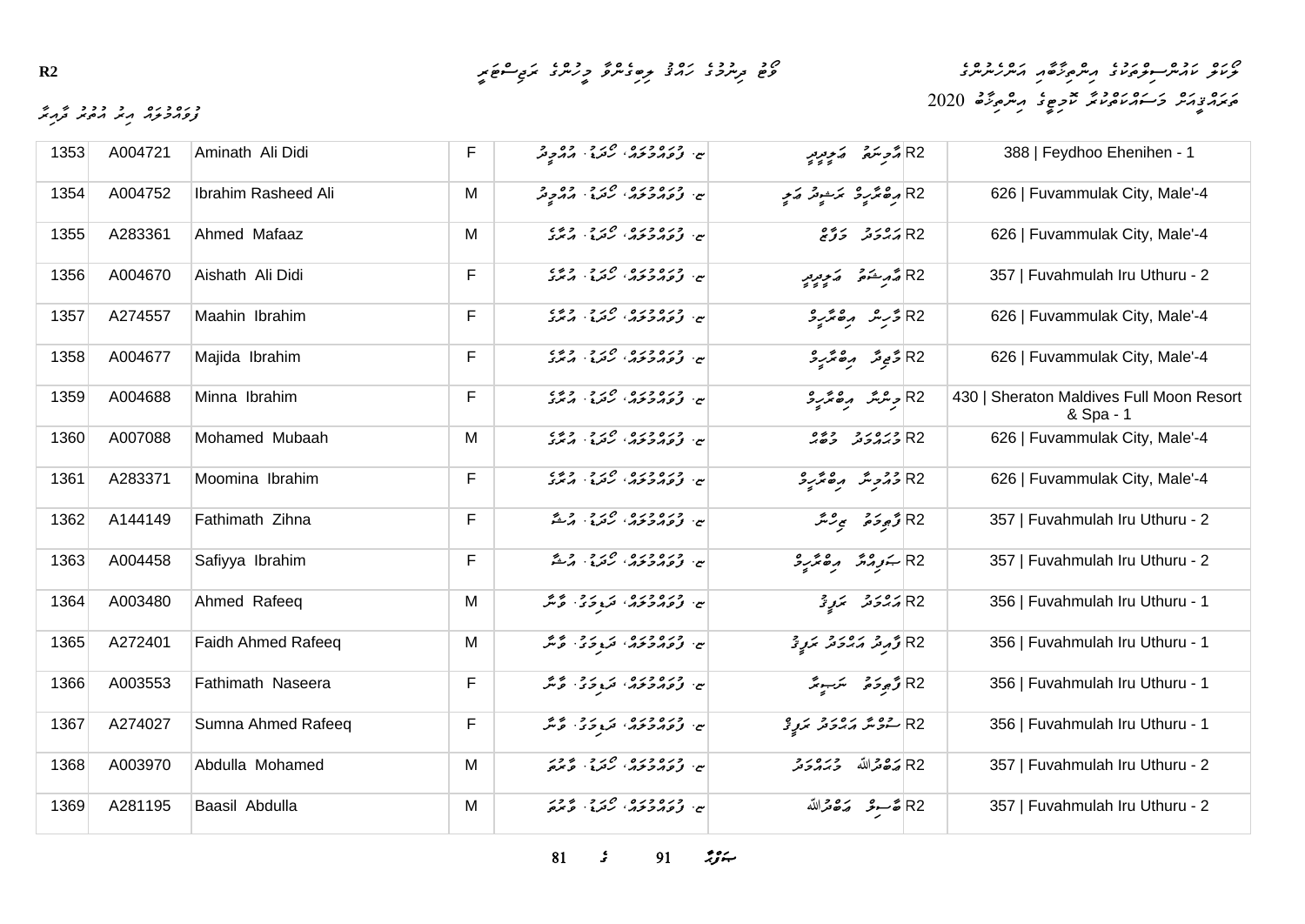*sCw7q7s5w7m< o<n9nOoAw7o< sCq;mAwBoEw7q<m; wBm;vB 2020<sup>, م</sup>وسر در مدد مدرج به مدرم مقرم قرار 2020*<br>موسر المستقرم المستقرم المستقرم المستقرم المستقرم المستقرم المستقرم المستقرم المستقرم المستقرم المستقرم المستقر

| 1370 | A283206 | Basim Abdulla         | м | ہے ۔ وہ وہ وہ صدوح ہے وہ<br>سے وہ وہ وہ کہا کہ تعدی                                      | R2 صُ-وَ صَـهُوَ اللّه                            | 626   Fuvammulak City, Male'-4  |
|------|---------|-----------------------|---|------------------------------------------------------------------------------------------|---------------------------------------------------|---------------------------------|
| 1371 | A281191 | Hamad Abdulla         | M | ים - כי ס כי ס יי כי יי פיים.<br>ישי - <sub>צ</sub> פ <i>ח כי ב</i> תי - יי ביי יי פיים. | R2 يَرَوْتُر بَرَصْوَرَاللّه                      | 357   Fuvahmulah Iru Uthuru - 2 |
| 1372 | A336987 | Jalwa Abdulla Mohamed | F | ים - כנס כנכים - כנים - פינים<br>ישי <sub>ב</sub> פהכי <i>בה</i> י להגי                  | R2 يَوْعَ بَرَهْ مِّرَاللَّه تَرْبَرْهُ مِنْ لِهِ | 626   Fuvammulak City, Male'-4  |
| 1373 | A004357 | Sanfa Ibrahim         | F | ים נפחכנים ימניק ומיכון<br>ים נפחכבותי מנגבי פימים                                       | R2 سَتَمَدَّرُ مِنْ مَحْرِجْ                      | 626   Fuvammulak City, Male'-4  |
| 1374 | A281194 | Yusra Abdulla         | F | כנסכנס הנכני שבני<br>ישי צפובבותי מבגו פיבות                                             |                                                   | 626   Fuvammulak City, Male'-4  |
| 1375 | A067949 | Ahmed Mohamed Didi    | M | כנס כנס ימנד נסנד.<br>ישי נפח כבחי לטנד פיננד                                            |                                                   | 626   Fuvammulak City, Male'-4  |
| 1376 | A274787 | Mohamed Zidhan Ahmed  | M | مع : وره وره مصر و مره رو<br>مع: توحاد حرود الرفر و المحر مرتوجر                         | R2 <i>وبروبر و پروبر م</i> دونر                   | 626   Fuvammulak City, Male'-4  |
| 1377 | A283549 | Abdullah Ahmed        | M | سي وره وره مرد و در دي<br>سي وره در دي. رس ورو در                                        | R2 مَەڤْرَاللە مَەرقىر                            | 626   Fuvammulak City, Male'-4  |
| 1378 | A004566 | Ahmed Moosa           | M | دره دره ۵٫۶۵ ورو .<br>س- زوم د ژم" کرد و او د پر وگ                                      | R2 كەنزوقر تۆسىگە                                 | 357   Fuvahmulah Iru Uthuru - 2 |
| 1379 | A283548 | Aishath Ahmed         | F | سي وره وره مرد و در دي<br>سي وره در دي. رس ورو در                                        | R2 مەم شەھ مەردىر                                 | 357   Fuvahmulah Iru Uthuru - 2 |
| 1380 | A274596 | Asiyath Ahmed         | F | כנס כנס - מניכן ניירי באיניקי<br>ישי נפונקיקולי ליטור יפוניקיקיק                         | R2 كەسى <i>رتى مەمەدى</i> ر                       | 357   Fuvahmulah Iru Uthuru - 2 |
| 1381 | A283523 | Fathimath Ahmed       | F | سي وره وره مرد و د و د و د                                                               | R2 وَّجِوَدَ حَمَدَ مَدَوَمَرَ                    | 357   Fuvahmulah Iru Uthuru - 2 |
| 1382 | A004628 | Fathmath Hussain      | F | כנס כנס - מניכן ניירי באיניקי<br>ישי נפונקיקולי ליטור יפוניקיקיק                         | R2 ۇ <sub>ج</sub> وڭ ئەسكىرىش                     | 357   Fuvahmulah Iru Uthuru - 2 |
| 1383 | A004644 | Hawwa Zuhaira         | F | כנס כנס - 200 פני הקובי.<br>ישי ג'פו <i>וביב</i> ולי "כני הפוני פני                      | R2 يَهُمُّ بِحَرَمَ بِمُ                          | 357   Fuvahmulah Iru Uthuru - 2 |
| 1384 | A283524 | Ibrahim Ahmed         | M | سي وره وره مرد و در دي<br>سي وره در دي. رس ورو در                                        | R2 <sub>م</sub> ەنزىر مەدەر                       | 418   Bandos Maldives - 1       |
| 1385 | A274598 | Khadeeja Ahmed        | F | כנס כנס המריק.<br>ישי ג'פומכיכולי "שנגז" פונקייפצ                                        | R2 كَتَمِيعٌ - مُكْرَكَمْر                        | 357   Fuvahmulah Iru Uthuru - 2 |
| 1386 | A283546 | Mariyam Ahmed         | F | سي وره وره مرد و مروت                                                                    |                                                   | 626   Fuvammulak City, Male'-4  |

*n8o<n@ q8qAq< q8o< w<mBq>w<m=q?*

**82** *s* 91 *i*<sub>S</sub> $\approx$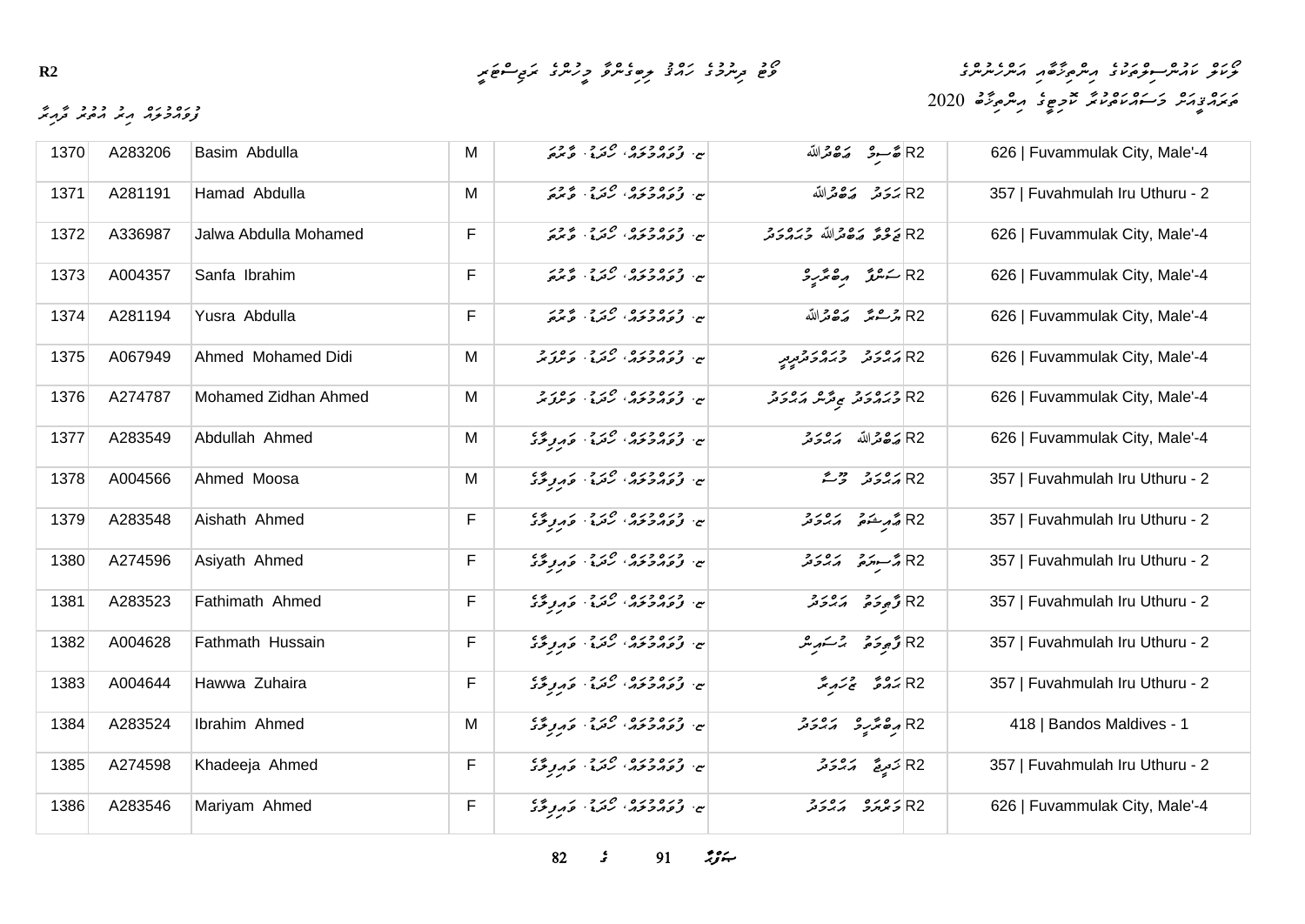*sCw7q7s5w7m< o<n9nOoAw7o< sCq;mAwBoEw7q<m; wBm;vB 2020<sup>, م</sup>وسر در مدد مدرج به مدرم مقرم قرار 2020*<br>موسر المستقرم المستقرم المستقرم المستقرم المستقرم المستقرم المستقرم المستقرم المستقرم المستقرم المستقرم المستقر

| 1387 | A283519 | Mohamed Ahmed      | M | سي وره وره مرد و مرون                                          | R2 32023 كرەپروتر                             | 357   Fuvahmulah Iru Uthuru - 2 |
|------|---------|--------------------|---|----------------------------------------------------------------|-----------------------------------------------|---------------------------------|
| 1388 | A022926 | Abdulla Saeed      | M | سي وره وره صدو د درد.<br>سي وحمد حرما مسترد کار کار            | R2 كەھەراللە س <i>ەمبەتر</i>                  | 357   Fuvahmulah Iru Uthuru - 2 |
| 1389 | A004749 | Ahmed Aslah        | M | כנס כנס - 200 פני הריני באורי<br>ישי גרפומיכולי הנגשי פונדינדי | R2 كەبروتىر كەسپولىر                          | 564   Hulhumale', Ehenihen - 12 |
| 1390 | A283611 | Ali Azhar          | M | سي وره وره صدو د ردر و<br>سي وحمد حرم شدد هرد تر               | R2   كەبىي كەنجەت تىر                         | 626   Fuvammulak City, Male'-4  |
| 1391 | A101281 | Aminath Alya       | F | سي وره وره مرد و درد و<br>سي وحمد وحمد مسرد و حمد و ترد        | R2 مُجرِسَمَ مَعْهُمُ                         | 237   AA. Rasdhoo - 2           |
| 1392 | A283614 | Hassan Jailam      | M | כנס כנס המרכז וננט<br>ייז - צפח ביבחי וליטור ופח ביטב          | R2  يَرْسَسْ مَ <sub>حْ</sub> مِرْ حَرْ       | 452   Maafushi Jail - 1         |
| 1393 | A283608 | Ibrahim Assad      | M | سي وره وره صدو د درد.<br>سي وحمد حرما مسترد کار کار            | R2 مەھەر بەر مەسىمەتىر                        | 626   Fuvammulak City, Male'-4  |
| 1394 | A010552 | Mohamed Afraz      | M | כנס כנס המרכבי ולינטי<br>יין נפח כבחי לינטי פח בינט            | R2 3222 رومو                                  | 626   Fuvammulak City, Male'-4  |
| 1395 | A281308 | Ahmed Nasik        | M | ے ۔ وہ محمدہ کردی کے دور ر                                     | R2 كەبرى قىر مەرسىتى كەنبەتتى كىلەتتى بىر كىل | 626   Fuvammulak City, Male'-4  |
| 1396 | A006224 | Ali Adam           | M | ے ۔ ورہ دورہ ۔ ورد ۔ وَمِومِر                                  | R2 ک <sup>ے</sup> موتر گروی                   | 357   Fuvahmulah Iru Uthuru - 2 |
| 1397 | A281304 | Hussain Nabeeh     | M | ے ۔ ورہ دورہ ۔ ورد ۔ وَمِومِر                                  | R2 بُرْسَهرِ مُرَ سَرَجٍ بُرُ                 | 357   Fuvahmulah Iru Uthuru - 2 |
| 1398 | A004269 | Mariyam Saeeda     | F | ه دره دره مرد و کروبر<br>۳- زوا <i>رونوار، رفره</i> کووی       | R2 وَتَحْدَّرُوْ كَمَ مِرْتَمْر               | 357   Fuvahmulah Iru Uthuru - 2 |
| 1399 | A004482 | Ahmed Ali          | M | כנסכנס מנכנסים<br>ישי צפונבבו, ינטר פייטבצ                     | R2, دَيَرْ دَ دَمِ                            | 378   Hithadhoo Ehenihen - 1    |
| 1400 | A274516 | Ahmed Siraj        | M | دره دره ۵٫۰۵ ورو در دره<br>۳- زوارونوا، کرده و سرگری           | R2 كەنزى قىرىقىسى ئىق                         | 388   Feydhoo Ehenihen - 1      |
| 1401 | A281645 | Ali Shifaz         | M | دره دره ۵۶۶۵ کرد .<br>۳- زود <i>د څ</i> ر، کرده . وسرگر        | R2 كەمچە سىر <i>ۇ</i> نج                      | 357   Fuvahmulah Iru Uthuru - 2 |
| 1402 | A004540 | Fathimath Shareefa | F | دره دره ۵ درو درون<br>۳ زود درود، رس وسرگرد                    | R2 رَّجِ حَمَّ صَمَّرٍ رَّ                    | 388   Feydhoo Ehenihen - 1      |
| 1403 | A358959 | Hassan Sifaah      | M | دره دره ۵٫۰۵ ورو در دره<br>۳- ژومرونوم، رس و ربود              | R2   پرسکس سو <i>ڈی</i>                       | 381   Maradhoo - 3              |

*n8o<n@ q8qAq< q8o< w<mBq>w<m=q?*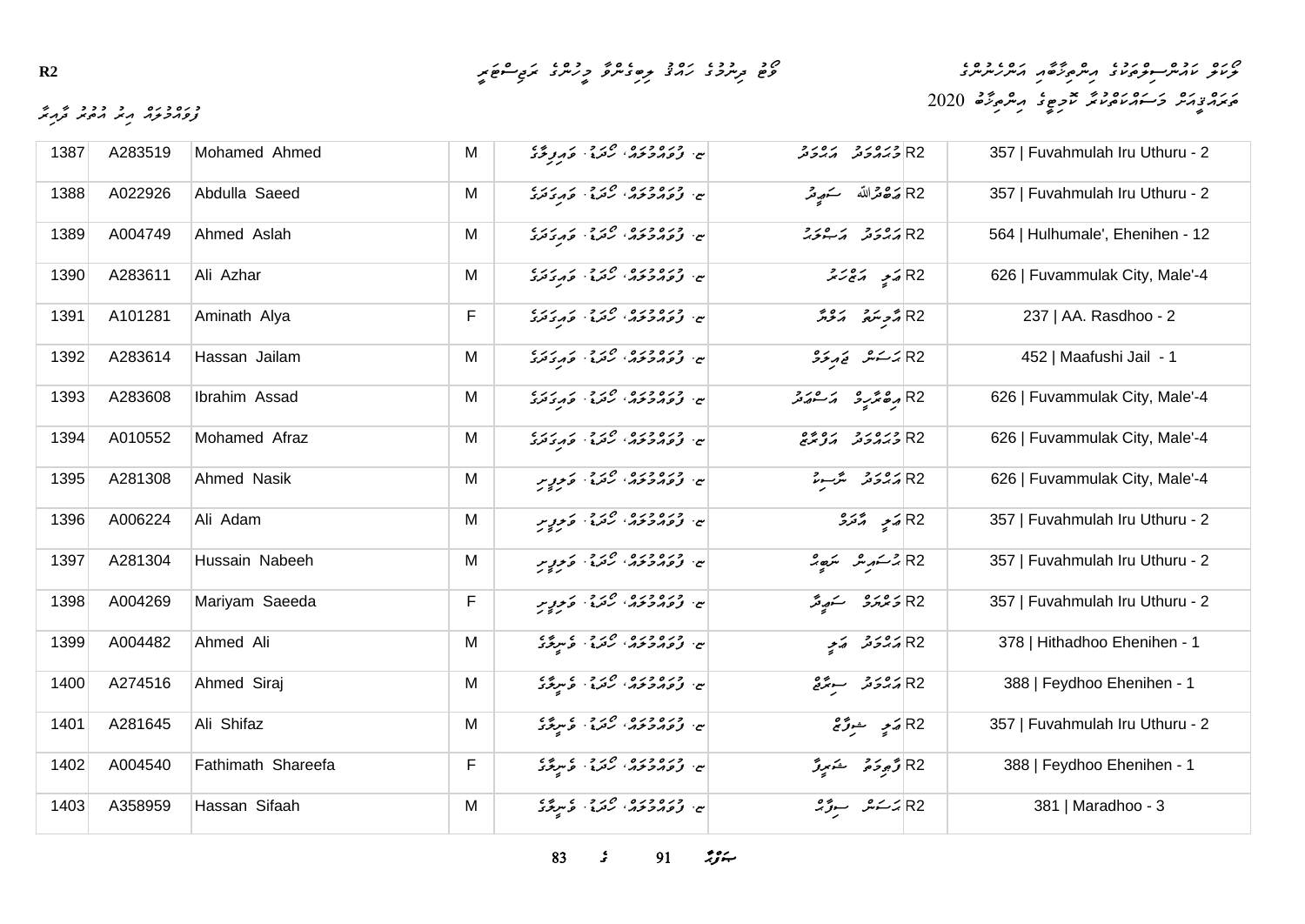*sCw7q7s5w7m< o<n9nOoAw7o< sCq;mAwBoEw7q<m; wBm;vB 2020<sup>, م</sup>وسر در مدد مدرج به مدرم مقرم قرار 2020*<br>موسر المستقرم المستقرم المستقرم المستقرم المستقرم المستقرم المستقرم المستقرم المستقرم المستقرم المستقرم المستقر

| 1404 | A083810 | Hussain Ali                | M | دره دره ۵۶۶ م.<br>۳- زود د دکه، کنره و سرگری                                                                                                                                                                                                                                                                                                                                                                                                                     | R2  پرستمبر مگرمی                                                                                                                | 357   Fuvahmulah Iru Uthuru - 2 |
|------|---------|----------------------------|---|------------------------------------------------------------------------------------------------------------------------------------------------------------------------------------------------------------------------------------------------------------------------------------------------------------------------------------------------------------------------------------------------------------------------------------------------------------------|----------------------------------------------------------------------------------------------------------------------------------|---------------------------------|
| 1405 | A350647 | Hussain Khalis             | M | م دره دره صدد عسری<br>مع ومحمد محمد عس                                                                                                                                                                                                                                                                                                                                                                                                                           | R2  2ستهریش گرمیشی                                                                                                               | 664   Soneva Fushi Resort-1     |
| 1406 | A281640 | Ibrahim Shihaamu           | M | دره دره ۵۶۶ کرد .<br>۳- زودونود، رس: وسرگر                                                                                                                                                                                                                                                                                                                                                                                                                       | R2 ب <i>وھنگرد</i> و جو <i>رڈ</i> و                                                                                              | 155   K. Hinmafushi - 2         |
| 1407 | A333434 | Mariyam Suhana             | F | دره دره ۵٫۰۵ ورو و دره<br>۳- زود <i>د د</i> ره کردنی و سرگر                                                                                                                                                                                                                                                                                                                                                                                                      | R2 دېمبرو شرش                                                                                                                    | 378   Hithadhoo Ehenihen - 1    |
| 1408 | A281643 | Naafiu Abdul Rahmaan       | M | م دره دره صدد عسری<br>مع ومحمد محمد عس                                                                                                                                                                                                                                                                                                                                                                                                                           | R2 سُمْدِهُ مُصْرَمْ مُرْمَرْ مُرَّمَّرٌ                                                                                         | 626   Fuvammulak City, Male'-4  |
| 1409 | A009472 | Solih Ali                  | M | دره دره ۵٫۰۵ و.<br>۳- زودونود، رس و رو به رس                                                                                                                                                                                                                                                                                                                                                                                                                     | R2 يثموبر - مَرمٍ                                                                                                                | 564   Hulhumale', Ehenihen - 12 |
| 1410 | A274780 | <b>Ibrahim Ameed Solih</b> | M | ه دره دره هرد در<br>س وورونور، رتوبي ونمر                                                                                                                                                                                                                                                                                                                                                                                                                        | R2 مەھەر ئە ھەم ئەھەر ئىسىمبەر ئىس                                                                                               | 626   Fuvammulak City, Male'-4  |
| 1411 | A101405 | Mariyam Nishama Mohamed    | F | س وره وره هرو در.<br>س زوارونوار، رفزه ونم                                                                                                                                                                                                                                                                                                                                                                                                                       | R2 كەندىرى سرىشى 27,075                                                                                                          | 564   Hulhumale', Ehenihen - 12 |
| 1412 | A004580 | Safiyya Ahmed              | F | $\begin{array}{cc} \mathcal{L} & \mathcal{L} & \mathcal{L} & \mathcal{L} & \mathcal{L} & \mathcal{L} & \mathcal{L} & \mathcal{L} & \mathcal{L} & \mathcal{L} & \mathcal{L} & \mathcal{L} & \mathcal{L} & \mathcal{L} & \mathcal{L} & \mathcal{L} & \mathcal{L} & \mathcal{L} & \mathcal{L} & \mathcal{L} & \mathcal{L} & \mathcal{L} & \mathcal{L} & \mathcal{L} & \mathcal{L} & \mathcal{L} & \mathcal{L} & \mathcal{L} & \mathcal{L} & \mathcal{L} & \mathcal$ | R2 ب <i>ەَوِهْ مَدُوَمْد</i>                                                                                                     | 564   Hulhumale', Ehenihen - 12 |
| 1413 | A274764 | Ali Ravau Mohamed Ibrahim  | M | יזי צפח כברי יכולי פפינ                                                                                                                                                                                                                                                                                                                                                                                                                                          | R2 كم يو برگان وره دو برگانگريز و C                                                                                              | 356   Fuvahmulah Iru Uthuru - 1 |
| 1414 | A045722 | Mohamed Ibrahim            | M | יזי צפו בכבר יציגלי פפינ                                                                                                                                                                                                                                                                                                                                                                                                                                         | R2  <i>جنہوفر م</i> ھٹر <i>ی</i> و                                                                                               | 3   HA. Molhadhoo - 1           |
| 1415 | A282101 | Ahmed Shinan               | M | יזי צפורכבוז' מנגז' פיבנג<br>יז' צפורכיבוז' מנגז' פיבנג                                                                                                                                                                                                                                                                                                                                                                                                          | R2 <i>225 تو متر شو متر تگر</i>                                                                                                  | 626   Fuvammulak City, Male'-4  |
| 1416 | A274760 | Aishath Basma Mohamed      | F | ים נפח כנס יינים בינים.<br>יי נפח כבחי לעשי פיני                                                                                                                                                                                                                                                                                                                                                                                                                 | R2 مەم شەھ ھەسىرى دىرە دىر                                                                                                       | 564   Hulhumale', Ehenihen - 12 |
| 1417 | A274757 | Aminath Maaha Mohamed      | F | ים יונים בגם היה בין היה בין בין היה בין היה בין בין היה בין היה בין היה בין היה בין היה בין היה בין היה בין ה<br>היה ניסבור בברי היה היה בין היה בין היה בין היה בין היה בין היה בין היה בין היה בין היה בין היה בין היה בין הי                                                                                                                                                                                                                                 | R2 جُرِسَمَ حَرَّ حَدَمَدَونَ                                                                                                    | 564   Hulhumale', Ehenihen - 12 |
| 1418 | A014009 | Mariyam Shiyama            | F | ים נפח כנס ים נכנים יותר.<br>ים נפח כיכחי לנגז יו פיבינ                                                                                                                                                                                                                                                                                                                                                                                                          | $\mathcal{Z}_{\mathcal{P}}^{\mathcal{Z}}$ $\mathcal{Z}_{\mathcal{P}}^{\mathcal{Z}}$ $\mathcal{Z}_{\mathcal{P}}^{\mathcal{Z}}$ R2 | 357   Fuvahmulah Iru Uthuru - 2 |
| 1419 | A034703 | Mohamed Ibrahim            | M | ים נפחבבה ימנד בבת.<br>ים נפחבבה מתר פבת                                                                                                                                                                                                                                                                                                                                                                                                                         | R2  <i>جنہوفر م</i> ھٹر <i>ی</i> و                                                                                               | 357   Fuvahmulah Iru Uthuru - 2 |
| 1420 | A004388 | Abdullah Saeed             | M | כנס כנס יוני כני ניסי<br>יין נפח כבחי לעשי פיביניינג                                                                                                                                                                                                                                                                                                                                                                                                             | R2 صَرَّةُ مُعَلِّدًا مُتَعَمَّدٍ مِنْ                                                                                           | 357   Fuvahmulah Iru Uthuru - 2 |

*n8o<n@ q8qAq< q8o< w<mBq>w<m=q?*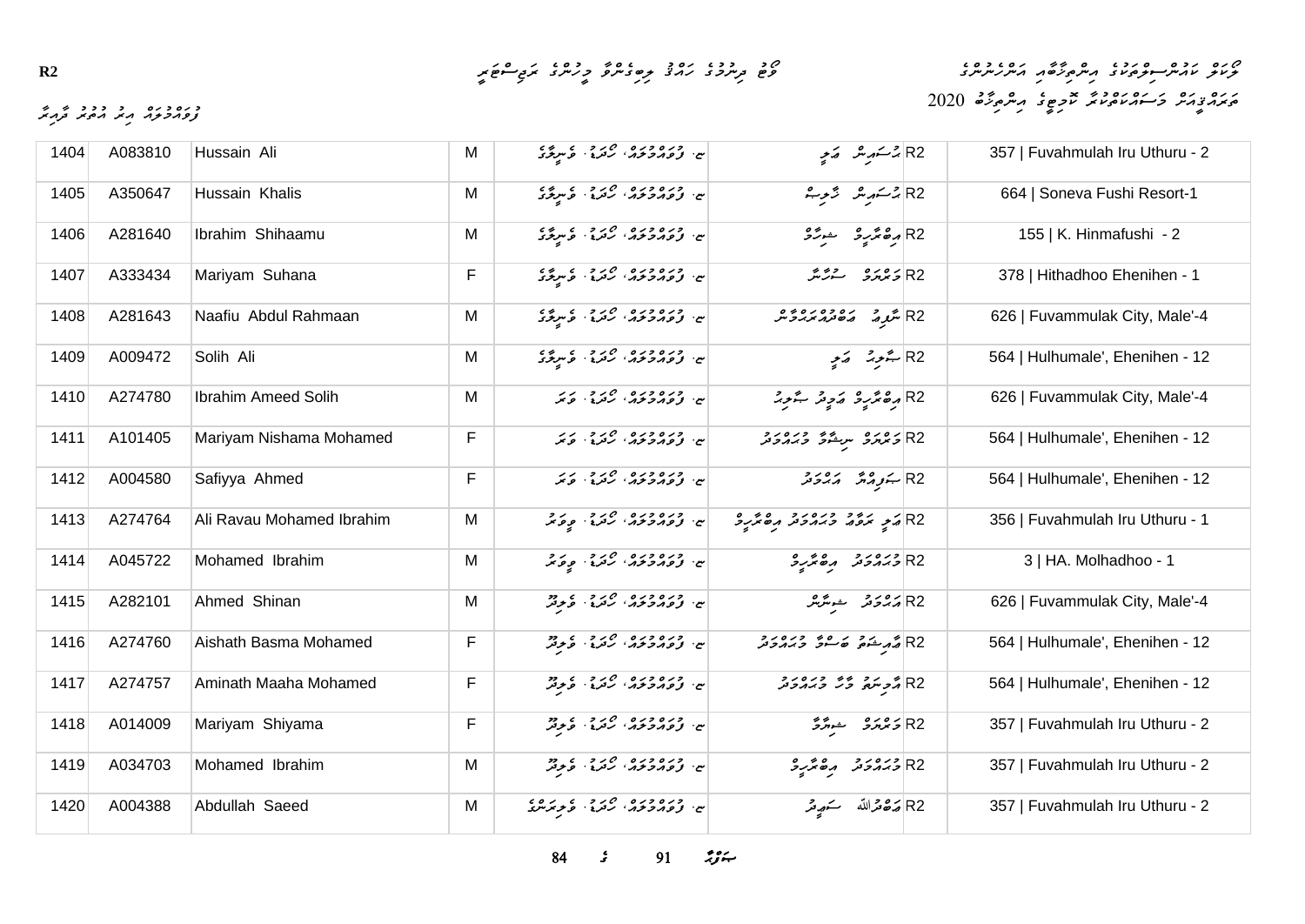*sCw7q7s5w7m< o<n9nOoAw7o< sCq;mAwBoEw7q<m; wBm;vB 2020<sup>, م</sup>وسوق المسجد التحقيق وسرمونية والم*جمع المسجد المسجد المسجد المسجد المسجد المسجد المسجد المسجد المسجد ال

| 1421 | A079415 | Aminath Ahmed Didi    | F | $\begin{array}{cc} \mathcal{L} & \mathcal{L} & \mathcal{L} & \mathcal{L} & \mathcal{L} & \mathcal{L} & \mathcal{L} & \mathcal{L} & \mathcal{L} & \mathcal{L} & \mathcal{L} & \mathcal{L} & \mathcal{L} & \mathcal{L} & \mathcal{L} & \mathcal{L} & \mathcal{L} & \mathcal{L} & \mathcal{L} & \mathcal{L} & \mathcal{L} & \mathcal{L} & \mathcal{L} & \mathcal{L} & \mathcal{L} & \mathcal{L} & \mathcal{L} & \mathcal{L} & \mathcal{L} & \mathcal{L} & \mathcal$ | R2 مَّ <i>جِ سَمَّة مَ مُدْحَ فَرْمِرِ م</i> ِ | 357   Fuvahmulah Iru Uthuru - 2 |
|------|---------|-----------------------|---|------------------------------------------------------------------------------------------------------------------------------------------------------------------------------------------------------------------------------------------------------------------------------------------------------------------------------------------------------------------------------------------------------------------------------------------------------------------|------------------------------------------------|---------------------------------|
| 1422 | A004289 | Hassan Hussain        | M | $\begin{array}{cc} \mathcal{L} & \mathcal{L} & \mathcal{L} & \mathcal{L} & \mathcal{L} & \mathcal{L} & \mathcal{L} & \mathcal{L} & \mathcal{L} & \mathcal{L} & \mathcal{L} & \mathcal{L} & \mathcal{L} & \mathcal{L} & \mathcal{L} & \mathcal{L} & \mathcal{L} & \mathcal{L} & \mathcal{L} & \mathcal{L} & \mathcal{L} & \mathcal{L} & \mathcal{L} & \mathcal{L} & \mathcal{L} & \mathcal{L} & \mathcal{L} & \mathcal{L} & \mathcal{L} & \mathcal{L} & \mathcal$ | R2  كەسكەر كەسكەرلىك                           | 357   Fuvahmulah Iru Uthuru - 2 |
| 1423 | A281372 | Hawwa Nuzufa          | F | س وره وره همرد عدد ده.<br>س وه در دهر کرد و در س                                                                                                                                                                                                                                                                                                                                                                                                                 | R2 جوچ مير<br>12 برمرمو مير                    | 357   Fuvahmulah Iru Uthuru - 2 |
| 1424 | A004290 | Husna Hussain         | F | دره دره دره ۲۰۰۵ و دره ع<br>س وومرونوما رفره ونوبرس                                                                                                                                                                                                                                                                                                                                                                                                              | R2 پُرسمبر پُرسکہ پر                           | 357   Fuvahmulah Iru Uthuru - 2 |
| 1425 | A000330 | Ibrahim Salih Hussain | M | $\begin{array}{cc} \mathcal{L} & \mathcal{L} & \mathcal{L} & \mathcal{L} & \mathcal{L} & \mathcal{L} & \mathcal{L} & \mathcal{L} & \mathcal{L} & \mathcal{L} & \mathcal{L} & \mathcal{L} & \mathcal{L} & \mathcal{L} & \mathcal{L} & \mathcal{L} & \mathcal{L} & \mathcal{L} & \mathcal{L} & \mathcal{L} & \mathcal{L} & \mathcal{L} & \mathcal{L} & \mathcal{L} & \mathcal{L} & \mathcal{L} & \mathcal{L} & \mathcal{L} & \mathcal{L} & \mathcal{L} & \mathcal$ | R2 رەڭرىۋا سۇرچە جاسكىرىش                      | 626   Fuvammulak City, Male'-4  |
| 1426 | A004416 | Mohamed Shareef       | M | כנסכנס מנכנס בנסט<br>ישי נפונכיבולי לנגון פיבינועל                                                                                                                                                                                                                                                                                                                                                                                                               | R2 <i>322 كى مىتونى</i>                        | 112   R. Fainu - 1              |
| 1427 | A160705 | Nafiza Hussain        | F | $\begin{array}{cc} \mathcal{L} & \mathcal{L} & \mathcal{L} & \mathcal{L} & \mathcal{L} & \mathcal{L} & \mathcal{L} & \mathcal{L} & \mathcal{L} & \mathcal{L} & \mathcal{L} & \mathcal{L} & \mathcal{L} & \mathcal{L} & \mathcal{L} & \mathcal{L} & \mathcal{L} & \mathcal{L} & \mathcal{L} & \mathcal{L} & \mathcal{L} & \mathcal{L} & \mathcal{L} & \mathcal{L} & \mathcal{L} & \mathcal{L} & \mathcal{L} & \mathcal{L} & \mathcal{L} & \mathcal{L} & \mathcal$ | R2  شَعِرِنْدٌ    پرستمبر شر                   | 357   Fuvahmulah Iru Uthuru - 2 |
| 1428 | A281369 | Saameen Hussain       | M | כנסכנס מנכנס בנסט<br>ישי נפונכיבולי לנגון פיבינועל                                                                                                                                                                                                                                                                                                                                                                                                               | R2  گوچش ک <sup>ی ک</sup> ے مریش               | 626   Fuvammulak City, Male'-4  |
| 1429 | A331952 | Ahmed Suharu          | M | سي وره وره. تروجرد و و و وسع                                                                                                                                                                                                                                                                                                                                                                                                                                     | R2 كەبروتىر كەشقەتقى                           | 356   Fuvahmulah Iru Uthuru - 1 |
| 1430 | A003898 | Aminath Waheeda       | F | دره دره دره کرد و در در در این مورد کنید و است.<br>سی و و مان و در است و در است و مورد کنید و                                                                                                                                                                                                                                                                                                                                                                    | R2 مُّحِ سَمَعُ – وَرِيمٌ                      | 356   Fuvahmulah Iru Uthuru - 1 |
| 1431 | A274074 | Salwa Ali             | F | سي وره وره. تروجري و محرم سو                                                                                                                                                                                                                                                                                                                                                                                                                                     | R2 ڪوثر <sub>م</sub> رَم <i>ي</i>              | 356   Fuvahmulah Iru Uthuru - 1 |
| 1432 | A329063 | Salwaan Ali           | M | سي وكوروودي تروكو كالمحرم العملية                                                                                                                                                                                                                                                                                                                                                                                                                                | R2 س <i>توڤر م</i> تو                          | 356   Fuvahmulah Iru Uthuru - 1 |
| 1433 | A006618 | Aminath Ahmed Didi    | F | ح ده وره وره مرد عسر ه<br>س وورونور، رس: وس                                                                                                                                                                                                                                                                                                                                                                                                                      | R2 مَّ حِ سَمَّة مَ مَدْحَ مَّدْمِدِمِرِ       | 626   Fuvammulak City, Male'-4  |
| 1434 | A004496 | Khadeeja Ibrahim      | F | ەرەدرە مەدەبەيدە<br>س ۋەمەدىمە، رىرى ئەس                                                                                                                                                                                                                                                                                                                                                                                                                         | R2 ذَمِيعٌ مِنْ صُرَّرٍ وُ                     | 564   Hulhumale', Ehenihen - 12 |
| 1435 | A283635 | Mohamed Shinan        | м | س وره دره مرد عسره<br>س ورماد دره کارد وس                                                                                                                                                                                                                                                                                                                                                                                                                        | R2 <i>32025 شومگرنگر</i>                       | 564   Hulhumale', Ehenihen - 12 |
| 1436 | A283634 | Shiuna Solih          | F | ەرەدرە مەدەبەيدە<br>س ۋەمەدىمە، رىرى ئەس                                                                                                                                                                                                                                                                                                                                                                                                                         | R2 شوړنگر گوچرگ                                | 564   Hulhumale', Ehenihen - 12 |
| 1437 | A283637 | Shiuny Salih          | F | س وره دره مرد عسره<br>س ورماد دره کارد وس                                                                                                                                                                                                                                                                                                                                                                                                                        | R2 جوړس گويژ                                   | 564   Hulhumale', Ehenihen - 12 |

*n8o<n@ q8qAq< q8o< w<mBq>w<m=q?*

**85** *s* 91 *i*<sub>S</sub>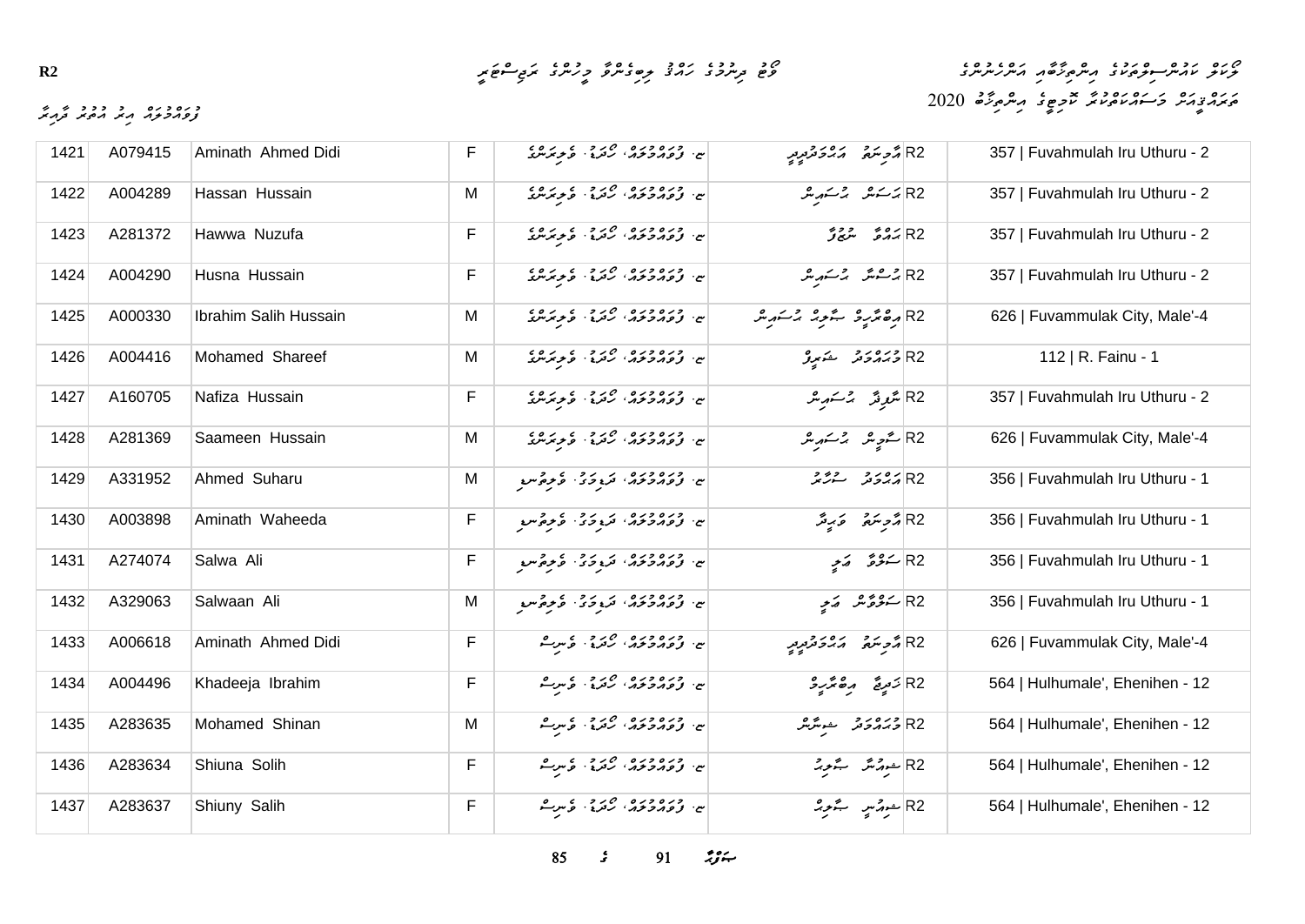*sCw7q7s5w7m< o<n9nOoAw7o< sCq;mAwBoEw7q<m; wBm;vB* م من المسجد المسجد المسجد المسجد المسجد العام 2020<br>مسجد المسجد المسجد المسجد المسجد المسجد المسجد المسجد المسجد ال

| 1438 | A004351 | Aminath Shareefa      | F | ים נפחבבה יונים יפייטי.<br>ים נפחבבה יענט פייטי       | R2 مُ حِسَمَةٌ شَمَيرَتَّ                                                                            | 356   Fuvahmulah Iru Uthuru - 1       |
|------|---------|-----------------------|---|-------------------------------------------------------|------------------------------------------------------------------------------------------------------|---------------------------------------|
| 1439 | A160702 | Mariyam Haneefa       | F | ים נפחבבתי הנגב יפיעה<br>ישי נפחבבתי הנגב פיעה        |                                                                                                      | 356   Fuvahmulah Iru Uthuru - 1       |
| 1440 | A004372 | Mohamed Haneef        | M | ים נפח כנס הנכני ליית                                 | R2 \$ 35.25 كمبرو                                                                                    | 356   Fuvahmulah Iru Uthuru - 1       |
| 1441 | A281207 | Aminath Hassan        | F | ح ده وړه مرد و.<br>سي ووه ونوه، رس ورو بر             | R2 مَّ حِسَمَةَ مَحَسَسَةَ مَسَ                                                                      | 356   Fuvahmulah Iru Uthuru - 1       |
| 1442 | A062149 | Haroon Adam           | M | دره دره ۵۶۶۵ ورو<br>۳۰ زود در در کرد: وترویر          | R2 رُمِيرْ مُرَمَّرَةِ                                                                               | 356   Fuvahmulah Iru Uthuru - 1       |
| 1443 | A364305 | Hussain Vildan Haroon | M | ح ده وړه مرد و.<br>سي ووه ونوه، رس ورو بر             | R2 بُرْسَهُ مِهْ مِهْ وَمُرْسَرِ رَبْرَ سِرْ                                                         | 356   Fuvahmulah Iru Uthuru - 1       |
| 1444 | A221004 | Irufan Haroon         | M | ے وورودو مرد و وگھر                                   | R2 م <i>ينگونگر گنگ</i> رمگر                                                                         | 626   Fuvammulak City, Male'-4        |
| 1445 | A281217 | Mohamed Saeed         | M | ح ده دوده مرد و در در در در در در بر                  | R2 <i>352.3 سَنَ مِي</i> تَر                                                                         | 356   Fuvahmulah Iru Uthuru - 1       |
| 1446 | A281218 | Rauhath Haroon        | F | ح ده دوده مرد و در در در در در در بر                  | R2 بروبر و محمد محمد المحمد المحمد المحمد المحمد المحمد المحمد المحمد المحمد المحمد المحمد المحمد ال | 356   Fuvahmulah Iru Uthuru - 1       |
| 1447 | A131356 | Shareef Ahmed         | M | ے ورہ درہ گرد و وگھر                                  | R2 شەمرۇ كەبر <i>ۇنى</i> ر                                                                           | 639   Vilimale', Ehenihen-4           |
| 1448 | A004665 | Ahmed Mohamed         | M | دره دره مرد مرد و درد.<br>۳- زورد دکر، کلا، و دوکر    | R2 كەبرو بورە دىر                                                                                    | 356   Fuvahmulah Iru Uthuru - 1       |
| 1449 | A282094 | Aishath Rasheeda      | F | س ورەودە، رىرو.<br>س ۋەمەدىمە، رىرو. ھەدەبە           | R2 مُدْمِرِ حَدَمٌ مَ مَرْسُومَّرٌ                                                                   | 356   Fuvahmulah Iru Uthuru - 1       |
| 1450 | A274751 | Ali Zayan Ahmed       | M | ەرەدىدە مەدەبە بەدەتكە                                | R2 أَيَرِ بِهِ بِهُمْ شَرَوْ مَرْ                                                                    | 420   Huvafenfushi Resort and Spa - 1 |
| 1451 | A267844 | Aminath Waheeda       | F | יזי נפחבבהי לנגר פבפת                                 | R2 مُتَّحِسَّعَةُ – وَبِيقَر                                                                         | 564   Hulhumale', Ehenihen - 12       |
| 1452 | A282097 | Arif Ahmed            | M | سي وره وره مرد و عرض م                                | R2 مەمبرى مەمەدىر                                                                                    | 564   Hulhumale', Ehenihen - 12       |
| 1453 | A282095 | Fathmath Shahula      | F | ەرەدەرە مەدەبە بەدەتە.<br>سىن ۋەمەدىمە، كەنتى، بولۇمە | R2 وَّجِوحَةٌ شَرَكَةٌ                                                                               | 356   Fuvahmulah Iru Uthuru - 1       |
| 1454 | A004563 | Hawwa Ahmed Didi      | F | ەرەددە 200 كەرد.<br>س- ۋەمەدىمە، كەن قانوغان          | R2 بَرْ <i>مْرةَ بِرْدْدَ وَدْوِرِيْرِ</i>                                                           | 564   Hulhumale', Ehenihen - 12       |

**86** *s* 91 *if***<sub>x</sub>** 

*n8o<n@ q8qAq< q8o< w<mBq>w<m=q?*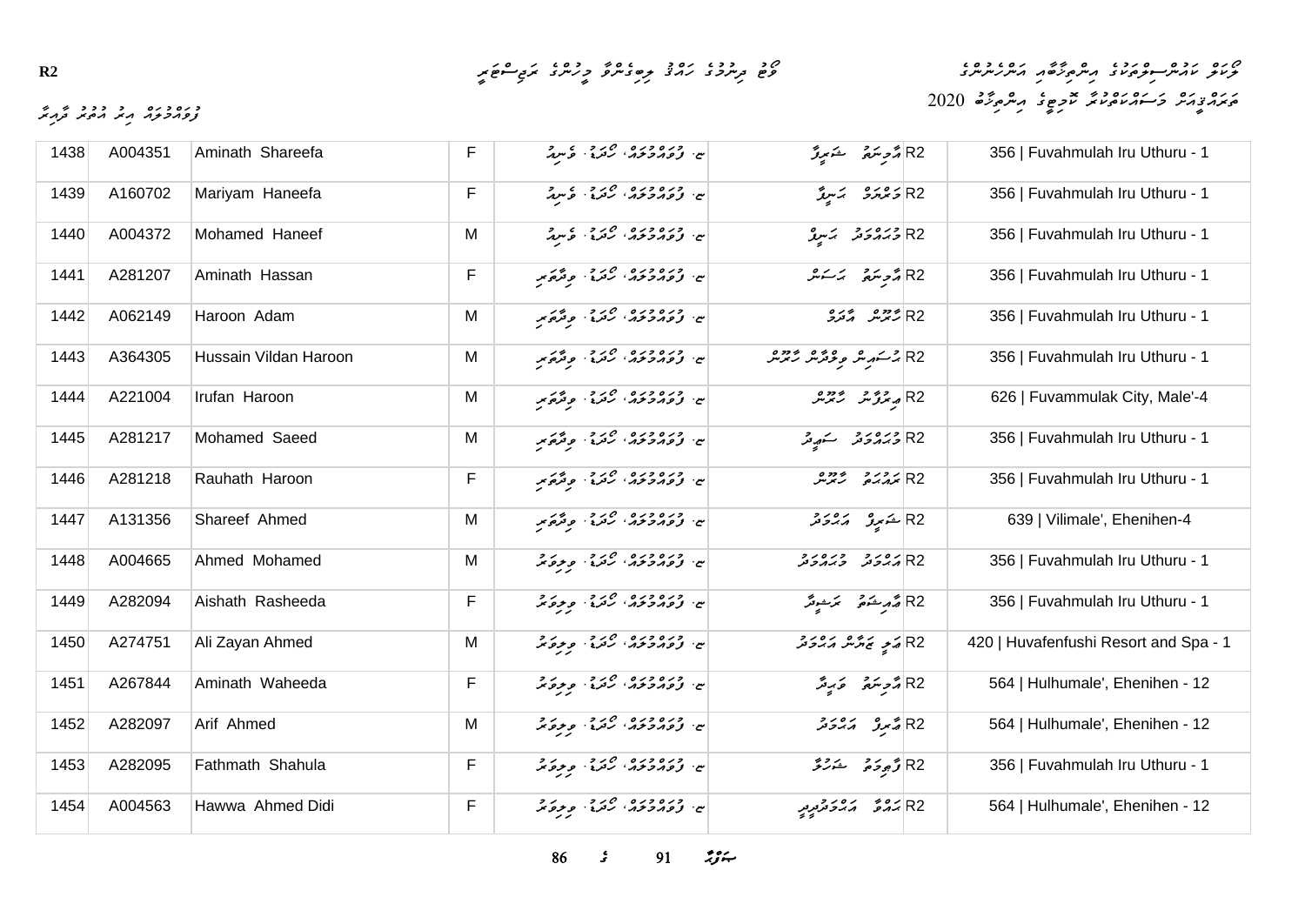*sCw7q7s5w7m< o<n9nOoAw7o< sCq;mAwBoEw7q<m; wBm;vB 2020<sup>, م</sup>وسر در مدد مدرج به مدرم مقرم قرار 2020*<br>موسر المستقرم المستقرم المستقرم المستقرم المستقرم المستقرم المستقرم المستقرم المستقرم المستقرم المستقرم المستقر

| 1455 | A282093 | Hussain Rasheed             | M | س وره وره می درد.<br>س وحمد وحد کرد و عرض                              | R2 پُرکرم کر مَرکومر                           | 356   Fuvahmulah Iru Uthuru - 1 |
|------|---------|-----------------------------|---|------------------------------------------------------------------------|------------------------------------------------|---------------------------------|
| 1456 | A282096 | Khadeeja Mausiyya           | F | ם נפחבבה לנדי פבפת                                                     | R2 <i>ذَوِيعٌ وَ مُ</i> شِرْ مُرَّمَّرٌ        | 356   Fuvahmulah Iru Uthuru - 1 |
| 1457 | A331961 | Safiyya Ibrahim             | F | س وره وره می درد.<br>س وحمد وحد کرد و عرض                              | R2 ب <i>ەزەمۇر مەھەترى</i> د                   | 356   Fuvahmulah Iru Uthuru - 1 |
| 1458 | A027995 | Zakariyya Hassan            | M | ים נפח כנס ימנד פל                                                     | R2 نم <i>بروگر بر ش</i> ک                      | 356   Fuvahmulah Iru Uthuru - 1 |
| 1459 | A004694 | Aminath Saeeda              | F | ים יונים בנים יונים יום בים.<br>ישי ניפו <i>נ כיברי י</i> כובי יופיבים | R2 مُرْحِبِّرَةٌ مُسَهِرَّتُهُ                 | 626   Fuvammulak City, Male'-4  |
| 1460 | A004621 | Amir Ali Didi               | M | ים ניס בנס ים נדיקים בים<br>ישי נפח ביבחי תנגזי פיבים                  | R2 مُجْرِيْرٌ - مَجِيِّدِيرِ                   | 356   Fuvahmulah Iru Uthuru - 1 |
| 1461 | A349191 | Imran Ashraf                | M | ورە درە مەد د<br>س ۋەגىرىمە رىرى جى                                    | R2 مەمەممىر مەش <i>ەمرى</i>                    | 356   Fuvahmulah Iru Uthuru - 1 |
| 1462 | A283467 | Mariyam Raziyya             | F | ים יונים בנים יונים יום בים.<br>ישי ניפו <i>נ כיברי י</i> כובי יופיבים | R2 <i>وَيُرْدُوْ يَرْبِيْرُهُ</i> ْ            | 626   Fuvammulak City, Male'-4  |
| 1463 | A004717 | Sanfa Mohamed               | F | ہ ۔ ورہ ورہ مرد ۔<br>س قوم گرگر کرکرتی ۔ جا گرگ                        | R2 شهرة مصروفر                                 | 626   Fuvammulak City, Male'-4  |
| 1464 | A274071 | Hussain Mahil Ahmed         | M | س وره دره در در در مشر                                                 | R2 يُرْسَمُ بِيرْ وَرِ وَ بِرَوْمَدْ           | 356   Fuvahmulah Iru Uthuru - 1 |
| 1465 | A274073 | Mohamed Faig Ahmed          | M | س وره وره.<br>س زورونور، ترونوز، وشر                                   | R2 <i>ديرورو وُهو مُدونر</i>                   | 626   Fuvammulak City, Male'-4  |
| 1466 | A003887 | Samiha Hussain              | F | س وره دره در در در مشر                                                 | R2  ستمویژ پژشتهریش                            | 356   Fuvahmulah Iru Uthuru - 1 |
| 1467 | A274675 | <b>Ahmed Maish Mohamed</b>  | M | ے ووروورہ کرو۔ وِشَہر                                                  | R2 גُرُوتُر وُ مِثْ وَرَمُ وَلَا               | 356   Fuvahmulah Iru Uthuru - 1 |
| 1468 | A022885 | Mohamed Ahmed               | M | ے ورہ درہ گرد و ے گھر                                                  | R2 <i>وبرە دە برە دە</i> ر                     | 356   Fuvahmulah Iru Uthuru - 1 |
| 1469 | A004637 | Aminath Ali                 | F | ر وره وره صدو دو هڅو                                                   | R2 مُحرِسَمُ مَعٍ                              | 357   Fuvahmulah Iru Uthuru - 2 |
| 1470 | A283561 | Fathimath Mohamed           | F | س وره وره صدر دو هغه د                                                 | R2 ژ <sub>گ</sub> وره در دروند                 | 357   Fuvahmulah Iru Uthuru - 2 |
| 1471 | A293665 | <b>Ahmed Shinaz Mohamed</b> | M | ים יוני פריט יוני יונים.<br>ים נפח כיכחי לעשי פרים                     | R2 ג׳ <i>.כ</i> څر ش <sub>و</sub> سرچ وبرمرونر | 356   Fuvahmulah Iru Uthuru - 1 |

*n8o<n@ q8qAq< q8o< w<mBq>w<m=q?*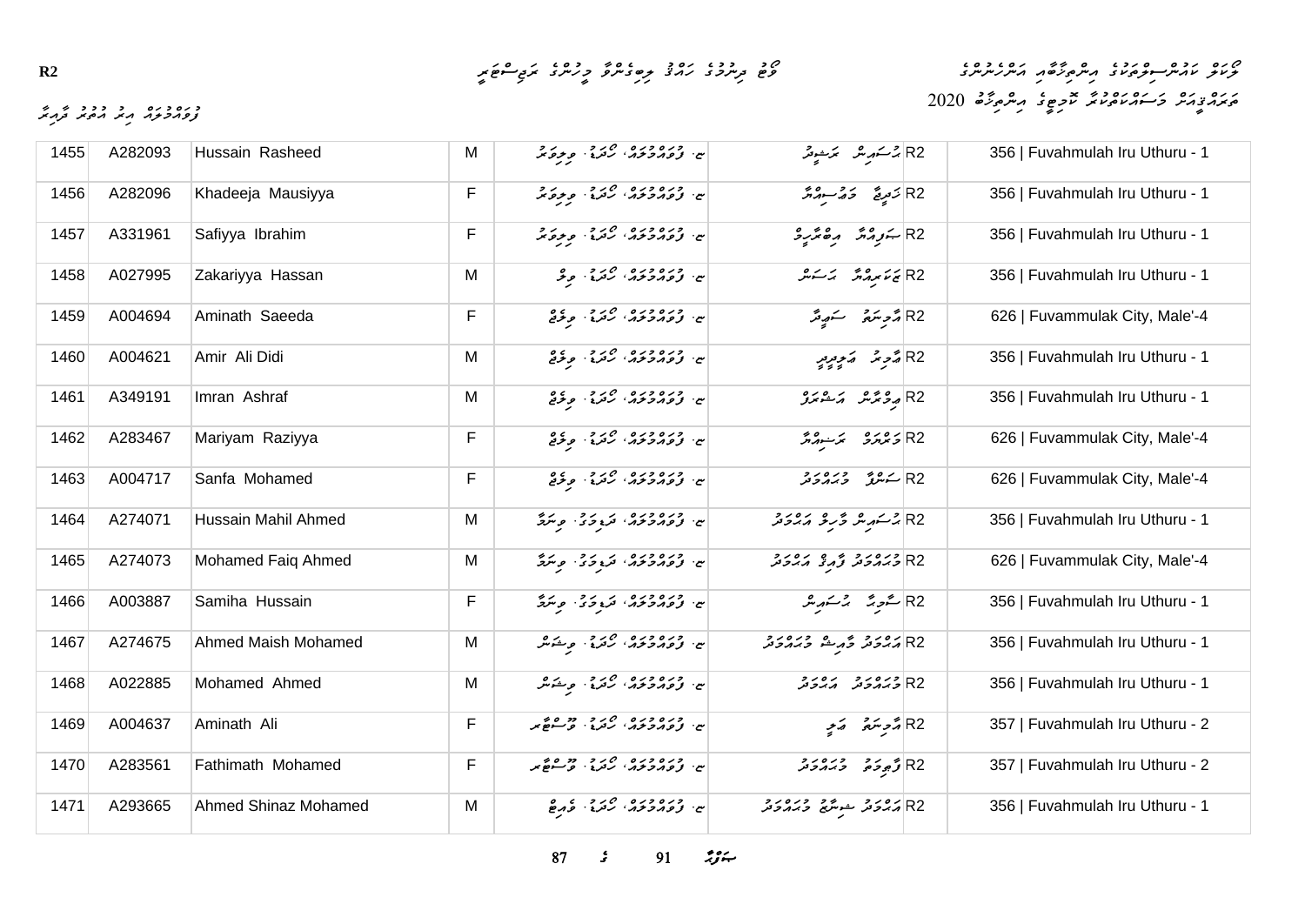*sCw7q7s5w7m< o<n9nOoAw7o< sCq;mAwBoEw7q<m; wBm;vB 2020<sup>, م</sup>وسر در مدد مدرج به مدرم مقرم قرار 2020*<br>موسر المستقرم المستقرم المستقرم المستقرم المستقرم المستقرم المستقرم المستقرم المستقرم المستقرم المستقرم المستقر

| 1472 | A004303 | Aminath Sheela        | F | כנסכנס ימנכים<br>ישי נפגביבגי לנגר פגם                                                                                                                                                                                           | R2 مُرْحِسَمُ حَمَدٍ مُحْتَ                                                                              | 356   Fuvahmulah Iru Uthuru - 1 |
|------|---------|-----------------------|---|----------------------------------------------------------------------------------------------------------------------------------------------------------------------------------------------------------------------------------|----------------------------------------------------------------------------------------------------------|---------------------------------|
| 1473 | A159807 | Ahmed Shameem Mohamed | M | م دره دره ه در د عدد ه<br>س وره دره کن                                                                                                                                                                                           | R2 كەندى ئىر ئىكەن ئەرەر ئىكەن كەن ئىكەن ئىكەن ئىكەن ئىكەن ئىكەن ئىكەن ئىكەن ئىكەن ئىكەن ئىكەن ئىكەن ئىك | 356   Fuvahmulah Iru Uthuru - 1 |
| 1474 | A274541 | Aminath Runa Shameem  | F | ح د ه د د و ه د د .<br>س و و د د د د . کند و . ه ه ه س                                                                                                                                                                           | R2 مَّ مِ سَمَّ سَمَّ سَوِدْ                                                                             | 626   Fuvammulak City, Male'-4  |
| 1475 | A283275 | Ibrahim Shameem       | M | ים - כמה כמה המינה - כל הם כי סייר - סייר - סייר - סייר - סייר - סייר - סייר - סייר - סייר - סייר - סייר - סיי<br>מידוד - סייר מיכול - מיכול - מיכול - סייר - סייר - סייר - סייר - סייר - סייר - סייר - סייר - סייר - סייר - סיי | R2 م <i>ەمگرى</i> ھەرو                                                                                   | 626   Fuvammulak City, Male'-4  |
| 1476 | A004599 | Mohamed Shameem       | M | ימי ניסיכנס ימני מיכים.<br>ישי נפחיכיבה יניט יפיט                                                                                                                                                                                | R2 <i>322.2 منتو</i> د                                                                                   | 356   Fuvahmulah Iru Uthuru - 1 |
| 1477 | A004273 | Abdulla Ibrahim       | M | دره دره ۵٫۰۵ م.<br>س وره دره، رس و ع                                                                                                                                                                                             | R2 مَـُرْمَةَ لَّهُ مَـُّ مِرْحَمَّةٍ وَ                                                                 | 356   Fuvahmulah Iru Uthuru - 1 |
| 1478 | A282224 | Aminath Abdulla       | F | س وره وره ص د و ع مده<br>س وح م <del>و وره</del> که مدد و م                                                                                                                                                                      | R2 مُرْحِسَمُ مَصْحَدِ اللّه                                                                             | 356   Fuvahmulah Iru Uthuru - 1 |
| 1479 | A314865 | Aminath Nuzla         | F | س وره وره صرح وه<br>س ژ <i>وم و څ</i> ه رګرو و و                                                                                                                                                                                 |                                                                                                          | 626   Fuvammulak City, Male'-4  |
| 1480 | A282225 | Fathmath Abdulla      | F | دره دره ۵٫۰۵ م.<br>س وره دره، رس و ع                                                                                                                                                                                             | R2 تُرْجِعَةُ صَدَّةَ تَدَاللَّهُ                                                                        | 456   India / Trivandrum - 1    |
| 1481 | A274790 | Hawwa Abdulla         | F | س وره وره صروح وه<br>سي توحد <i>حرم</i> شرقي و سو                                                                                                                                                                                | R2 بَرْمَوْ بَرَصْعَرِاللّهِ                                                                             | 626   Fuvammulak City, Male'-4  |
| 1482 | A274791 | Mariyam Abdulla       | F | س وره وره ص د و ع مده<br>س توحد <i>حرم</i> کرد و ع                                                                                                                                                                               | R2 <i>وَمُرَمَّرٌ وَ هُ</i> ڤَمَّرَاللَّه                                                                | 356   Fuvahmulah Iru Uthuru - 1 |
| 1483 | A274789 | Mohamed Abdulla       | м | ہ ۔ درہ درہ مصروح ہے ہے<br>سی تو <i>محرمہ کی برہی تو س</i> ور                                                                                                                                                                    | R2 32025 رَصْوَ اللَّه                                                                                   | 626   Fuvammulak City, Male'-4  |
| 1484 | A041162 | Mohamed Ibrahim       | M | س وره وره ص د و ع مده<br>س توحد <i>حرم</i> کرد و ع                                                                                                                                                                               | R2 <i>دُبرونو وهغرد</i> و                                                                                | 626   Fuvammulak City, Male'-4  |
| 1485 | A004302 | Fathimath Safiyya     | F | יזי נכתכ כתי היינה ייפתים                                                                                                                                                                                                        | R2 ژ <sub>ېپو</sub> دَ ئې سنورمنګر                                                                       | 626   Fuvammulak City, Male'-4  |
| 1486 | A355153 | Ahmed Faseeh Mohamed  | M | ים " ניכריכת " הייבר הייבר הייבר הייבר הייבר הייבר הייבר הייבר הייבר הייבר הייבר הייבר הייבר הייבר הייבר הייבר<br>הייבר הייבר הייבר הייבר הייבר הייבר הייבר הייבר הייבר הייבר הייבר הייבר הייבר הייבר הייבר הייבר הייבר הייבר הי | R2 גُגُوَتَر وَسِيدُ وَبَرَ دَوَتَر                                                                      | 357   Fuvahmulah Iru Uthuru - 2 |
| 1487 | A274521 | Ali Fazeel Mohamed    | M | ים " ניס בינים " מניב" ו מים מים בינים בינים בינים בינים בינים בינים בינים בינים בינים בינים בינים בינים בינים<br>המודע בינים בינים בינים בינים בינים בינים בינים בינים בינים בינים בינים בינים בינים בינים בינים בינים בינים בי | R2 كەي تەرە 37.0 دىر                                                                                     | 357   Fuvahmulah Iru Uthuru - 2 |
| 1488 | A283118 | Ibrahim Fahud Mohamed | Μ | ים יצפח כנס יסני כנפים ב                                                                                                                                                                                                         | R2 رەڭرىۋ ئ <sup>ەدە</sup> دىمەدد                                                                        | 357   Fuvahmulah Iru Uthuru - 2 |

*n8o<n@ q8qAq< q8o< w<mBq>w<m=q?*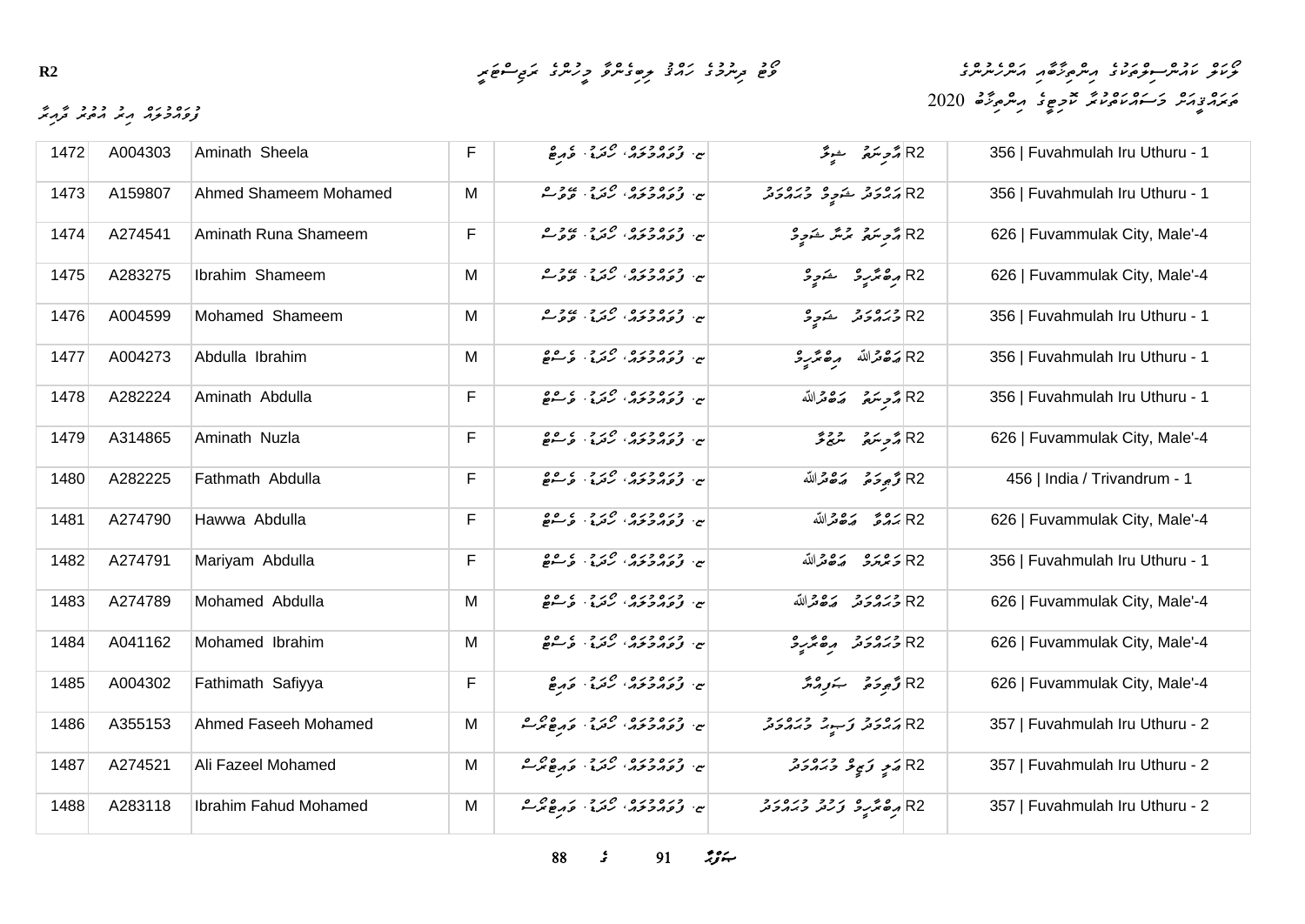*sCw7q7s5w7m< o<n9nOoAw7o< sCq;mAwBoEw7q<m; wBm;vB 2020<sup>, م</sup>وسوق المسجد التحقيق وسرمونية والم*جمع المسجد المسجد المسجد المسجد المسجد المسجد المسجد المسجد المسجد ال

| 1489 | A004314 | Khadeeja Ali          | $\mathsf F$ | ים " ניכריכת " הייבר הייבר הייבר הייבר הייבר הייבר הייבר הייבר הייבר הייבר הייבר הייבר הייבר הייבר הייבר הייבר<br>הייבר הייבר הייבר הייבר הייבר הייבר הייבר הייבר הייבר הייבר הייבר הייבר הייבר הייבר הייבר הייבר הייבר הייבר הי | R2  تزمرچ کا کارم پر                    | 357   Fuvahmulah Iru Uthuru - 2             |
|------|---------|-----------------------|-------------|----------------------------------------------------------------------------------------------------------------------------------------------------------------------------------------------------------------------------------|-----------------------------------------|---------------------------------------------|
| 1490 | A281606 | Abdulla Mohamed       | M           | שי צפחביבה' הנגד קפית ה                                                                                                                                                                                                          | R2 مَرْحْمَّدْاللَّهُ حَمَدَ مَرْحَمَّد | 356   Fuvahmulah Iru Uthuru - 1             |
| 1491 | A004393 | Aishath Didi          | F           | שי צפחביבה' הנגב פסיקם                                                                                                                                                                                                           | R2 مُهْرِ مِسْتَمْ تَوْمِدِيرِ          | 356   Fuvahmulah Iru Uthuru - 1             |
| 1492 | A283704 | Hawwa Didi            | F           | دره دره ه در در در من در میگیرد.<br>س زورد در کارد و ع                                                                                                                                                                           | R2 كەمگە <i>تو</i> تىر                  | 564   Hulhumale', Ehenihen - 12             |
| 1493 | A282240 | Abdulla Rasheed       | M           | כנסכנס ימנכי שכ<br>ישי צפו <i>בבית</i> י מנגל יו <i>ת</i> נג                                                                                                                                                                     | R2 مَرْحَمْدَاللَّهُ مَرْشِيْتَرْ       | 720   Soneva Jani Medhufaru Island-1        |
| 1494 | A282238 | Aishath Ilhaam        | $\mathsf F$ | ימי ניס בנים ימניה יותר.<br>ימי ניפח ביבחי לבניה יותרת                                                                                                                                                                           | R2 مۇم شەم بىر ئەرقى                    | 356   Fuvahmulah Iru Uthuru - 1             |
| 1495 | A274794 | Aminath Nashfa        | F           | ے ورہ ورہ 2رو ۔ گھر<br>س ق <i>وم وحوہ کی د</i> ین                                                                                                                                                                                | R2 مُحْرِسَمُ مَنْ سَرْسُوَنَّ          | 626   Fuvammulak City, Male'-4              |
| 1496 | A070692 | Fathimath Mohamed     | F           | ه دره دره هرو .<br>س ژوپروتوبر، رتوبه . برگر                                                                                                                                                                                     | R2 وُجِعَة ورەرو                        | 356   Fuvahmulah Iru Uthuru - 1             |
| 1497 | A004215 | Mariyam Mohamed       | F           | ים י ניפחיקים יום קיים ויות.<br>ישי ניפחיקים מיותר יותרת                                                                                                                                                                         | R2 <i>ב</i> מתכ כממכת                   | 356   Fuvahmulah Iru Uthuru - 1             |
| 1498 | A282210 | Abdulla Ali Mohamed   | M           | כנס כנס ימנים וייתור<br>ישי צפוניביבור ויטבו ויטב                                                                                                                                                                                | R2 كَەھەراللە كەمچە قەترەتمەتر          | 357   Fuvahmulah Iru Uthuru - 2             |
| 1499 | A282213 | Ali Saifullah         | M           | יזי גם בגם בגם הבי                                                                                                                                                                                                               | R2 ضَعٍ سَمَرِ ثَرْ اللّه               | 432   Waldorf Astoria Maldives Ithaafushi - |
| 1500 | A282211 | Aminath Silma         | F           | ه دره دره هرد پرو<br>س ژورونور، رتر برگ                                                                                                                                                                                          | R2 مُجرِسَمَۃُ بِ عِمْرَةُ              | 357   Fuvahmulah Iru Uthuru - 2             |
| 1501 | A282212 | Hawwa Sausan          | F           | ימי בנס בנס המנה הבי<br>ישי בפחבבתי מבנה תצ                                                                                                                                                                                      | R2 جَهْرَ مَسْرَ مَسْرَ مِسْر           | 626   Fuvammulak City, Male'-4              |
| 1502 | A274783 | Moosa Sajidh          | M           | כנס כנס ימניה יותר<br>ישי צפונכיבותי מבנג יותר                                                                                                                                                                                   | R2 چھ شوپوتر                            | 357   Fuvahmulah Iru Uthuru - 2             |
| 1503 | A281742 | Abdulla Zahir         | M           | ى درە دىرە مەدد كۆرىگە                                                                                                                                                                                                           | R2 مَەھىراللە گەرىمە                    | 454   Asseyri Jail - 1                      |
| 1504 | A274677 | Aishath Shaaloo Ahmed | F           | ەرەەدرە، 2007 كۈچۈرگە                                                                                                                                                                                                            | R2 مەم شەھ شەھر مەردىر                  | 626   Fuvammulak City, Male'-4              |
| 1505 | A004772 | Aminath Ahmed         | F           | ى درە دىرە بىرد بىر ئور                                                                                                                                                                                                          | R2 مُحرِسَمَ مَدَحَمَّر                 | 356   Fuvahmulah Iru Uthuru - 1             |

*n8o<n@ q8qAq< q8o< w<mBq>w<m=q?*

**89** *s* 91 *i*<sub>S</sub>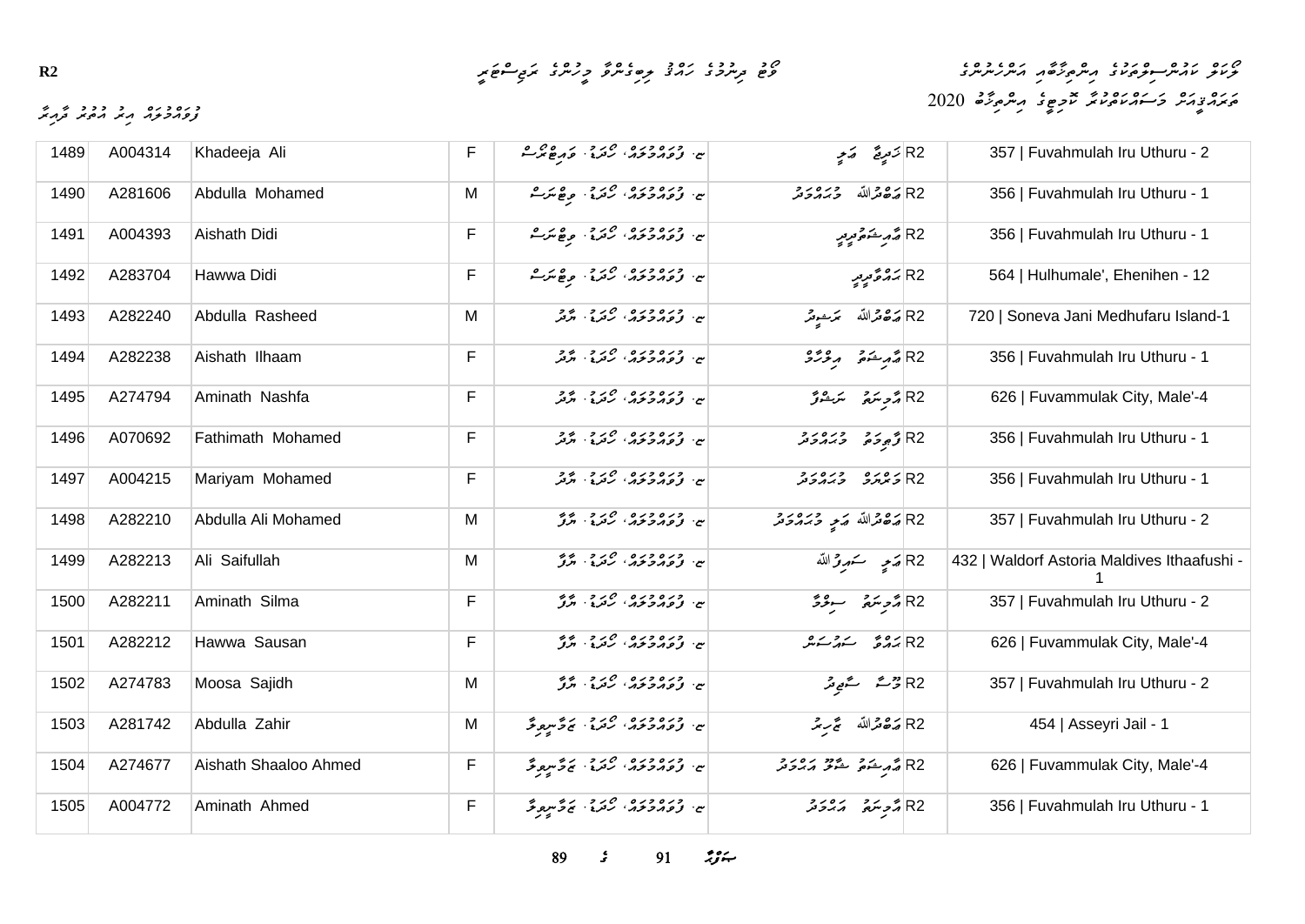*sCw7q7s5w7m< o<n9nOoAw7o< sCq;mAwBoEw7q<m; wBm;vB 2020<sup>, م</sup>وسر در مدد مدرج به مدرم مقرم قرار 2020*<br>موسر المستقرم المستقرم المستقرم المستقرم المستقرم المستقرم المستقرم المستقرم المستقرم المستقرم المستقرم المستقر

| A274673 | Mariyam Maasha Ahmed       | F | س وره وره صدو در در در در د                                                                                                                                                                                                                                                                                                                                                                         | R2 كا ترجيع 2.5 كان 2.5 كان 2.5 كان 2.5 كان 2.5 كان 2.5 كان 2.5 كان 2.5 كان 2.5 كان 2.5 كان 2.5 كان | 356   Fuvahmulah Iru Uthuru - 1 |
|---------|----------------------------|---|-----------------------------------------------------------------------------------------------------------------------------------------------------------------------------------------------------------------------------------------------------------------------------------------------------------------------------------------------------------------------------------------------------|-----------------------------------------------------------------------------------------------------|---------------------------------|
| A281731 | Mohamed Ahmed              | M | ى درەدرە مەدد كۆرمەت                                                                                                                                                                                                                                                                                                                                                                                | R2 32025 دور د                                                                                      | 626   Fuvammulak City, Male'-4  |
| A274681 | Samah Ahmed                | M | ى درەدرە مەدىبە ئەگرىدىگە                                                                                                                                                                                                                                                                                                                                                                           | R2 كەنزىر كەنزوتر                                                                                   | 356   Fuvahmulah Iru Uthuru - 1 |
| A004477 | Sanfa Ahmed Didi           | F | ى درەدرە مەدىب ئۆسمەت                                                                                                                                                                                                                                                                                                                                                                               | R2  سەئىر <sub>ە</sub> كەندە تەرىپەر                                                                | 356   Fuvahmulah Iru Uthuru - 1 |
| A281744 | Suma Ahmed                 | F | ى. درە درە مەدد يەۋسىدۇ                                                                                                                                                                                                                                                                                                                                                                             | R2 جَمْرٌ مَدْوَمْر                                                                                 | 356   Fuvahmulah Iru Uthuru - 1 |
| A280867 | Ahmed Nafiu                | M |                                                                                                                                                                                                                                                                                                                                                                                                     | R2 كەنزى تىم ئىقى قىلىقى ئىقتى ئىقتا ئىقتا ئىقتا ئىقتا ئىقتا ئىقتا ئىقتا ئىقتا ئىقتا ئىقتا ئىقتا ئى | 357   Fuvahmulah Iru Uthuru - 2 |
| A004501 | Aishath Niuzeena           | F | ים: 1973 בינים יותר בינים בינים בינים בינים בינים בינים בינים בינים בינים בינים בינים בינים בינים בינים בינים<br>תוך המודע בינים בינים בינים בינים בינים בינים בינים בינים בינים בינים בינים בינים בינים בינים בינים בינים ביני                                                                                                                                                                     | R2 مُرمِسْمَة مِسْرَمٍ مُتَر                                                                        | 357   Fuvahmulah Iru Uthuru - 2 |
| A004465 | Aminath Nafiza             | F |                                                                                                                                                                                                                                                                                                                                                                                                     | R2 مُّحِسَمُهُ مُّتَّعِبِةً                                                                         | 378   Hithadhoo Ehenihen - 1    |
| A101292 | Fathmath Nafia             | F | $\begin{array}{ccc} \text{C3} & \text{C4} & \text{C5} & \text{C6} & \text{C7} & \text{C8} & \text{C9} & \text{C9} & \text{C9} & \text{C9} & \text{C9} & \text{C9} & \text{C9} & \text{C9} & \text{C9} & \text{C9} & \text{C9} & \text{C9} & \text{C9} & \text{C9} & \text{C9} & \text{C9} & \text{C9} & \text{C9} & \text{C9} & \text{C9} & \text{C9} & \text{C9} & \text{C9} & \text{C9} & \text{$ | R2 وَجوحَمَ سَمْدِمَّ                                                                               | 357   Fuvahmulah Iru Uthuru - 2 |
| A329034 | Ibrahim Mauooz             | M | כנסכנס הנכנס ניסג כי<br>ישי נפחבלתי נעשי שבנתינט                                                                                                                                                                                                                                                                                                                                                    | R2 مەھەمگەپى ئەدەبىر                                                                                | 357   Fuvahmulah Iru Uthuru - 2 |
| A004483 | Jameela Mohamed            | F | ים: 1975 בינים יינים בינים בינים בינים בינים בינים בינים בינים בינים בינים בינים בינים בינים בינים בינים בינים<br>בינים 1975 בינים בינים בינים בינים בינים בינים בינים בינים בינים בינים בינים בינים בינים בינים בינים בינים בינ                                                                                                                                                                    | R2 نح <i>و څه د و</i> ر                                                                             | 357   Fuvahmulah Iru Uthuru - 2 |
| A274526 | <b>Mohamed Amith Ahmed</b> | M |                                                                                                                                                                                                                                                                                                                                                                                                     | R2 כגלכת הכם הגבת                                                                                   | 357   Fuvahmulah Iru Uthuru - 2 |
| A004468 | Safiyya Mohamed            | F | مع وره وره مرد و ره در وي<br>مع وهر د بره رسي محر رسي بر                                                                                                                                                                                                                                                                                                                                            | R2 بتورج وبروديو                                                                                    | 357   Fuvahmulah Iru Uthuru - 2 |
| A004686 | Fathimath Ali              | F | ים ניס בנים ים ניב.<br>ים נפח ביבחי לעשי יש מבציעים ב                                                                                                                                                                                                                                                                                                                                               | R2 <i>وُجوحَ</i> هُ مَرِ                                                                            | 357   Fuvahmulah Iru Uthuru - 2 |
| A004549 | Hudha Mohamed              | F | ح، وره دره صدد .<br>سي وحدد حدث رسي مج شهود شي د                                                                                                                                                                                                                                                                                                                                                    | R2 رُقَّر وَبَرُودَوْر                                                                              | 626   Fuvammulak City, Male'-4  |
| A004674 | Minna Mohamed              | F | ح دره دره صدد .<br>سي زورو دره رسي سي شهر د شي د                                                                                                                                                                                                                                                                                                                                                    | R2 <sub>ج</sub> ىرى <i>گە خەمم</i> ۇنىر                                                             | 357   Fuvahmulah Iru Uthuru - 2 |
| A009657 | Mohamed Ahmed              | M | ح وره وره صدر به سرد کرد.<br>ح وحد حدد کرد و به سرد کرد ک                                                                                                                                                                                                                                                                                                                                           | R2 وبرەبرو برەبرو<br>R2 <i>وبرو</i> برو بربرونر                                                     | 357   Fuvahmulah Iru Uthuru - 2 |
|         |                            |   |                                                                                                                                                                                                                                                                                                                                                                                                     |                                                                                                     |                                 |

*n8o<n@ q8qAq< q8o< w<mBq>w<m=q?*